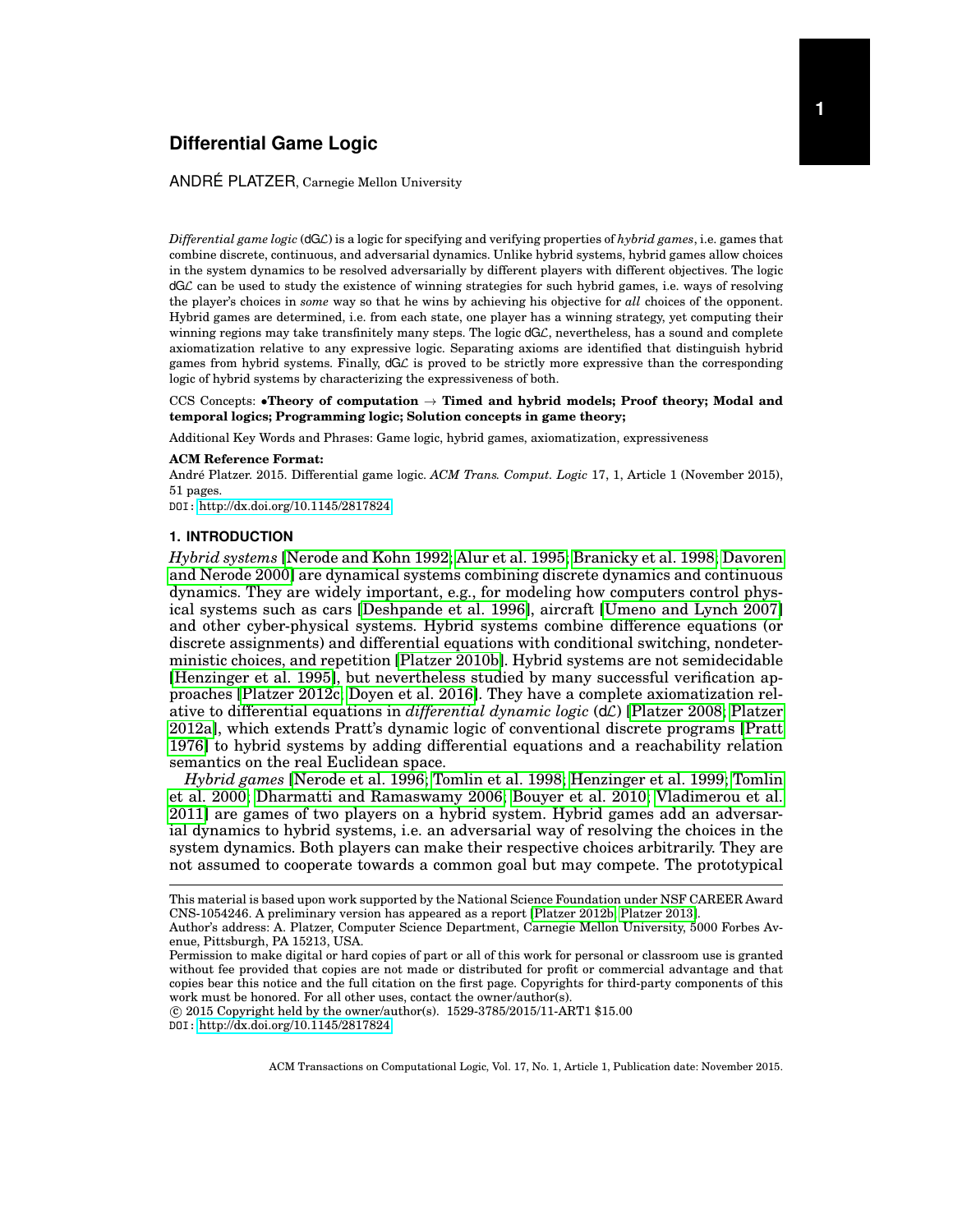example of a hybrid game is RoboCup, where two (teams of) robots move continuously on a soccer field subject to the discrete decisions of their respective control programs, and they resolve their choices adversarially in active competition for scoring goals. Worst-case verification of many other situations leads to hybrid games. Two robots may already end up in a hybrid game if they simply do not know each other's objectives, because worst-case analysis assumes they might interfere, which makes them compete accidentally rather than on purpose. The former situation is *true competition*, the latter *analytic competition*, because possible competition was assumed for the sake of a worst-case analysis. Aircraft separation provides further natural scenarios for both true [\[Isaacs 1967\]](#page-48-6) and analytic [\[Tomlin et al. 1998\]](#page-49-7) competition. Hybrid games are also fundamental for security questions about hybrid systems, which intrinsically involve adversarial situations with more than one player. Many different variations of hybrid games are interesting for applications [\[Tomlin et al. 1998;](#page-49-7) [Tomlin et al. 2000;](#page-50-1) [Henzinger et al. 1999;](#page-48-4) [Prandini et al. 2001;](#page-49-10) [Bouyer et al. 2010;](#page-47-2) [Vladimerou et al. 2011;](#page-50-2) [Quesel and Platzer 2012\]](#page-49-11), including games between controller and plant for control synthesis, hybrid pursuit-evader games, or hybrid games for verification of robot controllers against an uncertain environment or an external disturbance.

This article does not focus on one such fixed pattern of game interaction in hybrid systems, but considers a more general framework for hybrid game interactions of two players. While the results of this article show promise in practice, the focus of this article is on fundamental logical considerations for hybrid games. It develops a compositional programming language for hybrid games and a logic for hybrid games along with its fundamental compositional proof principles. The article analyzes hybrid games and contrasts them with hybrid systems in terms of their analytic complexity, axiomatizations, and expressiveness.

*Approach.* This article studies a compositional model of hybrid games obtained as a programming language from a compositional model of hybrid systems [\[Platzer 2008\]](#page-49-3) by simply adding the duality operator  $d$  for passing control between the players. The dual game  $\alpha^d$  is the same as the hybrid game  $\alpha$  with the roles of the players swapped, much like what happens when turning a chessboard around by  $180^{\circ}$  so that players black and white swap sides. Hybrid games without  $d$  are single-player, like hybrid systems are, because  $d$  is the only operator where control passes to the other player. Hybrid games with  $d$  give both players control over their respective choices (indicated by  $d$ ). They can play in reaction to the outcome that the previous choices by the players have had on the state of the system. The fact that  $d$  is an operator on hybrid games makes them fully symmetric. That is, they allow arbitrary combinations of all operators at arbitrary nesting depths to define the game, not just a single fixed pattern like, e.g., the separation into a single loop of a continuous plant player and a discrete controller player that has been predominant in other approaches.

Hybrid games are game-theoretically reasonably tame sequential, non-cooperative, zero-sum, two-player games of perfect information with payoffs  $\pm 1$  $\pm 1$ .<sup>1</sup> What makes them challenging is that they are played on hybrid systems, which causes reachability computations and the canonical game solution technique of backwards induction for winning regions to take infinitely many iterations ( $\geq \omega_1^{\text{CK}}$ ) to terminate.

One of the most fundamental questions about a hybrid game is whether the player of interest has a *winning strategy*, i.e. a way of resolving his choices that will lead to a state in which that player wins, no matter how the opponent player resolves his respec-

<span id="page-1-0"></span><sup>&</sup>lt;sup>1</sup>Draws, coalitions, rewards, and payoffs different from  $\pm$ 1 etc. are expressible in the logic developed in this article, which gains simplicity and elegance by focusing on the most fundamental case of hybrid games.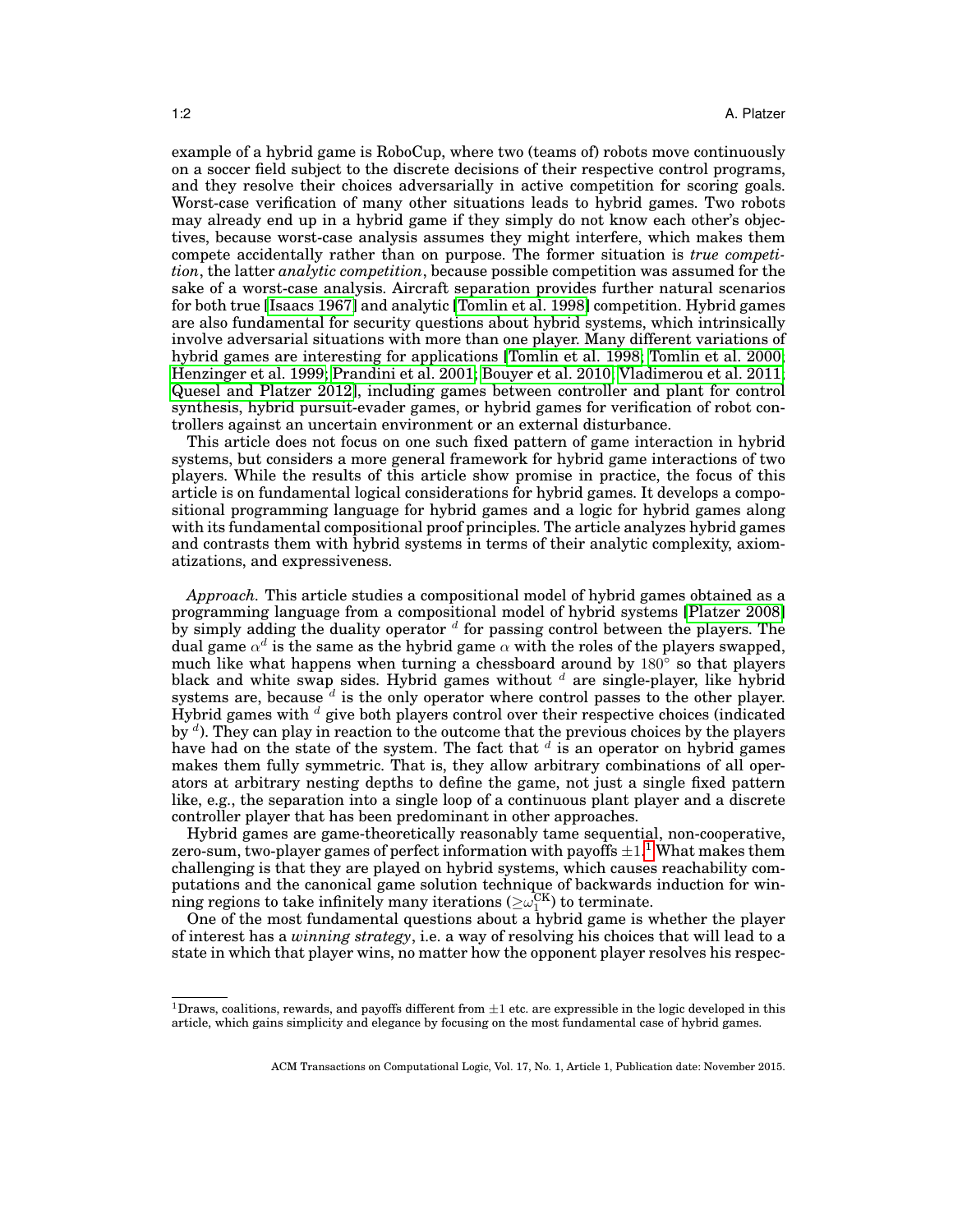tive choices.<sup>[2](#page-2-0)</sup> If the player has such a winning strategy, he can achieve his objectives no matter what the opponent does, otherwise he needs his opponent to cooperate.

This article introduces a logic and proof calculus for hybrid games and thereby decouples the questions of truth (existence of winning strategies) and proof (winning strategy certificates) and proof search (automatic construction of winning strategies). It studies provability (existence of proofs) and the proof theory of hybrid games and identifies what the right proof rules for hybrid games are (soundness & completeness).

This article presents *differential game logic* (dGL) and its axiomatization for studying the existence of winning strategies for hybrid games. It generalizes hybrid systems to hybrid games by adding the duality operator  $\overline{d}$  and a winning strategy semantics on the real Euclidean space. Hybrid games simultaneously generalize hybrid systems [\[Nerode and Kohn 1992;](#page-49-0) [Alur et al. 1995\]](#page-47-0) and discrete games [\[Parikh 1983;](#page-49-12) [Parikh](#page-49-13) [1985;](#page-49-13) [Pauly and Parikh 2003\]](#page-49-14). Similarly,  $dG\mathcal{L}$  simultaneously generalizes logics of hybrid systems and logics of discrete games. The logic  $dG\mathcal{L}$  generalizes differential dynamic logic  $(d\mathcal{L})$  [\[Platzer 2008;](#page-49-3) [Platzer 2012a\]](#page-49-4) from hybrid systems to hybrid games with their adversarial dynamics and, simultaneously, generalizes Parikh's propositional game logic [\[Parikh 1983;](#page-49-12) [Parikh 1985;](#page-49-13) [Pauly and Parikh 2003\]](#page-49-14) from games on finite-state discrete systems to games on hybrid systems with their differential equations, uncountable state spaces, uncountably many possible moves, and interacting discrete and continuous dynamics.

*Contributions.* Every particular play of a hybrid game has exactly one winner (Section [2\)](#page-3-0). From each state exactly one player has a winning strategy no matter how the opponent reacts (determinacy, Section [3\)](#page-12-0). The  $dG\mathcal{L}$  proof calculus can be used to find out which of the two players it is that has a winning strategy from which state (Section [4\)](#page-20-0). The logic  $dG\mathcal{L}$  for hybrid games is proved to be fundamentally more expressive than the logic  $d\mathcal{L}$  for hybrid systems by characterizing the expressiveness of both (Section [5\)](#page-35-0).

The primary contributions of this article are as follows. The logic  $dG\mathcal{L}$  identifies the logical essence of hybrid games and their game combinators.<sup>[3](#page-2-1)</sup> It identifies a simple, algebraic, compositional model of hybrid games as a programming language for hybrid games by adding the control switching operator  $d$  to a programming language for hybrid systems [\[Platzer 2012a\]](#page-49-4) and reinterpreting its compositional operators as operators on hybrid games. This article introduces differential game logic for hybrid games with a simple modal semantics and a simple compositional proof calculus, which is proved to be a sound and complete axiomatization relative to any expressive logic. Completeness for game logics is a subtle problem. Completeness of propositional discrete game logic has been an open problem for 30 years [\[Parikh 1983\]](#page-49-12). This article focuses on more general hybrid games and proves a generalization of Parikh's calculus to be relatively complete for hybrid games. The completeness proof is constructive and identifies a fixpoint-style proof technique, which can be considered a modal analogue of characterizations in the Calculus of Constructions [\[Coquand and Huet 1988\]](#page-47-3). This technique is practical for hybrid games, and also easier for hybrid systems than previous proof techniques. These results suggest hybrid game versions of influential views

<span id="page-2-0"></span><sup>&</sup>lt;sup>2</sup>A closely related question is about ways to exhibit that winning strategy, for which existence is a prerequisite and a constructive proof is a representation of that winning strategy. A proof is a certificate witnessing the existence of a winning strategy. As soon as one knows from which states a winning strategy exists, local search in the action space would be enough. But search may still be challenging in dense action spaces.

<span id="page-2-1"></span> $3$ Hybrid games only lead to a minor syntactic change compared to hybrid systems (the addition of  $d$ ), yet one that entails pervasive semantical reconsiderations, because the semantic basis for assigning meaning to operators changes in the presence of adversarial interactions. This change leads to more expressiveness. It is a sign of logical robustness that this results in a surprisingly small change in the axiomatization. Overall, the changes induced by dualities are in some ways radical, yet, in other ways surprisingly smooth.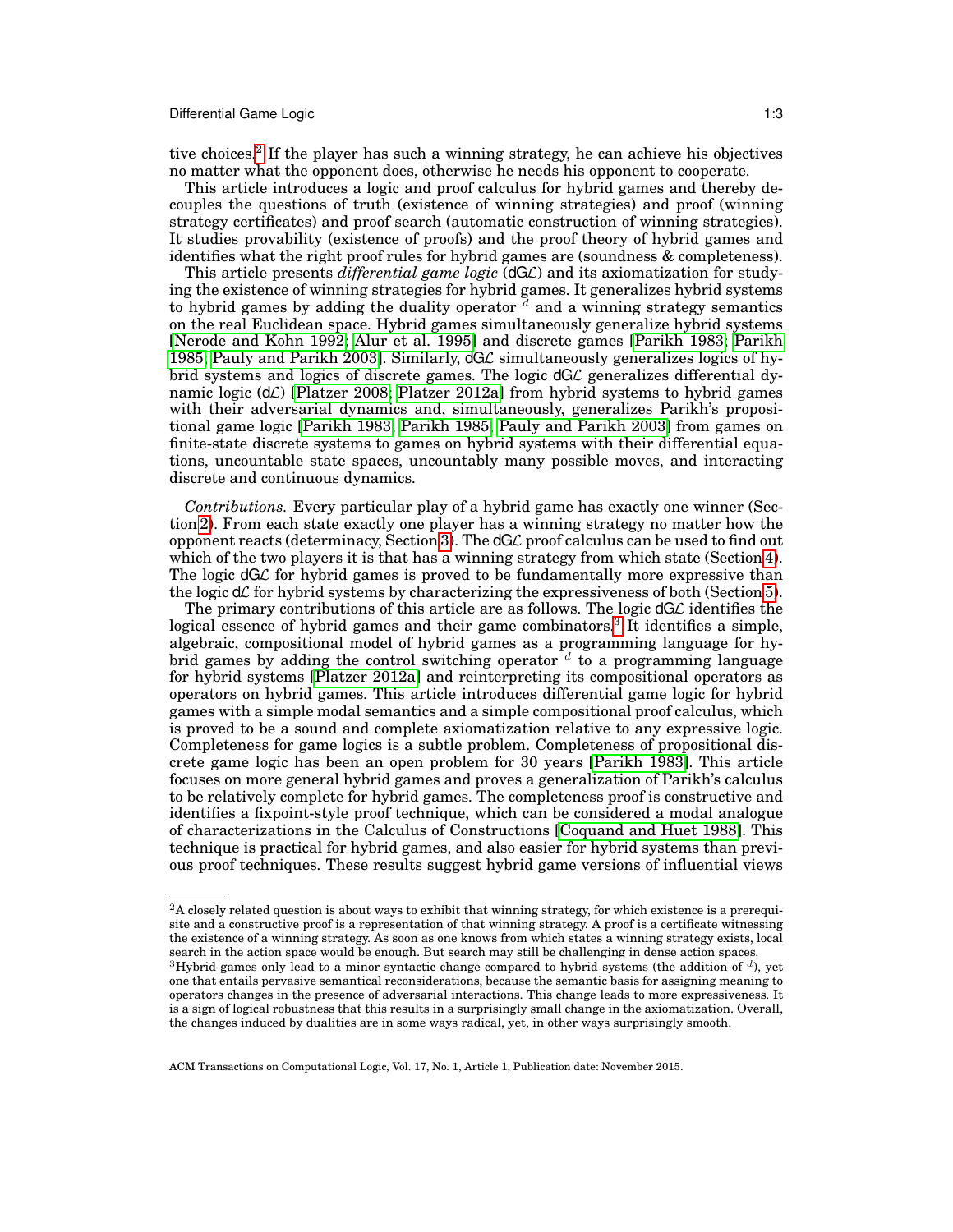of understanding program invariants as fixpoints [\[Cousot and Cousot 1977;](#page-48-7) [Clarke](#page-47-4) [1979\]](#page-47-4). Harel's convergence rule [\[Harel et al. 1977\]](#page-48-8), which poses practical challenges for hybrid systems verification, now turns out to be unnecessary for hybrid games, hybrid systems, and programs. All separating axioms are identified that capture the logical difference of hybrid systems versus hybrid games. Hybrid games are proved to be determined, i.e. in every state, exactly one player has a winning strategy, which is the basis for assigning classical truth to logical formulas that refer to winning strategies of hybrid games. Winning regions of hybrid games are characterized by fixpoints of a monotone operator, which can be obtained by iteration but that iteration may only stop after  $\geq\!\omega_{1}^{\text{CK}}$  many steps. Hybrid games are shown to be a fundamental extension of hybrid systems by proving that the logic  $dG\mathcal{L}$  for hybrid games is fundamentally more expressive than the corresponding logic  $d\mathcal{L}$  for hybrid systems, which is related to long-standing unsolved questions in the propositional case [\[Parikh 1985;](#page-49-13) [Berwanger](#page-47-5) [et al. 2007\]](#page-47-5). This separation also characterizes the expressiveness of  $d\mathcal{L}$  and of  $dG\mathcal{L}$ .

*Structure of this Article.* The syntax and denotational semantics of dGL are introduced in Section [2.](#page-3-0) Section [3](#page-12-0) establishes meta-properties, including determinacy (Section [3.1\)](#page-12-1), equivalences of hybrid games and reductions eliminating evolution domains (Section [3.2\)](#page-15-0), and an analysis proving that winning regions of hybrid games can be characterized by iteration of a monotone image computation operator until a fixpoint, which may only stop after  $\geq \omega_1^{\text{CK}}$  many steps (Section [3.3\)](#page-16-0) unlike hybrid systems whose corresponding closure ordinal is  $\omega$ . Section [4](#page-20-0) presents an axiomatization of  $dG\mathcal{L}$  as a Hilbert-type proof calculus (Section [4.1\)](#page-21-0) that is proved sound (Section [4.2\)](#page-24-0) and complete (Section [4.3\)](#page-26-0) relative to any differentially expressive logic, which are exemplified subsequently (Section [4.4\)](#page-31-0). The axiomatic separation between hybrid systems and hybrid games is identified in Section [4.5](#page-33-0) and proved in Appendix [B.](#page-42-0) Hybrid games are proved more expressive than hybrid systems in Section [5,](#page-35-0) where the expressiveness of the hybrid games logic  $dG\mathcal{L}$  and the hybrid systems logic  $d\mathcal{L}$  are characterized. Related work is discussed in Section [6,](#page-37-0) concluding in Section [7.](#page-40-0)

Example proofs in the dGL calculus are shown in Appendix [A.](#page-41-0) Appendix [B](#page-42-0) proves the axiomatic separation from Section [4.5.](#page-33-0) For reference and to support the interactive intuition of game play, an operational semantics of hybrid games is shown in Electronic Appendix [A.](#page-41-0) Alternative semantics for repetitions of hybrid games are contrasted in Electronic Appendix [B.](#page-42-0) Finally, Electronic Appendix [C](#page-57-0) provides concrete hybrid games to support the computational intuition for the higher closure ordinals proved generically in Section [3.3.](#page-16-0)

### <span id="page-3-0"></span>**2. DIFFERENTIAL GAME LOGIC**

A robot is a canonical example of a hybrid system. Suppose a robot, WALL·E, is running around on a planet collecting trash. His dynamics is that of a hybrid system, because his continuous dynamics comes from the differential equations describing his continuous physical motion in space, while his discrete dynamics comes from his computer-based control decisions about when to move in which direction and when to stop moving in order to gather trash. As soon as WALL·E meets another robot, EVE, however, her presence changes everything for him. If WALL·E neither knows how EVE is programmed nor exactly what her goal is, then the only safe thing he can assume about her is that she might do anything within her physical capabilities. It takes the study of a hybrid game to find out whether or not WALL·E can use his choices in some way to reach his goal, say, collecting trash and avoiding collisions with EVE, regardless of how EVE chooses her actions.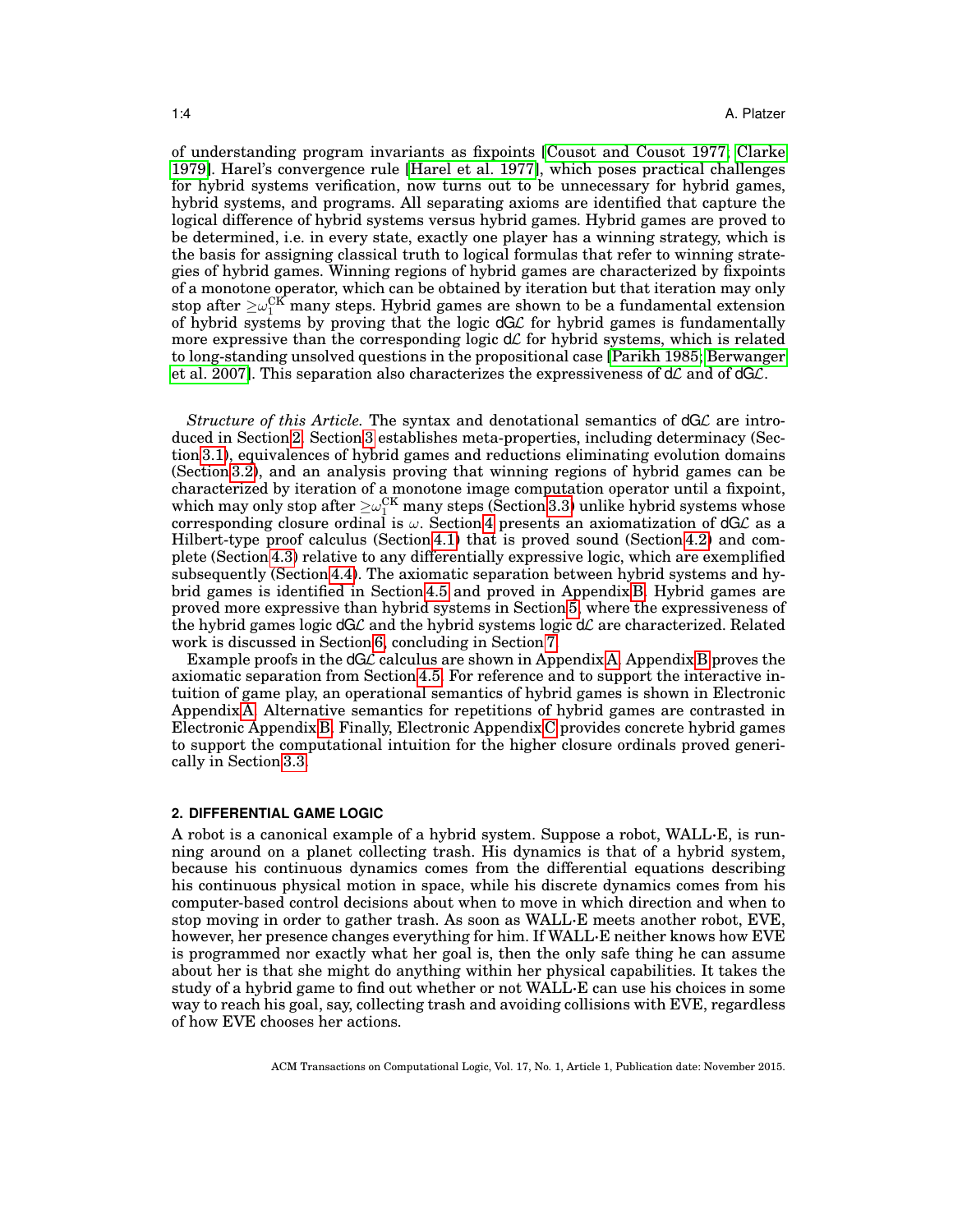The hybrid games considered here have no draws.<sup>[4](#page-4-0)</sup> For any particular play of the WALL<sup>·E</sup> and EVE game, for example, either WALL·E achieves his objective or he does not. There is no in between. When a hybrid game expects a player to move, but the rules of the game do not permit any of his moves from the current state, then that player loses right away (he *deadlocks*). If the game completes without deadlock, the player who reaches one of his winning states wins. Thus, exactly one player wins each (completed) game play for complementary winning states, because the games are uncountably-infinite state but of arbitrary unbounded but finite duration. So reaching a winning state in the limit after infinitely many steps is not enough to win the game, but the players have to win in any arbitrary unbounded finite amount of time and after an arbitrary unbounded finite number of steps. The games are *zero-sum* games, i.e. if one player wins, the other one loses, with player payoffs  $\pm 1$ . Losses or victories of different payoff are not considered explicitly, because they are representable with extra variables that track payoffs. The two players are classically called *Angel* and *Demon*. By considering aggregate players, these results generalize in the usual way to the case where Angel and Demon represent coalitions of agents that work together to achieve a common goal such as the aggregate Angel player for one team and the aggregate Demon player for the other team in the case of RoboCup.

Hybrid games are non-cooperative and sequential games. In non-cooperative games, the players can choose to act arbitrarily according to the rules represented in the game.[5](#page-4-1) Sequential (or dynamic) games are games that proceed in a series of steps, where, at each step, exactly one of the players can choose an action based on the outcome of the game so far. Concurrent games, where both players choose actions simul-taneously, as well as their equivalent<sup>[6](#page-4-2)</sup> games of imperfect information, are interesting but not considered explicitly here [\[Alur et al. 2002;](#page-47-6) [Berwanger and Pinchinat 2009\]](#page-47-7). Imperfect information games lead to Henkin quantifiers, not first-order quantifiers.

## **2.1. Syntax**

Differential game logic  $(dG\mathcal{L})$  is a logic for studying properties of hybrid games. The idea is to describe the game form, i.e. rules, dynamics, and choices of the particular hybrid game of interest, using a program notation and to then study its properties by proving the validity of logical formulas that refer to the existence of winning strategies for objectives of those hybrid games. Even though hybrid game forms only describe the game *form* with its dynamics and rules and choices, not the objective, they are still called hybrid games. Hybrid game forms represent the rules of the game, so during the game play, players can never win but only lose (prematurely) by violating these rules. The actual objective for a hybrid game is defined in the modal logical formula that refers to that hybrid game form and is evaluated at the end of the game play. Hybrid games and differential game logic formulas are defined by simultaneous induction focusing on polynomial terms for simplicity.

<span id="page-4-0"></span><sup>4</sup> For applications with *draws*, it is easy to follow Zermelo [\[1913\]](#page-50-3) and compare two games, one for each player, that attribute draws pessimistically as losses. Draws in the original game result from those states from which both players would lose their games when considering draws pessimistically as their respective losses. Draws come from states where no player can make sure to win-and-not-draw but only to win-or-draw. Hybrid games with draws are represented using two modalities of the logic dGL developed in this article.

<span id="page-4-2"></span><span id="page-4-1"></span><sup>5</sup> Applications with *cooperative games*, where players form coalitions or negotiate binding contracts, are representable in the rules of the game to track coalitions and limit player's choices according to the contracts. <sup>6</sup>*Concurrent games* in which the players choose actions simultaneously can be converted into sequential games of imperfect information in which the players choose sequentially yet without information about the opponent's choice.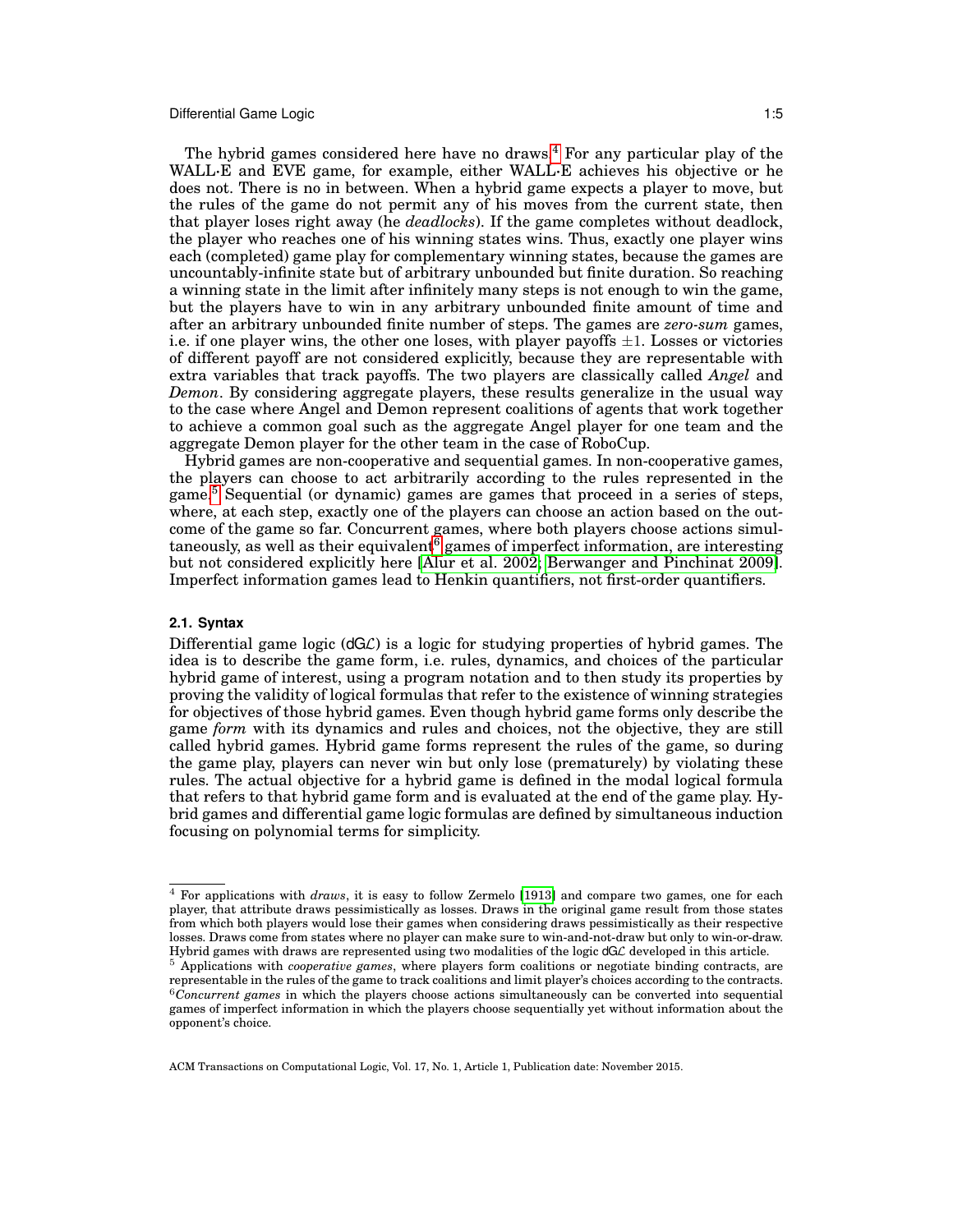*Definition* 2.1 (*Hybrid games*). The *hybrid games of differential game logic* dGL are defined by the following grammar ( $\alpha, \beta$  are hybrid games, x a variable,  $\theta$  a (polynomial) term,  $\psi$  is a dG*L* formula):

$$
\alpha, \beta \ ::= x := \theta \mid x' = \theta \& \psi \mid ?\psi \mid \alpha \cup \beta \mid \alpha; \beta \mid \alpha^* \mid \alpha^d
$$

*Definition* 2.2 (dGL *formulas*). The *formulas of differential game logic* dGL are defined by the following grammar ( $\phi, \psi$  are dGL formulas, p is a predicate symbol of arity k,  $\theta_i$  are (polynomial) terms, x a variable, and  $\alpha$  is a hybrid game):

$$
\phi, \psi \ ::= \ p(\theta_1, \ldots, \theta_k) \mid \theta_1 \ge \theta_2 \mid \neg \phi \mid \phi \land \psi \mid \exists x \, \phi \mid \langle \alpha \rangle \phi \mid [\alpha] \phi
$$

Other operators >, =,  $\leq$ ,  $\lt$ ,  $\lor$ ,  $\to$ ,  $\leftrightarrow$ ,  $\forall x$  or  $\top$  and  $\bot$  for true and false can be defined as usual, e.g.,  $\forall x \phi \equiv \neg \exists x \neg \phi$ , including all program operators [\[Platzer 2010b\]](#page-49-1). The modal formula  $\bar{\langle \alpha \rangle} \phi$  expresses that Angel has a winning strategy<sup>[7](#page-5-0)</sup> to achieve  $\phi$  in hybrid game  $\alpha$ , i.e. Angel has a strategy to reach a state satisfying dGL formula  $\phi$  when playing hybrid game  $\alpha$ , no matter what strategy Demon chooses. That is,  $\langle \alpha \rangle \phi$  expresses that Angel can guarantee to reach into the set of states satisfying  $\phi$  but she cannot usually predict which of the states satisfying  $\phi$  she will reach, because that depends on Demon's choices. The modal formula  $\alpha | \phi \rangle$  expresses that Demon has a winning strategy to achieve  $\phi$  in hybrid game  $\alpha$ , i.e. a strategy to reach a state satisfying  $\phi$ , no matter what strategy Angel chooses. Note that the same game is played in  $[\alpha]\phi$  as in  $\langle \alpha \rangle \phi$ with the same choices resolved by the same players. The difference between both  $dG\mathcal{L}$ formulas is the player whose winning strategy they refer to. Both use the set of states where  $dG\mathcal{L}$  formula  $\phi$  is true as the winning states for that player. The winning condition is defined by the modal formula,  $\alpha$  only defines the hybrid game form, not when the game is won, which is what  $\phi$  does. Hybrid game  $\alpha$  defines the rules of the game, including conditions on state variables that, if violated, cause the present player to lose for violation of the rules of the game. The dGL formulas  $\langle \alpha \rangle \phi$  and  $[\alpha] \neg \phi$  consider complementary winning conditions for Angel and Demon.

The *atomic games* of dGL are assignments, continuous evolutions, and tests. The *discrete assignment game*  $x := \theta$  instantly changes the value of variable x to that of θ by a discrete jump without any choices to resolve. In the *continuous evolution game*  $x' = \theta \& \psi$ , the system follows the differential equation  $x' = \theta$  where the duration is Angel's choice, but Angel is not allowed to choose a duration that would, at any time, take the state outside the region where formula  $\psi$  holds. In particular, Angel is deadlocked and loses immediately if  $\psi$  does not hold in the current state, because she cannot even evolve for duration 0 then without going outside  $\psi$ .<sup>[8](#page-5-1)</sup> The *test game* or *challenge* ? $\psi$  has no effect on the state, except that Angel loses the game immediately if dGL formula  $\psi$ does not hold in the current state. If Angel passes the challenge  $\psi$ , the game continues from the same state, otherwise she loses immediately.

The *compound games* of dGL are sequential, choice, repetition, and duals. The *sequential game*  $\alpha$ ;  $\beta$  is the hybrid game that first plays hybrid game  $\alpha$  and, when hybrid game  $\alpha$  terminates without a player having lost already (so no challenge in  $\alpha$  failed),

<span id="page-5-0"></span> $7A$  strategy for a player can be thought of as a function that selects one option whenever that player has a choice during the game play. A winning strategy for a player is a way of resolving choices that will lead to a state in which that player wins, no matter how the opponent player resolves his respective choices. The semantics of dGL is a denotational semantics based on winning regions. A formal definition for strategies and winning strategies is, thus, unnecessary, yet shown in Appendix [A](#page-41-0) for reference.

<span id="page-5-1"></span><sup>&</sup>lt;sup>8</sup> The most common case for  $\psi$  is a formula of first-order real arithmetic. In Section [3.2,](#page-15-0) evolution domain constraints  $\psi$  turn out to be unnecessary, because they can be defined using hybrid games. In the ordinary differential equation  $x' = \theta$ , the term x' denotes the time-derivative of x and  $\theta$  is a polynomial term that is allowed to mention  $x$  and other variables. Systems of differential equations are considered vectorially. More general forms of differential equations are possible [\[Platzer 2010a\]](#page-49-15), but will not be considered explicitly.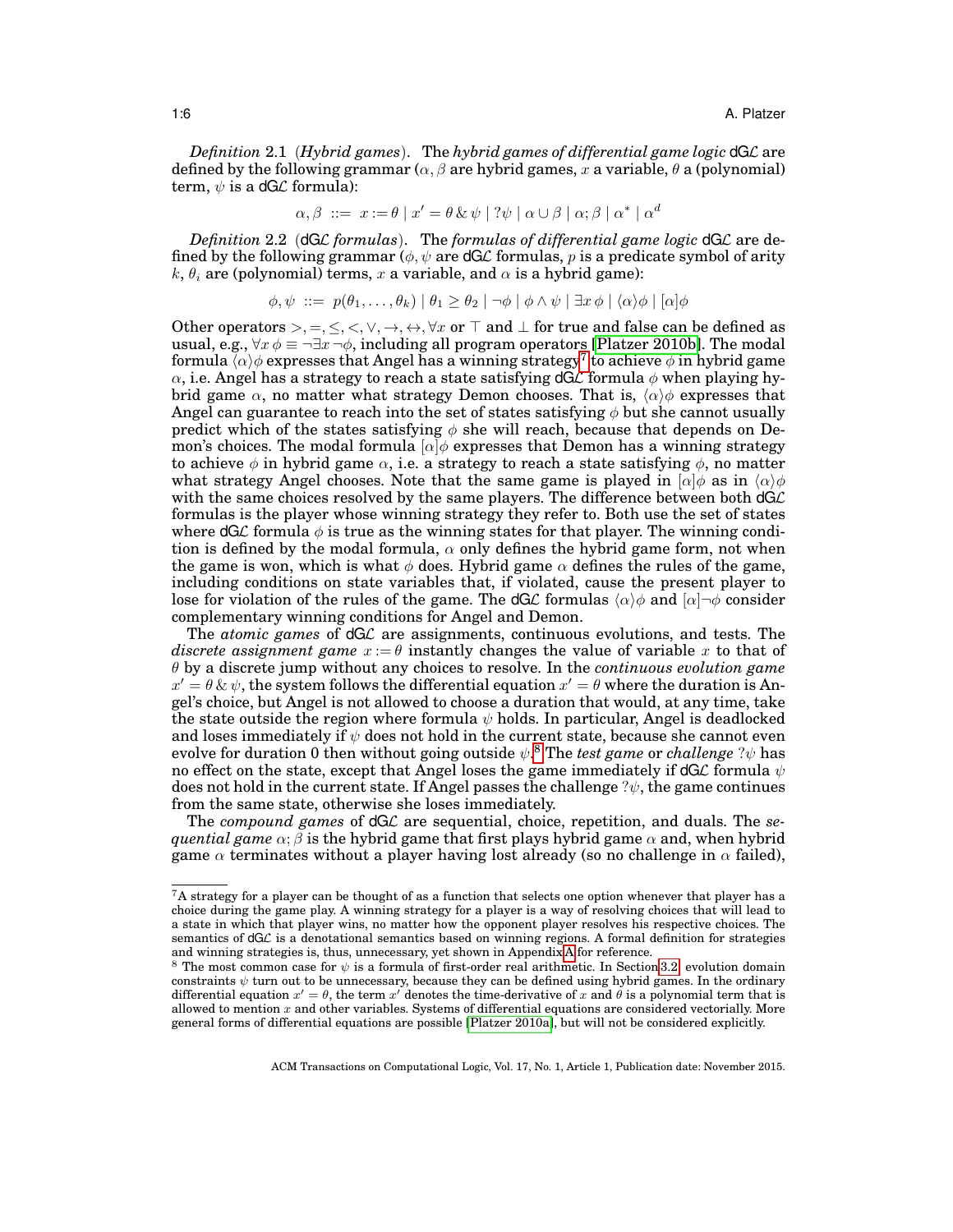continues by playing game  $\beta$ . When playing the *choice game*  $\alpha \cup \beta$ , Angel chooses whether to play hybrid game  $\alpha$  or play hybrid game  $\beta$ . Like all the other choices, this choice is dynamic, i.e. every time  $\alpha \cup \beta$  is played, Angel gets to choose again whether she wants to play  $\alpha$  or  $\beta$  this time. The *repeated game*  $\alpha^*$  plays hybrid game  $\alpha$  repeatedly and Angel chooses, after each play of  $\alpha$  that terminates without a player having lost already, whether to play the game again or not, albeit she cannot choose to play indefinitely but has to stop repeating ultimately. Angel is also allowed to stop  $\alpha^*$  right away after zero iterations of  $\alpha$ .

Most importantly, the *dual game*  $\alpha^d$  is the same as playing the hybrid game  $\alpha$  with the roles of the players swapped during game play. That is Demon decides all choices in  $\alpha^d$  that Angel has in  $\alpha$ , and Angel decides all choices in  $\alpha^d$  that Demon has in  $\alpha$ . Players who are supposed to move but deadlock lose, hence Demon loses in the dual game  $\alpha^d$  when he deadlocks because those correspond situations where Angel is supposed to move but deadlocks in  $\alpha$  and vice versa. Thus, while the test game ? $\psi$ causes Angel to lose if formula ψ does not hold, the *dual test game* (or *dual challenge*)  $(? \psi)^d$  causes Demon to lose if  $\psi$  does not hold. It is exactly the same formula  $\psi$  whose truth-value decides about the fate of the game in both cases since  $d$  does not affect the meaning of formulas within tests, but the player who loses changes. In  $\psi$ , it is Angel who loses when  $\psi$  does not hold because she was supposed to move. In  $(?\psi)^d,$  it is Demon who loses when  $\psi$  does not hold as he was supposed to move. For example, if  $\alpha$  describes the game of chess, then  $\alpha^d$  is chess where the players switch to control the other side. Recall that hybrid games are game forms so  $\frac{d}{d}$  only affects the actions (and premature losses if no action is possible), not the objective of the game, which is what the modal formulas define. So, Angel has the same goal  $\phi$  in  $\langle \alpha^d \rangle \phi$  and  $\langle \alpha \rangle \phi$  but her actions in  $\alpha^d$  switched to what used to be Demon's actions in  $\alpha$  and vice versa, which is why it will turn out that  $\langle \alpha^d \rangle \phi$  and  $[\alpha] \phi$  are equivalent (Section [4\)](#page-20-0). The dual operator  $d$  is the only syntactic difference of  $dG\mathcal{L}$  for hybrid games compared to  $d\mathcal{L}$  for hybrid systems [\[Platzer 2008;](#page-49-3) [Platzer 2012a\]](#page-49-4), but a fundamental one, because it is the only operator where control passes from Angel to Demon or back. Without  $d$  all choices are resolved uniformly by Angel without interaction. The presence of  $^d$  requires a thorough semantic generalization throughout the logic, though.

The logic  $dG\mathcal{L}$  only provides logically essential operators. Many other game interactions for games can be defined from the elementary operators that  $dGC$  provides. *Demonic choice* between hybrid game  $\alpha$  and  $\beta$  is  $\alpha \cap \beta$ , defined by  $(\alpha^d \cup \beta^d)^d$ , in which either the hybrid game  $\alpha$  or the hybrid game  $\beta$  is played, by Demon's choice. *Demonic repetition* of hybrid game  $\alpha$  is  $\alpha^{\times}$ , defined by  $((\alpha^d)^*)^d$ , in which  $\alpha$  is repeated as often as Demon chooses to. In  $\alpha^{\times}$ , Demon chooses after each play of  $\alpha$  whether to repeat the game, but cannot play indefinitely so he has to stop repeating ultimately. The *dual differential equation*  $(x' = \theta \& \psi)^d$  follows the same dynamics as  $x' = \theta \& \psi$  except that Demon chooses the duration, so he cannot choose a duration during which  $\psi$ stops to hold at any time. Hence he loses when  $\psi$  does not hold in the current state. Dual assignment  $(x := \theta)^d$  is equivalent to  $x := \theta$ , because it is deterministic so involves no choices. Other program operators are also definable [\[Platzer 2010b\]](#page-49-1), e.g., nondeterministic assignment  $x := *$  defined by  $x' = 1; x' = -1$ . Unary operators (including  $\langle \phi, \phi, \phi \rangle$ ,  $\langle \phi, \phi \rangle$  bind stronger than binary operators and ; binds stronger than ∪ and  $\cap$ , so  $\alpha$ ;  $\beta \cup \gamma \equiv (\alpha; \beta) \cup \gamma$ .

Note that, quite unlike in the case of  $\alpha^*$  and unlike in differential games [\[Platzer](#page-49-16) [2015a\]](#page-49-16), it is irrelevant whether Angel decides the duration for  $x' = \theta \& \psi$  before or after that continuous evolution, because initial-value problems for  $x' = \theta$  have unique solutions by Picard-Lindelöff as term  $\theta$  is smooth.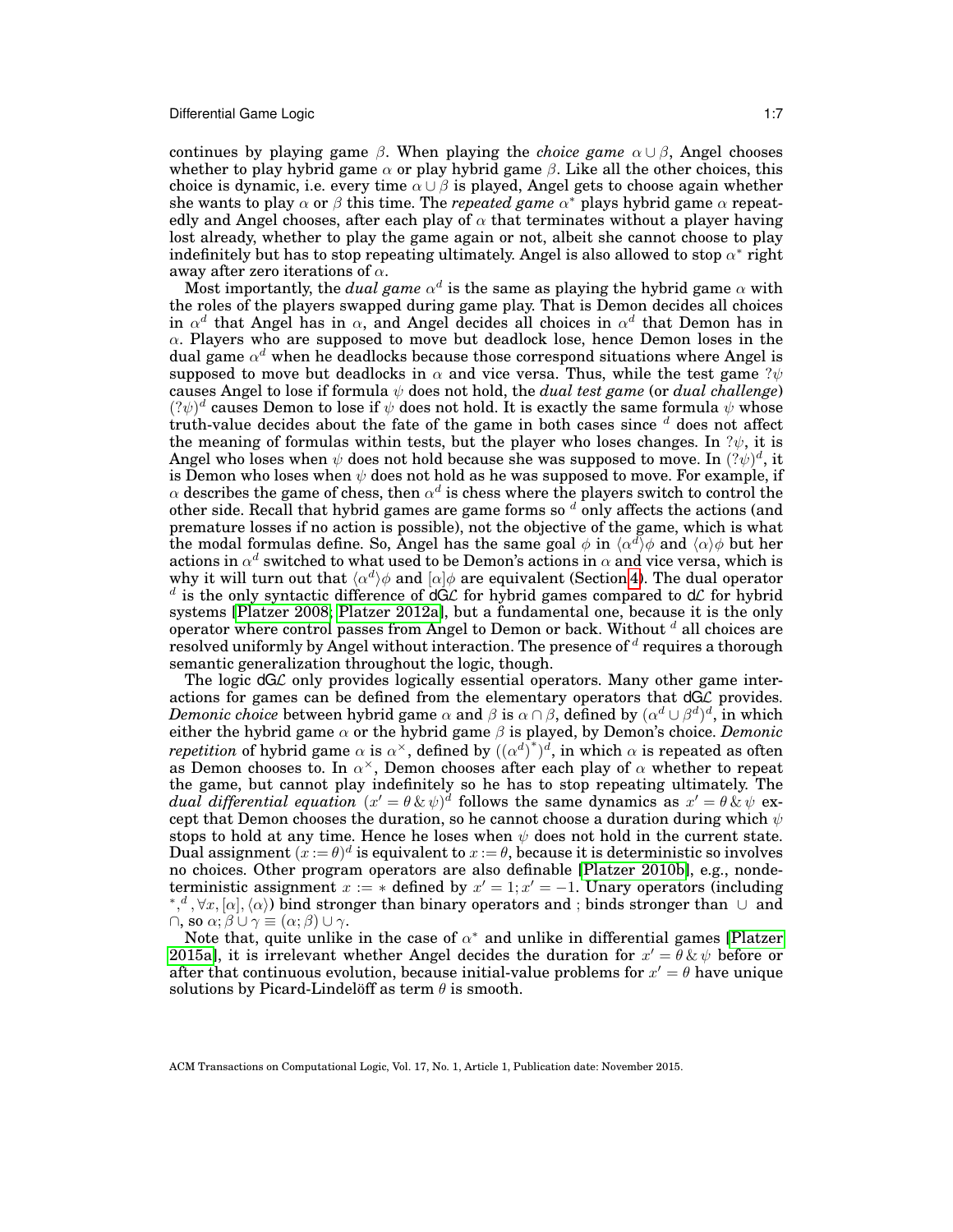Observe that every (completed) play of a game is won or lost by exactly one player. Even a play of repeated game  $\alpha^*$  has only one winner, because the game stops as soon as one player has won, e.g., because his opponent failed a test. This is different than the repetition of whole game plays (including winning/losing), where the purpose is for the players to repeat the same game over and over again to completion, win and lose multiple times, and study who wins how often in the long run with mixed strategies. A hybrid game is played once (even if some part of it constitutes in repeating action choices) and it stops as soon as either Angel or Demon have won. In applications, the system is already in trouble even if it loses the game only once, because that may entail that a safety-critical property has already been violated.

<span id="page-7-1"></span>*Example* 2.3 (WALL·E *and* EVE). Consider a game of the robots WALL·E and EVE moving on a (one-dimensional) planet.

<span id="page-7-0"></span>
$$
(w - e)^2 \le 1 \land v = f \to \langle ((u := 1 \cap u := -1);(g := 1 \cup g := -1);t := 0; (w' = v, v' = u, e' = f, f' = g, t' = 1 \& t \le 1)^d \rangle^{\times}
$$
(1)  

$$
\rangle (w - e)^2 \le 1
$$

Robot WALL $\cdot$ E is at position w with velocity v and acceleration u and plays the part of Demon. Robot EVE is at e with velocity f and acceleration g and plays the part of Angel. The antecedent of [\(1\)](#page-7-0) before the implication assumes that  $WALL \cdot E$  and  $EVE$ start close to one another (distance at most 1) and with identical velocities. The objec-tive of EVE, who plays Angel's part in [\(1\)](#page-7-0), is to be close to WALL·E (i.e.  $(w-e)^2 \leq 1$ ) as specified after the  $\langle \cdot \rangle$  modality in the succedent. The hybrid game proceeds as follows. Demon WALL $\cdot$ E controls how often the hybrid game repeats by operator  $\times$ . In each iteration, Demon WALL·E first chooses ( $\cap$ ) to accelerate (u := 1) or brake (u := -1), then Angel EVE chooses (∪) whether to accelerate (q := 1) or brake (q := -1). Every time that the  $\times$  loop repeats, the players get to make that choice again. They are not bound by what they chose in the previous iterations. Yet, depending on the previous choices, the state will have evolved differently, which influences indirectly what moves a player needs to choose to win. After this sequence of choices of  $u$  and  $g$  by Demon and Angel, respectively, a clock variable t is reset to  $t := 0$ . Then the game follows a differential equation system such that the time-derivative of WALL·E's position  $w$ is his velocity v and the time-derivative of v is acceleration u, the time-derivative of EVE's position  $e$  is her velocity  $f$  and the time-derivative of  $f$  is acceleration  $g$ . The time-derivative of clock variable  $t$  is 1, yet the differential equation is restricted to the evolution domain  $t \leq 1$ . Angel controls the duration of differential equations. Yet, this differential equation is within a dual game by operator  $d$ , so Demon controls the duration of the continuous evolution. Here, both WALL·E and EVE evolve continuously but Demon WALL·E decides how long. He cannot chose durations  $> 1$ , because that would make him violate the evolution domain constraint  $t < 1$  and lose, so the players can change their control after at most one time unit, but Demon decides when exactly. Similar games can be studied for robot motion in higher dimensions using dGL.

The two players in Example [2.3](#page-7-1) use various dualities to model a situation where Demon chooses discretely (∩), then Angel chooses discretely (∪), then Demon chooses the duration for the joint continuous evolution  $((w' = ... \& t \leq 1)^d)$  and finally Demon decides about repetition  $(\times)$ , which gives 6 dual operators with nesting depth 4 (or 3 when discounting dual assignments). Deeper nesting levels of hybrid game operators, which give rise to longer chains of  $\alpha$  operators, can be used to describe hybrid games with more levels of interaction (any arbitrary number of nested  $\cup$ ,<sup>d</sup>,<sup>\*</sup>).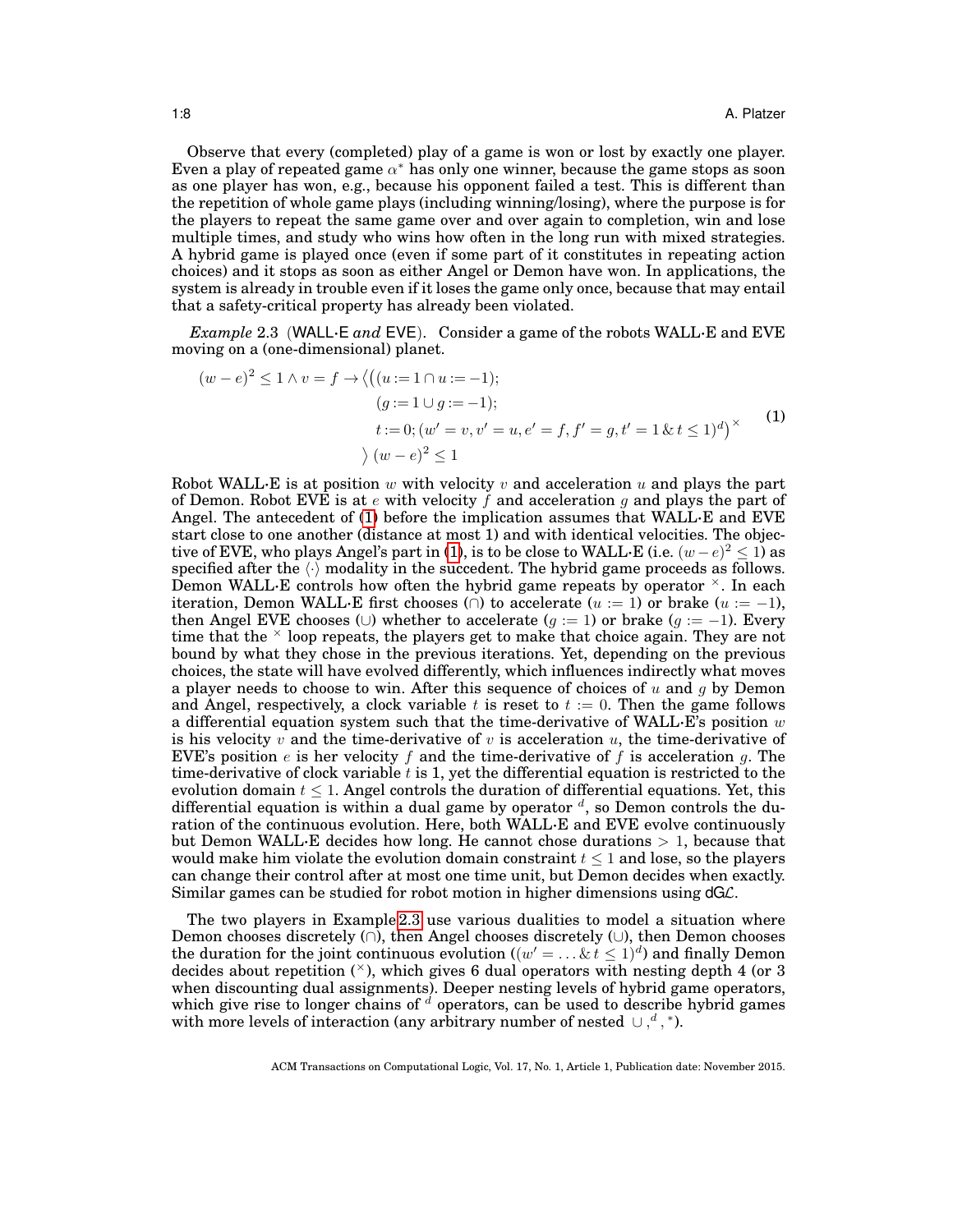*Example* 2.4 (WALL·E *and* EVE *and the world*). The game in [\(1\)](#page-7-0) accurately reflects the situation when WALL·E is in control of time since the (only) differential equation occurs within an odd number of  $d$  operators. But to design the model [\(1\)](#page-7-0), EVE may have used a common modeling device to conservatively attribute the control of the differential equation to WALL·E, even if time is really under control of a third player, the external environment. EVE's reason for this model would be that she is not in control of time, so there is no reason to believe why time would help her. EVE, thus, conservatively ceases control of time to Demon, which corresponds to assuming that the third player of the external environment is allowed to collaborate with WALL·E to form an aggregate Demon player consisting of WALL·E and the environment.

When WALL·E wants to analyze his winning strategies with a  $\lceil \cdot \rceil$  variation of [\(1\)](#page-7-0), he could use the same modeling device to flip the differential equation over to Angel's control by removing the  $d$  to conservatively associate the environment to the opponent:

<span id="page-8-0"></span>
$$
(w - e)^2 \le 1 \land v = f \to \left[ \left( (u := 1 \cap u := -1) ; \right) \right]
$$
  
\n
$$
(g := 1 \cup g := -1);
$$
  
\n
$$
t := 0; (w' = v, v' = u, e' = f, f' = g, t' = 1 \& t \le 1) \right)
$$
  
\n
$$
\left[ (w - e)^2 > 1 \right]
$$
  
\n(2)

If, instead, WALL·E keeps the same hybrid game as in  $(2)$ , just with  $[\cdot]$ , the game considers the situation when WALL·E has control over time, which would make some part of the game trivial, because, once he reached  $(w-e)^2 > 1$ , the Demon WALL·E can then just always evolve for 0 time units. Observe how a three-player game of WALL·E, EVE, and environment can be analyzed by combining the  $dG\mathcal{L}$  formulas [\(1\)](#page-7-0) and [\(2\)](#page-8-0) propositionally, which then analyze the same game from different perspectives of possible collaborations. The  $dG\mathcal{L}$  formula expressing that neither [\(1\)](#page-7-0) nor [\(2\)](#page-8-0) is true, for example, is true in exactly the states where WALL·E and EVE draw, because the disturbance of the external environment can choose the winner by helping either WALL·E or EVE.

When the role of such environments is not limited to influencing only differential equation durations, the appropriate placement of  $d$  operators around additional choices (∪) or repetitions (<sup>∗</sup> ) or multiple differential equations gives models more flexibility. Similar phenomena happen when further players are added to the game as long as their role can be described by logical combinations of dGL formulas investigating the game from a set of aggregated two-player perspectives. Surprisingly, there is virtually no limit to how far logic around such essentially two-player hybrid games extends to seemingly substantially more general situations by appropriate modeling (Section [5\)](#page-35-0).

#### <span id="page-8-1"></span>**2.2. Semantics**

The logic  $dG\mathcal{L}$  has a denotational semantics. The  $dG\mathcal{L}$  semantics defines, for each formula  $\phi$ , the set  $\llbracket \phi \rrbracket^I$  of states in which  $\phi$  is true. For each hybrid game  $\alpha$  and each set of winning states X, the dGL semantics defines the set  $\varsigma_{\alpha}(X)$  of states from which Angel has a winning strategy to achieve X in hybrid game  $\alpha$ , as well as the set  $\delta_{\alpha}(X)$ of states from which Demon has a winning strategy to achieve X in  $\alpha$ .

A *state* s is a mapping from variables to R. An *interpretation* I assigns a relation  $I(p) \subseteq \mathbb{R}^k$  to each predicate symbol p of arity k. The interpretation further determines the set of states S, which is isomorphic to a Euclidean space  $\mathbb{R}^n$  when n is the number of relevant variables. For a subset  $X\subseteq \mathcal{S}$  the complement  $\mathcal{S}\setminus X$  is denoted  $X^{\complement}.$  Let  $s_x^r$  denote the state that agrees with state s except for the interpretation of variable  $x$ , which is changed to  $r \in \mathbb{R}$ . The value of term  $\theta$  in state s is denoted by  $\llbracket \theta \rrbracket_s$ . The denotational semantics of  $dG\mathcal{L}$  formulas will be defined in Def. [2.5](#page-9-0) by simultaneous induction along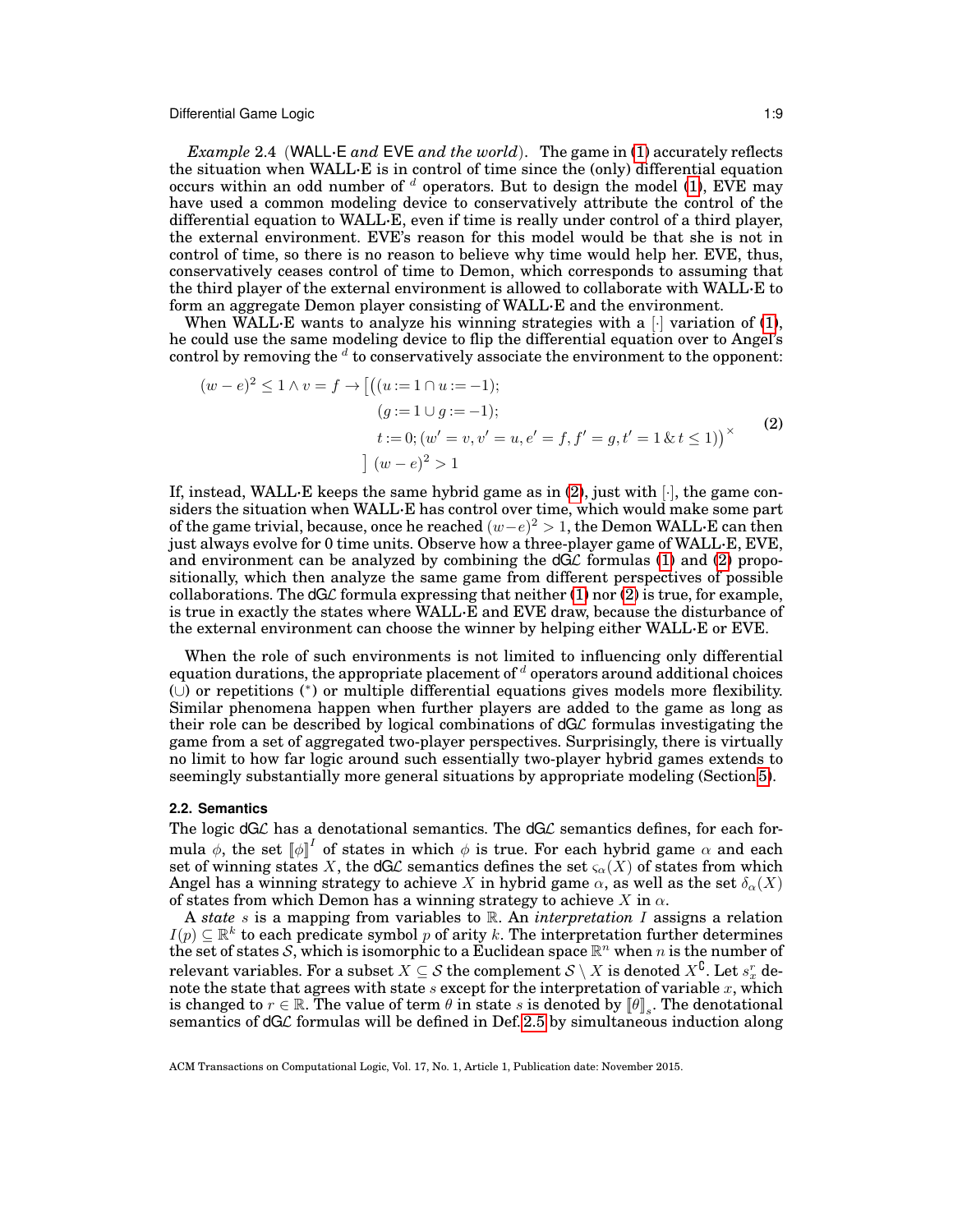with the denotational semantics,  $\varsigma_{\alpha}(\cdot)$  and  $\delta_{\alpha}(\cdot)$ , of hybrid games, defined in Def. [2.6,](#page-9-1) because dGL formulas are defined by simultaneous induction with hybrid games.

<span id="page-9-0"></span>*Definition* 2.5 (dGL *semantics*). The *semantics of a* dGL *formula*  $\phi$  for each interpretation I with a corresponding set of states S is the subset  $[\![\phi]\!]^I \subseteq S$  of states in which  $\phi$  is true. It is defined inductively as follows

(1)  $[\![p(\theta_1, \ldots, \theta_k)]\!]^I = \{ s \in \mathcal{S} : (\llbracket \theta_1 \rrbracket_s, \ldots, \llbracket \theta_k \rrbracket_s) \in I(p) \}$ (2)  $\llbracket \theta_1 \geq \theta_2 \rrbracket ^I = \{ s \in \mathcal{S} : \llbracket \theta_1 \rrbracket_s \geq \llbracket \theta_2 \rrbracket_s \}$  $(3)$   $\llbracket \neg \phi \rrbracket ^{I} = (\llbracket \phi \rrbracket ^{I})^{\complement}$ (4)  $\llbracket \phi \wedge \psi \rrbracket ^I = \llbracket \phi \rrbracket ^I \cap \llbracket \psi \rrbracket ^I$ (5)  $\left[\exists x \, \phi\right]^I = \{s \in \mathcal{S} : s_x^r \in \llbracket \phi \rrbracket^I \text{ for some } r \in \mathbb{R}\}$ (6)  $\llbracket \langle \alpha \rangle \phi \rrbracket^I = \varsigma_{\alpha}(\llbracket \phi \rrbracket^I)$ (7)  $\llbracket [\alpha] \phi \rrbracket^I = \delta_\alpha (\llbracket \phi \rrbracket^I)$ 

A dGL formula  $\phi$  is *valid in I*, written  $I \models \phi$ , iff it is true in all states, i.e.  $[\![\phi]\!]^I = S$ . Formula  $\phi$  is *valid*,  $\models \phi$ , iff  $I \models \phi$  for all interpretations I.

<span id="page-9-1"></span>*Definition* 2.6 (*Semantics of hybrid games*). The *semantics of a hybrid game*  $\alpha$  is a function  $\varsigma_{\alpha}(\cdot)$  that, for each interpretation I and each set of Angel's winning states  $X \subseteq S$ , gives the *winning region*, i.e. the set of states  $\varsigma_{\alpha}(X)$  from which Angel has a winning strategy to achieve X in  $\alpha$  (whatever strategy Demon chooses). It is defined inductively as follows<sup>[9](#page-9-2)</sup>

- $\textnormal{(1)} \ \ \varsigma_{x : = \theta}(X) = \{ s \in \mathcal{S} : s_x^{\llbracket \theta \rrbracket_s} \in X \}$ (2)  $\zeta_{x'=0}$   $\chi_{\psi}(X) = {\varphi(0) \in \mathcal{S}}$ :  $\varphi(r) \in X$  for some  $r \in \mathbb{R}_{\geq 0}$  and (differentiable)
- $\varphi:[0,r]\to\mathcal{S} \text{ such that } \varphi(\zeta)\in\llbracket\psi\rrbracket^I \text{ and } \frac{\texttt{d}\varphi(t)(x)}{\texttt{d}t}(\zeta)=\llbracket\theta\rrbracket_{\varphi(\zeta)} \text{ for all } 0\leq\zeta\leq r\}$
- (3)  $\varsigma_{? \psi}(X) = \llbracket \psi \rrbracket^I \cap X$ (4)  $\varsigma_{\alpha\cup\beta}(X) = \varsigma_{\alpha}(X) \cup \varsigma_{\beta}(X)$
- (5)  $\varsigma_{\alpha;\beta}(X) = \varsigma_{\alpha}(\varsigma_{\beta}(X))$
- (6)  $\varsigma_{\alpha^*}(X) = \bigcap \{ Z \subseteq S : X \cup \varsigma_{\alpha}(Z) \subseteq Z \}$
- (7)  $\varsigma_{\alpha^d}(X) = (\varsigma_{\alpha}(X^{\complement}))^{\complement}$

The *winning region* of Demon, i.e. the set of states  $\delta_{\alpha}(X)$  from which Demon has a winning strategy to achieve X in  $\alpha$  (whatever strategy Angel chooses) is defined inductively as follows

- $\text{(1) } \delta_{x = \theta}(X) = \{s \in \mathcal{S} : s_{x}^{\lbrack \theta \rbrack_s} \in X\}$
- (2)  $\delta_{x'=\theta \, \& \, \psi}(X) = \{\varphi(0) \in \mathcal{S} : \varphi(r) \in X \text{ for all } r \in \mathbb{R}_{\geq 0} \text{ and (differentiable) } \varphi : [0,r] \to \mathcal{S}$ such that  $\varphi(\zeta) \in \llbracket \psi \rrbracket^I$  and  $\frac{\text{d}\varphi(t)(x)}{\text{d}t}(\zeta) = \llbracket \theta \rrbracket_{\varphi(\zeta)}$  for all  $0 \leq \zeta \leq r$ }
- (3)  $\delta_{? \psi}(X) = (\llbracket \psi \rrbracket^I)^{\complement} \cup X$
- (4)  $\delta_{\alpha\cup\beta}(X) = \delta_{\alpha}(X) \cap \delta_{\beta}(X)$
- (5)  $\delta_{\alpha;\beta}(X) = \delta_{\alpha}(\delta_{\beta}(X))$
- (6)  $\delta_{\alpha^*}(X) = \bigcup \{ Z \subseteq S : Z \subseteq X \cap \delta_{\alpha}(Z) \}$
- (7)  $\delta_{\alpha^d}(X) = (\delta_{\alpha}(X^{\complement}))^{\complement}$

<span id="page-9-2"></span> $9$  The semantics of a hybrid game is not merely a reachability relation between states as for hybrid systems [\[Platzer 2012a\]](#page-49-4), because the adversarial dynamic interactions and nested choices of the players have to be taken into account.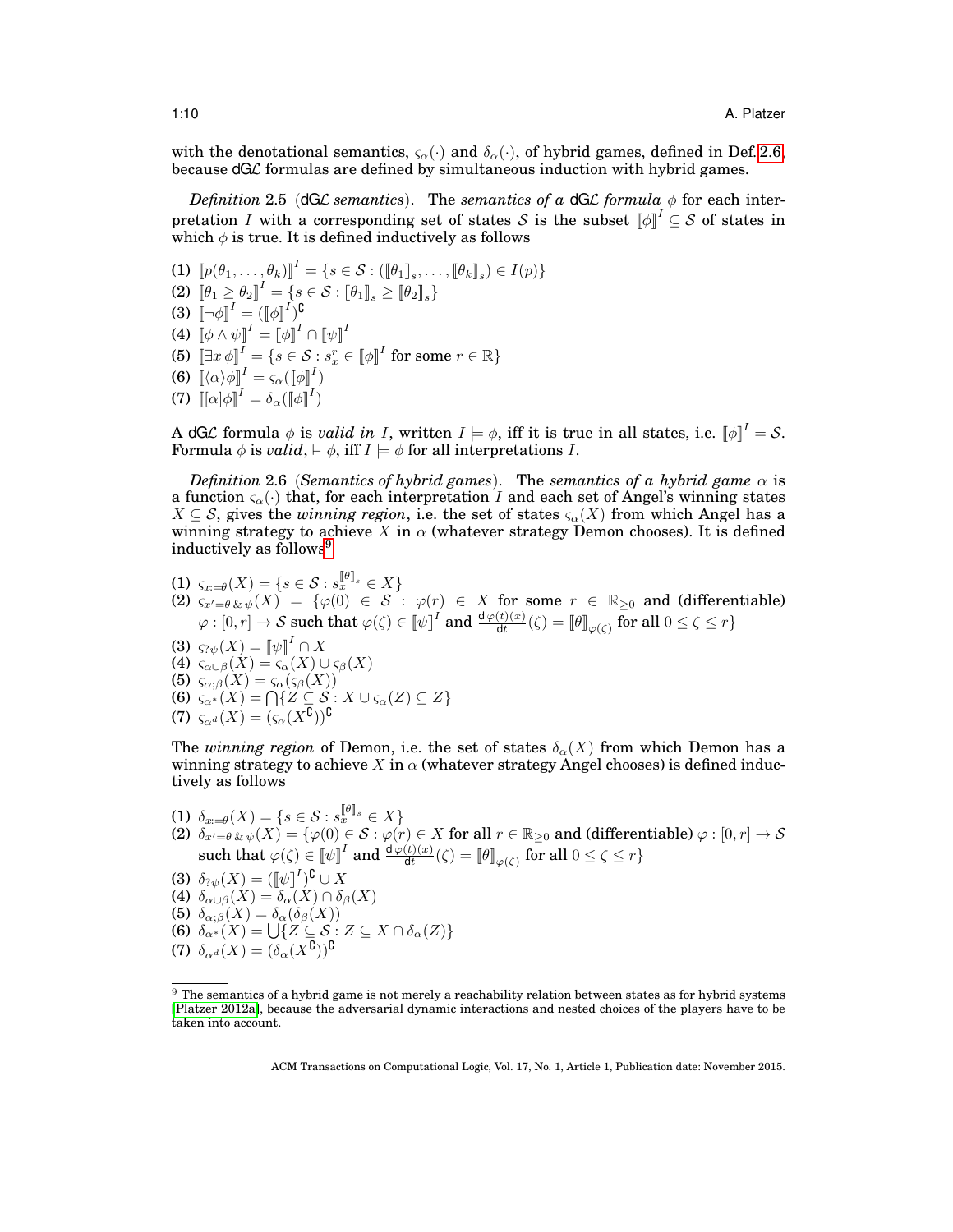Differential Game Logic 1:11 and the contract of the contract of the contract of the contract of the contract of the contract of the contract of the contract of the contract of the contract of the contract of the contract

The notation uses  $\varsigma_\alpha(X)$  and  $\delta_\alpha(X)$  instead of  $\varsigma_\alpha^I(X)$  and  $\delta_\alpha^I(X)$ , because the interpretation  $I$  that gives a semantics to predicate symbols in tests and evolution domains is clear from the context. Strategies do not occur explicitly in the  $dG\mathcal{L}$  semantics, because it is based on winning regions, i.e. the existence of winning strategies, not on the strategies themselves. The winning regions for Angel are illustrated in Fig. [1.](#page-10-0) The winning region  $\varsigma_{\alpha}$ <sup>\*</sup> (X) is the smallest set Z around X that already contains all states from which one more  $\varsigma_\alpha(\cdot)$  could win into Z, so  $\varsigma_\alpha(\varsigma_{\alpha^*}(X))\setminus \varsigma_{\alpha^*}(X)=\emptyset.$  It includes all κ-fold iterations  $\varsigma_\alpha^\kappa(X)$  of the winning region construction  $\varsigma_\alpha(\cdot)$  (Section [3.3\)](#page-16-0) for all  $\kappa.$ 



<span id="page-10-0"></span>Fig. 1. Illustration of denotational semantics of hybrid games as winning regions

The semantics is *compositional*, i.e. the semantics of a compound dGL formula is a simple function of the semantics of its pieces, and the semantics of a compound hybrid game is a function of the semantics of its pieces. This guarantees referential transparency and enables a compositional proof calculus. Furthermore, existence of a strategy in hybrid game  $\alpha$  to achieve X is independent of games and dGL formulas surrounding  $\alpha$ , but just depends on the remaining game  $\alpha$  itself and the goal X. By a simple inductive argument, this shows that one can focus on memoryless strategies, because the existence of strategies does not depend on the context, hence, by working bottom up, the strategy itself cannot depend on past states and choices, only the current state, remaining game, and goal. This follows from a generalization of a classical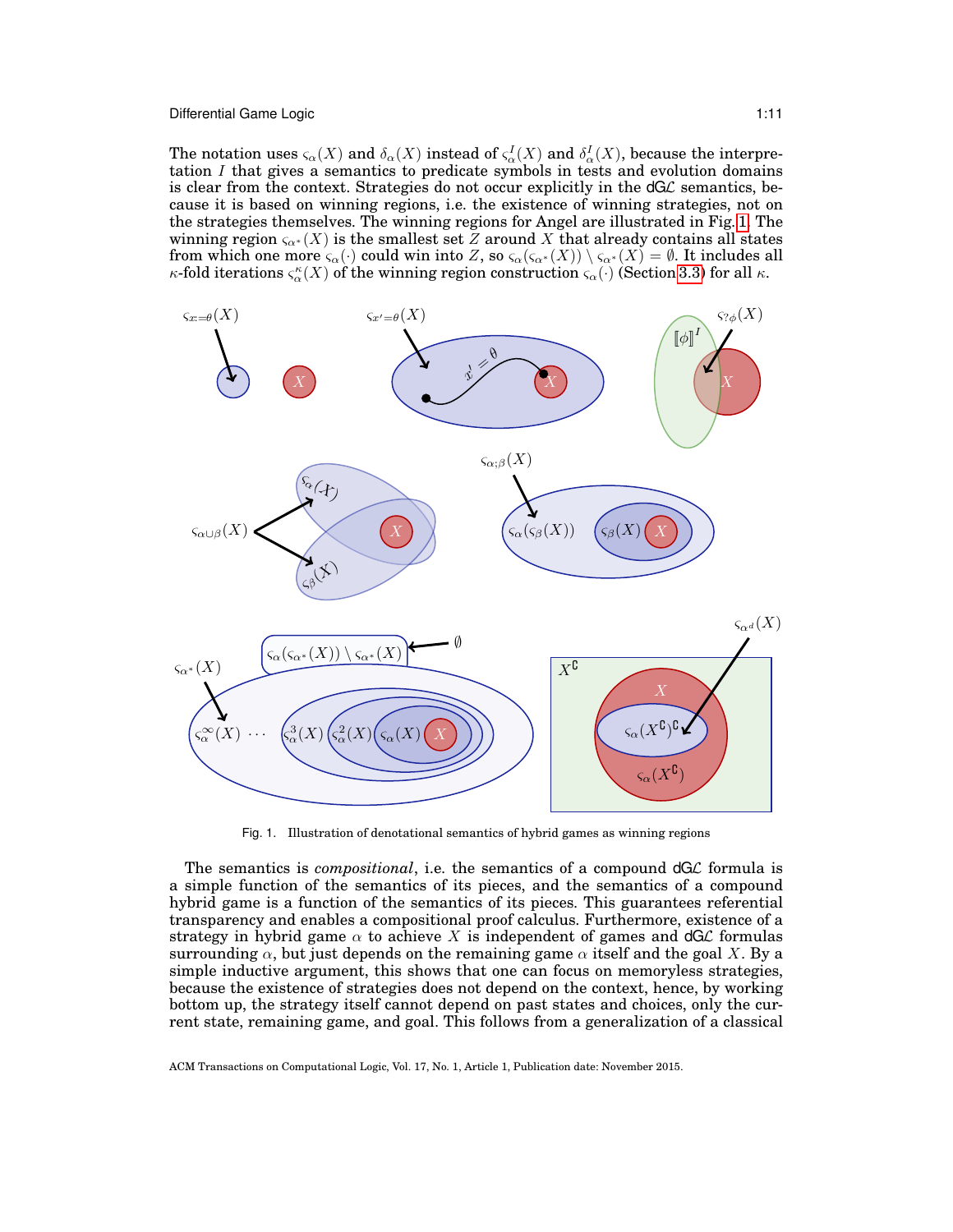result [\[Zermelo 1913\]](#page-50-3), but is directly apparent in a logical setting. Furthermore, the semantics is monotone, i.e. larger sets of winning states induce larger winning regions.

<span id="page-11-2"></span>LEMMA 2.7 (MONOTONICITY). *The semantics is* monotone, *i.e.*  $\varsigma_{\alpha}(X) \subseteq \varsigma_{\alpha}(Y)$  and  $\delta_{\alpha}(X) \subseteq \delta_{\alpha}(Y)$  *for all*  $X \subseteq Y$ *.* 

**PROOF.** A simple check based on the observation that  $X$  only occurs with an even number of negations in the semantics. For example,  $\varsigma_{\alpha^*}(X) = \bigcap \{Z \subseteq \mathcal{S} : X \cup \varsigma_{\alpha}(Z) \subseteq$  $Z\}\subseteq \bigcap \{Z\subseteq \mathcal{S}: Y\cup \varsigma_{\alpha}(Z)\subseteq Z\} = \varsigma_{\alpha^*}(Y)$  if  $X\subseteq Y$ . Likewise,  $X\subseteq Y$  implies  $X^{\complement} \supseteq Y^{\complement}$ ,  $\text{hence }\varsigma_{\alpha}(X^{\complement})\supseteq\varsigma_{\alpha}(Y^{\complement}), \text{ so }\varsigma_{\alpha^{d}}(X)=(\varsigma_{\alpha}(X^{\complement}))^{\complement}\subseteq(\varsigma_{\alpha}(Y^{\complement}))^{\complement}=\varsigma_{\alpha^{d}}(Y).$ 

Monotonicity implies that the least fixpoint in  $\varsigma_{\alpha^*}(X)$  and the greatest fixpoint in  $\delta_{\alpha^*}(X)$  are well-defined [\[Harel et al. 2000,](#page-48-9) Lemma 1.7]. The semantics of  $\varsigma_{\alpha^*}(X)$  is a least fixpoint, which results in a well-founded repetition of  $\alpha$ , i.e. Angel can repeat any number of times but she ultimately needs to stop at a state in  $X$  in order to win. In particular, Angel cannot play a Zeno strategy with infinitely many steps in finite time. The semantics of  $\delta_{\alpha^*}(\tilde{X})$  is a greatest fixpoint, instead, for which Demon needs to achieve a state in  $X$  after every number of repetitions, because Angel could choose to stop at any time, but Demon still wins if he only postpones  $X^{\complement}$  forever, because Angel ultimately has to stop repeating. Thus, for the formula  $\langle \alpha^* \rangle \phi$ , Demon already has a winning strategy if he only has a strategy that is not losing by preventing  $\phi$ indefinitely, because Angel eventually has to stop repeating anyhow and will then end up in a state not satisfying  $\phi$ , which makes her lose. The situation for  $\lbrack \alpha^* \rbrack \phi$  is dual.

Hybrid games branch finitely when the players decide which game to play in  $\alpha \cup \beta$ and  $\alpha \cap \beta$ , respectively. The games  $\alpha^*$  and  $\alpha^*$  also branch finitely, because, after each repetition of  $\alpha$ , the respective player (Angel for  $\alpha^*$  and Demon for  $\alpha^*$ ) may decide whether to repeat again or stop. Repeated games still lead to infinitely many branches, because a repeated game can be repeated any arbitrary number of times. The game branches uncountably infinitely, however, when the players decide how long to evolve along differential equations in  $x' = \theta \, \& \, \psi$  and  $(x' = \theta \, \& \, \psi)^d$ , because uncountably many nonnegative real number could be chosen as a duration (unless the system leaves  $\psi$ immediately). These choices can be made explicit by relating the simple denotational modal semantics of  $dG\mathcal{L}$  to an equivalent operational game semantics that is technically much more involved but directly exposes the interactive intuition of game play. For reference, this approach has been made explicit in Appendix [A.](#page-41-0)

<span id="page-11-1"></span>*Example* 2.8*.* The following simple dGL formula

<span id="page-11-0"></span>
$$
\langle (x:=x+1; (x'=x^2)^d \cup x:=x-1)^* \rangle \, (0 \le x < 1) \tag{3}
$$

is true in all states from which there is a winning strategy for Angel to reach [0,1). It is Angel's choice whether to repeat (<sup>∗</sup> ) and, every time she does, it is her choice (∪) whether to increase  $x$  by 1 and then (after ;) give Demon control over the duration of the differential equation  $x' = x^2$  (left game) or whether to instead decrease x by 1 (right game). Formula [\(3\)](#page-11-0) is valid, because Angel has the winning strategy of choosing the left action  $x := x + 1$ ;  $(x' = x^2)^d$  until  $x \ge 0$  followed by the right action  $x := x - 1$ until  $0 \leq x < 1$ . By choosing the left action,  $x \geq 0$  will ultimately happen, because  $x := x + 1$  increases x by 1 and  $x' = x^2$  can only make x bigger, because the derivative  $x^2$  is nonnegative. Once  $x \geq 0$ , choosing the right action suitably often will reach the postcondition  $0 \leq x < 1$  to allow Angel to win the game. Note that Angel also wins immediately with the left action from  $x = -1$ , since the differential equation is stuck at  $x = 0$ . The following minor variation, however, is not valid:

$$
\langle (x:=x+1; (x'=x^2)^d \cup (x:=x-1 \cap x:=x-2) )^* \rangle (0 \le x < 1)
$$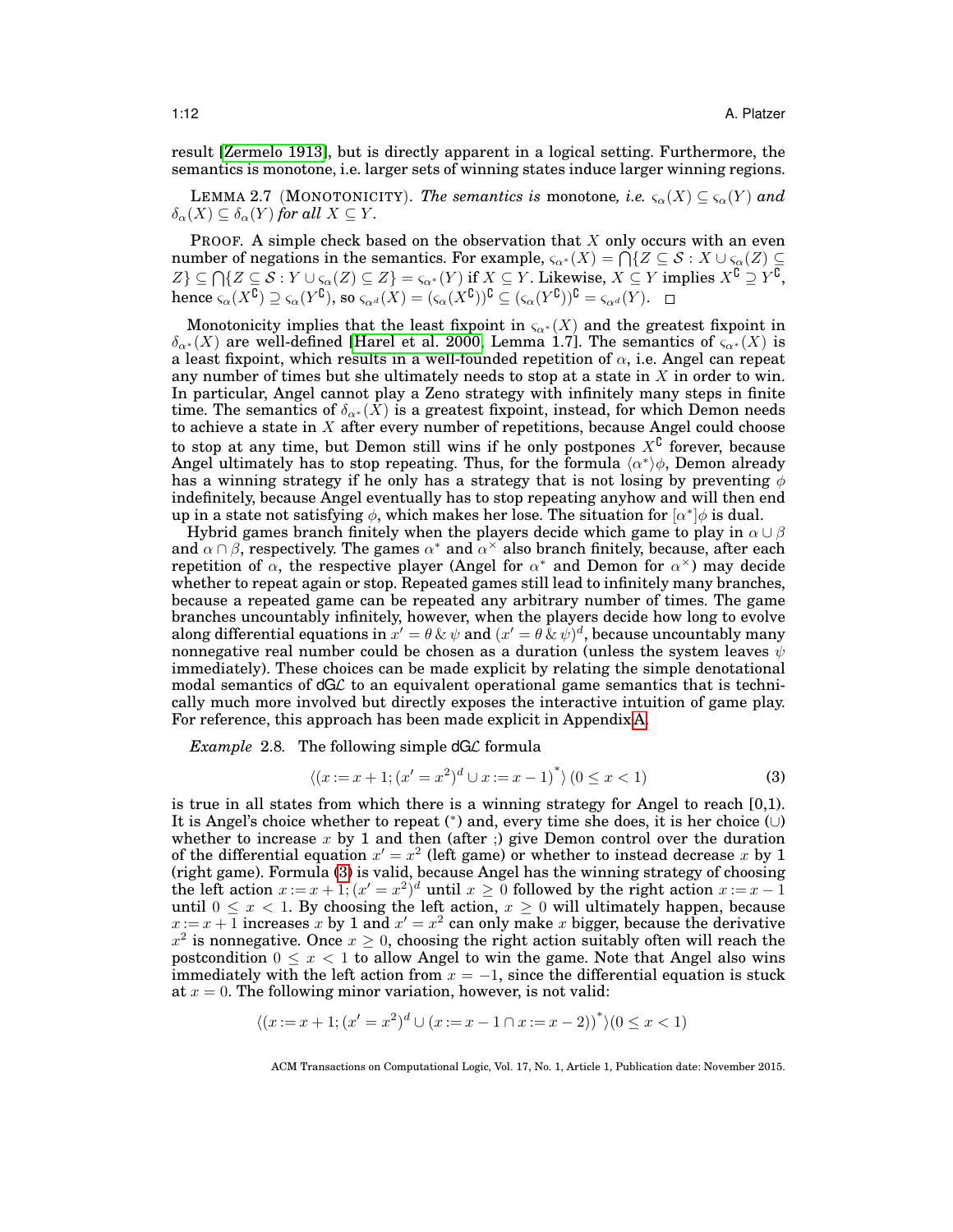because Demon can spoil Angel's efforts by choosing  $x := x - 2$  in his choice ( $\cap$ ) to make x negative whenever  $1 \le x < 2$ , and then increasing x to 1.5 again via  $(x' = x^2)^d$  when Angel takes the left choice. Angel will never reach  $0 \leq x < 1$  that way unless this was true initially already. This phenomenon is examined in Section [3.1](#page-12-1) in more detail.

*Example* 2.9 (WALL·E *and* EVE). The dGL formula [\(1\)](#page-7-0) from Example [2.3](#page-7-1) is valid, because Angel EVE indeed has a winning strategy to get close to WALL·E by mimicking Demon's choices. Recall that Demon WALL $\cdot$ E controls the repetition  $\times$ , so the fact that the hybrid game starts EVE off close to WALL·E is not sufficient for EVE to win the game. The hybrid game in [\(1\)](#page-7-0) would be trivial if Angel were to control the repetition (because she would then win just by choosing not to repeat) or were to control the differential equation (because she would then win by always evolving for duration 0). The analysis of [\(1\)](#page-7-0) is more difficult if the first two lines in the hybrid game are swapped so that Angel EVE chooses g before Demon WALL $\cdot$ E chooses u.

## <span id="page-12-0"></span>**3. META-PROPERTIES**

This section analyzes meta-properties and semantical properties of the hybrid games of dGL, including determinacy of hybrid games, hybrid game equivalences such as reduction of evolution domains, and closure ordinals of hybrid games.

## <span id="page-12-1"></span>**3.1. Determinacy**

Every particular game play in a hybrid game is won by exactly one player, because hybrid games are zero-sum and there are no draws. That alone does not imply determinacy, i.e. that, from all initial situations, either one of the players always has a winning strategy to force a win, regardless of how the other player chooses to play.

In order to understand the importance of determinacy for classical logics, consider the semantics of repetition, defined as a *least* fixpoint, which is crucial because that gives a well-founded repetition. Otherwise, the *filibuster formula* would not have a well-defined truth-value:

<span id="page-12-2"></span>
$$
\langle (x:=0 \cap x:=1)^* \rangle x = 0 \tag{4}
$$

It is Angel's choice whether to repeat (\*), but every time Angel repeats, it is Demon's choice ( $\cap$ ) whether to play  $x := 0$  or  $x := 1$ . The game in this formula never deadlocks, because every player always has a remaining move (here even two). But, without the least fixpoint, the game would have perpetual checks, because no strategy helps either player win the game but just prevents the other player from winning; see Fig. [2.](#page-13-0)

Demon can move  $x := 1$  and would win, but Angel observes this and decides to repeat, so Demon can again move  $x := 1$ . Thus (unless Angel is lucky starting from an initial state where she has won already) every strategy that one player has to reach  $x = 0$  or  $x = 1$  could be spoiled by the other player so the game would not be determined, i.e. no player has a winning strategy. Every player can let his opponent win, but would not have a strategy to win himself. Because of the least fixpoint  $\varsigma_{\alpha^*}(\cdot)$  in the semantics, however, repetitions are well-founded and, thus, have to stop eventually (after an arbitrary unbounded number of rounds). Hence, in the example in Fig. [2,](#page-13-0) Demon still wins and formula [\(4\)](#page-12-2) is  $\perp$ , unless  $x = 0$  holds initially (the unknown initial value is marked X in Fig. [2\)](#page-13-0). In other words, the formula in [\(4\)](#page-12-2) is equivalent to  $x = 0$ . The same phenomenon happens in Example [2.8.](#page-11-1) Likewise, the dual filibuster game formula

<span id="page-12-3"></span>
$$
x = 0 \rightarrow \langle (x := 0 \cup x := 1)^{\times} \rangle x = 0 \tag{5}
$$

is (determined and) valid, because Demon has to stop repeating  $\times$  eventually so that Angel wins if she patiently plays  $x := 0$  each time. Similarly, the game in the following

ACM Transactions on Computational Logic, Vol. 17, No. 1, Article 1, Publication date: November 2015.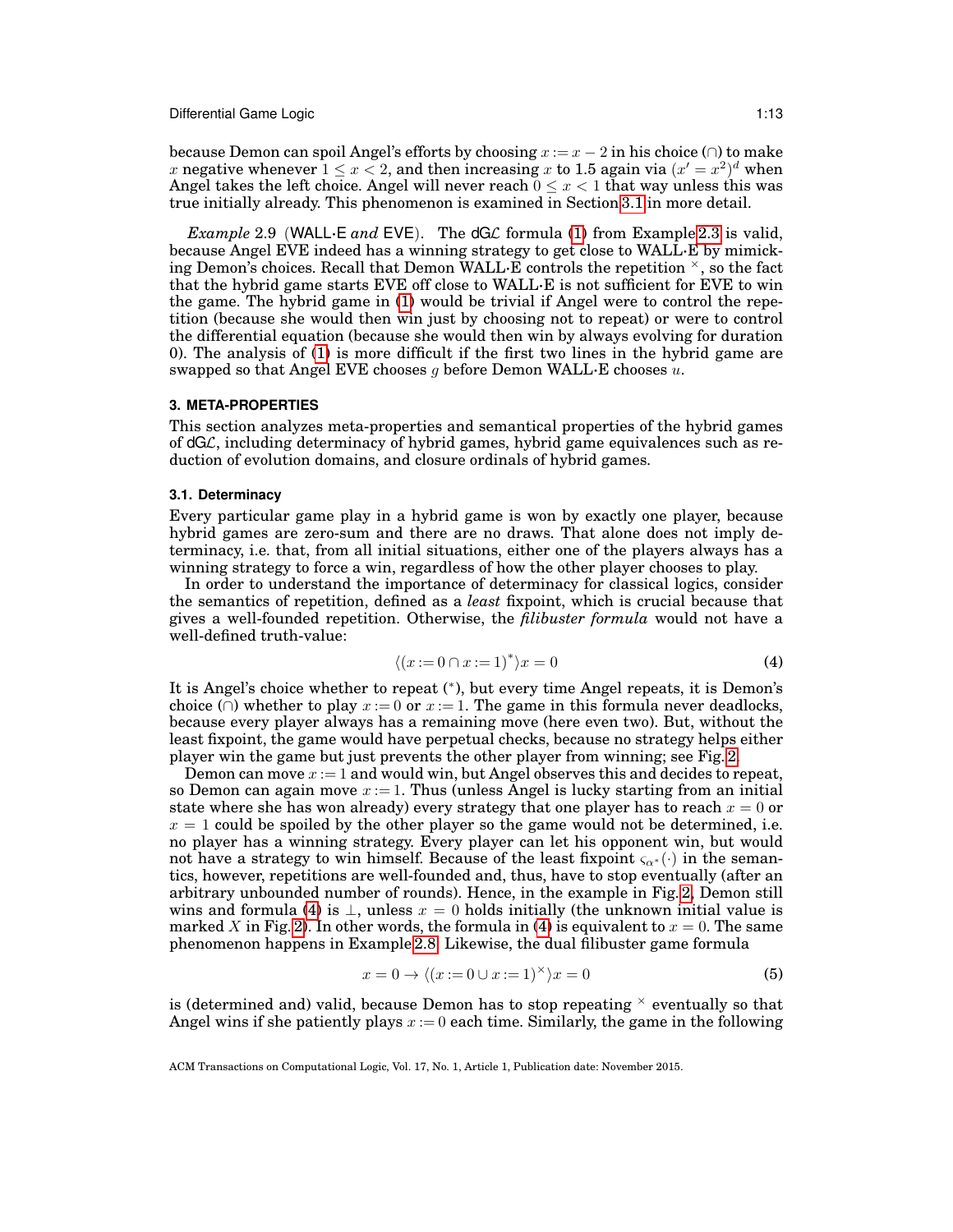

<span id="page-13-0"></span>Fig. 2. The filibuster game formula  $\langle (x := 0 \cap x := 1)^* \rangle x = 0$  is false (unless  $x = 0$  initially), but would be non-determined without least fixpoints (strategies follow thick actions). Angel's action choices are illustrated by dashed edges from dashed diamonds, Demon's action choices by solid edges from solid squares, and double lines indicate bisimilar states with the same continuous state and a subgame of the same structure of subsequent choices. States where Angel wins are marked  $\diamond$  and states where Demon wins by  $\Box$ .

hybrid filibuster formula would not be determined without the least fixpoint semantics

$$
\langle (x:=0; x'=1^d)^* \rangle x=0
$$

because Demon could always evolve continuously to some state where  $x > 0$  and Angel would never want to stop. Since Angel will have to stop eventually, she loses and the formula is  $\perp$  unless  $x = 0$  holds initially.

It is also important that Angel can only choose real durations  $r \in \mathbb{R}_{\geq 0}$  for a continuous evolution game  $x' = \theta \, \& \, \psi$ , not infinity  $\infty$ , so she ultimately stops. Otherwise

<span id="page-13-1"></span>
$$
\langle (x'=1^d; x:=0)^* \rangle x = 0 \tag{6}
$$

would not be determined, because Angel wants to repeat (unless  $x = 0$  initially) and  $x := 0$  will make her win once she stops after a nonzero number of repetitions. Yet, if Demon could choose  $\infty$  as the duration for the continuous evolution game  $x' = 1^d$ , Angel would never get to play the subsequent  $x = 0$  to win. Since durations need to be real numbers, though, each continuous evolution ultimately has to stop, so the formula in [\(6\)](#page-13-1) is valid even if Demon can postpone Angel's victory arbitrarily long.

In order to make sure that  $dG\mathcal{L}$  is a classical two-valued modal logic, hybrid games have no draws. But, because modalities refer to the existence of winning strategies, they only receive classical truth values if, from each state, one of the players has a winning strategy for complementary winning conditions of a hybrid game  $\alpha$ . The log-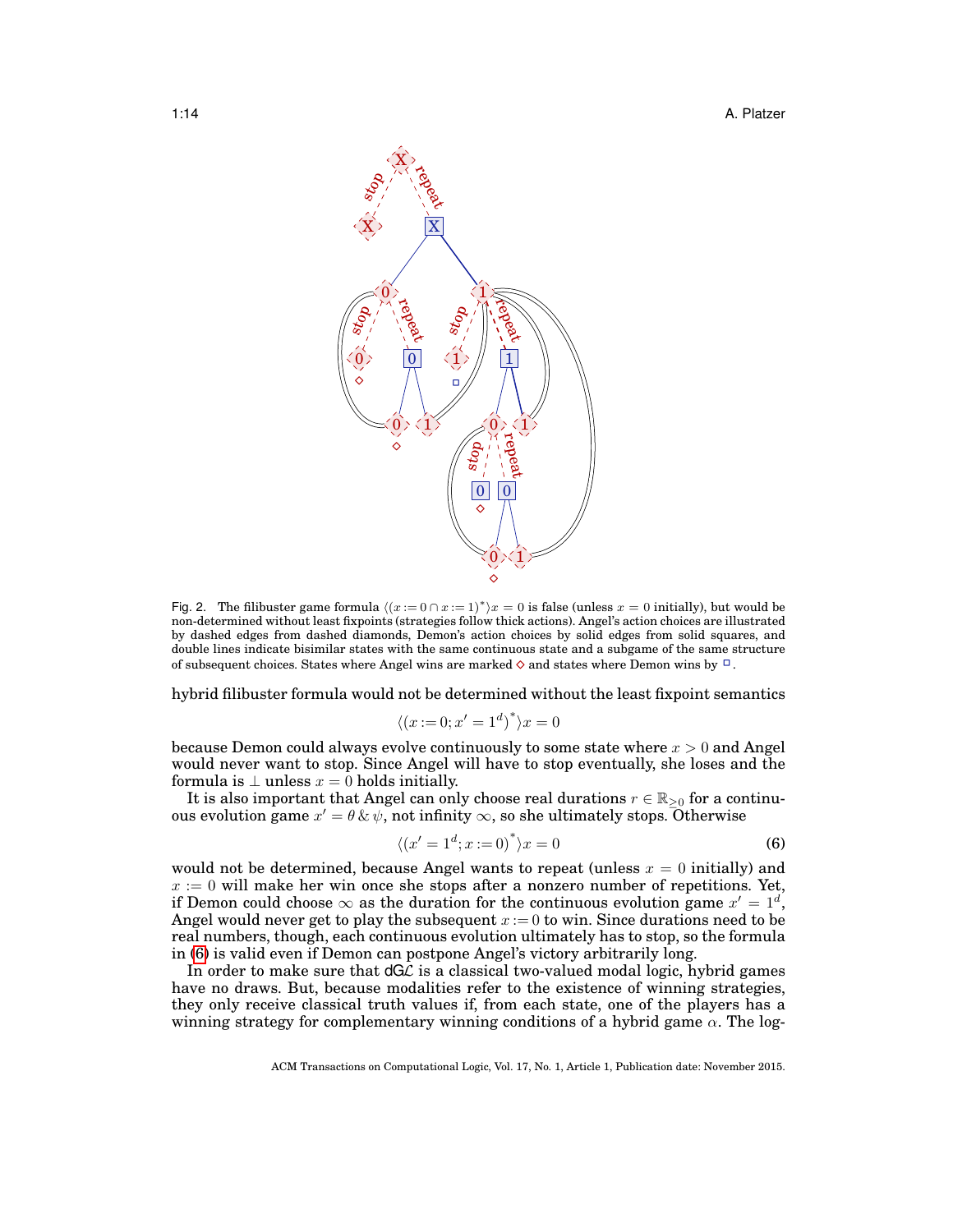ical setup of dGL makes this determinacy proof very simple, without the need to use, e.g., the deep [\[Friedman 1971b\]](#page-48-10) Borel determinacy theorem for winning conditions that are Borel in the product topology induced on game trees by the discrete topology of actions [\[Martin 1975\]](#page-48-11), which does not even fit to the structure of arbitrarily nested inductive and coinductive fixpoints of the winning region semantics of dGL.

<span id="page-14-1"></span>THEOREM 3.1 (CONSISTENCY & DETERMINACY). *Hybrid games are consistent and determined, i.e.*  $\vDash \neg \langle \alpha \rangle \neg \phi \leftrightarrow [\alpha] \phi$ *.* 

PROOF. The proof shows by a straightforward induction on the structure of  $\alpha$  that  $\varsigma_\alpha(X^\complement)^\complement = \delta_\alpha(X)$  for all  $X \subseteq \mathcal{S}$  and all  $I$  with some set of states  $\mathcal{S}$ , which implies the validity of  $\neg \langle \alpha \rangle \neg \phi \leftrightarrow [\alpha] \phi$  using  $X \stackrel{\text{def}}{=} [\![ \phi ]\!]^I$ .

- $(1)$   $\varsigma_{x:=\theta}(X^{\complement})^{\complement} = \{s \in \mathcal{S} : s_x^{\llbracket \theta \rrbracket_s} \notin X\}^{\complement} = \varsigma_{x:=\theta}(X) = \delta_{x:=\theta}(X)$
- $(2)$   $\varsigma_{x'=\theta\,\&\,\psi}(X^\complement)^\complement = \{\varphi(0)\in\mathcal{S} : \varphi(r)\not\in X \text{ for some } 0\leq r\in\mathbb{R} \text{ and some (differentiable)}\}$  $\varphi:[0,r]\to\mathcal{S} \text{ such that }\frac{\text{d}\varphi(t)(x)}{\text{d}t}(\zeta)=\llbracket\theta\rrbracket_{\varphi(\zeta)} \text{ and } \varphi(\zeta)\in\llbracket\psi\rrbracket^I \text{ for all } 0\leq\zeta\leq r\}^{\complement}=$  $\delta_{x' = \theta \& \psi}(X)$ , because the set of states from which there is no winning strategy for Angel to reach a state in  $X^\complement$  prior to leaving  $\llbracket \psi \rrbracket^I$  along  $x' = \theta \, \& \, \psi$  is exactly the set of states from which  $x' = \theta \& \psi$  always stays in X (until leaving  $\llbracket \psi \rrbracket^I$  in case that ever happens).
- $(3)$   $\varsigma_{? \psi}(X^{\complement})^{\complement} = (\llbracket \psi \rrbracket^I \cap X^{\complement})^{\complement} = (\llbracket \psi \rrbracket^I)^{\complement} \cup (X^{\complement})^{\complement} = \delta_{? \psi}(X)$

(4) 
$$
\zeta_{\alpha\cup\beta}(X^{\mathcal{C}})^{\mathcal{C}} = (\zeta_{\alpha}(X^{\mathcal{C}}) \cup \zeta_{\beta}(X^{\mathcal{C}}))^{\mathcal{C}} = \zeta_{\alpha}(X^{\mathcal{C}})^{\mathcal{C}} \cap \zeta_{\beta}(X^{\mathcal{C}})^{\mathcal{C}} = \delta_{\alpha}(X) \cap \delta_{\beta}(X) = \delta_{\alpha\cup\beta}(X)
$$
  
(5) 
$$
\zeta_{\alpha;\beta}(X^{\mathcal{C}})^{\mathcal{C}} = \zeta_{\alpha}(\zeta_{\beta}(X^{\mathcal{C}}))^{\mathcal{C}} = \zeta_{\alpha}(\delta_{\beta}(X)^{\mathcal{C}})^{\mathcal{C}} = \delta_{\alpha}(\delta_{\beta}(X)) = \delta_{\alpha;\beta}(X)
$$

$$
\begin{aligned} \text{(5)} \ \zeta_{\alpha;\beta}(X^{\mathsf{U}})^{\mathsf{U}} &= \zeta_{\alpha}(\zeta_{\beta}(X^{\mathsf{U}}))^{\mathsf{U}} = \zeta_{\alpha}(\delta_{\beta}(X)^{\mathsf{U}})^{\mathsf{U}} = \delta_{\alpha}(\delta_{\beta}(X)) = \delta_{\alpha;\beta}(X) \\ \text{(6)} \ \zeta_{\alpha^*}(X^{\mathsf{U}})^{\mathsf{U}} &= \left(\bigcap \{Z \subseteq \mathcal{S} : X^{\mathsf{U}} \cup \zeta_{\alpha}(Z) \subseteq Z\}\right)^{\mathsf{U}} = \left(\bigcap \{Z \subseteq \mathcal{S} : (X \cap \zeta_{\alpha}(Z)^{\mathsf{U}})^{\mathsf{U}} \subseteq Z\}\right)^{\mathsf{U}} \end{aligned}
$$

$$
= (\bigcap \{ Z \subseteq S : (X \cap \delta_{\alpha}(Z^{\complement}))^{\complement} \subseteq Z \})^{\complement} = \bigcup \{ Z \subseteq S : Z \subseteq X \cap \delta_{\alpha}(Z) \} = \delta_{\alpha^*}(X).^{10}
$$
  
(7)  $\varsigma_{\alpha^d}(X^{\complement})^{\complement} = (\varsigma_{\alpha}((X^{\complement})^{\complement})^{\complement})^{\complement} = \delta_{\alpha}(X^{\complement})^{\complement} = \delta_{\alpha^d}(X) \square$ 

One direction of Theorem [3.1](#page-14-1) implies  $\vdash \neg \langle \alpha \rangle \neg \phi \rightarrow [\alpha] \phi$ , i.e.  $\vdash \langle \alpha \rangle \neg \phi \vee [\alpha] \phi$ , whose validity means that, from all initial states, either Angel has a winning strategy to achieve  $\neg \phi$  or Demon has a winning strategy to achieve  $\phi$ . That is, hybrid games are determined, because there are no states from which none of the players has a winning strategy (for the same hybrid game  $\alpha$  and complementary winning conditions  $\neg \phi$  and  $\phi$ , respectively). At least one player, thus, has a winning strategy for complementary winning conditions. The other direction of Theorem [3.1](#page-14-1) implies  $\models [\alpha]\phi \rightarrow \neg(\alpha)\neg\phi$ , i.e.  $\vdash \neg([\alpha]\phi \wedge \langle \alpha \rangle \neg \phi)$ , whose validity means that there is no state from which Demon has a winning strategy to achieve  $\phi$  and, simultaneously, Angel has a winning strategy to achieve  $\neg \phi$ . It cannot be that both players have a winning strategy for complementary conditions from the same state. That is, hybrid games are *consistent*, because at most one player has a winning strategy for complementary winning conditions. Along with modal congruence rules, which hold for  $dG\mathcal{L}$ , Theorem [3.1](#page-14-1) makes  $dG\mathcal{L}$  a classical (multi)modal logic [\[Chellas 1980\]](#page-47-8), yet with modalities indexed by hybrid games.

Instead of giving a semantics to  $\lceil \cdot \rceil$  in terms of the existence of a winning strategy for Demon, Theorem [3.1](#page-14-1) could have been used as a definition of [·]. That would have been easier, but would have obscured determinacy and the role of  $\lceil \cdot \rceil$  as the winning strategy operator for Demon.

<span id="page-14-0"></span><sup>&</sup>lt;sup>10</sup>The penultimate equation follows from the  $\mu$ -calculus equivalence  $\nu Z.\Upsilon(Z) \equiv -\mu Z.\Upsilon(Z)$  and the fact that least pre-fixpoints are fixpoints and that greatest post-fixpoints are fixpoints for monotone functions.

ACM Transactions on Computational Logic, Vol. 17, No. 1, Article 1, Publication date: November 2015.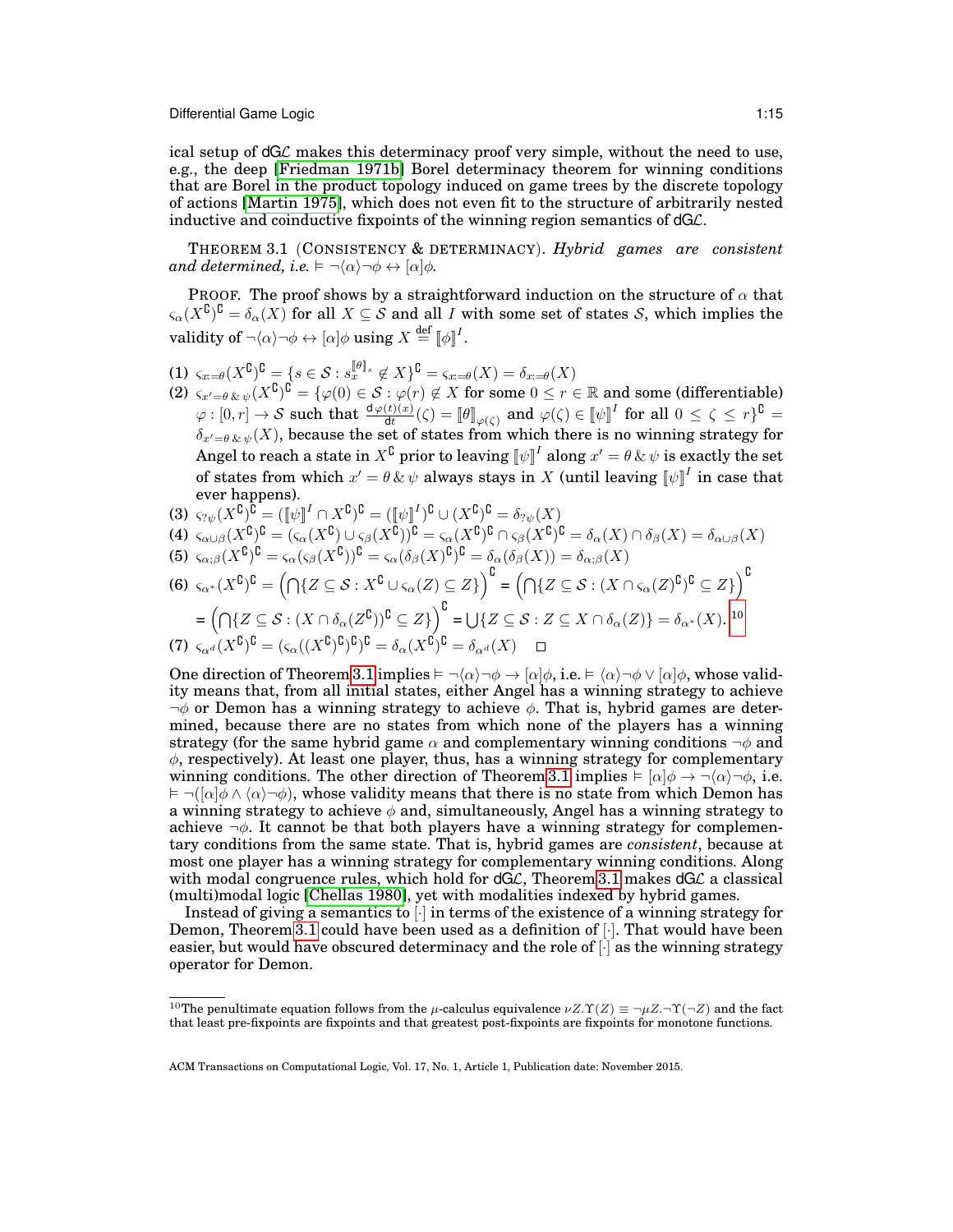#### <span id="page-15-0"></span>**3.2. Hybrid Game Equivalences**

As usual in programming languages, the same hybrid game can have multiple different syntactical representations. Some equivalence transformations on hybrid games can be useful to transform hybrid games into a conceptually simpler form.

*Definition* 3.2 (*Hybrid game equivalence*). Hybrid games  $\alpha$  and  $\beta$  are *equivalent*, denoted  $\alpha \equiv \beta$ , if  $\varsigma_{\alpha}(X) = \varsigma_{\beta}(X)$  for all X and all I.

By Theorem [3.1,](#page-14-1)  $\alpha$  and  $\beta$  are equivalent iff  $\delta_{\alpha}(X) = \delta_{\beta}(X)$  for all X and all I.

*Remark* 3.3. The equivalences

<span id="page-15-4"></span>
$$
(\alpha \cup \beta)^d \equiv \alpha^d \cap \beta^d, \quad (\alpha; \beta)^d \equiv \alpha^d; \beta^d, \quad (\alpha^*)^d \equiv (\alpha^d)^{\times}, \quad \alpha^{dd} \equiv \alpha^d
$$

on hybrid games can transform every hybrid game  $\alpha$  into an equivalent hybrid game in which  $d$  only occurs right after atomic games or as part of the definition of the derived operators  $\overrightarrow{\cap}$  and  $\overrightarrow{ }$ . Other equivalences include  $(x' = \theta)^* \equiv x' = \theta$  and  $(x' = \theta \& \psi)^* \equiv$  $? \top \cup x' = \theta \& \psi.$ 

Quite unlike in hybrid systems and (poor test) differential dynamic logic [\[Platzer](#page-49-3) [2008;](#page-49-3) [Platzer 2012a\]](#page-49-4), every hybrid game containing a differential equation  $x' = \theta \& \psi$ with evolution domain constraints  $\psi$  can be replaced equivalently by a hybrid game without evolution domain constraints (even using poor tests, i.e. each test  $?ψ$  uses only first-order formulas  $\psi$ ). Evolution domains are definable in hybrid games and can, thus, be removed equivalently from all hybrid games.

LEMMA 3.4 (DOMAIN REDUCTION). *Evolution domains of differential equations are definable as hybrid games: For every hybrid game there is an equivalent hybrid game that has no evolution domain constraints, i.e. all continuous evolutions are of the form*  $x' = \theta$ .

PROOF. For notational convenience, assume the (vectorial) differential equation  $x' = \theta(x)$  to contain a clock  $x'_0 = 1$  and that  $t_0$  and z are fresh variables. Then  $x' = \theta(x) \& \psi(x)$  is equivalent to the hybrid game:

<span id="page-15-2"></span>
$$
t_0 := x_0; x' = \theta(x); (z := x; z' = -\theta(z))^d; ?(z_0 \ge t_0 \to \psi(z))
$$
\n(7)



<span id="page-15-3"></span>Angel plays forward game, reverts flow and time  $x_0$ ; Demon checks  $\psi$  in backwards game until initial  $t_0$ 

<span id="page-15-1"></span>Fig. 3. "There and back again game": Angel evolves x forwards in time along  $x' = \theta(x)$ , Demon checks evolution domain backwards in time along  $z' = -\theta(z)$  on a copy z of the state vector x

See Fig. [3](#page-15-1) for an illustration. Suppose the current player is Angel. The idea behind game equivalence [\(7\)](#page-15-2) is that the fresh variable  $t_0$  remembers the initial time  $x_0$ , and Angel then evolves forward along  $x' = \theta(x)$  for any arbitrary amount of time (Angel's choice). Afterwards, the opponent Demon copies the state  $x$  into a fresh variable (vector) z that he can evolve backwards along  $(z' = -\theta(z))^d$  for any arbitrary amount of time (Demon's choice). The original player Angel must then pass the challenge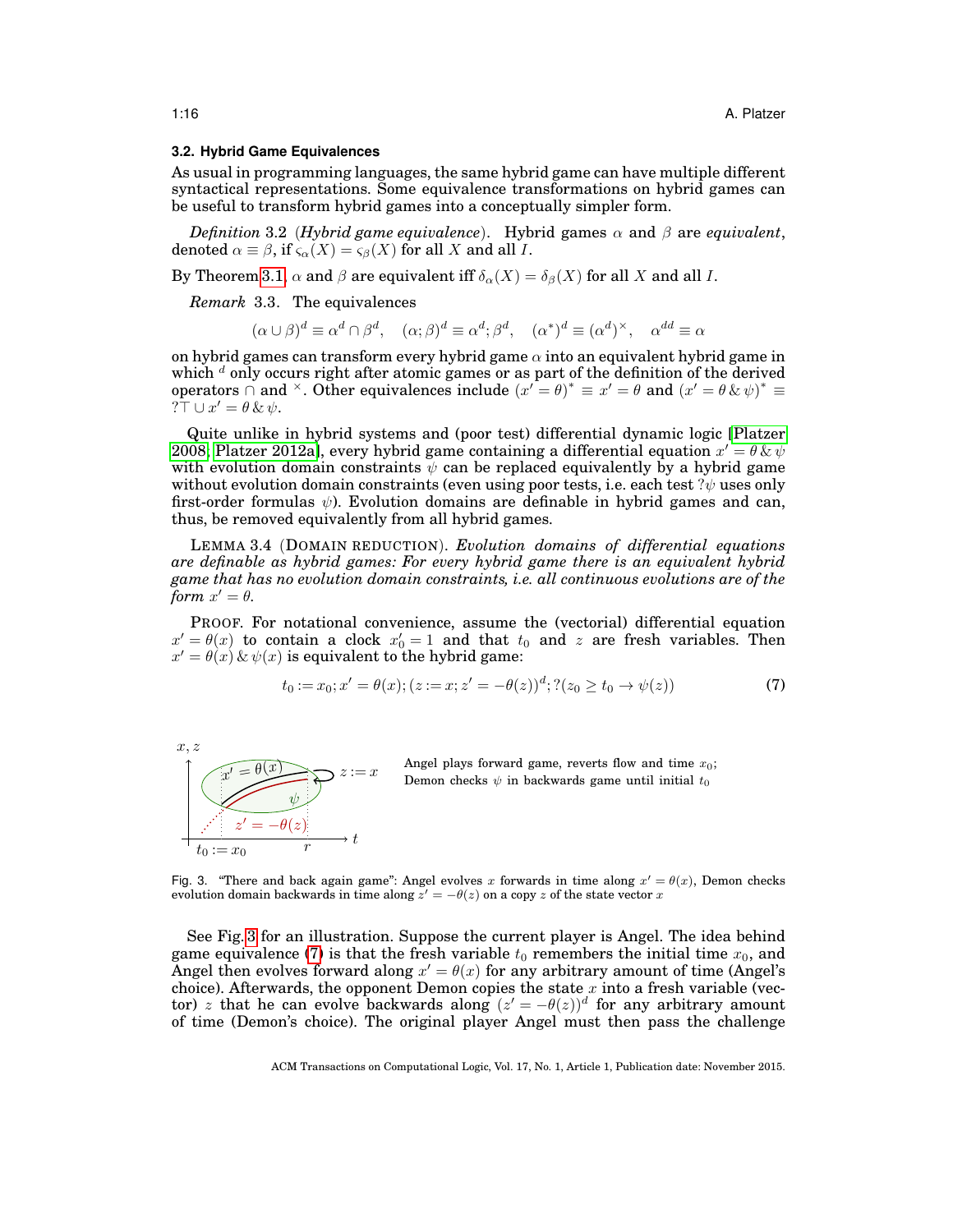$\mathcal{P}(z_0 \geq t_0 \rightarrow \psi(z))$ , i.e. Angel loses immediately if Demon was able to evolve backwards and leave region  $\psi(z)$  while satisfying  $z_0 \geq t_0$ , which checks that Demon did not evolve backward for longer than Angel evolved forward. Otherwise, when Angel passes the test, the extra variables  $t_0$ , z become irrelevant (they are fresh) and the game continues from the current state  $x$  that Angel chose in the first place (by selecting a duration for the evolution that Demon could not invalidate).  $\Box$ 

Lemma [3.4](#page-15-3) eliminates all evolution domain constraints equivalently in hybrid games from now on. While evolution domain constraints are fundamental parts of hybrid systems [\[Alur et al. 1992;](#page-47-9) [Henzinger et al. 1995;](#page-48-2) [Branicky et al. 1998;](#page-47-1) [Platzer 2008\]](#page-49-3), they turn out to be mere syntactic sugar for hybrid games. In that sense, hybrid games are more fundamental than hybrid systems, because they feature elementary operators and do not need built-in support for evolution domain constraints.

#### <span id="page-16-0"></span>**3.3. Strategic Closure Ordinals**

In order to examine whether the  $dG\mathcal{L}$  semantics could be implemented directly to compute winning regions for dGL formulas by a reachability computation or backwards induction for games, this section investigates how many iterations the fixpoint for the semantics  $\varsigma_{\alpha^*}(X)$  of repetition needs. The number of required iterations marks a significant difference in analytic complexity of hybrid games compared to hybrid systems.

The semantics,  $\varsigma_{\alpha^*}(X)$ , of  $\alpha^*$  is a least fixpoint and Knaster-Tarski's seminal fixpoint theorem entails that every least fixpoint of a monotone function on a complete lattice corresponds to some sufficiently large iteration. That is, there is some ordinal  $\lambda$  at which the  $\bar{\lambda}$ th iteration,  $\varsigma_\alpha^{\bar{\lambda}}(X)$ , of  $\varsigma_\alpha(\cdot)$  coincides with  $\varsigma_{\alpha^*}(X)$ , i.e.  $\varsigma_{\alpha^*}(X) = \varsigma_\alpha^{\bar{\lambda}}(X)$ ; see Fig. [4.](#page-16-1) How big is  $\bar{\lambda}$ , i.e. how often does  $\varsigma_{\alpha}(\cdot)$  need to iterate to obtain  $\varsigma_{\alpha^*}(X)$ ?



<span id="page-16-1"></span>Fig. 4. Least fixpoint  $\varsigma_{\alpha^*}(X)$  corresponds to some higher iterate  $\varsigma_\alpha^{\bar\lambda}(X)$  of  $\varsigma_\alpha(\cdot)$  from winning condition  $X$ .

Recall that ordinals extend natural numbers and support (non-commutative) addition, multiplication, and exponentiation, ordered as:

$$
0<1<2<\ldots\omega<\omega+1<\omega+2<\ldots\omega\cdot2<\omega\cdot2+1<\ldots\omega\cdot3<\omega\cdot3+1<\ldots
$$
  

$$
\omega^2<\omega^2+1<\ldots\omega^2+\omega<\omega^2+\omega+1<\ldots\omega^{\omega}<\ldots\omega^{\omega^{\omega}}<\ldots\omega_1^{CK}<\ldots\omega_1<\ldots
$$

The first infinite ordinal is  $\omega$ , the Church-Kleene ordinal  $\omega_{1}^{\text{CK}}$ , i.e. the first nonrecursive ordinal, and  $\omega_1$  the first uncountable ordinal. Recall that every ordinal  $\kappa$  is either a successor ordinal, i.e. the smallest ordinal  $\kappa = \iota + 1$  greater than some ordinal  $\iota$ , or a limit ordinal, i.e. the supremum of all smaller ordinals. Depending on the context, 0 is considered as a limit ordinal or as a separate case.

ACM Transactions on Computational Logic, Vol. 17, No. 1, Article 1, Publication date: November 2015.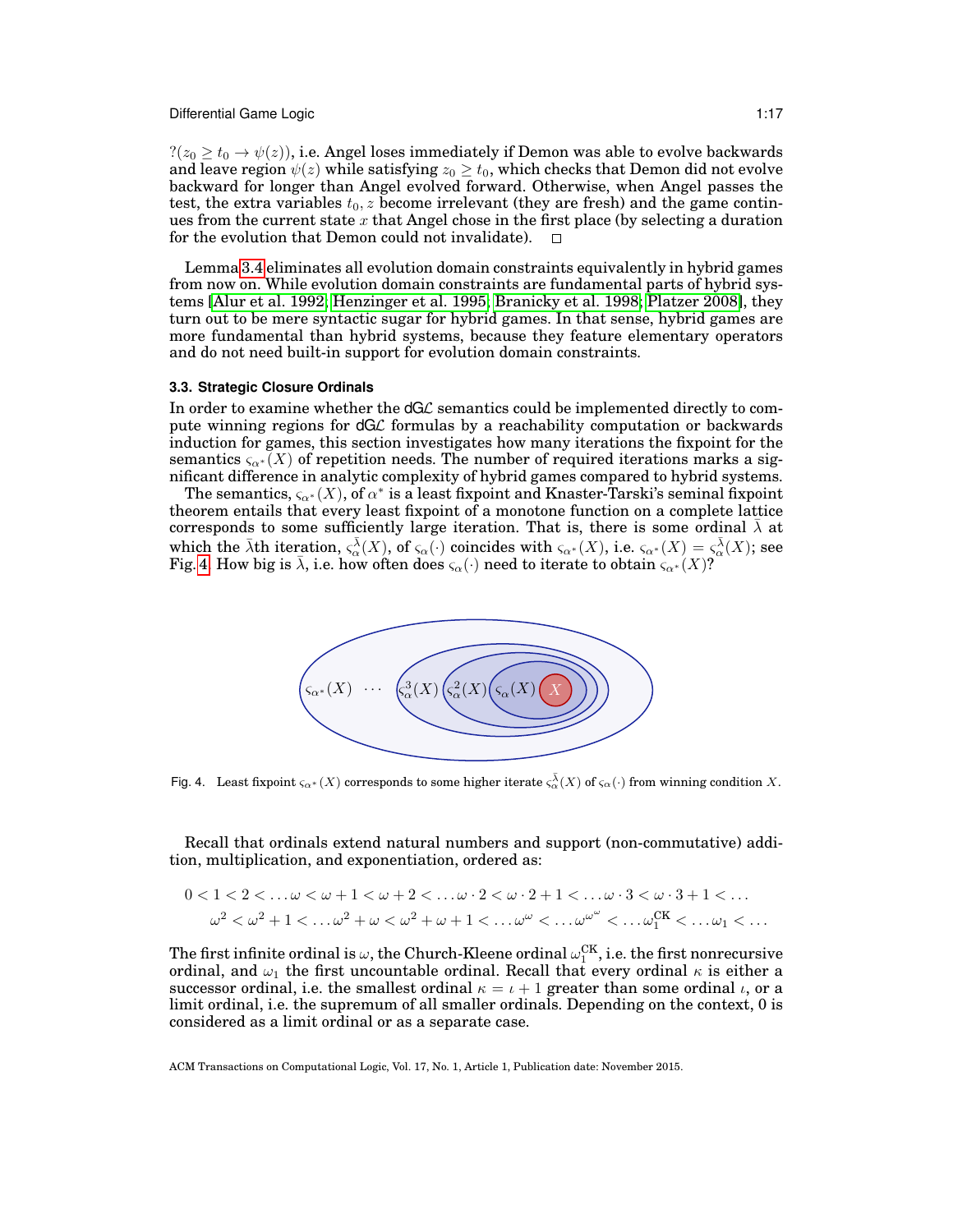*3.3.1. Iterations and Fixpoints.* For each hybrid game  $\alpha$ , the semantics  $\varsigma_{\alpha}(\cdot)$  is a monotone operator on the complete powerset lattice (Lemma [2.7\)](#page-11-2). The  $\kappa$ th iterate,  $\varsigma_\alpha^{\kappa}(\cdot)$ , of  $\varsigma_\alpha(\cdot)$ is defined by a minor variation of Kozen's formulation of Knaster-Tarski [\[Harel et al.](#page-48-9) [2000,](#page-48-9) Theorem 1.12], obtained by considering the sublattice with  $x$  at the bottom.

Let  $\tau : L \to L$  be a monotone operator on a partial order L, then defining  $\tau^{\lambda}(x) \stackrel{\text{def}}{=}$  $x \cup \begin{pmatrix} \end{pmatrix}$  $\tau(\tau^{\kappa}(x))$  for all ordinals  $\lambda$  is equivalent to defining:

$$
\tau^{0}(x) \stackrel{\text{def}}{=} x
$$
  
\n
$$
\tau^{\kappa+1}(x) \stackrel{\text{def}}{=} x \cup \tau(\tau^{\kappa}(x))
$$
  
\n
$$
\tau^{\lambda}(x) \stackrel{\text{def}}{=} \bigcup_{\kappa < \lambda} \tau^{\kappa}(x) \qquad \lambda \neq 0 \text{ a limit ordinal}
$$

Yet,  $\bigcup$  and, thus,  $\tau^{\lambda}(x)$  are only guaranteed to exist if L is a complete partial order.

THEOREM 3.5 (KNASTER-TARSKI [H[AREL ET AL](#page-48-9). 2000, THEOREM 1.12]). *For every complete lattice* L, there is an ordinal  $\bar{\lambda}$  of at most the cardinality of L such that, *for each monotone*  $\tau : L \to L$ *, i.e.*  $\tau(x) \subseteq \tau(y)$  *for all*  $x \subseteq y$ *, the fixpoints of*  $\tau$  *in* L are a *complete lattice and for all*  $x \in L$  *and all ordinals*  $\kappa$ *:* 

<span id="page-17-2"></span><span id="page-17-0"></span>
$$
\tau^{\dagger}(x) \stackrel{\text{def}}{=} \bigcap \{ z \in L : x \subseteq z, \tau(z) \subseteq z \} = \tau^{\bar{\lambda}}(x) = \tau^{\bar{\lambda} + \kappa}(x)
$$

The least ordinal  $\lambda$  with the property in Theorem [3.5](#page-17-0) is called *closure ordinal* of  $\tau$ .

The operator  $\tau^{\kappa}(\cdot)$  enjoys useful properties. By its extensive / inflationary definition,  $\tau^{\kappa}(x)$  is not just monotone in x but also monotone and homomorphic in  $\kappa$ . Since  $\tau^{0}(x) =$ x, this works for all ordinals.

LEMMA 3.6 (INDUCTIVE HOMOMORPHISM).  $\tau$  *is inductive, i.e.*  $\tau^{\kappa}(x) \subseteq \tau^{\lambda}(x)$  for all  $\kappa \leq \lambda$  and homomorphic in  $\kappa$ , i.e.  $\tau^{\kappa+\lambda}(x) = \tau^{\lambda}(\tau^{\kappa}(x))$  for all  $\kappa, \lambda$ .

**PROOF.** Inductiveness, i.e.  $\tau^{\kappa}(x) \subseteq \tau^{\lambda}(x)$  for  $\kappa \leq \lambda$ , which is monotonicity in κ, holds by definition [\[Harel et al. 2000,](#page-48-9) Lemma 1.11]. Homomorphy in  $\kappa$ , i.e.  $\tau^{\kappa+\lambda}(x) = \tau^{\lambda}(\tau^{\kappa}(x))$  can be proved by induction on  $\lambda$ , which is either 0, a successor ordinal (second line) or a limit ordinal  $\neq 0$  (third line):

$$
\tau^{\kappa+0}(x) = \tau^{\kappa}(x) = \tau^0(\tau^{\kappa}(x))
$$
  
\n
$$
\tau^{\kappa+(\lambda+1)}(x) = x \cup \tau(\tau^{\kappa+\lambda}(x)) = x \cup \tau(\tau^{\lambda}(\tau^{\kappa}(x))) = \tau^{\kappa}(x) \cup \tau(\tau^{\lambda}(\tau^{\kappa}(x))) = \tau^{\lambda+1}(\tau^{\kappa}(x))
$$
  
\n
$$
\tau^{\kappa+\lambda}(x) = \bigcup_{\iota < \kappa+1} \tau^{\iota}(x) = \bigcup_{\iota < \kappa} \tau^{\iota}(x) \cup \bigcup_{\iota < \lambda} \tau^{\kappa+\iota}(x)
$$
  
\n
$$
= \bigcup_{\iota < \lambda} \tau^{\kappa+\iota}(x) = \bigcup_{\iota < \lambda} \tau^{\iota}(\tau^{\kappa}(x)) = \tau^{\lambda}(\tau^{\kappa}(x)) \quad \Box
$$

By Theorem [3.5,](#page-17-0) there is an ordinal  $\bar{\lambda}$  of cardinality at most that of R such that  $\varsigma_{\alpha^*}(X)=\varsigma_\alpha^{\bar{\lambda}}(X)$  for all  $\alpha$  and all X, because the powerset lattice is complete and  $\varsigma_\alpha(\cdot)$ monotone by Lemma [2.7.](#page-11-2) This iterative construction  $\tau^{\bar{\lambda}}(X)$  corresponds to backward induction in classical game theory [\[von Neumann and Morgenstern 1955;](#page-50-4) [Aumann](#page-47-10) [1995\]](#page-47-10), yet it terminates at ordinal  $\overline{\lambda}$  which is not necessarily finite.

*3.3.2. Scott-Continuity.* The semantics of repetitions in hybrid systems repeats some finite number of times [\[Platzer 2012a\]](#page-49-4). If the semantics of dGL were Scott-continuous, this would be the case for dGL as well, because the closure ordinal of Scott-continuous operators on a complete partial order is  $\leq \omega$  by Kleene's fixpoint theorem. Dual-free  $\alpha$ are indeed Scott-continuous, in particular, the closure ordinal for hybrid systems is  $\omega$ .

 $\kappa<\lambda$ 

<span id="page-17-1"></span>ACM Transactions on Computational Logic, Vol. 17, No. 1, Article 1, Publication date: November 2015.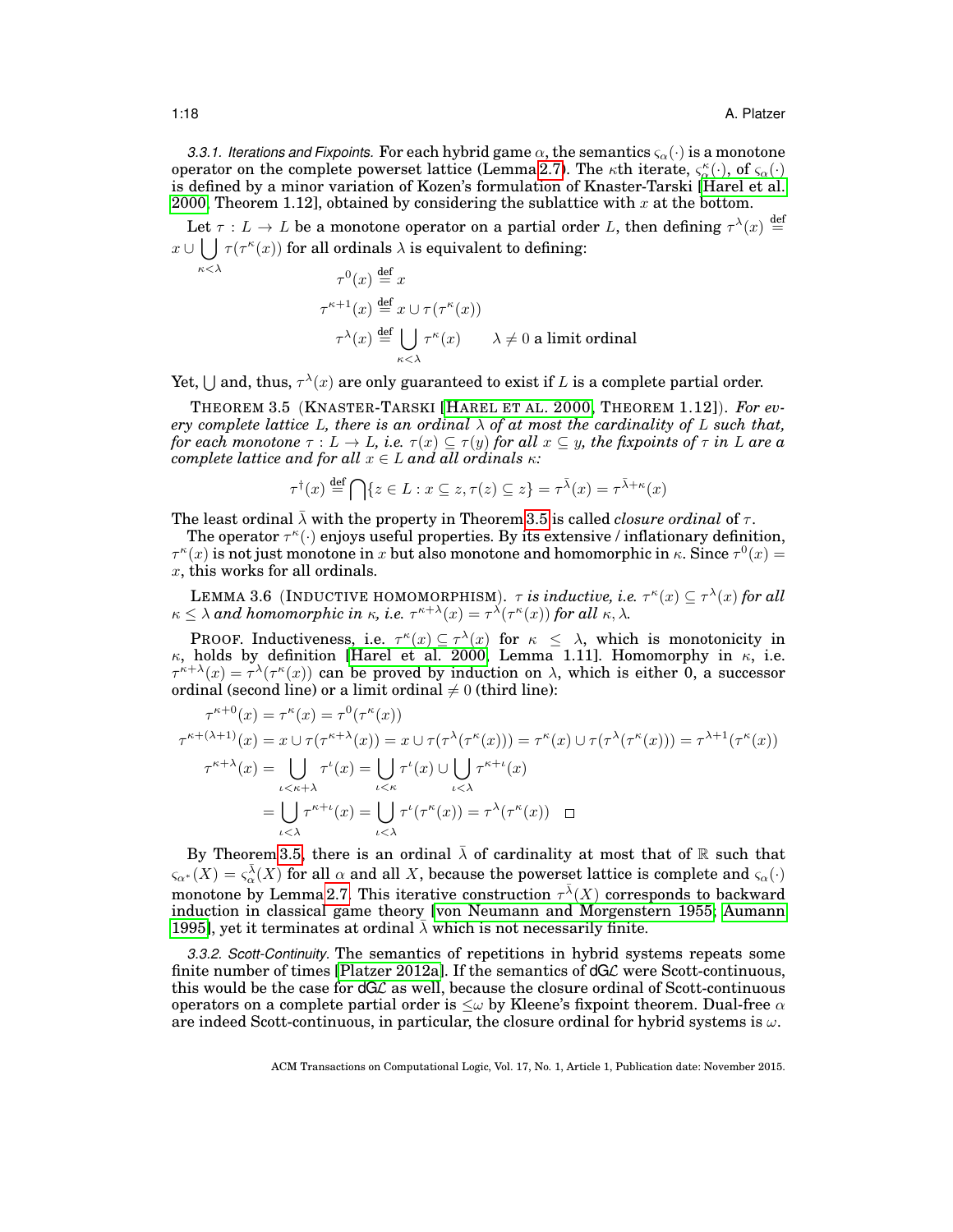LEMMA 3.7 (SCOTT-CONTINUITY OF  $^d$ -FREE  $\mathsf{dGL}$ ). *The*  $\mathsf{dGL}$  *semantics of*  $^d$ *-free*  $\alpha$  *is*  $S$ cott-continuous, i.e.  $\varsigma_\alpha(\bigcup_{n\in J}X_n)=\bigcup_{n\in J}\varsigma_\alpha(X_n)$  for all families  $\{X_n\}_{n\in J}$  with index *set* J*.*

PROOF. By Lemma [2.7,](#page-11-2)  $\bigcup_{n\in J}\varsigma_\alpha(X_n)\subseteq\varsigma_\alpha(\bigcup_{n\in J}X_n).$  The converse inclusion can be shown by a simple induction on the structure of  $\alpha$ :  $\varsigma_\alpha(\bigcup_{n\in J}X_n)\subseteq \bigcup_{n\in J}\varsigma_\alpha(X_n).$  IH is short for induction hypothesis.

- $(1)$   $\varsigma_{x = \theta} (\bigcup_{n \in J} X_n) \ = \ \{ s \ \in \ \mathcal{S} \ : \ s_{x}^{\llbracket \theta \rrbracket_{s}} \ \in \ \bigcup_{n \in J} X_n \} \ \subseteq \ \bigcup_{n \in J} \{ s \ \in \ \mathcal{S} \ : \ s_{x}^{\llbracket \theta \rrbracket_{s}} \ \in \ X_n \} \ =$  $\bigcup_{n\in J}\varsigma_{x=\theta}(X_n),$  since  $s_{x}^{[\![\theta]\!]_{s}}\in \bigcup_{n\in J}X_n$  implies  $s_{x}^{[\![\theta]\!]_{s}}\in X_n$  for some  $n.$
- $(2)$   $\varsigma_{x' = \theta} \, \& \, \psi(\bigcup_{n \in J} X_n) = \{ \varphi(0) \in S \; : \; \frac{\texttt{d}\varphi(t)(x)}{\texttt{d}t} \}$  $\frac{(\partial f)(x)}{\partial t}(\zeta)$  =  $\llbracket \theta \rrbracket_{\varphi(\zeta)}$  and  $\varphi(\zeta)$   $\in$   $\llbracket \psi \rrbracket^I$  for all  $\zeta \leq r$  for some (differentiable)  $\varphi : [0, r] \to S$  such that  $\varphi(r) \in \bigcup_{n \in J} X_n$   $\subseteq$  $\bigcup_{n\in J} \varsigma_{x'=\theta\,\&\,\psi}(X_n)=\{\varphi(0)\in\mathcal{S}:\dots\varphi(r)\in X_n\},$  because  $\varphi(r)\in \bigcup_{n\in J} X_n$  implies  $\varphi(r) \in X_n$  for some *n*.
- (3)  $\varsigma_{? \psi}(\bigcup_{n \in J} X_n) = [\![\psi]\!]^I \cap \bigcup_{n \in J} X_n = \bigcup_{n \in J} ([\![\psi]\!]^I \cap X_n) = \bigcup_{n \in J} \varsigma_{? \psi}(X_n)$  $n \in J \cup \{ \vee \}$   $\cdots \wedge n$   $\cup$   $\cup_{n \in J}$
- (4)  $\varsigma_{\alpha\cup\beta}(\bigcup_{n\in J}X_n) = \varsigma_{\alpha}(\bigcup_{n\in J}X_n) \cup \varsigma_{\beta}(\bigcup_{n\in J}X_n) \stackrel{\text{IH}}{=} (\bigcup_{n\in J}\varsigma_{\alpha}(X_n)) \cup (\bigcup_{n\in J}\varsigma_{\beta}(X_n)) =$  $\bigcup_{n\in J} (\varsigma_\alpha(X_n)\cup \varsigma_\beta(X_n)) = \bigcup_{n\in J} \varsigma_{\alpha\cup\beta}(X_n)$
- (5)  $\varsigma_{\alpha;\beta}(\bigcup_{n\in J}X_n) = \varsigma_{\alpha}(\varsigma_{\beta}(\bigcup_{n\in J}X_n)) \stackrel{\text{IH}}{=} \varsigma_{\alpha}(\bigcup_{n\in J}\varsigma_{\beta}(X_n)) \stackrel{\text{IH}}{=} \bigcup_{n\in J}\varsigma_{\alpha}(\varsigma_{\beta}(X_n)) =$  $\bigcup_{n\in J}\overline{\varsigma_{\alpha;\beta}}(X_n)$
- (6)  $\zeta_{\alpha^*}(\bigcup_{n\in J}X_n) = (\bigcup_{n\in J}X_n)\cup \zeta_{\alpha}(\zeta_{\alpha^*}(\bigcup_{n\in J}X_n))$  is the least fixpoint. Prove that  $\bigcup_{n\in J} \varsigma_{\alpha^*}(X_n)$  is a fixpoint, which implies  $\varsigma_{\alpha^*}(\bigcup_{n\in J} X_n) \subseteq \bigcup_{n\in J} \varsigma_{\alpha^*}(X_n)$ . Indeed,  $(\bigcup_{n\in J} X_n) \cup \varsigma_\alpha (\bigcup_{n\in J} \varsigma_{\alpha^*}(X_n)) \stackrel{\text{IH}}{=} (\bigcup_{n\in J} X_n) \cup \bigcup_{n\in J} \varsigma_\alpha (\varsigma_{\alpha^*}(X_n)) = \bigcup_{n\in J} (X_n \cup X_n)$  $\varsigma_\alpha(\varsigma_{\alpha^*}(X_n)) = \bigcup_{n \in J} \varsigma_{\alpha^*}(X_n).$  The last equation uses that  $\varsigma_{\alpha^*}(X_n)$  is a fixpoint.

But  $\varsigma_{\alpha}(\cdot)$  is not generally Scott-continuous, so  $\bar{\lambda}$  might potentially be greater than  $\omega$ for hybrid games. Games with both  $^d$  and  $^*$  do not generally have a Scott-continuous semantics nor an  $\omega$ -chain continuous semantics, i.e. they are not even continuous for a monotonically increasing chain  $X_0 \subseteq X_1 \subseteq X_2 \subseteq \ldots$  with  $\omega$  as index set:

$$
\mathbb{R} = s_{y=y+1} \times \left( \bigcup_{n < \omega} (-\infty, n] \right) \nsubseteq \bigcup_{n < \omega} s_{y=y+1} \times \left( (-\infty, n] \right) = \emptyset
$$
\nhence  $\models \langle y := y + 1^{\times} \rangle \exists n : \mathbb{N} \setminus y \leq n$  but  $\nvDash \exists n : \mathbb{N} \langle y := y + 1^{\times} \rangle y \leq n$ 

This example shows that, even though Angel wins this game, there is no upper bound  $<$   $\omega$  on the number of iterations it takes her to win, because Demon could repeat  $y := y + 1^{\times}$  arbitrarily often. This phenomenon is directly related to a failure of the Barcan axiom (Section [4.5\)](#page-33-0). The quantifier  $\exists n : \mathbb{N}$  over natural numbers is not essential here [\[Platzer 2008\]](#page-49-3) but mere convenience to make both lines above match directly.

If  $\tau$  is countably-continuous, i.e. continuous for families with countable index sets, on a complete partial order, then its closure ordinal is  $\bar{\lambda} \leq \omega_1$ . But this is not the case for  $\varsigma_{\alpha}(\cdot)$  either, by the above counterexample with countable index set  $\omega$ .

A function  $\tau$  on sets is  $\kappa$ -based, for an ordinal  $\kappa$ , if for all  $X, x \in \tau(X)$  implies  $x \in \tau(Y)$ for some  $Y \subseteq X$  of cardinality  $\lt k$ . If  $\tau$  is  $\kappa$ -based, then its closure ordinal is  $\leq \kappa$  [\[Aczel](#page-47-11) [1977,](#page-47-11) Proposition 1.3.4]. The semantics  $\varsigma_{\alpha}(\cdot)$  is not even  $\omega_1$ -based, however, because of Lemma [2.7](#page-11-2) and removing just one state from the winning condition may lose states in the winning region:

$$
[0, \infty) = s_{x'=1}a([0, \infty))
$$
  
but  $0 \notin s_{x'=1}a([0, \infty) \setminus \{a\}) = (a, \infty)$  for all  $a > 0$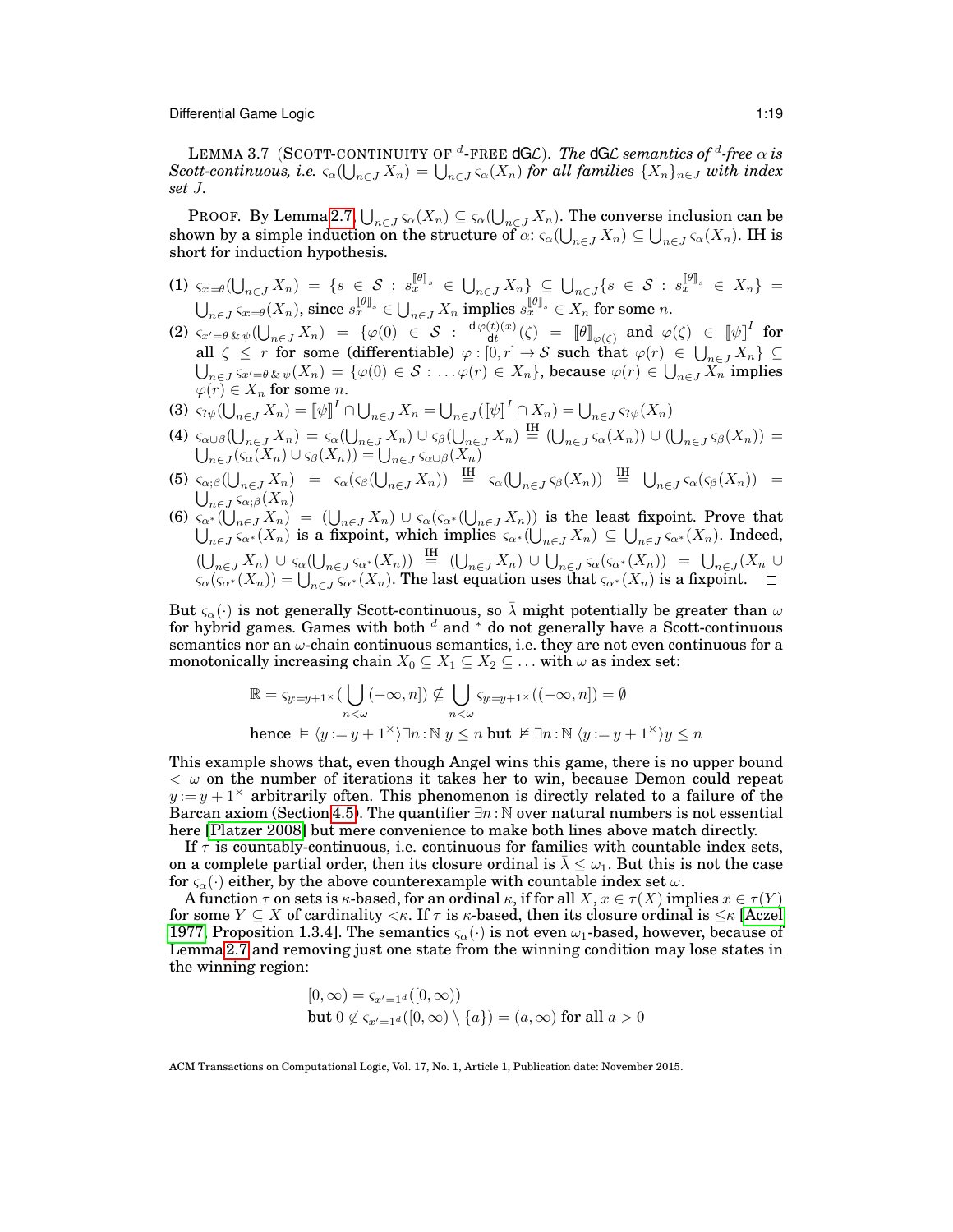Consequently, classical bounds on closure ordinals all fail to apply due to the combination of  $d$ , \*, and differential equations that makes hybrid games challenging.

*3.3.3. Transfinite Closure Ordinals.* When will the iteration for the fixpoints in the winning region definitions stop? Hybrid games may have higher closure ordinals, because  $\omega$  many repetitions of the operator (and even  $<\!\omega_{1}^{\text{CK}}$  many) may not be enough to compute winning regions. In other words,  $\varsigma_{\alpha^*}(X)$  will coincide with iterations  $\varsigma_\alpha^{\kappa}(X)$  as illustrated in Fig. [4,](#page-16-1) but this may need many more than  $\omega$  iterations to terminate.

<span id="page-19-1"></span>THEOREM 3.8 (CLOSURE ORDINALS). *The semantics of* dGL *has a closure ordinal*  $\geq \omega_{1}^{CK},$  i.e. for all  $\lambda < \omega_{1}^{CK},$  there are  $\alpha$  and  $X$  such that  $\varsigma_{\alpha^{*}}(X) \neq \varsigma_{\alpha}^{\lambda}(X).$ 

PROOF. For concreteness, the proof first shows the weaker bound  $\geq \omega \cdot 2$ . Minor syntactic variations lead to vastly different closure ordinals (Appendix [C\)](#page-57-0), so the closure ordinal is not a simple function of the syntactic structure.

To see that the closure ordinal is  $\sim \omega$  even with just one variable, a single loop and dual, consider the set of states in which the following  $dG\mathcal{L}$  formula is true:

<span id="page-19-2"></span>
$$
\langle \underbrace{(x:=x+1;x'=1^d)}_{\alpha} \cup \underbrace{x:=x-1}_{\beta} \rangle^* \rangle \left(0 \le x < 1\right) \tag{8}
$$

The winning regions for this  $dG\mathcal{L}$  formula stabilize after  $\omega \cdot 2$  iterations, because  $\omega$  many iterations are necessary to show that *all* positive reals can be reduced to  $[0, 1)$  by choosing  $\beta$  sufficiently often, whereas another  $\omega$  many iterations are needed to show that choice  $\alpha$ , which makes progress  $\geq 1$  but possibly more under Demon's control, can turn  $x \text{ into some positive real. It is easy to see that } \varsigma_{\alpha \cup \beta}^{\omega}([0,1)) = \bigcup_{n < \omega} \varsigma_{\alpha \cup \beta}^n([0,1)) = [0, \infty),$ because  $\varsigma_{\alpha\cup\beta}^n([0,1))=[0,n+1)$  holds for all  $n\in\mathbb{N}$  by a simple inductive argument:

$$
\begin{aligned} \varsigma^0_{\alpha\cup\beta}([0,1)) &= [0,1) \\ \varsigma^{n+1}_{\alpha\cup\beta}([0,1)) &= [0,1) \cup \varsigma_{\alpha\cup\beta}(\varsigma^n_{\alpha\cup\beta}([0,1))) = [0,1) \cup \varsigma_{\alpha\cup\beta}([0,n+1)) \\ &= [0,1) \cup \varsigma_{\alpha}([0,n+1)) \cup \varsigma_{\beta}([0,n+1)) = [0,1) \cup \emptyset \cup [1,n+1+1) \end{aligned}
$$

But the iteration for the winning region does not stop at  $\omega$ , as  $\varsigma^{\omega+n}_{\alpha\cup\beta}([0,1)) = [-n,\infty)$ holds for all  $n \in \mathbb{N}$  by another simple inductive argument:

$$
\begin{aligned} \varsigma^{\omega+n+1}_{\alpha\cup\beta}([0,1)) &= [0,1) \cup \varsigma_{\alpha\cup\beta}(\varsigma^{\omega+n}_{\alpha\cup\beta}([0,1))) \\ &= [0,1) \cup \varsigma_{\alpha\cup\beta}([-n,\infty)) \\ &= [0,1) \cup \varsigma_{\alpha}([-n,\infty)) \cup \varsigma_{\beta}([-n,\infty)) \\ &= [-n-1,\infty) \cup [-n,\infty) \end{aligned}
$$

Thus,  $\varsigma_{\alpha\cup\beta}^{\omega^2}(0,1) = \varsigma_{\alpha\cup\beta}^{\omega^2}(0,1) = \bigcup_{n<\omega} \varsigma_{\alpha\cup\beta}^{\omega^2}(0,1) = \mathbb{R} = \varsigma_{\alpha\cup\beta}(\mathbb{R})$ . In this case, the closure ordinal is  $\omega \cdot 2 > \omega$ , since  $\varsigma_{(\alpha \cup \beta)^*}([0,1)) = \mathbb{R} \neq \varsigma_{\alpha \cup \beta}^{\omega+n}([0,1))$  for all  $n \in \mathbb{N}$ .

To show that the closure ordinal is  $\geq \omega_{1}^{\text{CK}},$  fix an ordinal  $\lambda < \omega_{1}^{\text{CK}},$  i.e. a recursive ordinal. Let  $\prec\ \subseteq M\times M$  be a corresponding recursive well-order of order type  $\lambda$  on a corresponding set  $M \subseteq \mathbb{R}^{11}$  $M \subseteq \mathbb{R}^{11}$  $M \subseteq \mathbb{R}^{11}$  That is, let  $f_{\prec}$  a recursive function such that the relation  $x \prec y$  given by  $f_\prec(x,y) = 0$  defines a well-order on the set  $M \stackrel{\mathsf{def}}{=} \{x \in \mathbb{R} : f_\prec(x,y) = 0\}$  $0 \text{ or } f_<(y,x) = 0 \text{ for some } y \in \mathbb{R}$ . Without loss of generality, assume that  $0 \in M$  is the least element of M with respect to  $\prec$ . Since  $\prec$  is recursive, denote by  $?f_{\prec}(x,y) = 0$ 

<span id="page-19-0"></span><sup>&</sup>lt;sup>11</sup>A *well-order* is a linear order  $\prec$  on M in which every non-empty subset has a least element. Two sets M, N have equal *order type* iff they have an order-isomorphism  $\varphi : M \to N$ , i.e. a monotone bijection with monotone inverse. More background can be found in the literature [\[Rogers 1987\]](#page-49-17).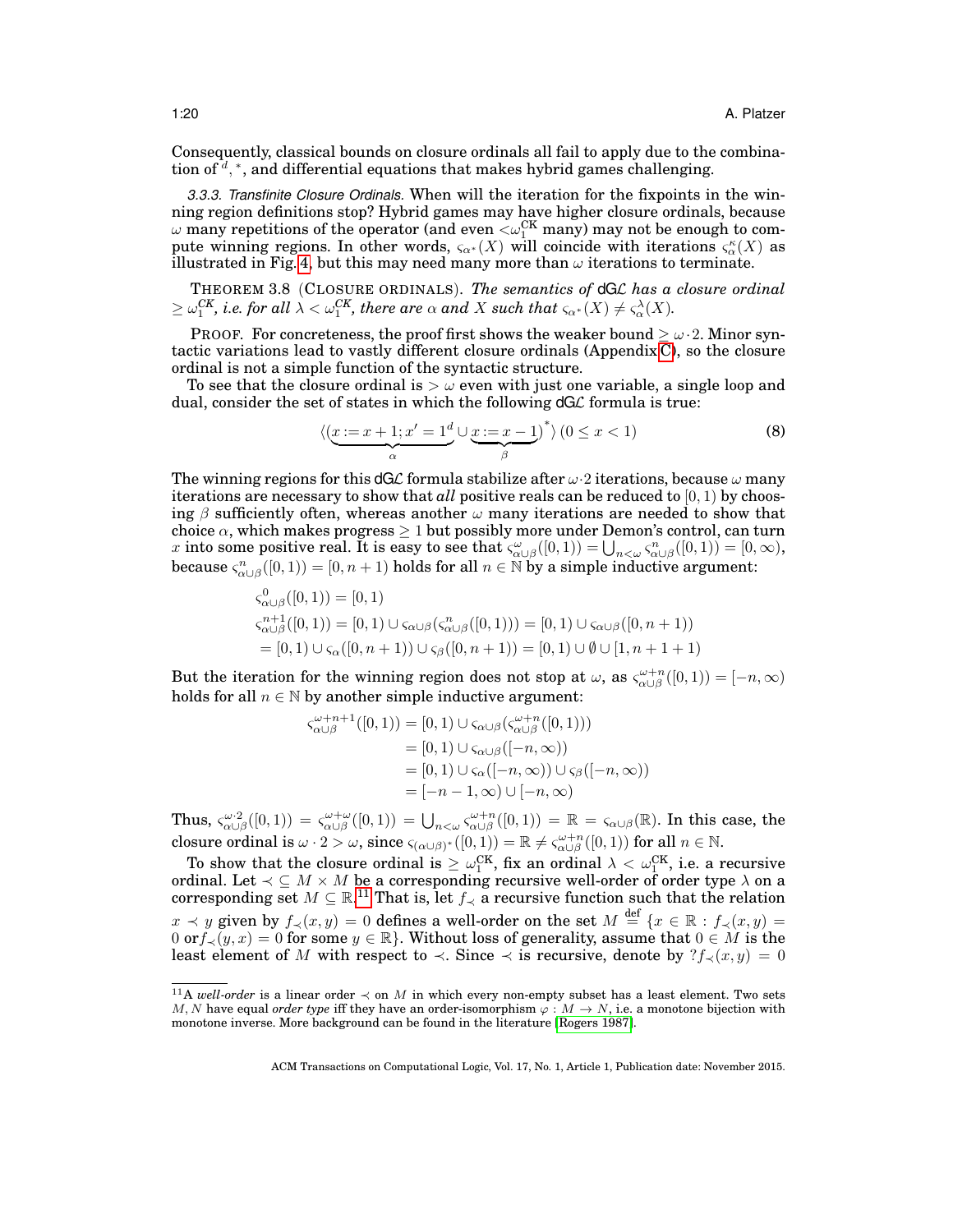the program that does not change the value of variables  $x, y$  and that implements the recursive function that terminates if  $x \in M$  and either  $x \prec y$  or  $y \notin M$  and that otherwise fails (like  $?$  (0 = 1) would). Consider the dG $\mathcal{L}$  formula

<span id="page-20-1"></span>
$$
\langle \left(\underline{y}:=x; (x'=1; x'=-1; ?f_{\prec}(x, y)=0)^d\right)^* \rangle x=0
$$
\n(9)

By definition of  $?f_{\prec}(x, y) = 0$ , formula [\(9\)](#page-20-1) is valid, because x is in M after each successful run of  $?f_{\prec}(x, y) = 0$ , and  $\prec$  is a well-order on M with least element 0. By construction,  $\varsigma_{\alpha}(X) = \{a \in \mathbb{R} : b \in X \text{ for all } b \text{ with } f_{\prec}(b, a) = 0\}$  for  $X \subseteq \mathbb{R}$ . Since  $\prec$  has order type  $\lambda$ ,  $\varsigma_\alpha^{\kappa}(\{0\})\neq \varsigma_\alpha^{\lambda}(\{0\})=M$  for all  $\kappa<\lambda$ , otherwise the  $\varsigma_\alpha^{\iota}(\{0\})$  would induce a monotone injection (even order-isomorphism) from M to  $\kappa < \lambda$ , which is a contradiction. Indeed,  $\varphi:M\to \kappa;x\mapsto \inf\{\iota: x\in \varsigma_\alpha^\iota(\{0\})\}$  would otherwise be a monotone injection as  $x\prec y$  in  $M$  implies  $\varphi(x)<\varphi(y),$  because  $\varphi(x)\geq\varphi(y)$  implies  $y\in\varsigma_{\alpha}(X)$  for a set  $X=\varsigma^{\varphi(y)-1}_{\alpha}(\{0\})$  that does not contain  $x,$  contradicting  $x\prec y.$  Note that  $\varphi(y)$  is a successor ordinal and hence  $\varphi(y)-1$  defined, since  $\varphi$  maps into successor ordinals and 0 by the definition of  $\varphi$ . Consequently,  $\varsigma_{\alpha}^{\lambda}(\{0\}) = M \neq \varsigma_{\alpha}^{\lambda+1}(\{0\}) = \varsigma_{\alpha}(M) = \mathbb{R} = \varsigma_{\alpha^*}(\{0\}),$ where  $M \neq \mathbb{R}$  because  $\lambda$  is recursive hence countable and  $\lambda$  a linear order on M. Thus, the closure ordinal for formula [\(9\)](#page-20-1) is  $\lambda + 1 > \lambda$ . Hence, for all recursive ordinals  $\lambda$ , there is a hybrid game with a bigger closure ordinal. So, the closure ordinal is  $\geq \omega_{1}^{\text{CK}}.$ 

By Theorem [3.8,](#page-19-1) the closure ordinal for dGL is between  $\omega_{1}^{\text{CK}}$  and ordinals of the cardinality of the reals (Theorem [3.5\)](#page-17-0). The same proof works for other well-orderings that are definable in hybrid games, not just those that are definable by classical recursive functions. The proof does not permit arbitrary well-orderings of the real numbers, however, because those may not be definable by hybrid games. Hence, the closure ordinal for dGL is at least  $\omega_1^{\text{HG}},$  defined as the first ordinal  $\lambda$  that does not have a well-ordering of order type  $\lambda$  that is definable by hybrid games. This ordinal satisfies  $\omega_{1}^{\text{CK}}\leq\omega_{1}^{\text{HG}}$  and is at most of the cardinality of the reals. A more precise grasp on  $\omega^\text{HG}_1$  is in Section [5.](#page-35-0)

The fact that hybrid games require highly transfinite closure ordinals has a number of consequences. It makes reachability computations and backwards induction difficult, because they only terminate after significantly more than  $\omega$ -infinitely many steps. It requires higher bounds on the number of repetitions played in hybrid games. It causes classical arguments for relative completeness to fail (Section [4.3\)](#page-26-0). And it causes acute semantical differences that are only visible in hybrid games, not in hybrid systems. For example, the dGL semantics is more general than defining  $\varsigma_{\alpha^*}(X)$  to be truncated to  $\omega$ -repetition  $\zeta_\alpha^{\omega}(X) = \bigcup_{n \leq \omega} \zeta_\alpha^n(X)$ , which misses out on the existence of perfectly natural winning strategies. The semantics of dGL is also different than advance notice semantics. For reference, both comparisons are elaborated in Appendix [B.](#page-42-0)

#### <span id="page-20-0"></span>**4. AXIOMATIZATION**

Section [2](#page-3-0) has defined dGL so that every game play has exactly one winner. Section [3](#page-12-0) has shown that hybrid games are determined, i.e. from every state, exactly one of the players has a winning strategy for complementary winning conditions. But how can one find out which of the players that is? In principle, one could follow the iterated winning region construction according to the semantics until reaching a fixpoint (Section [3.3\)](#page-16-0), which corresponds to the reachability computation underlying model checking as well as to the backwards induction technique in games. But iterated winning region constructions would not generally terminate in finite time, because the closure ordinal is highly transfinite by Theorem [3.8.](#page-19-1)

Every  $dG\mathcal{L}$  sentence without free variables or predicate symbols is either true or false, because  $dG\mathcal{L}$  is a classical logic. But the semantics of  $dG\mathcal{L}$  formulas and hybrid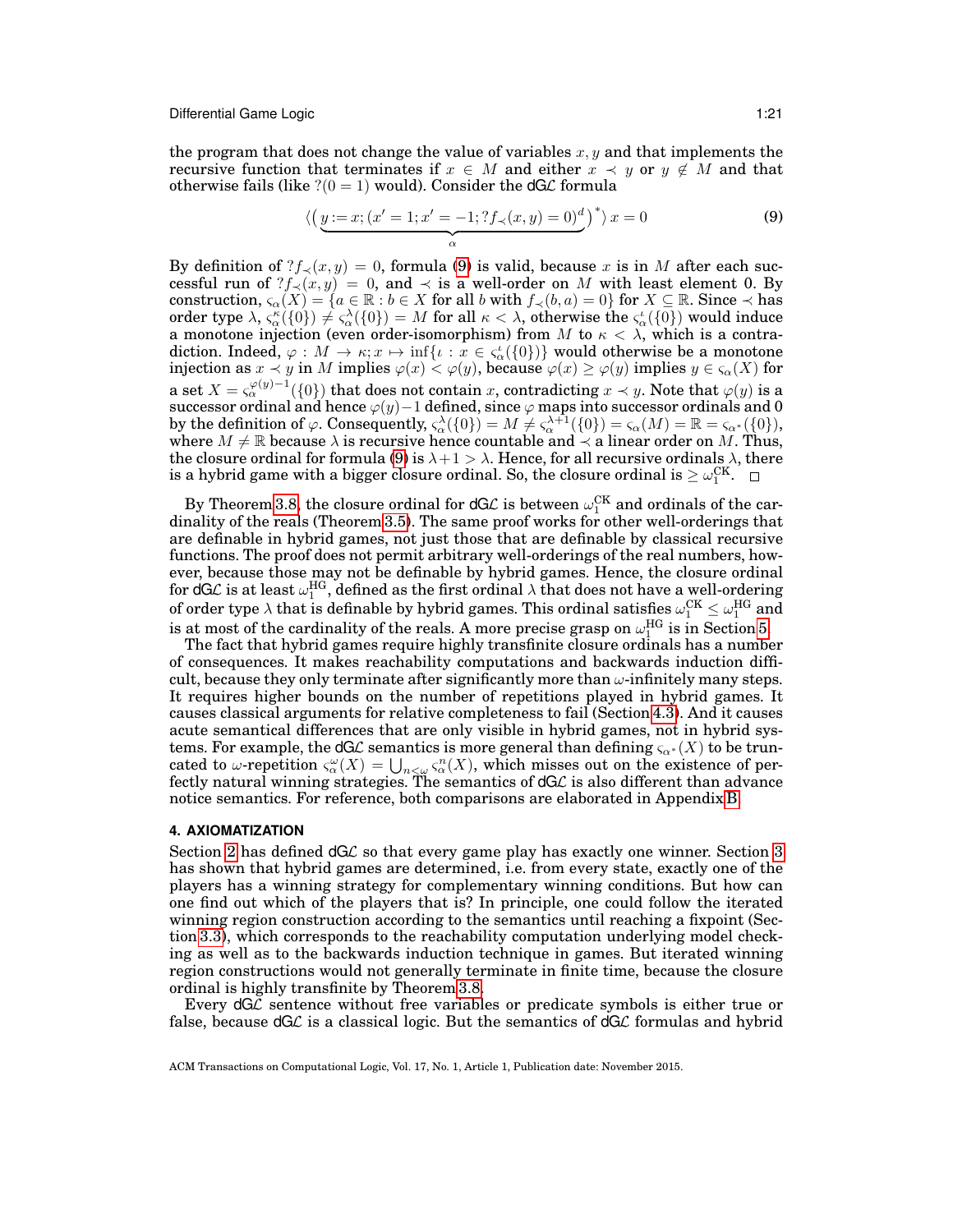games is ineffective, because computing the semantics, like classical model checking or game solving would, requires transfinite computations for the winning regions. This calls for other ways of proving the validity of  $dG\mathcal{L}$  formulas.

Simple  $dG\mathcal{L}$  formulas can be checked by a tableau procedure that expands all choices and detects loops for termination as in the game tree examples (Fig. [2](#page-13-0) and Appendix). This principle, however, does not extend to more general hybrid games with differential equations, inherently infinite state spaces, and which need higher ordinals of iteration for computing winning regions by Theorem [3.8.](#page-19-1)

#### <span id="page-21-0"></span>**4.1. Proof Calculus**

A Hilbert-type proof calculus for proving validity of  $dG\mathcal{L}$  formulas is presented in Fig. [5.](#page-21-1)

<span id="page-21-9"></span><span id="page-21-8"></span><span id="page-21-7"></span><span id="page-21-6"></span><span id="page-21-5"></span><span id="page-21-4"></span> $[\cdot] [\alpha] \phi \leftrightarrow \neg \langle \alpha \rangle \neg \phi$  $\langle := \rangle \langle x := \theta \rangle \phi(x) \leftrightarrow \phi(\theta)$  $\langle \langle \rangle \rangle \langle x' = \theta \rangle \phi \leftrightarrow \exists t \geq 0 \langle x := y(t) \rangle \phi \quad (y'(t) = \theta)$  $\langle ? \rangle$   $\langle ? \psi \rangle \phi \leftrightarrow (\psi \wedge \phi)$  $\langle \cup \rangle$   $\langle \alpha \cup \beta \rangle \phi \leftrightarrow (\langle \alpha \rangle \phi \vee \langle \beta \rangle \phi)$  $\langle ; \rangle$   $\langle \alpha ; \beta \rangle \phi \leftrightarrow \langle \alpha \rangle \langle \beta \rangle \phi$  $\langle * \rangle$   $(\phi \vee \langle \alpha \rangle \langle \alpha^* \rangle \phi) \rightarrow \langle \alpha^* \rangle \phi$  $\langle \alpha^d \rangle \langle \alpha^d \rangle \phi \leftrightarrow \neg \langle \alpha \rangle \neg \phi$  $\mathbf{M} \xrightarrow[\ell \to \ell \to \ell]{} \phi \to \psi$  $\langle \alpha \rangle \phi \rightarrow \langle \alpha \rangle \psi$  $\text{FP} \ \ \frac{(\phi \lor \langle \alpha \rangle \psi) \to \psi}{\langle \alpha^* \rangle \phi \to \psi}$ 

<span id="page-21-11"></span><span id="page-21-10"></span><span id="page-21-3"></span><span id="page-21-2"></span><span id="page-21-1"></span>Fig. 5. Differential game logic axiomatization

The logic dGL simultaneously generalizes logics of hybrid systems and logics of discrete games and so does its proof calculus. The proof calculus of  $dG\mathcal{L}$  shares axioms with differential dynamic logic [\[Platzer 2012a\]](#page-49-4) and discrete game logic [\[Pauly](#page-49-14) [and Parikh 2003\]](#page-49-14). It is based on the first-order Hilbert calculus (modus ponens, uniform substitution, and Bernays' ∀-generalization) with all instances of valid formulas of first-order logic as axioms, including (decidable) first-order real arithmetic [\[Tarski](#page-49-18) [1951\]](#page-49-18). Write  $\vdash \phi$  iff dGL formula  $\phi$  can be *proved* with the dGL proof rules from dGL axioms (Fig. [5\)](#page-21-1). That is, a  $dG\mathcal{L}$  formula is inductively defined to be *provable* in the  $dG\mathcal{L}$ calculus if it is an instance of a dGL axiom or if it is the conclusion (below the rule bar) of an instance of one of the  $dG\mathcal{L}$  proof rules [M,](#page-21-2) [FP,](#page-21-3) modus ponens, uniform substitution, or ∀-generalization, whose premises (above the rule bar) are all provable.

The *determinacy axiom* [\[](#page-21-4)·] describes the duality of winning strategies for complementary winning conditions of Angel and Demon, i.e. that Demon has a winning strategy to achieve  $\phi$  in hybrid game  $\alpha$  if and only if Angel does not have a counter strategy, i.e. winning strategy to achieve  $\neg \phi$  in the same game  $\alpha$ . Axiom  $\langle := \rangle$  $\langle := \rangle$  $\langle := \rangle$  is for *assignments by substitution.* Formula  $\phi(\theta)$  is obtained from  $\phi(x)$  by *substituting*  $\theta$  for x at all occurrences of x, provided x does not occur in the scope of a quantifier or modality binding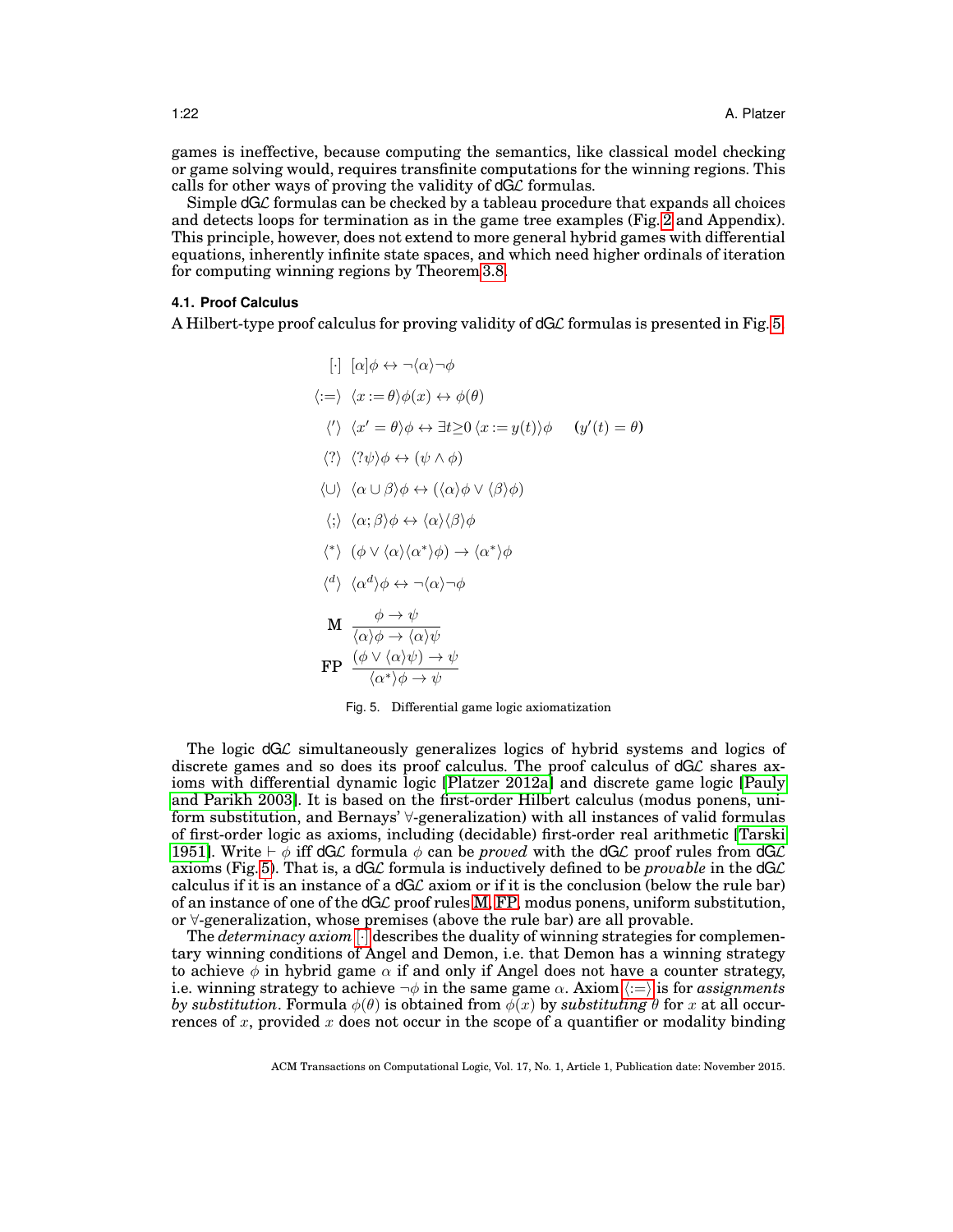x or a variable of  $\theta$ . A modality containing  $x :=$  or  $x'$  outside the scope of tests ? $\psi$  or evolution domain constraints *binds* x, because it may change the value of x. In the *dif*ferential equation axiom  $\langle\!\langle \rangle, y(\cdot)$  is t[h](#page-21-6)e unique [\[Walter 1998,](#page-50-5) Theorem 10.VI] solution of the symbolic initial value problem  $y'(t) = \theta, y(0) = x$ . The duration t how long to follow solution  $y$  is for Angel to decide, hence existentially quantified. It goes without saying that variables like  $t$  are fresh in Fig. [5.](#page-21-1)

Axioms  $\langle ? \rangle$  $\langle ? \rangle$  $\langle ? \rangle$ ,  $\langle \cup \rangle$ , and  $\langle ; \rangle$  are as in dynamic logic [\[Pratt 1976\]](#page-49-5) and differential dynamic logic [\[Platzer 2012a\]](#page-49-4) except that their meaning is quite different, because they refer to winning strategies of hybrid games instead of reachability relations of systems. The *challenge axiom*  $\langle ? \rangle$  $\langle ? \rangle$  $\langle ? \rangle$  expresses that Angel has a winning strategy to achieve  $\phi$  in the test game ? $\psi$  exactly from those positions that are already in  $\phi$  (because ? $\psi$  does not change the state) and that satisfy  $\psi$  for otherwise she would fail the test and lose the game immediately. The *axiom of choice*  $\langle \cup \rangle$  expresses that Angel has a winning strategy in a game of choice  $\alpha \cup \beta$  to achieve  $\phi$  iff she has a winning strategy in either hybrid game α or in β, because she can choose which one to play. The *sequential game axiom*  $\langle \cdot \rangle$  expresses t[h](#page-21-9)at Angel has a winning strategy in a sequential game  $\alpha$ ;  $\beta$  to achieve  $\phi$  iff she has a winning strategy in game  $\alpha$  to achieve  $\langle \beta \rangle \phi$ , i.e. to get to a position from w[h](#page-21-10)ich she has a winning strategy in game  $\beta$  to achieve  $\phi$ . The *iteration axiom*  $\langle \rangle$ characterizes  $\langle \alpha^* \rangle \phi$  as a pre-fixpoint. It expresses that, if the game is already in a state satisfying  $\phi$  or if Angel has a winning strategy for game  $\alpha$  to achieve  $\langle \alpha^* \rangle \phi$ , i.e. to get to a position from which she has a winning strategy for game  $\alpha^*$  to achieve  $\phi$ , then, either way, Angel [h](#page-21-10)as a winning strategy to achieve  $\phi$  in game  $\alpha^*$ . The converse of  $\langle^* \rangle$  can be derived<sup>[12](#page-22-0)</sup> and is also denoted by  $\langle * \rangle$ . T[h](#page-21-11)e *dual axiom*  $\langle d \rangle$  characterizes dual games. It says that Angel has a winning strategy to achieve  $\phi$  in dual game  $\alpha^d$  iff Angel does not [h](#page-21-11)ave a winning strategy to achieve  $\neg\phi$  in game  $\alpha$ . Combining dual game axiom  $\langle{}^d\rangle$  with the determinacy axiom  $[\cdot]$  $[\cdot]$  yields $\langle \alpha^d \rangle \phi \leftrightarrow [\alpha] \phi$ , i.e. that Angel has a winning strategy to achieve  $\phi$  in  $\alpha^d$  iff Demon has a winning strategy to achieve  $\phi$  in  $\alpha$ . Similar reasoning derives  $\lbrack \alpha^d \rbrack \phi \leftrightarrow \langle \alpha \rangle \phi$ .

*Monotonicity rule* [M](#page-21-2) is the generalization rule of monotone modal logic **C** [\[Chellas](#page-47-8) [1980\]](#page-47-8). It expresses that, if the implication  $\phi \rightarrow \psi$  is valid, then, from wherever Angel has a winning strategy in a hybrid game  $\alpha$  to achieve  $\phi$ , she also has a winning strategy to achieve  $\psi$ , because  $\psi$  holds wherever  $\phi$  does. So rule [M](#page-21-2) expresses that easier objectives are easier to win. *Fixpoint rule* [FP](#page-21-3) characterizes  $\langle \alpha^* \rangle \phi$  as a *least* pre-fixpoint. It says that, if  $\psi$  is another formula that is a pre-fixpoint, i.e. that holds in all states that satisfy  $\phi$  or from which Angel has a winning strategy in game  $\alpha$  to achieve that condition  $\psi$ , then  $\psi$  also holds wherever  $\langle \alpha^* \rangle \phi$  does, i.e. in all states from which Angel has a winning strategy in game  $\alpha^*$  to achieve  $\phi$ .

As usual, all substitutions in Fig. [5](#page-21-1) are required to be *admissible* to avoid capture of variables, i.e. they require all variables  $x$  that are being replaced or that occur in their replacements to not occur in the scope of a quantifier or modality binding  $x$ . The *uniform substitution* rule [US](#page-22-1) [\[Church 1956,](#page-47-12) §35,40] from first-order logic substitutes *all* occurrences of predicate  $p(\cdot)$  by a dGL formula  $\psi(\cdot)$ , i.e. it replaces all occurrences of  $p(\theta)$ , for a vectorial term  $\theta$ , by the corresponding  $\psi(\theta)$  simultaneously:

<span id="page-22-1"></span>
$$
\textbf{(US)}\;\; \frac{\phi}{\phi_{p(\cdot)}^{\psi(\cdot)}}
$$

In particular, rule [US](#page-22-1) requires all relevant substitutions of  $\psi(\theta)$  for  $p(\theta)$  to be admissible and requires that no  $p(\theta)$  occurs in the scope of a quantifier or modality binding a

<span id="page-22-0"></span> $^{12} \phi \vee \langle \alpha \rangle \langle \alpha^* \rangle \phi \rightarrow \langle \alpha^* \rangle \phi$  $^{12} \phi \vee \langle \alpha \rangle \langle \alpha^* \rangle \phi \rightarrow \langle \alpha^* \rangle \phi$  $^{12} \phi \vee \langle \alpha \rangle \langle \alpha^* \rangle \phi \rightarrow \langle \alpha^* \rangle \phi$  derives by  $\langle^* \rangle$ . Thus,  $\langle \alpha \rangle (\phi \vee \langle \alpha \rangle \langle \alpha^* \rangle \phi) \rightarrow \langle \alpha \rangle \langle \alpha^* \rangle \phi$  by [M.](#page-21-2) Hence,  $\phi \vee \langle \alpha \rangle (\phi \vee \phi)$  $\langle \alpha \rangle \langle \alpha^* \rangle \phi \rightarrow \phi \vee \langle \alpha \rangle \langle \alpha^* \rangle \phi$  by propositional congruence. Consequently,  $\langle \alpha^* \rangle \phi \rightarrow \phi \vee \langle \alpha \rangle \langle \alpha^* \rangle \phi$  by [FP.](#page-21-3)

ACM Transactions on Computational Logic, Vol. 17, No. 1, Article 1, Publication date: November 2015.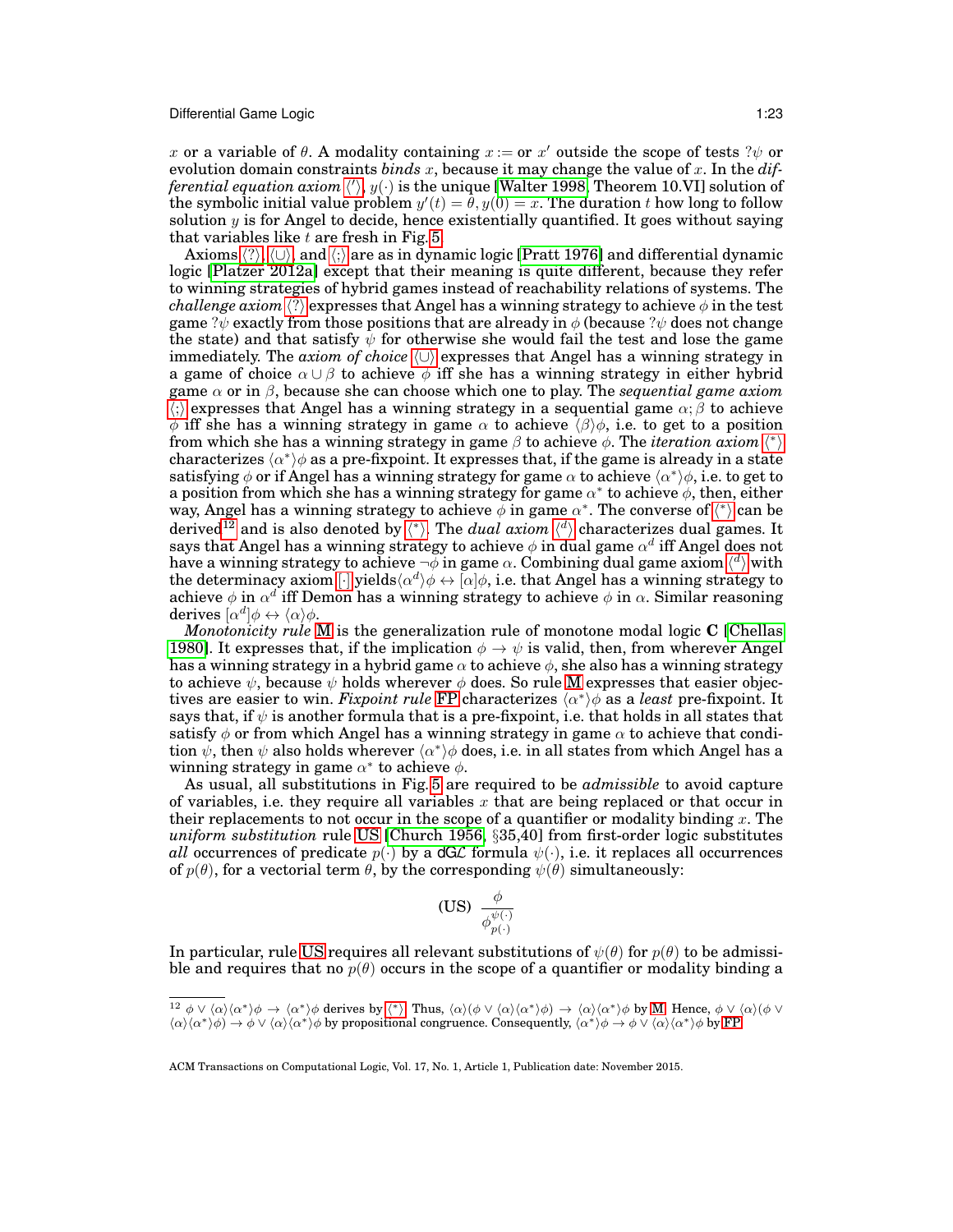variable of  $\psi(\theta)$  other than the occurrences in  $\theta$ . If admissible, the formula  $\psi(\theta)$  can use variables other than those in  $\theta$ , hence, the case where p is a predicate symbol without arguments enables rule [US](#page-22-1) to generate all formula instances from the dGL axioms. Rule [US](#page-22-1) turns axioms into axiom schemes [\[Church 1956,](#page-47-12) §35,40], which is a powerful principle that extends to modalities with program constants but is beyond the scope of this article and is pursued in followup work [\[Platzer 2015b\]](#page-49-19).

Despite their fundamentally different semantics (reachability relations on states of hybrid system runs versus existence of winning strategies into sets of states of interactive hybrid game play) and different dynamical effects (mixed discrete, continuous, and adversarial dynamics), the axiomatization of  $dG\mathcal{L}$  ends up surprisingly close to that of the logic  $d\mathcal{L}$  for hybrid systems [\[Platzer 2012a\]](#page-49-4). The primary difference of the axiomatization of dGL compared to t[h](#page-21-11)at of dL is the addition of axiom  $\langle d \rangle$  for dual games, the absence of axiom K, absence of Godel's necessitation rule  $(dG\mathcal{L})$  only has the monotone modal rule [M\)](#page-21-2), absence of the Barcan formula (the converse Barcan formula is still derivable<sup>[13](#page-23-0)</sup>), absence of vacuity V, and absence of the hybrid version of Harel's convergence rule [\[Harel et al. 1977\]](#page-48-8). Due to the absence of K, the induction axiom and the convergence axiom are absent in dGL, while corresponding proof rules are still valid; see Section [4.5](#page-33-0) for details. The induction rule [\(ind\)](#page-23-1) is derivable from [FP.](#page-21-3)

A proof of a classical result about the interderivability of [FP](#page-21-3) with the induction rule [ind](#page-23-1) is included for the sake of completeness.

LEMMA 4.1 (INVARIANCE). *Rule [FP](#page-21-3) and the induction rule [\(ind\)](#page-23-1) of dynamic logic are interderivable in the* dGL *calculus:*

<span id="page-23-3"></span><span id="page-23-1"></span>
$$
\text{(ind)} \ \ \frac{\psi \to [\alpha]\psi}{\psi \to [\alpha^*]\psi}
$$

PROOF. Rule [ind](#page-23-1) derives from [FP:](#page-21-3) First derive the following minor variant

<span id="page-23-2"></span>
$$
(\text{ind}_R) \ \frac{\psi \to [\alpha] \psi \quad \psi \to \phi}{\psi \to [\alpha^*] \phi}
$$

From  $\psi \to [\alpha]\psi$  and  $\psi \to \phi$  propositionally derive  $\psi \to \phi \wedge [\alpha]\psi$ , from which contraposition and propositional logic yield  $\neg \phi \vee \neg [\alpha] \psi \rightarrow \neg \psi$  $\neg \phi \vee \neg [\alpha] \psi \rightarrow \neg \psi$  $\neg \phi \vee \neg [\alpha] \psi \rightarrow \neg \psi$ . With  $[\cdot]$ , this gives  $\neg \phi \vee (\alpha) \neg \psi \rightarrow \neg \psi$ . Now [FP](#page-21-3) derives  $\langle \alpha^* \rangle \neg \phi \rightarrow \neg \psi$ , which, by [\[](#page-21-4)·], is  $\neg [\alpha^*] \phi \rightarrow \neg \psi$ , which gives  $\psi \rightarrow [\alpha^*] \phi$ by contraposition. The classical  $\Vert\text{-induction rule}$  [ind](#page-23-1) follows by  $\phi\stackrel{\text{def}}{=}\psi$ . From [ind,](#page-23-1) the variant [ind](#page-23-2)<sub>R</sub> is derivable again by [M](#page-21-2) on  $\psi \to \phi$ .

Rule [FP](#page-21-3) derives from [ind:](#page-23-1) From  $\phi \vee \langle \alpha \rangle \psi \rightarrow \psi$ , propositionally derive  $\phi \rightarrow \psi$  and  $\langle \alpha \rangle \psi \to \psi$ . By [M,](#page-21-2) the former gives  $\langle \alpha^* \rangle \phi \to \langle \alpha^* \rangle \psi$ . By contraposition, the latter derives  $\neg \psi \to \neg(\alpha)\psi$ , which gives  $\neg \psi \to [\alpha]\neg \psi$  $\neg \psi \to [\alpha]\neg \psi$  $\neg \psi \to [\alpha]\neg \psi$  by [·]. Now [ind](#page-23-1) derives  $\neg \psi \to [\alpha^*]\neg \psi$ . By contraposition  $\neg[\alpha^*] \neg \psi \to \psi$  $\neg[\alpha^*] \neg \psi \to \psi$  $\neg[\alpha^*] \neg \psi \to \psi$ , which, by  $[\cdot]$ , is  $\langle \alpha^* \rangle \psi \to \psi$ . Thus,  $\langle \alpha^* \rangle \phi \to \psi$  by the formula derived above.  $\Box$ 

Hence, the  $dG\mathcal{L}$  calculus could have been equipped with rule [ind](#page-23-1) instead of [FP.](#page-21-3)

<span id="page-23-0"></span><sup>&</sup>lt;sup>13</sup> From  $\phi \to \exists x \, \phi$ , derive  $\langle \alpha \rangle \phi \to \langle \alpha \rangle \exists x \, \phi$  by [M,](#page-21-2) from which first-order logic derives  $\forall x (\langle \alpha \rangle \phi \to \langle \alpha \rangle \exists x \, \phi)$ and then derives  $\exists x \langle \alpha \rangle \phi \rightarrow \langle \alpha \rangle \exists x \phi$ , since converse Barcan assumes that x is not free in the succedent.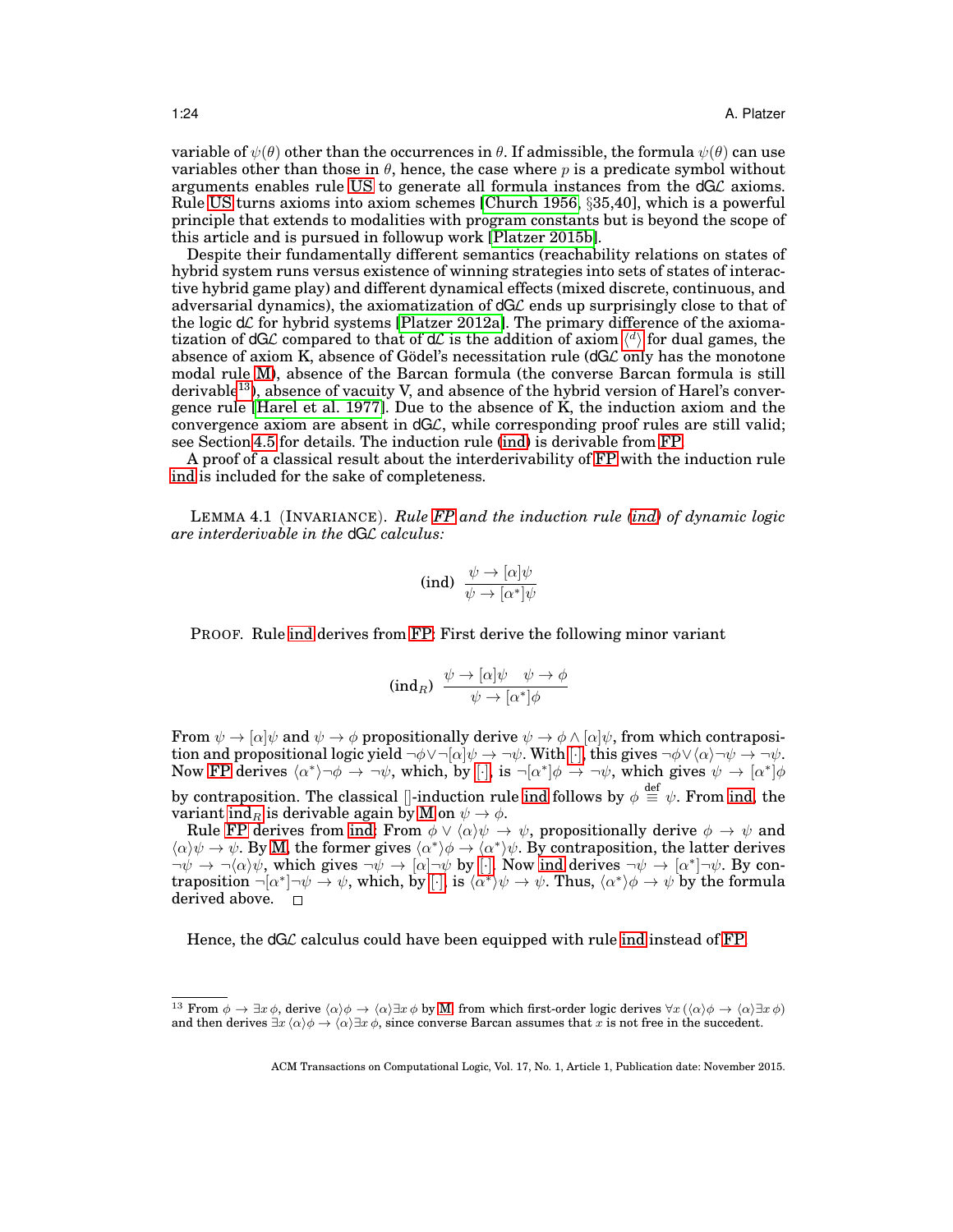*Example* 4.2*.* The dual filibuster game formula [\(5\)](#page-12-3) from Section [3.1](#page-12-1) proves easily by going back and forth between players:

|  | $\overline{x} \overline{1} = 0 \rightarrow 0 = 0 \vee 1 = 0$                                   |
|--|------------------------------------------------------------------------------------------------|
|  | $\langle x=0 \rangle x=0 \rightarrow \langle x:=0 \rangle x=0 \vee \langle x:=1 \rangle x=0$   |
|  | $\langle 0 \rangle x = 0 \rightarrow \langle x := 0 \cup x := 1 \rangle x = 0$                 |
|  | $\langle x^d \rangle x = 0 \rightarrow \neg \langle (x := 0 \cup x := 1)^d \rangle \neg x = 0$ |
|  | $\overline{x} = 0 \rightarrow \neg \langle x := 0 \cap x := 1 \rangle \neg x = 0$              |
|  | $x = 0 \rightarrow [x := 0 \cap x := 1]x = 0$                                                  |
|  | $\frac{\text{ind}}{x} = 0 \rightarrow [(x := 0 \cap x := 1)^*]x = 0$                           |
|  | $x = 0 \rightarrow \neg ((x := 0 \cap x := 1)^*) \neg x = 0$                                   |
|  | $\langle x^d \rangle x = 0 \rightarrow (\langle x := 0 \cap x := 1 \rangle^{*d}) x = 0$        |
|  | $x = 0 \rightarrow ((x := 0 \cup x := 1)^{\times})x = 0$                                       |

The unmarked proof steps expand the definitions for  $\cap$  and  $\times$ . By pushing dualities through with Remark [3.3,](#page-15-4) for example, the goal formula [\(5\)](#page-12-3) at the bottom is equivalent to  $x = 0 \rightarrow \langle (x := 0 \cap x := 1)^{*d} \rangle x = 0$ , since assignments are unaffected by  $^d$ .

A proof of a  $\langle \alpha^* \rangle$  property will be considered later, because the proof technique for those properties comes from the completeness proof.

## <span id="page-24-0"></span>**4.2. Soundness**

Soundness studies whether all provable formulas are valid, which is crucial for ensuring that dGL proofs always produce correct verification results about hybrid games. The soundness proof uses that the following modal congruence rule derives from two uses of the monotonicity rule [M:](#page-21-2)

<span id="page-24-1"></span>
$$
(RE) \frac{\phi \leftrightarrow \psi}{\langle \alpha \rangle \phi \leftrightarrow \langle \alpha \rangle \psi}
$$

<span id="page-24-2"></span>THEOREM 4.3 (SOUNDNESS). *The* dGL *proof calculus in Fig. [5](#page-21-1) is sound, i.e. all provable formulas are valid.*

PROOF. The dGL proof calculus is sound if all instances of axioms and proof rules are sound. Proving soundness of an implication axiom  $\phi \rightarrow \psi$  considers an interpretation  $I$  with a set of states  $\mathcal S$  and requires showing  $\llbracket\phi\rrbracket^I\subseteq\llbracket\psi\rrbracket^I.$  Proving soundness of an equivalence axiom  $\phi\leftrightarrow\psi$  requires showing  $\llbracket\phi\rrbracket^I=\llbracket\psi\rrbracket^I.$  Proving soundness of a rule

$$
\frac{\phi}{\psi}
$$

assumes that premise  $\phi$  is valid, i.e.  $\llbracket \phi \rrbracket^I = S$  in all interpretations I with a set of states S, and requires showing that conclusion  $\psi$  is valid, i.e.  $[\psi]^{I} = S$  in all I with S. All proof rules of dGL except [US](#page-22-1) satisfy the stronger condition of *local soundness*, i.e. for all interpretations  $I$  with a set of states  $\mathcal{S}\colon \llbracket \phi \rrbracket^I = \mathcal{S}$  implies  $\llbracket \psi \rrbracket^I = \mathcal{S}.$  For the proof, recall the  $\mu$ -calculus notation where  $\mu Z.\Upsilon(Z)$  denotes the least fixpoint of  $\Upsilon(Z)$  and  $\nu Z.\Upsilon(Z)$  denotes the greatest fixpoint.

Soundness of modus ponens [\(MP\)](#page-0-0) and  $\forall$ -generalization (from  $\phi$  derive  $\forall x \phi$ ) is standard and not shown. The other axioms and rules are proved to be sound subsequently.

 $\left[\cdot\right]$  $\left[\cdot\right]$  $\left[\cdot\right]$   $\left[\left[\alpha|\phi\right]\right]^{I} = \left[\left[\neg(\alpha)\neg\phi\right]\right]^{I}$  is a corollary to determinacy (Theorem [3.1\)](#page-14-1).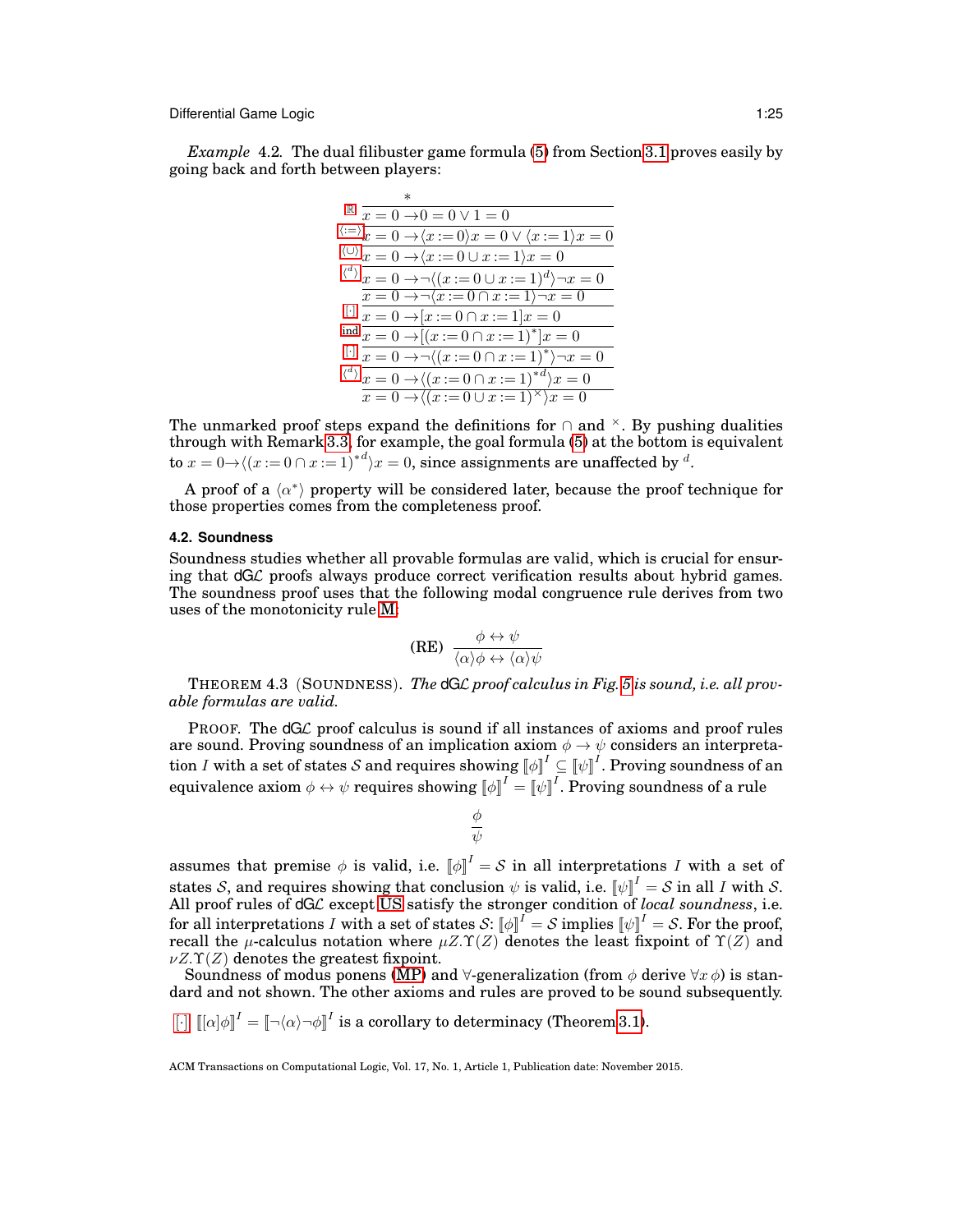- $\langle := \rangle$  $\langle := \rangle$  $\langle := \rangle$   $\left[ \langle x := \theta \rangle \phi(x) \right]^I = \varsigma_{x:=\theta} (\left[ \phi(x) \right]^I) = \{ s \in \mathcal{S} : s_x^{\left[ \theta \right]_s} \in \left[ \phi(x) \right]^I \} = \{ s \in \mathcal{S} : s \in \left[ \phi(\theta) \right]^I \} = \{ s \in \mathcal{S} : s \in \left[ \phi(\theta) \right]^I \}$  $\llbracket \phi(\theta) \rrbracket^I$ , where the penultimate equation holds by the substitution lemma. The classical substitution lemma is sufficient for first-order logic  $\phi(\theta)$ . Otherwise the proof of the substitution lemma for  $d\mathcal{L}$  [\[Platzer 2010b,](#page-49-1) Lemma 2.2] generalizes to  $dG\mathcal{L}$  or follows from uniform substitution lemmas [\[Platzer 2015b\]](#page-49-19).
- $\langle \langle \rangle \: \left[\langle x' = \theta \rangle \phi\right]^I = \varsigma_{x' = \theta} (\left[\![\phi\right]\!]^I) = \{ \varphi(0) \in \mathcal{S} : \text{for some } \varphi:[0,r] \to \mathcal{S} \text{ so that } \varphi(r) \in \left[\![\phi\right]\!]^I$  $\langle \langle \rangle \: \left[\langle x' = \theta \rangle \phi\right]^I = \varsigma_{x' = \theta} (\left[\![\phi\right]\!]^I) = \{ \varphi(0) \in \mathcal{S} : \text{for some } \varphi:[0,r] \to \mathcal{S} \text{ so that } \varphi(r) \in \left[\![\phi\right]\!]^I$  $\langle \langle \rangle \: \left[\langle x' = \theta \rangle \phi\right]^I = \varsigma_{x' = \theta} (\left[\![\phi\right]\!]^I) = \{ \varphi(0) \in \mathcal{S} : \text{for some } \varphi:[0,r] \to \mathcal{S} \text{ so that } \varphi(r) \in \left[\![\phi\right]\!]^I$  $\text{and}\,\, \frac{\text{d}\,\varphi(t)(x)}{\text{d}t}(\zeta) \,=\, \llbracket \theta \rrbracket_{\varphi(\zeta)} \,\, \text{for all $\zeta\leq r$}\}. \,\, \text{Also,}\,\, \llbracket \exists t \geq 0 \, \langle x := y(t) \rangle \phi \rrbracket^{I} \,=\, \{s \,\in\, \mathcal{S} \,:\, s_t^r \,\in\, \mathcal{S} \,:\, t \leq t \}$  $[\![\langle x\mathop{:}{=}\ y(t)\rangle\phi]\!]^I$  for some  $r\geq 0\}=\{s\in\mathcal{S}:s^r_t\in\{u\in\mathcal{S}:u^{[\![y(t)]\!]}_x\in\llbracket\phi\rrbracket^I\}$  for  $r\geq 0\}=\{s\in\mathcal{S}:s^r_t\in\{u\in\mathcal{S}:u^{[\![y(t)]\!]}_x\in\llbracket\phi\rrbracket^I\}$  $\{s \in \mathcal{S} : (s_i^r)^{[y(t)]_{s_i^r}}_x \in [\![\phi]\!]^I \text{ for some } r \geq 0\}.$  The inclusion " $\supseteq$ " between both parts  $\text{holds, because the function } \varphi(\zeta):=(s_t^\zeta)_x^{\llbracket y(t)\rrbracket_{s_t^\zeta}} \text{ solves the differential equation } x'=\theta$ by assumption. The inclusion "⊆" follows, because the solution of the (smooth) dif-
- ferential equation  $x' = \theta$  is unique [\[Platzer 2010b,](#page-49-1) Lemma 2.1].  $\langle ? \rangle$  $\langle ? \rangle$  $\langle ? \rangle$   $[\langle ?\psi \rangle \phi]^{I} = \varsigma_{? \psi}([\phi]^{I}) = [\psi]^{I} \cap [\phi]^{I} = [\psi \wedge \phi]^{I}$

$$
\langle \cup \rangle \left[ (\alpha \cup \beta) \phi \right]^I = \zeta_{\alpha \cup \beta} (\llbracket \phi \rrbracket^I) = \zeta_{\alpha} (\llbracket \phi \rrbracket^I) \cup \zeta_{\beta} (\llbracket \phi \rrbracket^I) = \llbracket \langle \alpha \rangle \phi \rrbracket^I \cup \llbracket \langle \beta \rangle \phi \rrbracket^I = \llbracket \langle \alpha \rangle \phi \vee \langle \beta \rangle \phi \rrbracket^I
$$

- $\langle ; \rangle \left[ \langle \alpha; \beta \rangle \phi \right]^I = \varsigma_{\alpha; \beta} (\llbracket \phi \rrbracket^I) = \varsigma_{\alpha} (\varsigma_{\beta} (\llbracket \phi \rrbracket^I)) = \varsigma_{\alpha} (\llbracket \langle \beta \rangle \phi \rrbracket^I) = \llbracket \langle \alpha \rangle \langle \beta \rangle \phi \rrbracket^I.$  $\langle ; \rangle \left[ \langle \alpha; \beta \rangle \phi \right]^I = \varsigma_{\alpha; \beta} (\llbracket \phi \rrbracket^I) = \varsigma_{\alpha} (\varsigma_{\beta} (\llbracket \phi \rrbracket^I)) = \varsigma_{\alpha} (\llbracket \langle \beta \rangle \phi \rrbracket^I) = \llbracket \langle \alpha \rangle \langle \beta \rangle \phi \rrbracket^I.$  $\langle ; \rangle \left[ \langle \alpha; \beta \rangle \phi \right]^I = \varsigma_{\alpha; \beta} (\llbracket \phi \rrbracket^I) = \varsigma_{\alpha} (\varsigma_{\beta} (\llbracket \phi \rrbracket^I)) = \varsigma_{\alpha} (\llbracket \langle \beta \rangle \phi \rrbracket^I) = \llbracket \langle \alpha \rangle \langle \beta \rangle \phi \rrbracket^I.$
- $\langle * \rangle$  Since  $\llbracket \langle \alpha^* \rangle \phi \rrbracket^I = \varsigma_{\alpha^*}(\llbracket \phi \rrbracket^I) = \mu Z.(\llbracket \phi \rrbracket^I \cup \varsigma_{\alpha}(Z))$  $\llbracket \langle \alpha^* \rangle \phi \rrbracket^I = \varsigma_{\alpha^*}(\llbracket \phi \rrbracket^I) = \mu Z.(\llbracket \phi \rrbracket^I \cup \varsigma_{\alpha}(Z))$  $\llbracket \langle \alpha^* \rangle \phi \rrbracket^I = \varsigma_{\alpha^*}(\llbracket \phi \rrbracket^I) = \mu Z.(\llbracket \phi \rrbracket^I \cup \varsigma_{\alpha}(Z))$  is a fixpoint, have  $\llbracket \langle \alpha^* \rangle \phi \rrbracket^I = \llbracket \phi \rrbracket^I \cup \varsigma_{\alpha}(Z)$  $\mathcal{S}_{\alpha}(\llbracket \langle \alpha^* \rangle \phi \rrbracket^I). \hspace{0.2cm} \text{Thus,} \hspace{0.2cm} \llbracket \phi \vee \langle \alpha \rangle \langle \alpha^* \rangle \phi \rrbracket^I \hspace{0.2cm} = \hspace{0.2cm} \llbracket \phi \rrbracket^I \cup \llbracket \langle \alpha \rangle \langle \alpha^* \rangle \phi \rrbracket^I \hspace{0.2cm} = \hspace{0.2cm} \llbracket \phi \rrbracket^I \cup \mathcal{S}_{\alpha}(\llbracket \langle \alpha^* \rangle \phi \rrbracket^I) \hspace{0.2cm} = \hspace$  $[\langle \alpha^* \rangle \phi]^{I}$ . Consequently,  $[\phi \vee \langle \alpha \rangle \langle \alpha^* \rangle \phi]^{I} \subseteq [\langle \alpha^* \rangle \phi]^{I}$ .
- $\langle \phi \rangle$  $\langle \phi \rangle$  $\langle \phi \rangle$   $[\langle \alpha^d \rangle \phi]^{I} = \varsigma_{\alpha^d}([\![\phi]\!]^{I}) = \varsigma_{\alpha}(([\![\phi]\!]^{I})^{\complement})^{\complement} = \varsigma_{\alpha}([\![\neg \phi]\!]^{I})^{\complement} = ([[\![\langle \alpha \rangle \neg \phi]\!]^{I})^{\complement} = [\![\neg \langle \alpha \rangle \neg \phi]\!]^{I}$  by Def. [2.6.](#page-9-1)
- [M](#page-21-2) Assume the premise  $\phi \to \psi$  is valid in interpretation *I*, i.e.  $[\![\phi]\!]^I \subseteq [\![\psi]\!]^I$ . Then the  $\text{conclusion } \langle \alpha \rangle \phi \rightarrow \langle \alpha \rangle \psi \text{ is valid in } I, \text{ i.e. } \llbracket \langle \alpha \rangle \phi \rrbracket^I = \varsigma_\alpha (\llbracket \phi \rrbracket^I) \subseteq \varsigma_\alpha (\llbracket \psi \rrbracket^I) = \llbracket \langle \alpha \rangle \psi \rrbracket^I \text{ by }$ monotonicity (Lemma [2.7\)](#page-11-2).
- [FP](#page-21-3) Assume the premise  $\phi \vee \langle \alpha \rangle \psi \to \psi$  is valid in *I*, i.e.  $[\![ \phi \vee \langle \alpha \rangle \psi ]\!]^I \subseteq [\![ \psi ]\!]^I$ . That is,  $\llbracket \phi \rrbracket^I \cup \varsigma_\alpha (\llbracket \psi \rrbracket^I) = \llbracket \phi \rrbracket^I \cup \llbracket \langle \alpha \rangle \psi \rrbracket^I = \llbracket \phi \vee \langle \alpha \rangle \psi \rrbracket^I \subseteq \llbracket \psi \rrbracket^I$ . Thus,  $\psi$  is a pre-fixpoint of  $Z=\llbracket\phi\rrbracket^I\cup\varsigma_\alpha(Z).$  Now using Lemma [2.7,](#page-11-2)  $\llbracket\langle\alpha^*\rangle\phi\rrbracket^I=\varsigma_{\alpha^*}(\llbracket\phi\rrbracket^I)=\mu Z.(\llbracket\phi\rrbracket^I\cup\varsigma_\alpha(Z))$  is the least fixpoint and the least pre-fixpoint. Thus,  $\llbracket \langle \alpha^* \rangle \phi \rrbracket^I \subseteq \llbracket \psi \rrbracket^I,$  which implies that  $\langle \alpha^* \rangle \phi \rightarrow \psi$  is valid in I.
- [US](#page-22-1) Standard soundness proofs for [US](#page-22-1) [\[Church 1956\]](#page-47-12) generalize to dGL. A new proof based on an elegant use of the soundness of [RE](#page-24-1) is shown here. Assume the premise  $\phi$  is valid, i.e.  $\llbracket \phi \rrbracket^I = \mathcal{S}$  in all interpretations  $I$  with a set of states  $\mathcal{S}.$  Assume that the uniform substitution is admissible, otherwise rule [US](#page-22-1) is not applicable and there is nothing to show. It needs to be shown that  $\phi_{n(\cdot)}^{\psi(\cdot)}$  $p_{p(\cdot)}^{\psi(\cdot)}$  is valid, i.e.  $[\![\phi_{p(\cdot)}^{\psi(\cdot)}\!]$  $_{p(\cdot)}^{\psi(\cdot)}\rrbracket^{I}=\mathcal{S}% _{p(\cdot)}^{\psi(\cdot)}\mathcal{S}_{p(\cdot)}^{\psi(\cdot)}$  for all I with S. Consider any particular interpretation  $\hat{J}$  with set of states S. Without loss of generality, assume p not to occur in  $\psi(\cdot)$  (otherwise first replace all occurrences of p in  $\psi(\cdot)$  by q and then use rule [US](#page-22-1) again to replace those q by p). Thus, by uniform substitution, p does not occur in  $\phi_{n(\lambda)}^{\psi(\cdot)}$  $p(\cdot)$  and the value of  $J(p)$  is immaterial for the semantics of  $\phi_{n(\cdot)}^{\psi(\cdot)}$  $p(\cdot)$ . Therefore, pass to an interpretation I that modifies *J* by changing the semantics of p such that  $[\![p(x)]\!]^I = [\![\psi(x)]\!]^J$  for all values of x. In particular,  $[\![p(x)]\!]^I = [\![\psi(x)]\!]^I$  for all values of x, since p does not occur in  $\psi(x)$ . Thus,  $I \models \forall x (p(x) \leftrightarrow \psi(x))$ . Since [M](#page-21-2) is locally sound, so is the congruence rule [RE,](#page-24-1) which derives from [M.](#page-21-2) The principle of substitution of equivalents [\[Hughes](#page-48-12) [and Cresswell 1996,](#page-48-12) Chapter 13] (from  $A \leftrightarrow B$  derive  $\Upsilon(A) \leftrightarrow \Upsilon(B)$ , where  $\Upsilon(B)$ is the formula  $\Upsilon(A)$  with some occurrences of A replaced by B), thus, general-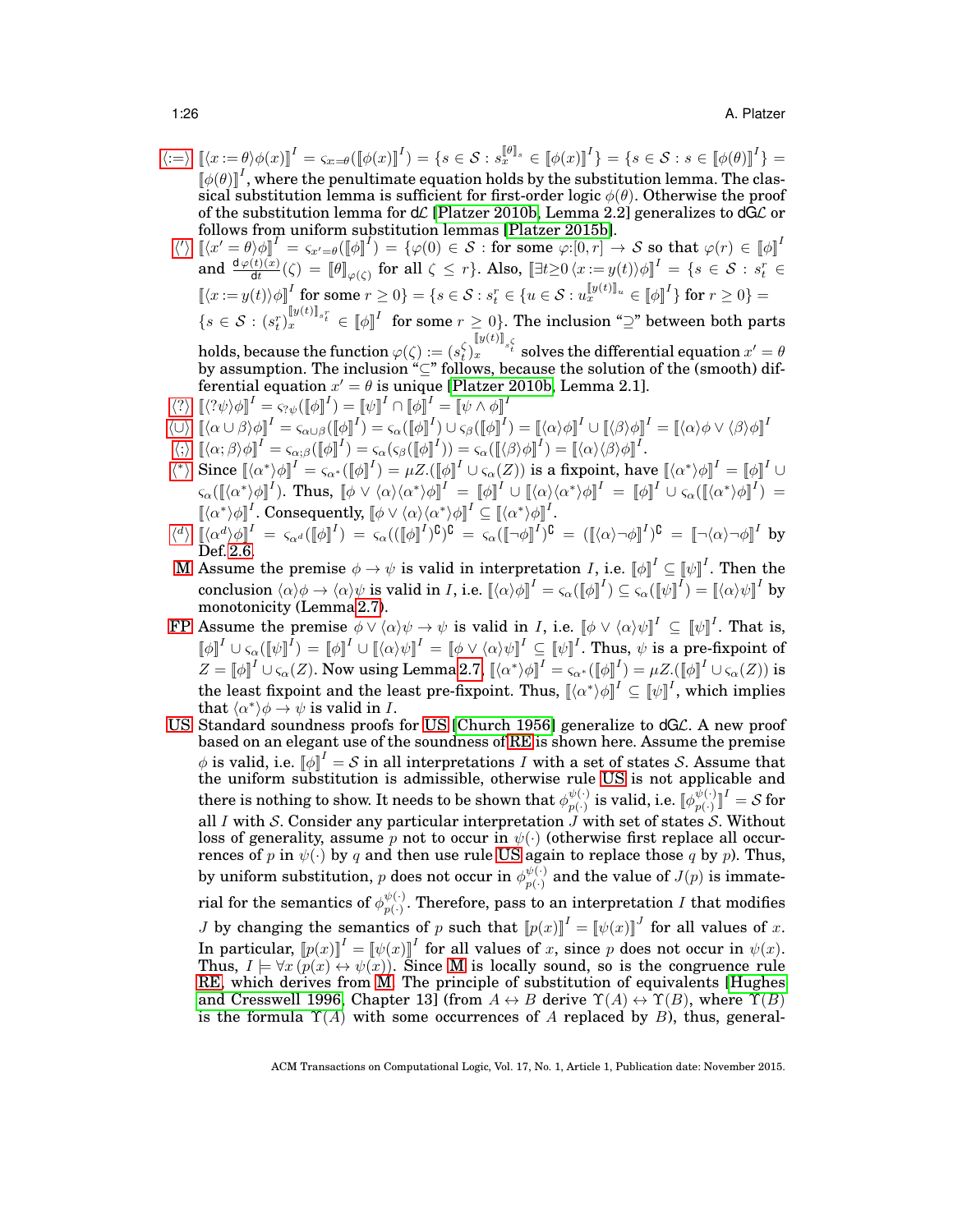izes to dGL and is locally sound. Hence, for all particular occurrences of  $p(u)$  in  $\phi$ , have  $I \models p(u) \leftrightarrow \psi(u)$ , which implies  $I \models \phi \leftrightarrow \phi_{n(u)}^{\psi(u)}$  $\frac{\psi(u)}{p(u)}$  for the ordinary replacement of  $p(u)$  by  $\psi(u)$ . This process can be repeated for all occurrences of  $p(u)$ , leading to  $I \models \phi \leftrightarrow \phi_{n(\cdot)}^{\psi(\cdot)}$  $p_{p(\cdot)}^{\psi(\cdot)}. \text{ Thus, } \mathcal{S} = \llbracket \phi \rrbracket^{I} = \llbracket \phi_{p(\cdot)}^{\psi(\cdot)} \rrbracket$  $p(\cdot) \llbracket^I.$  Hence,  $\llbracket \phi_{p(\cdot)}^{\psi(\cdot)} \rrbracket^I$  $[\psi(\cdot )^{\parallel J}]=\mathcal{S},$  because  $p$  no longer occurs after uniform substitution  $\phi_{n(\cdot)}^{\psi(\cdot)}$  $p(\cdot)$ , since all occurrences of p with any arguments will have been replaced at some point (since admissible). This implies that  $\phi_{n(\cdot)}^{\psi(\cdot)}$  $p_{(1)}^{(\nu)}$  is valid since interpretation J with set of states S was arbitrary.

This concludes the soundness proofs for all axioms and proof rules of the  $dG\mathcal{L}$  proof calculus, which is, thus, sound.  $\square$ 

The proof calculus in Fig. [5](#page-21-1) does not handle differential equations  $x' = \theta \& \psi$  with evolution domain constraints  $\psi$  (other than  $\top$ ). Yet, Lemma [3.4](#page-15-3) from Section [3.2](#page-15-0) eliminates all evolution domain constraints equivalently from hybrid games, so that evolution domains no longer occur after this equivalence transformation.

#### <span id="page-26-0"></span>**4.3. Completeness**

The converse of soundness is completeness, which is the question whether all valid formulas are provable. Completeness of dGL is a challenging question related to a famous open problem about completeness of propositional game logic [\[Parikh 1983\]](#page-49-12). Based on Gödel's second incompleteness theorem [Gödel 1931],  $d\mathcal{L}$  is incomplete [\[Platzer 2008,](#page-49-3) Theorem 2] and so is dGL. Hence, the right question to ask is that of *relative completeness* [\[Cook 1978;](#page-47-13) [Harel et al. 1977\]](#page-48-8), i.e. completeness relative to an oracle logic *L*. Relative completeness studies the question whether a proof calculus has all proof rules that are required for proving all valid formulas in the logic from tautologies in *L*. Using a notion similar to Leivant's [\[2009\]](#page-48-14), the question of relative completeness can be separated from that of expressivity. Relative completeness can be shown *schematically* for dGL, i.e. the dGL calculus is complete relative to *any* expressive logic. This is to be contrasted with  $d\mathcal{L}$ , whose relative completeness proof was dependent on the particular base logic and the specifics of its encoding [\[Platzer 2008\]](#page-49-3). In particular, the  $dG\mathcal{L}$  completeness result is coding-free [\[Moschovakis 1974\]](#page-49-20), i.e. independent of the particular encoding. It only depends on the ability to express formulas.

<span id="page-26-2"></span>*Definition* 4.4 (*Expressive*). A logic *L* is *expressive* (for dGL) if, for each dGL formula  $\phi$  there is a formula  $\phi^{\flat}$  of  $L$  that is equivalent, i.e.  $\models \phi \leftrightarrow \phi^{\flat}$ . Logic  $L$  is *construc* $tively \textit{ expressive if, in addition, the mapping } \phi \mapsto \phi^{\flat} \textit{ is effective.}$  The logic *L* is *differentially expressive* for a given proof calculus if *L* is expressive and all equivalences of the form  $\langle x^{\overline{\prime}} = \theta \rangle G \leftrightarrow (\langle x^{\overline{\prime}} = \theta \rangle G)^{\flat}$  are provable in that calculus. The logic *L* is assumed to be closed under the connectives of first-order logic.<sup>[14](#page-26-1)</sup>

Differential expressiveness ensures that the expressive logic *L* is equipped with proof rules for concluding properties of differential equations from their equivalent expressions in L. T[h](#page-21-6)e differential equation axiom  $\langle \rangle$  is available for that purpose but limited to expressible solutions. More general ways of concluding properties of differential equations for differential expressiveness include differential invariants and differential cuts [\[Platzer 2010a\]](#page-49-15), differential ghosts [\[Platzer 2012d\]](#page-49-21), and the Euler axiom [\[Platzer 2012a\]](#page-49-4). Concrete examples of differentially expressive logics are developed in Section [4.4](#page-31-0) after proving completeness schematically relative to any arbitrary differentially expressive logic.

<span id="page-26-1"></span><sup>&</sup>lt;sup>14</sup> Alternatively, the equivalence  $\exists x \phi \equiv \langle x' = 1 \rangle \phi \vee \langle x' = -1 \rangle \phi$  can be used to consider quantifiers as abbreviations in differentially expressive logics *L*.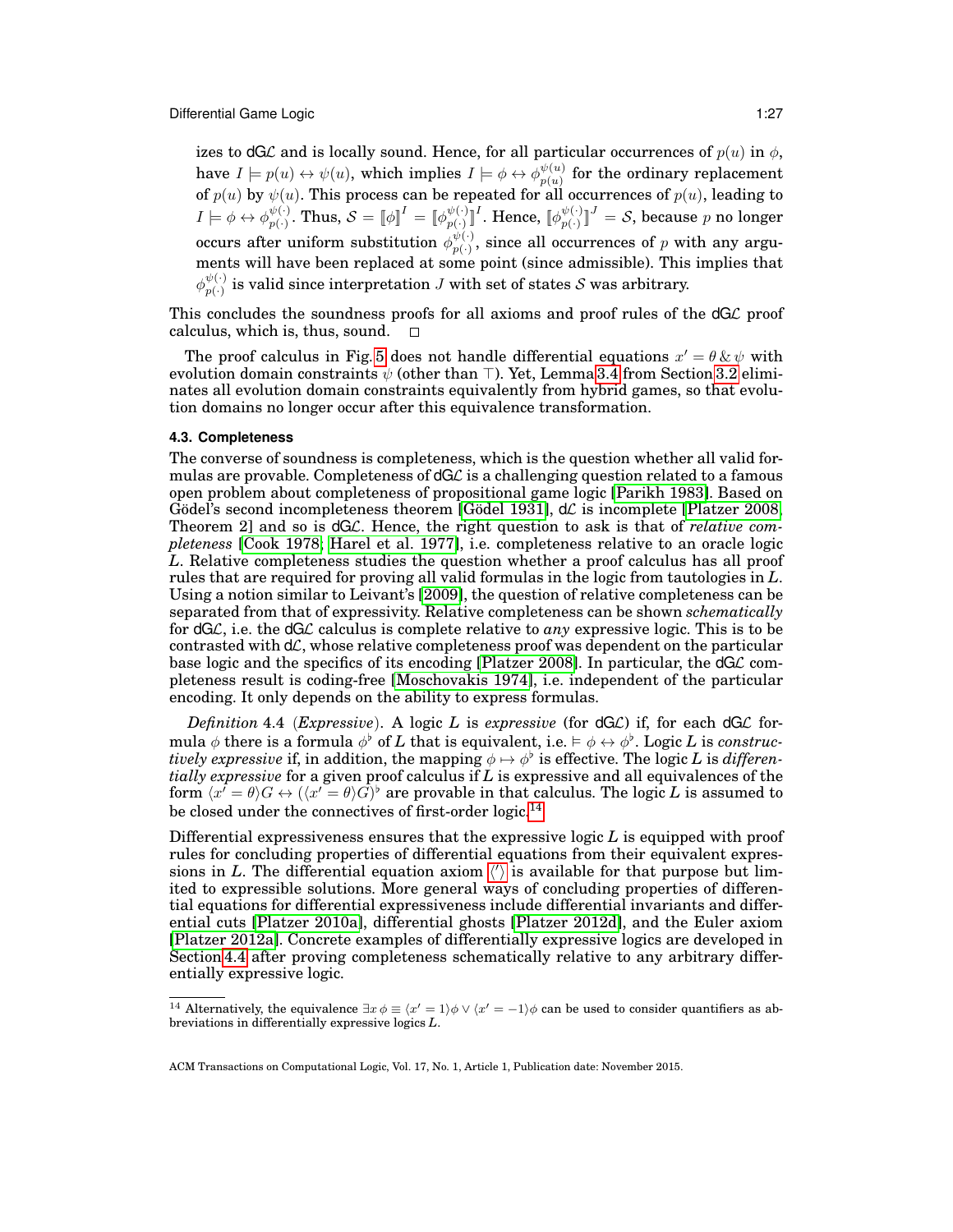The classical approach for completeness proofs [\[Cook 1978;](#page-47-13) [Harel et al. 1977\]](#page-48-8) proceeds in stages of first-order safety assertions, first-order termination assertions, and then the repeated use of those to prove the general case. That approach does not work for  $dG\mathcal{L}$ , because hybrid games are so highly symmetric that they may contain operators whose proof depends on proofs about all other operators. A proof of  $F \to \langle \alpha \rangle G$ , for example, may require proofs of formulas of the form  $A \to \beta B$ , e.g., when  $\alpha$  is  $\beta^d$ . Such an attempt of proving completeness for  $\langle \alpha \rangle$  formulas would need to assume completeness for  $\beta$  formulas and vice versa, which is a cyclic assumption. Even more involved cyclic arguments result from trying to prove completeness of  $\langle \alpha^* \rangle$  and  $\lbrack \alpha^* \rbrack$ formulas that way. Furthermore, the previous arguments for completeness of  $\langle \alpha^* \rangle$  formulas [\[Cook 1978;](#page-47-13) [Harel et al. 1977;](#page-48-8) [Platzer 2008\]](#page-49-3) depend on proofs about repetition counts. Those do not work in a hybrid game setting, either, because guaranteed repetition bounds for winning repetition games can be recursively transfinite (Theorem [3.8\)](#page-19-1). Also compare how the semantical discrepancies discussed in Appendix [B](#page-42-0) relate to repetition bounds.

Instead, completeness for all dGL formulas of all kinds can be proved simultaneously, yet with a more involved well-founded partial order on formulas that ensures that the inductive argument in the completeness proof stays well-founded. This generality has beneficial side-effects, though, because the resulting proof architecture enables a result with minimal coding that makes it possible to exactly identify all complex cases.

## <span id="page-27-0"></span>THEOREM 4.5 (RELATIVE COMPLETENESS). *The* dGL *calculus is a* sound and complete axiomatization *of hybrid games relative to* any *differentially expressive logic L, i.e. every valid* dGL *formula is provable in the* dGL *calculus from L tautologies.*

**PROOF.** Write  $\vdash_L \phi$  to indicate that  $\text{dGL}$  formula  $\phi$  can be derived in the  $\text{dGL}$  proof calculus from valid *L* formulas. It takes a moment's thought to conclude that soundness transfers to this case from Theorem [4.3,](#page-24-2) so it remains to prove completeness. For every valid dGL formula  $\phi$  it has to be proved that  $\phi$  can be derived from valid L tautologies within the  $dG\mathcal{L}$  calculus: from  $\models \phi$  prove  $\models_L \phi$ . The proof proceeds as follows: By propositional recombination, inductively identify fragments of  $\phi$  that correspond to  $\phi_1 \rightarrow \langle \alpha \rangle \phi_2$  or  $\phi_1 \rightarrow \langle \alpha \rangle \phi_2$  logically. Find structurally simpler formulas from which these Angel or Demon properties can be derived taking care that the resulting formulas are simpler than the original one in a well-founded order. Finally, prove that the original  $dG\mathcal{L}$  formula can be re-derived from the subproofs in the  $dG\mathcal{L}$  calculus.

By appropriate propositional derivations, assume  $\phi$  to be given in conjunctive normal form. Assume that negations are pushed inside over modalities using the dualities  $\neg[\alpha]\phi \equiv \langle \alpha \rangle \neg \phi$  $\neg[\alpha]\phi \equiv \langle \alpha \rangle \neg \phi$  $\neg[\alpha]\phi \equiv \langle \alpha \rangle \neg \phi$  and  $\neg \langle \alpha \rangle \phi \equiv [\alpha] \neg \phi$  that are provable by axiom [·], and that negations are pushed inside over quantifiers using provable first-order equivalences  $\neg \forall x \phi \equiv \exists x \neg \phi$ and  $\neg \exists x \phi \equiv \forall x \neg \phi$ . The remainder of the proof follows an induction on a well-founded partial order  $\prec$  induced on dGL formulas by the lexicographic ordering of the overall structural complexity of the hybrid games in the formula and the structural complexity of the formula itself, with the logic *L* placed at the bottom of the partial order ≺. The base logic L is considered of lowest complexity by relativity, because  $\models$  F immediately implies  $\vdash_L F$  for all formulas F of L. Well-foundedness of  $\prec$  follows (formally from projections into concatenations of finite trees), because the overall structural complexity of hybrid games in any particular formula can only decrease finitely often at the expense of increasing the formula complexity, which can, in turn, only decrease finitely often to result in a formula in *L*. The only important property is that, if the structure of the hybrid games in  $\psi$  is simpler than those in  $\phi$  (somewhere simpler and nowhere worse), then  $\psi \prec \phi$  even if the logical formula structure of  $\psi$  is larger than that of  $\phi$ , e.g., when  $\psi$  has more propositional connectives, quantifiers or modalities (but of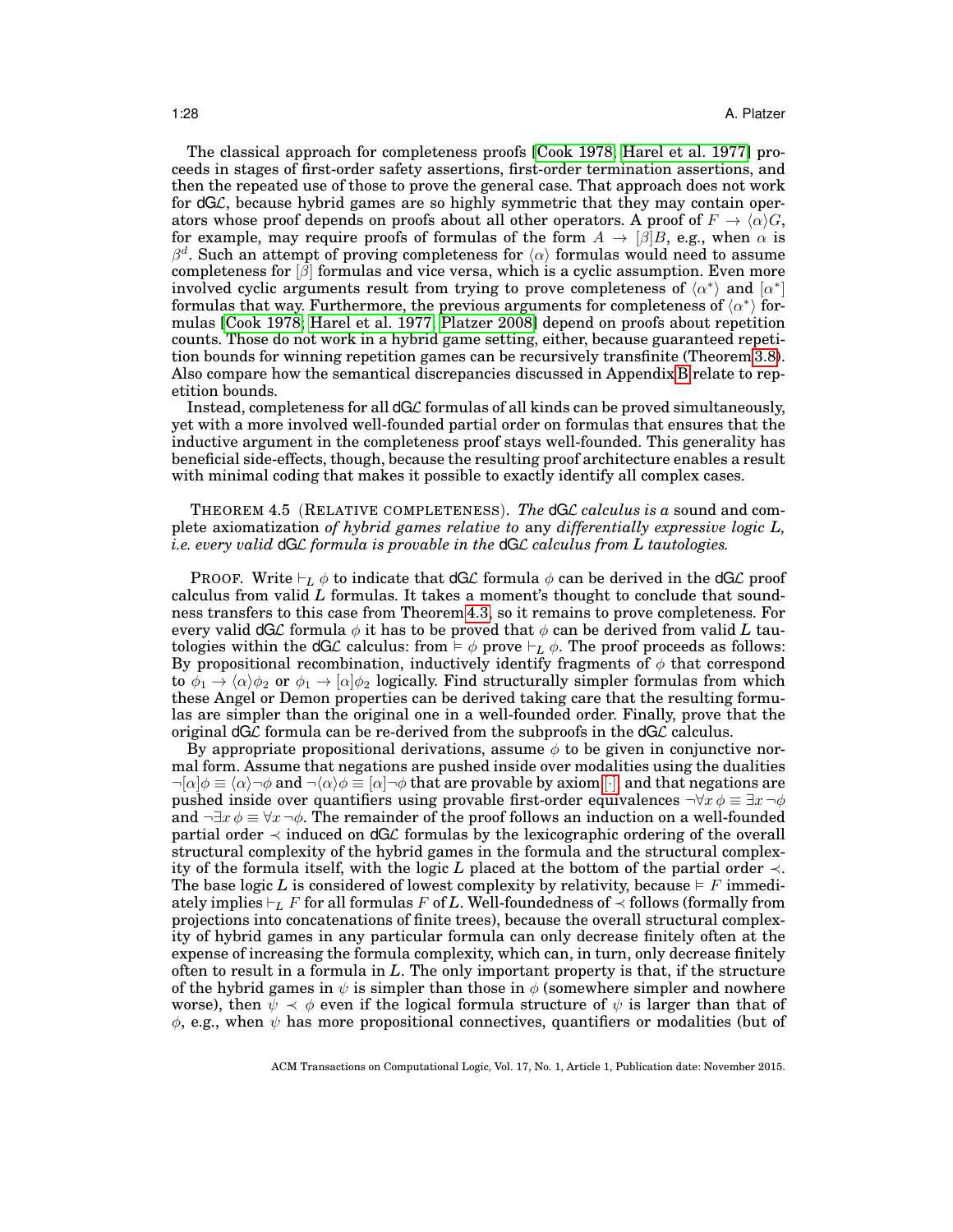smaller overall complexity hybrid games). In the following, *IH* is short for induction hypothesis. The proof follows the syntactic structure of  $dG\mathcal{L}$  formulas.

- <span id="page-28-0"></span>(0) If  $\phi$  has no hybrid games, then  $\phi$  is a first-order formula; hence provable by assumption (even decidable [\[Tarski 1951\]](#page-49-18) if in first-order real arithmetic, i.e. no uninterpreted predicate symbols occur).
- (1)  $\phi$  is of the form  $\neg \phi_1$ ; then  $\phi_1$  is first-order and quantifier-free, as negations are assumed to be pushed inside, so case [0](#page-28-0) applies.
- (2)  $\phi$  is of the form  $\phi_1 \wedge \phi_2$ , then  $\models \phi_1$  and  $\models \phi_2$ , so individually deduce simpler proofs for  $\vdash_L \phi_1$  and  $\vdash_L \phi_2$  by IH, which combine propositionally to a proof for  $\vdash_L \phi_1 \wedge \phi_2$ .
- (3) The case where  $\phi$  is of the form  $\exists x \phi_2$ ,  $\forall x \phi_2$ ,  $\langle \alpha \rangle \phi_2$  or  $[\alpha] \phi_2$  is included in case [4](#page-28-1) with  $\phi_1 \equiv \perp$ .
- <span id="page-28-1"></span>(4)  $\phi$  is a disjunction and—without loss of generality—has one of the following forms (otherwise use provable associativity and commutativity to reorder disjunction):

$$
\begin{array}{c}\n\phi_1 \lor \langle \alpha \rangle \phi_2 \\
\phi_1 \lor [\alpha] \phi_2 \\
\phi_1 \lor \exists x \, \phi_2 \\
\phi_1 \lor \forall x \, \phi_2.\n\end{array}
$$

Let  $\phi_1 \vee (\alpha) \phi_2$  be a unified notation for those cases. Then,  $\phi_2 \prec \phi$ , since  $\phi_2$  has less modalities or quantifiers. Likewise,  $\phi_1 \prec \phi$  because  $\langle \alpha | \phi_2 \rangle$  contributes one modality or quantifier to  $\phi$  that is not part of  $\phi_1$ . When abbreviating the simpler formulas  $\neg \phi_1$  by F and  $\phi_2$  by G, the validity  $\models \phi$  yields  $\models \neg F \vee (\alpha)G$ , so  $\models F \rightarrow (\alpha)G$ , from which the remainder of the proof inductively derives

<span id="page-28-2"></span>
$$
\vdash_L F \to \langle \alpha \rangle G. \tag{10}
$$

The proof of [\(10\)](#page-28-2) is by induction on the syntactic structure of  $\{\alpha\}$ .

- (a) If  $\{\alpha\}$  is the operator  $\forall x$  then  $\models F \rightarrow \forall x \, G$ , where x can be assumed not to occur in F by renaming. Hence,  $\models F \rightarrow G$ . Since  $G \prec \forall x \, G$ , because it has less quantifiers, also  $(F \to G) \prec (F \to \forall x \, G)$ , hence  $\vdash_L F \to G$  is derivable by IH. Then,  $\vdash_L F \to \forall x G$  derives by  $\forall$ -generalization of first-order logic, since x does not occur in F. It is even decidable if in first-order real arithmetic [\[Tarski](#page-49-18) [1951\]](#page-49-18). The remainder of the proof concludes  $(F \to \psi) \prec (F \to \phi)$  from  $\psi \prec \phi$ without further notice.
- (b) If  $\langle \alpha \rangle$  is the operator  $\exists x$  then  $\models F \rightarrow \exists x \, G$ . If F and G are L formulas, then, since *L* is closed under first-order connectives, so is the valid formula  $F \to \exists x G$ , which is, then, provable by IH and even decidable if in first-order real arithmetic [\[Tarski 1951\]](#page-49-18).

Otherwise,  $F, G$  correspond to  $L$  formulas by expressiveness of  $L$  (Def. [4.4\)](#page-26-2), which implies the existence of an *L* formula  $G^{\flat}$  such that  $\models G^{\flat} \leftrightarrow G$ . Since  $L$  is closed under first-order connectives, the valid formula  $F \to \exists x\,(G^\flat)$  is provable by IH, because  $(F \to \exists x \,(G^\flat)) \prec (F \to \exists x \, G)$  since  $G^\flat \in L$  while  $G \not\in L$ . Now,  $G^{\flat} \leftrightarrow G$  implies  $\vdash G^{\flat} \to G$ , which is derivable by IH, because  $(G^{\flat} \to G) \prec \phi$ since  $G^\flat$  is in  $L.$  From  $\vdash_L G^\flat \to G,$  the derivable dual of  $\forall$ -generalization derives  $\vdash_L \exists x\, (G^\flat) \to \exists x\, G,$  which combines with  $\vdash_L F \to \exists x\, (G^\flat)$  by modus ponens to  $\vdash_L F \to \exists x \, G.$ <sup>[15](#page-28-3)</sup>

 $(c) \vDash F \rightarrow \langle x' = \theta \rangle G$  implies  $\vDash F \rightarrow (\langle x' = \theta \rangle G)^{\flat}$ , which is derivable by IH, because  $(F \to (\langle x' = \theta \rangle G)^{\flat}) \prec \phi$  since  $(\langle x' = \theta \rangle G)^{\flat}$  is in *L*. Since *L* is differentially ex-

<span id="page-28-3"></span><sup>&</sup>lt;sup>15</sup> Expressiveness could also render F and G as  $F^{\flat}, G^{\flat}$  into L in this and other cases of this proof and finally come back to G using rule [M](#page-21-2) instead of ∃-generalization. But the other cases have direct proofs.

ACM Transactions on Computational Logic, Vol. 17, No. 1, Article 1, Publication date: November 2015.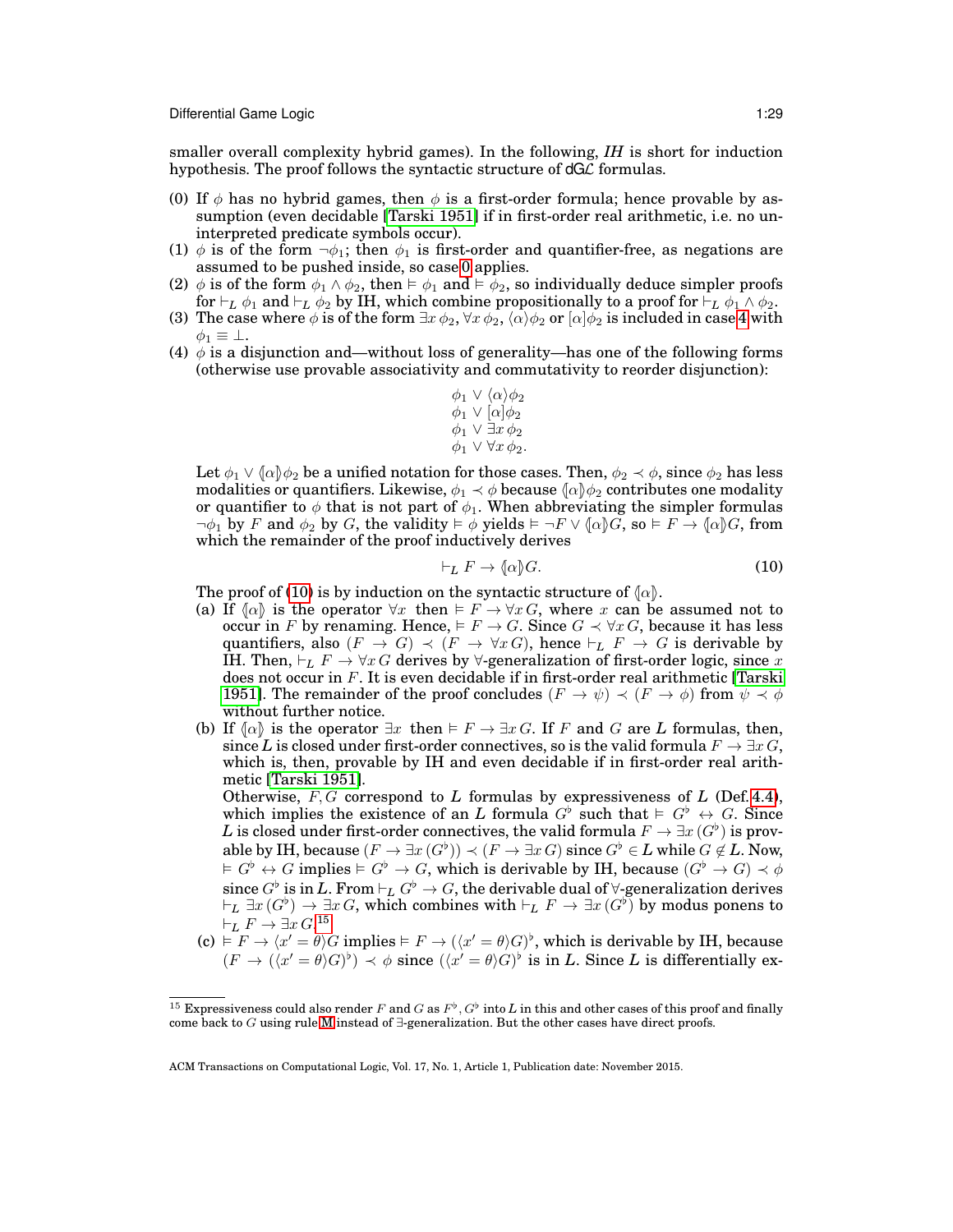$\text{pressure}, \vdash_L \langle x' = \theta \rangle G \leftrightarrow (\langle x' = \theta \rangle G)^\flat \text{ is provable, so } \vdash_L F \rightarrow \langle x' = \theta \rangle G \text{ derives}$ from  $\vdash_L F \to (\langle x' = \theta \rangle G)^{\flat}$  by modus ponens.

- (d)  $\models F \rightarrow [x' = \theta]G$  implies  $\models F \rightarrow \neg(x' = \theta) \neg G$ . Thus,  $\models F \rightarrow \neg((x' = \theta) \neg G)^{\flat}$ , which is derivable by IH, because  $(F \to \neg((x' = \theta) \neg G)^{\flat}) \prec \phi$  since  $(\langle x' = \theta \rangle \neg G)^{\flat}$ is in *L*. Since *L* is differentially expressive,  $\vdash_L \langle x' = \theta \rangle \neg G \leftrightarrow (\langle x' = \theta \rangle \neg G)^{\flat}$ is provable, so  $\vdash_L F \to \neg(x' = \theta) \neg G$  derives from  $\vdash_L F \to \neg(\langle x' = \theta \rangle \neg G)^{\flat}$  by propositional congruence. Axiom [ $\cdot$ ], thus, derives  $\vdash_L F \to [x' = \theta] G$ .
- (e)  $\overline{\varepsilon}$   $\overline{F} \to \langle x' = \theta \, \& \, \psi \rangle G$ , then this formula is, by Lemma [3.4,](#page-15-3) equivalent to a formula without evolution domain restrictions. Using equation [\(7\)](#page-15-2) from the proof of Lemma [3.4](#page-15-3) as a definitorial abbreviation concludes this case by IH. Similarly for  $\models F \rightarrow [x' = \theta \& \psi]G$ .
- (f) The cases where  $\alpha$  is of the form  $x := \theta$ ,  $\gamma \psi$ ,  $\beta \cup \gamma$ , or  $\beta$ ;  $\gamma$  are consequences of the soundness of t[h](#page-21-9)e equivalence axioms  $\langle:=\rangle,\langle:\rangle,\langle\cup\rangle,\langle:\rangle$  $\langle:=\rangle,\langle:\rangle,\langle\cup\rangle,\langle:\rangle$  $\langle:=\rangle,\langle:\rangle,\langle\cup\rangle,\langle:\rangle$  plus the duals obtained via the duality axiom [[·](#page-21-4)]. Whenever their respective left-hand side is valid, their right-hand side is valid and of smaller complexity (the games get simpler), and hence derivable by IH. Thus,  $F \to \langle \alpha \rangle G$  derives by applying the respective axiom. This proof focuses on the  $\langle \rangle$  cases, because  $\langle \rangle$  cases derive by axiom  $[\cdot]$ from the  $\langle \rangle$  equivalences.
- $(g) \models F \rightarrow \langle x \stackrel{\cdot}{:=} \theta \rangle G$  implies  $\models F \land y = \theta \rightarrow G_x^y$  for a fresh variable y, where  $G_x^y$  is the result of substituting y for x. Since  $(F \wedge y = \theta \to G_x^y) \prec \langle x := \theta \rangle G$ , because there are less hybrid games,  $\vdash_L F \wedge y = \theta \rightarrow G_x^y$  is derivable by IH. Hence,  $\langle i=\rangle$  derives  $\vdash_L$  F  $\land$   $y = \theta \rightarrow \langle x:=y \rangle G$  $y = \theta \rightarrow \langle x:=y \rangle G$  $y = \theta \rightarrow \langle x:=y \rangle G$ . Propositional logic derives  $\vdash_L$  F  $\rightarrow$  $(y = \theta \to \langle x := y \rangle G)$ , from which  $\vdash_L F \to \forall y \, (y = \theta \to \langle x := y \rangle G)$  derives by  $\forall$ generalization of first-order logic as y is not in F. Since y was fresh it does not appear in  $\theta$  and G, so substitution validities of first-order logic derive  $\vdash_L F \to$  $\langle x := \theta \rangle G$  $\langle x := \theta \rangle G$  $\langle x := \theta \rangle G$ . Note that direct proofs of  $F \to \langle x := \theta \rangle G$  by  $\langle x := \theta \rangle G$  are possible when the resulting substitution is admissible, but the substitution forming  $G_x^y$  is always admissible, because it is a variable renaming replacing x by the fresh y.
- (h)  $\vdash F \rightarrow \langle ?\psi \rangle G$  implies  $\models F \rightarrow \psi \land G$ . Since  $(\psi \land G) \prec \langle ?\psi \rangle G$ , because it has less modalities,  $\vdash_L F \to \psi \land G$  is derivable by IH. Hence,  $\langle ? \rangle$  $\langle ? \rangle$  $\langle ? \rangle$  derives  $\vdash_L F \to \langle ?\psi \rangle G$  by propositional congruence, which is used without further notice subsequently.
- (i)  $F \to \beta \cup \gamma$ G implies  $F \to \beta \beta G \vee \langle \gamma \rangle G$ . Since  $\langle \beta \rangle G \vee \langle \gamma \rangle G \prec \langle \beta \cup \gamma \rangle G$ , because, even if the propositional and modal structure increased, the structural complexity of both hybrid games  $\beta$  and  $\gamma$  is smaller than that of  $\beta \cup \gamma$  (formula G did not change),  $\vdash_L F \to \langle \beta \rangle G \vee \langle \gamma \rangle G$  is derivable by IH. Hence,  $\langle \cup \rangle$  derives  $\vdash_L F \to \langle \beta \cup \gamma \rangle \overline{G}.$
- (j)  $\models F \rightarrow \langle \beta; \gamma \rangle G$ , which implies  $\models F \rightarrow \langle \beta \rangle \langle \gamma \rangle G$ . Since  $\langle \beta \rangle \langle \gamma \rangle G \prec \langle \beta; \gamma \rangle G$ , because, even if the number of modalities increased, the overall structural complexity of the hybrid games decreased because there are less sequential compositions,  $\vdash_L F \to \langle \beta \rangle \langle \gamma \rangle G$  $\vdash_L F \to \langle \beta \rangle \langle \gamma \rangle G$  $\vdash_L F \to \langle \beta \rangle \langle \gamma \rangle G$  is derivable by IH. Hence,  $\vdash_L F \to \langle \beta; \gamma \rangle G$  derives by  $\langle ; \rangle$ .
- $(k) \to F \to \beta^* \dot{G}$  can be derived by induction as follows. Formula  $\beta^* G$ , which expresses that Demon has a winning strategy in game  $\beta^*$  to satisfy G, is an inductive invariant of  $\beta^*,$  because  $[\beta^*]G \to [\beta][\beta^*]\bar{G}$  is valid, even provable by the variation  $[\beta^*]G \to G \wedge [\beta][\beta^*]G$  of  $\langle^* \rangle$  t[h](#page-21-10)at can be obtained from axioms  $\langle^* \rangle$  and [\[](#page-21-4)·]. Thus, its equivalent *L* encoding from Def. [4.4](#page-26-2) is also an inductive invariant:

$$
\varphi \equiv ( [\beta^*] G )^{\flat}.
$$

Then  $F \to \varphi$  and  $\varphi \to G$  are valid (Angel controls \*), so derivable by IH, since  $(F \to \varphi) \prec \varphi$  $(F \to \varphi) \prec \varphi$  $(F \to \varphi) \prec \varphi$  and  $(\varphi \to G) \prec \varphi$  hold, because  $\varphi$  is in *L*. By [M,](#page-21-2)  $\langle d \rangle$  and [\[](#page-21-4)·],  $\text{the latter derivation} \vdash_L \varphi \to G \text{ extends to } \vdash_L [\beta^*] \varphi \to [\beta^*] G. \text{ As above, } \varphi \to [\beta] \varphi$ is valid, and thus derivable by IH, since  $\beta$  has less loops than  $\beta^*$ . Thus, [ind,](#page-23-1)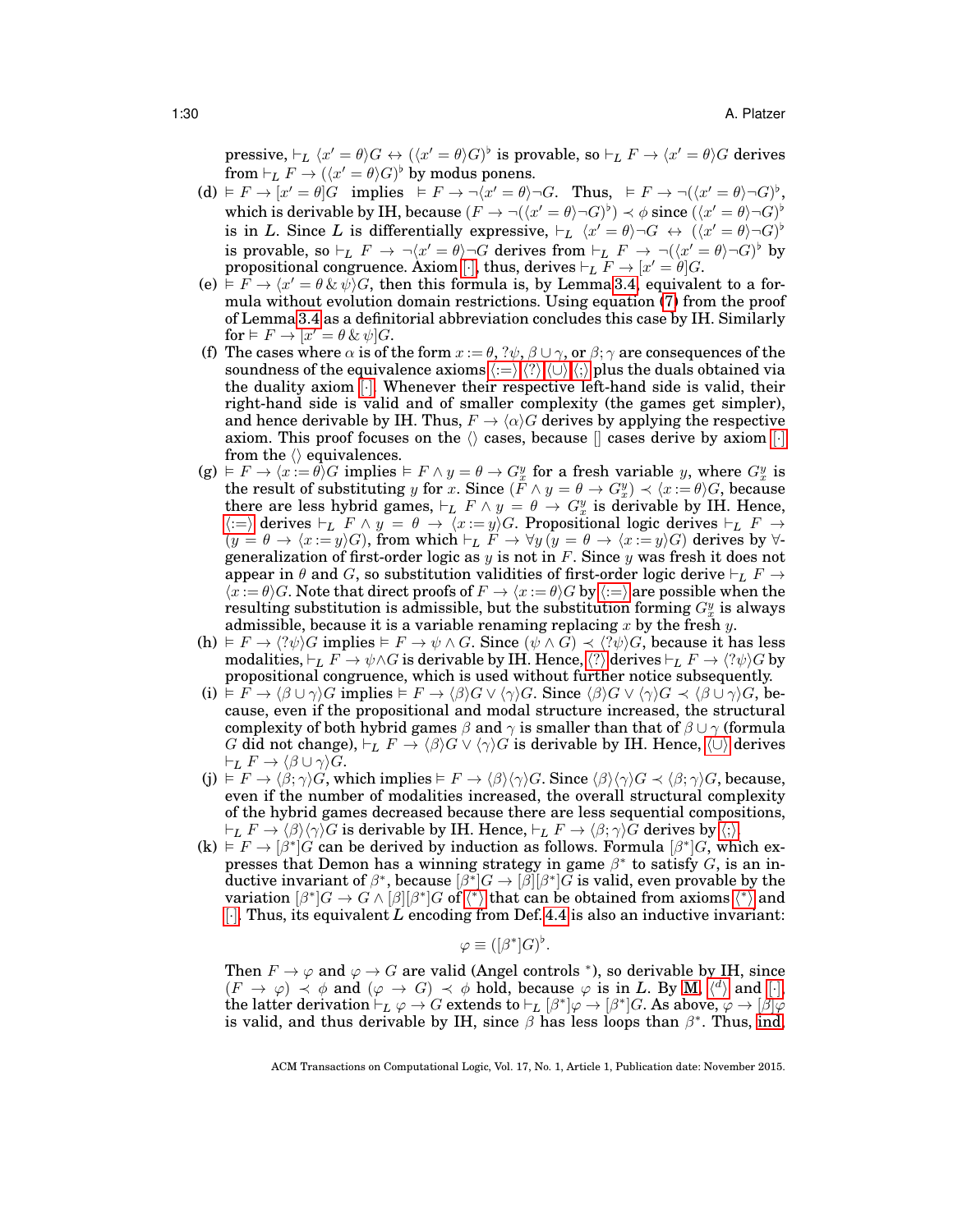which derives from [FP](#page-21-3) by Lemma [4.1,](#page-23-3) derives  $\vdash_L \varphi \to [\beta^*]\varphi$ . The above deriva- $\text{tions} \vdash_L F \to \varphi, \vdash_L \varphi \to [\beta^*] \varphi, \text{ and } \vdash_L [\beta^*] \varphi \to [\beta^*] G \text{ combine by modus ponens}$ to  $\vdash_L F \to [\beta^*]G$ .

 $\text{(l)} \models F \to \langle \beta^* \rangle G.$  Let x the vector of free variables of  $\langle \beta^* \rangle G.$  Since  $\langle \beta^* \rangle G$  is the least pre-fixpoint, for all  $dG\mathcal{L}$  formulas  $\psi$  with free variables in x:

$$
\vDash \forall x (G \lor \langle \beta \rangle \psi \to \psi) \to (\langle \beta^* \rangle G \to \psi)
$$

by a variation of the soundness argument for [FP,](#page-21-3) which is also derivable by the (semantic) deduction theorem from [FP.](#page-21-3) In particular, this holds for a fresh predicate symbol  $p$  with arguments  $x$ :

$$
\vDash \forall x (G \lor \langle \beta \rangle p(x) \to p(x)) \to (\langle \beta^* \rangle G \to p(x))
$$

Using  $\models$   $F \rightarrow \langle \beta^* \rangle G$ , this implies

$$
\vDash \forall x (G \lor \langle \beta \rangle p(x) \to p(x)) \to (F \to p(x))
$$

As  $(\forall x (G \lor \langle \beta \rangle p(x) \to p(x)) \to (F \to p(x))) \prec \phi$ , because, even if the formula complexity increased, the structural complexity of the hybrid games decreased, because  $\phi$  has one more loop, this fact is derivable by IH:

$$
\vdash_L \forall x (G \lor \langle \beta \rangle p(x) \to p(x)) \to (F \to p(x))
$$

By uniformly substituting  $\langle \beta^* \rangle G$ , which has free variables x, for  $p(x)$ , [US](#page-22-1) derives using  $p \notin F, G, \beta$ :

<span id="page-30-0"></span>
$$
\vdash_L \forall x (G \lor \langle \beta \rangle \langle \beta^* \rangle G \to \langle \beta^* \rangle G) \to (F \to \langle \beta^* \rangle G)
$$
\n(11)

Yet,  $\langle * \rangle$  derives  $\vdash G \vee \langle \beta \rangle \langle \beta^* \rangle G \rightarrow \langle \beta^* \rangle G$  $\vdash G \vee \langle \beta \rangle \langle \beta^* \rangle G \rightarrow \langle \beta^* \rangle G$  $\vdash G \vee \langle \beta \rangle \langle \beta^* \rangle G \rightarrow \langle \beta^* \rangle G$ , from which  $\vdash \forall x (G \vee \langle \beta \rangle \langle \beta^* \rangle G \rightarrow \langle \beta^* \rangle G)$ derives by  $\forall$ -generalization. Now modus ponens derives  $\vdash_L F \to \langle \beta^\ast \rangle G$  by [\(11\)](#page-30-0).  $(m) \models F \rightarrow \langle \beta^d \rangle G$  implies  $\models F \rightarrow \neg \langle \beta \rangle \neg G$ , which implies  $\models F \rightarrow [\beta] G$ . Since  $[\beta] G \prec$ 

- $\langle \beta^d \rangle G$ , because  $\beta^d$  is more complex than  $\beta$  even if the modality changed,  $\vdash_L F \to [\beta]G$  $\vdash_L F \to [\beta]G$  $\vdash_L F \to [\beta]G$  can be derived by IH. Axiom [·], thus, derives  $\vdash_L F \to \neg \langle \beta \rangle \neg G$ ,  $\text{from which axiom }\langle^d\rangle \text{ derives }\vdash_L F \to \langle\beta^d\rangle G.$  $\text{from which axiom }\langle^d\rangle \text{ derives }\vdash_L F \to \langle\beta^d\rangle G.$  $\text{from which axiom }\langle^d\rangle \text{ derives }\vdash_L F \to \langle\beta^d\rangle G.$
- $\mathcal{L}(\mathbf{n}) \models F \to [\beta^d] G \text{ implies } \models F \to \neg(\bar{\beta}^d) \neg G \text{, hence } \models F \to \langle \beta \rangle G \text{. Since } \langle \beta \rangle G \prec [\beta^d] G \text{,}$ because  $\beta^d$  is more complex than  $\beta$  even if the modality changed,  $\vdash_L F \to \langle \beta \rangle G$ can be derived by IH. Consequently,  $\vdash_L F \to \neg\neg(\beta) \neg\neg G$  can be derived using [M](#page-21-2) on  $\vdash$  $\vdash$   $G \to \neg \neg G$ . Hence,  $\langle \overline{d} \rangle$  derives  $\vdash_L F \to \neg \overline{\langle \beta^d \rangle} \neg G$ , from which axiom [\[](#page-21-4)·]  $\text{derives} \vdash_L F \to [\beta^d] G.$

This concludes the derivation of [\(10\)](#page-28-2), because all operators  $\langle \alpha \rangle$  for the form (10) have been considered. From [\(10\)](#page-28-2), which is  $\vdash_L \neg \phi_1 \rightarrow \langle \alpha \rangle \phi_2$  after resolving abbreviations,  $\vdash_L \phi_1 \lor \langle \vdash \phi_2 \rangle$  derives propositionally.

This completes the proof of completeness (Theorem [4.5\)](#page-27-0), because all syntactical forms of dG $\cal L$  formulas have been covered.  $\Box$ 

The proof of Theorem [4.5](#page-27-0) is constructive, so Theorem [4.5](#page-27-0) is constructive if *L* is constructively expressive. The proof is Moschovakis coding-free [\[Moschovakis 1974\]](#page-49-20). It even works entirely without coding, except for  $x' = \theta$ ,  $\exists$  and  $\beta^*$ . Using [US,](#page-22-1) the case for  $\langle \beta^* \rangle G$  in the proof of Theorem [4.5](#page-27-0) reveals an explicit  $^\flat$ -free reduction to a dGL formula with less loops, which can be considered a modal analogue of characterizations in the Calculus of Constructions [\[Coquand and Huet 1988\]](#page-47-3). Using Theorem [4.5,](#page-27-0) these observations easily reprove a classical result of Meyer and Halpern [\[Meyer and Halpern](#page-48-15) [1982\]](#page-48-15) about the semidecidability of termination assertions (logical formulas  $F \to \langle \alpha \rangle G$ of uninterpreted dynamic logic with first-order  $F, G$  and regular programs  $\alpha$  without differential equations). In fact, this proves a stronger result about semidecidability of dynamic logic without any  $\alpha$  with loops [\[Schmitt 1984\]](#page-49-22). Theorem [4.5](#page-27-0) shows that this result continues to hold for uninterpreted game logic in the fragment where <sup>∗</sup> only oc-

ACM Transactions on Computational Logic, Vol. 17, No. 1, Article 1, Publication date: November 2015.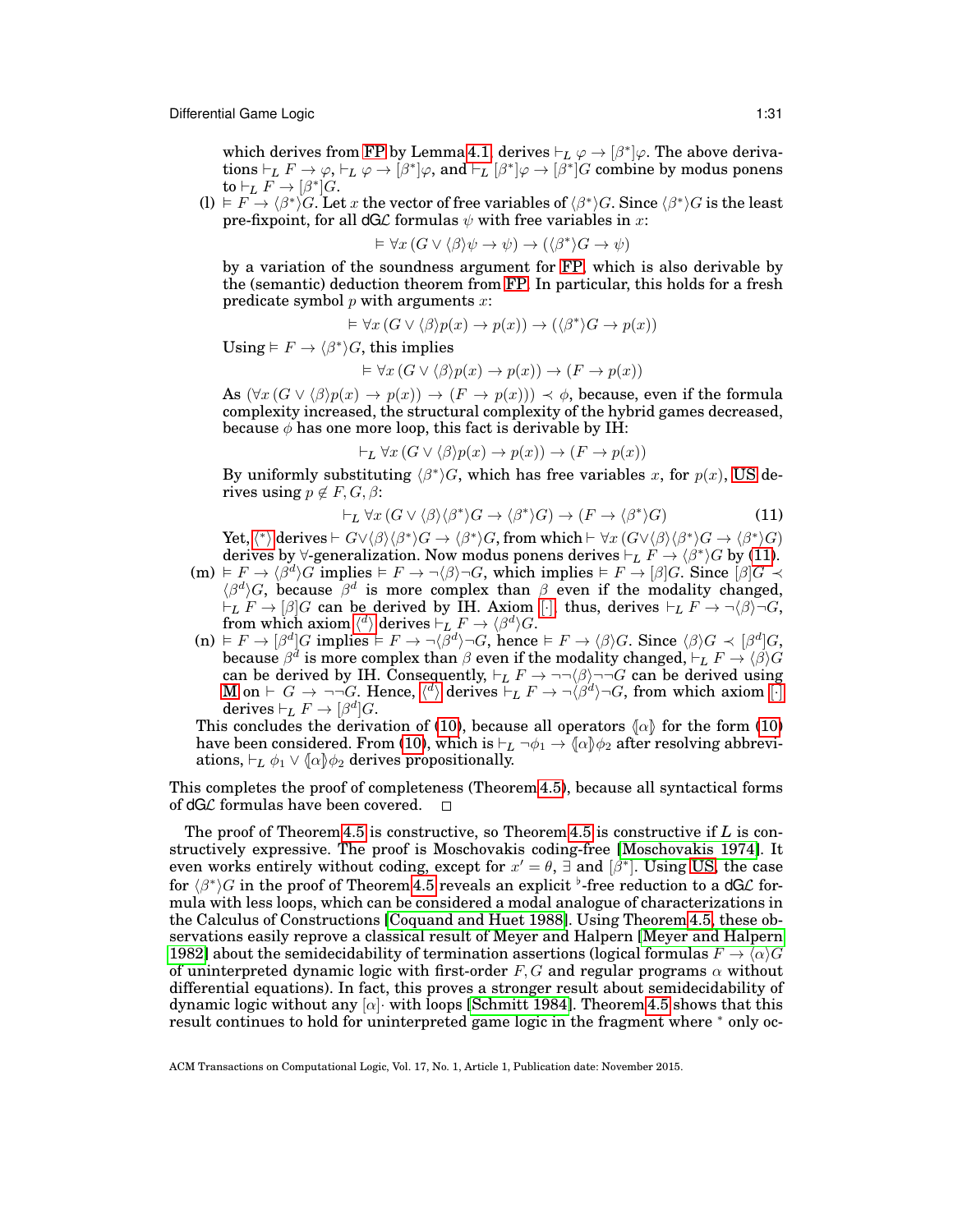curs with even  ${}^d$ -polarity in  $\langle \alpha \rangle$  and only of odd  ${}^d$ -polarity in  $[\alpha]$  (the conditions on tests in  $\alpha$  are accordingly).

The constructive nature of Theorem [4.5](#page-27-0) characterizes exactly which part of hybrid games proving is difficult: finding computationally succinct weaker invariants for  $\overline{[\beta^*]G}$ and finding succinct differential (in)variants [\[Platzer 2010a\]](#page-49-15) for  $[x' = \theta]$  and  $\langle x' = \theta \rangle$ , of which a solution is a special case [\[Platzer 2012d\]](#page-49-21). The case  $\exists x \tilde{G}$  is interesting in that a closer inspection of Theorem [4.5](#page-27-0) reveals that its complexity depends on whether that quantifier supports Herbrand disjunctions. That is the case for uninterpreted first-order logic and first-order real arithmetic [\[Tarski 1951\]](#page-49-18), but not for  $G \equiv [\beta^*] \psi$ , which already gives  $\exists x \, G$  the full  $\Pi^1_1$ -complete complexity even for classical dynamic logic [\[Harel et al. 2000,](#page-48-9) Theorems 13.1,13.2]. Herbrand disjunctions for  $\exists x G$  justify how Theorem [4.5](#page-27-0) implies the result of Schmitt [\[Schmitt 1984\]](#page-49-22).

The proof of Theorem [4.5](#page-27-0) uses  $minimal$  coding. The case  $\lbrack \beta^* \rbrack$  needs encoding, because  $F \to [\bar{\beta^*}] G$  validity is already  $\Pi^0_2$ -complete for classical dynamic logic [\[Harel et al. 2000,](#page-48-9) Theorem 13.5]. The case  $\exists$  needs encoding in the presence of  $\lbrack \beta^* \rbrack$ , because  $\exists x \lbrack \beta^* \rbrack G$ validity is  $\Pi^1_1$ -complete for classical dynamic logic [\[Harel et al. 2000,](#page-48-9) Theorems 13.1]. The case  $x' = \theta$  leads to classical  $\Delta_1^1$ -hardness over N [\[Platzer 2008,](#page-49-3) Lemma 4].

The completeness proof indicates a coding-free way of proving Angel properties  $\langle \beta^* \rangle$ G that is similar to characterizations in the Calculus of Constructions and works in practice (Appendix [A\)](#page-41-0). In particular, dGL does not need Harel's convergence rule [\[Harel et al. 1977\]](#page-48-8) for completeness and, thus, neither does logic for hybrid systems, even though it was previously based on it [\[Platzer 2012a\]](#page-49-4). These results correspond to a hybrid game reading of influential views of understanding program invariants as fixpoints [\[Cousot and Cousot 1977;](#page-48-7) [Clarke 1979\]](#page-47-4).

### <span id="page-31-0"></span>**4.4. Expressibility**

The dGL calculus is complete relative to any differentially expressive logic *L* (Theo-rem [4.5\)](#page-27-0). One natural choice for an oracle logic is  $L_{\mu D}$ , the modal  $\mu$ -calculus of differential equations (*fixpoint logic of differential equations*):

$$
\phi ::= X(\theta) | p(\theta) | \theta_1 \ge \theta_2 | \neg \phi | \phi \land \psi | \langle x' = \theta \rangle \phi | \mu X. \phi
$$

where the least fixpoint  $\mu X.\phi$  requires all occurrences of X in  $\phi$  to be positive. The semantics is the usual, e.g.,  $\mu X.\phi$  binds set variable X and real variable (vector) x and is interpreted as the least fixpoint X of  $\phi$ , i.e. the smallest denotation of X such that  $X(x) \leftrightarrow \phi$  holds for all x [\[Kozen 1983;](#page-48-16) [Lubarsky 1989\]](#page-48-17). A more careful inspection of the proofs in this article reveals that the two-variable fragment of  $L_{\mu}$  is enough, which gives a stronger statement as long as the variable hierarchy for  $L_{\mu D}$  does not collapse [\[Berwanger et al. 2007\]](#page-47-5). The logic  $L_{\mu D}$  is considered in this context, because it exposes the most natural interactivity on top of differential equations and makes the constructions most apparent and minimally coding themselves.

<span id="page-31-1"></span>LEMMA 4.6 (CONTINUOUS EXPRESSIBILITY). Lµ*<sup>D</sup> is constructively differentially expressive for* dGL*.*

PROOF. Of course,  $(p(\theta))^b = p(\theta)$  etc. The inductive cases are shown in Fig. [6.](#page-32-0) It is easy to check that  $\phi^{\flat}$  is equivalent to  $\phi$ , e.g. based on the soundness of the dGL axioms. Note that  $(\phi \vee \psi)^{\flat} \equiv \phi^{\flat} \vee \psi^{\flat}$  is a consequence of the above definitions and the abbreviation  $\phi \vee \psi \equiv \neg(\neg \phi \wedge \neg \psi)$ . The quantifier in the definition of  $(\langle x := \theta \rangle \phi)^{\flat}$ is not necessary if the substitution of  $\theta$  for x is admissible. The variable renaming of fresh variable y for x in  $\phi$  with the result  $\phi_x^y$  is always admissible. Quantifiers are expressible in  $L_{\mu \mathrm{D}}$  using Footnote [14.](#page-26-1) Also  $x' = \theta \, \& \, \psi$  is expressible by Lemma [3.4.](#page-15-3) The case  $(\langle \alpha^* \rangle \phi)^{\flat}$  is defined as the least fixpoint of the reduction of  $\phi \vee \langle \alpha \rangle X(x),$  where  $x$  are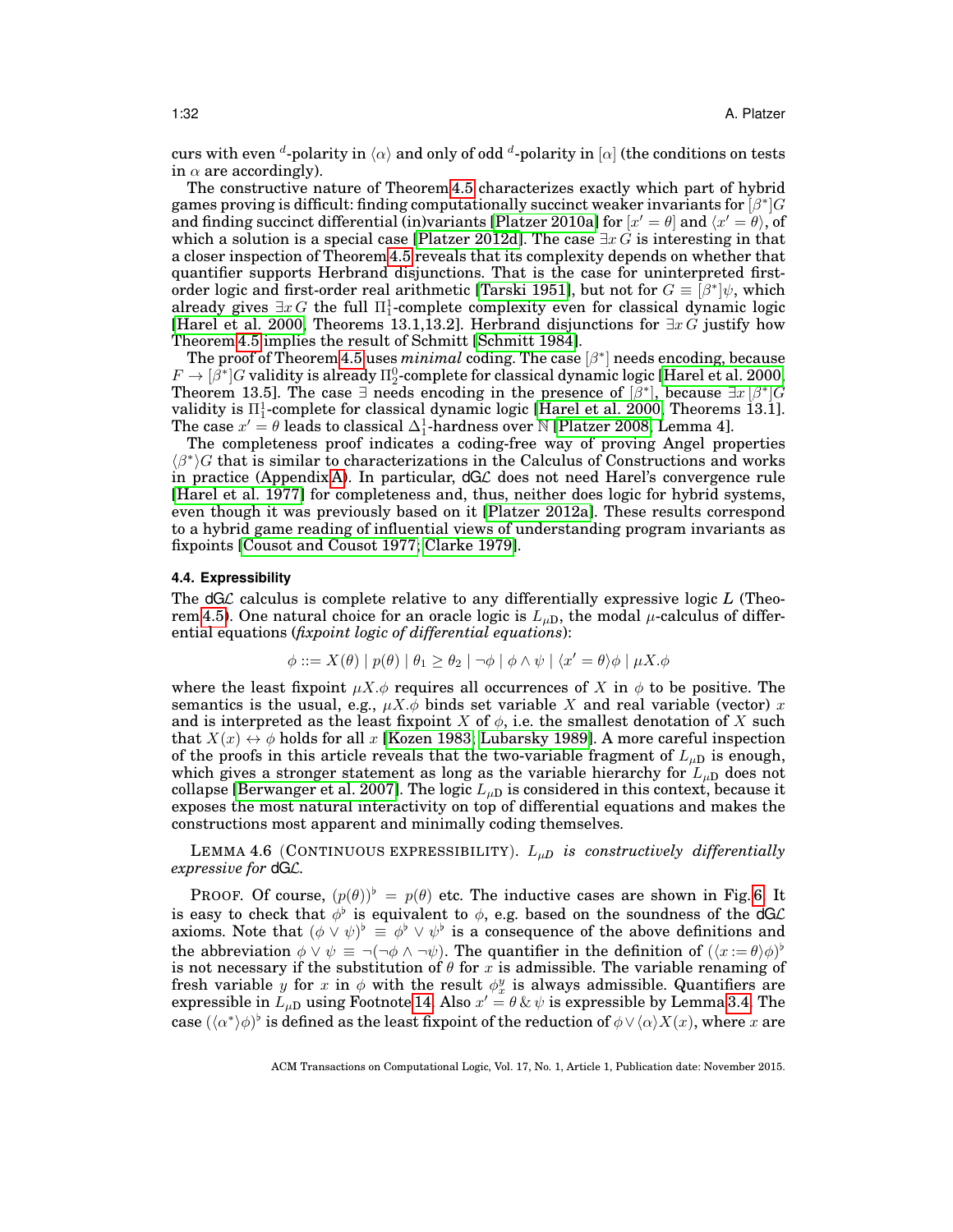$$
(\neg \phi)^{\flat} \equiv \neg (\phi^{\flat})
$$
  
\n
$$
(\phi \land \psi)^{\flat} \equiv \phi^{\flat} \land \psi^{\flat}
$$
  
\n
$$
(\exists x \phi)^{\flat} \equiv \exists x (\phi^{\flat})
$$
  
\n
$$
(\langle x := \theta \rangle \phi)^{\flat} \equiv \forall y (y = \theta \to (\phi_x^y)^{\flat})
$$
  
\n
$$
(\langle x' = \theta \rangle \phi)^{\flat} \equiv \langle x' = \theta \rangle (\phi^{\flat})
$$
  
\n
$$
(\langle \gamma \psi \rangle \phi)^{\flat} \equiv (\psi \land \phi)^{\flat}
$$
  
\n
$$
(\langle \alpha \cup \beta \rangle \phi)^{\flat} \equiv (\langle \alpha \rangle \phi \lor \langle \beta \rangle \phi)^{\flat}
$$
  
\n
$$
(\langle \alpha, \beta \rangle \phi)^{\flat} \equiv (\langle \alpha \rangle \langle \beta \rangle \phi)^{\flat}
$$
  
\n
$$
(\langle \alpha^* \rangle \phi)^{\flat} \equiv \mu X. (\phi \lor \langle \alpha \rangle X(x))^{\flat}
$$
  
\n
$$
(\langle \alpha^d \rangle \phi)^{\flat} \equiv (\neg \langle \alpha \rangle \neg \phi)^{\flat}
$$
  
\n
$$
([\alpha] \phi)^{\flat} \equiv (\langle \alpha^d \rangle \phi)^{\flat}
$$

 $\phi = \phi$ 

<span id="page-32-0"></span>Fig. 6. Inductive cases for constructive *expressivity* of  $L_{\mu D}$ .

the variables of  $\alpha$  using classical short notation [\[Lubarsky 1989\]](#page-48-17). In particular,  $(\langle\alpha^*\rangle\phi)^{\flat}$ satisfies  $\phi\vee\langle\alpha\rangle(\langle\alpha^*\rangle\phi)^\flat\leftrightarrow(\langle\alpha^*\rangle\phi)^\flat$  and  $(\langle\alpha^*\rangle\phi)^\flat$  is the formula with the smallest such interpretation, which is all that these proofs depend on. Finally,  $L_{\mu D}$  is differentially expressive, because it includes all formulas of the form  $\langle x' = \theta \rangle \phi$ .

A discrete analog of Lemma [4.6](#page-31-1) follows from a (constructive) equi-expressibility result [\[Platzer 2012a,](#page-49-4) Theorem 9] using the *Euler axiom*, which relates properties of differential equations to properties of their Euler discretizations [\[Platzer 2012a\]](#page-49-4).

<span id="page-32-1"></span>COROLLARY 4.7 (DISCRETE EXPRESSIBILITY). *The (first-order) discrete* µ*-calculus over* R *is constructively differentially expressive for* dGL *(with the Euler axiom).*

This aligns the discrete and the continuous side of hybrid games in a constructive provably equivalent way similar to corresponding results about hybrid systems [\[Platzer 2012a\]](#page-49-4). Yet, the interactivity of two-variable fixpoints stays, which turns out to be necessary (Section [5\)](#page-35-0).

COROLLARY 4.8 (RELATIVE COMPLETENESS). *The* dGL *calculus is a sound and complete axiomatization of*  $dGL$  *relative to*  $L_{\mu D}$ *. With the Euler axiom, the*  $dGL$  *calculus is a sound and complete axiomatization of* dGL *relative to the discrete* µ*-calculus over* R*.*

PROOF. Follows from Theorem [4.5,](#page-27-0) Lemma [4.6,](#page-31-1) and Corollary [4.7.](#page-32-1)  $\Box$ 

An interesting question is whether fragments of  $dG\mathcal{L}$  are complete relative to smaller logics, which Theorem [4.5](#page-27-0) and Lemma [4.6](#page-31-1) reduce solely to a study of expressing (twovariable)  $L_{\mu D}$ . This yields the following hybrid versions of Parikh's completeness results for fragments of game logic [\[Parikh 1983\]](#page-49-12).

<span id="page-32-3"></span>COROLLARY 4.9 (RELATIVE COMPLETENESS OF <sup>∗</sup> -FREE dGL). *The* dGL *calculus is a sound and complete axiomatization of* <sup>∗</sup> *-free hybrid games relative to* dL*.*

PROOF. Lemma [4.6](#page-31-1) reduces to  $d\mathcal{L}$ , even the first-order logic of differential equations [\[Platzer 2012a\]](#page-49-4), for <sup>∗</sup> -free hybrid games.

<span id="page-32-2"></span>COROLLARY 4.10 (RELATIVE COMPLETENESS OF <sup>d</sup>-FREE dGC). The dGC calculus *is a sound and complete axiomatization of* <sup>d</sup> *-free hybrid games relative to* dL*.*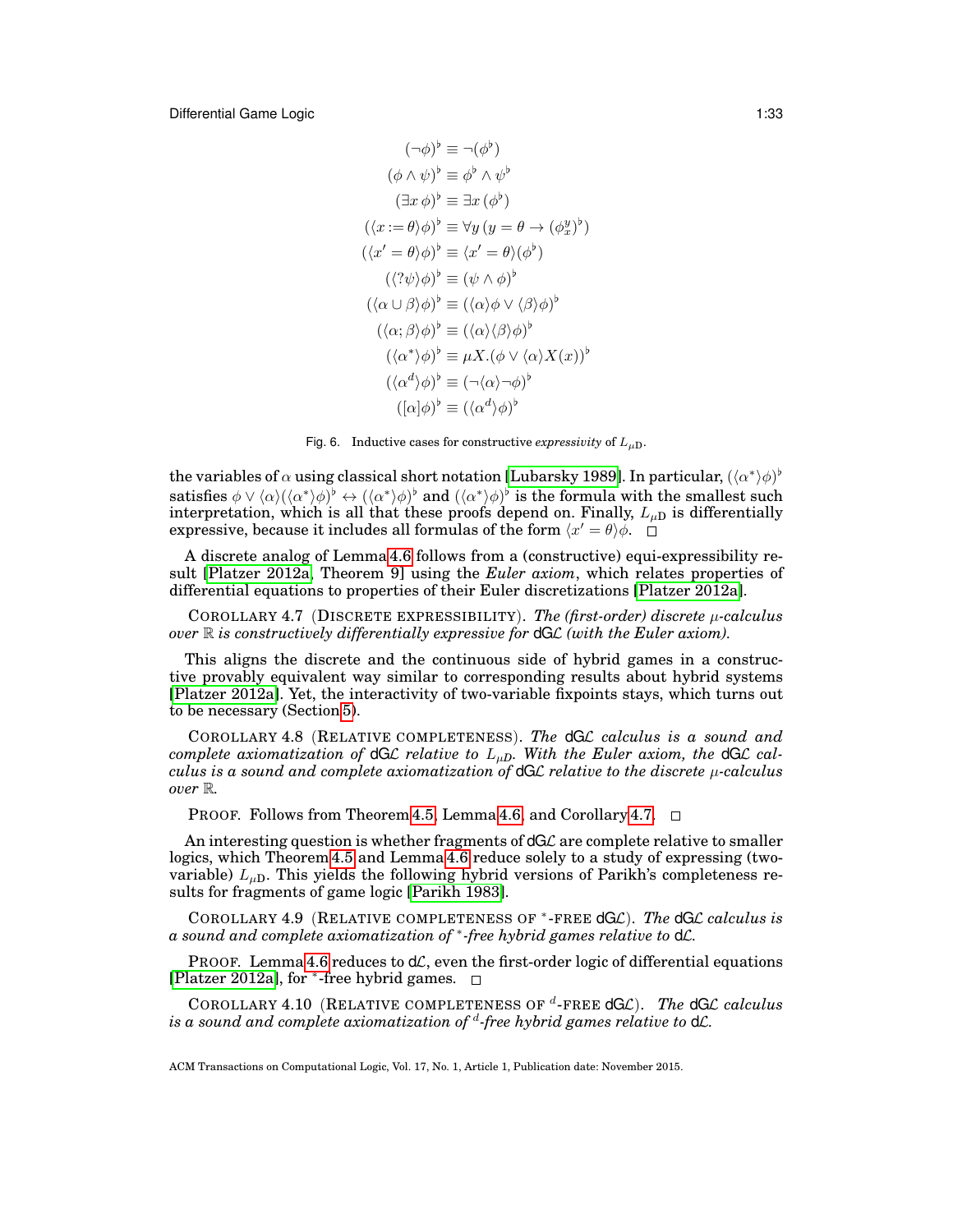PROOF. All <sup>d</sup>-free loops are Scott-continuous by Lemma [3.7,](#page-17-1) so have closure ordinal  $\omega$  and are, thus, equivalent to their  $d\mathcal{L}$  form, and even expressible in the first-order logic of differential equations by [\[Platzer 2012a,](#page-49-4) Theorem 9]. □

By Corollary [4.10,](#page-32-2)  $d\mathcal{L}$  is relatively complete without the convergence rule that had been used before [\[Platzer 2008\]](#page-49-3). In combination with the first and second relative completeness theorems of  $d\mathcal{L}$  [\[Platzer 2012a\]](#page-49-4), it follows that the  $dG\mathcal{L}$  calculus is a sound and complete axiomatization of \*-free hybrid games and of  $d$ -free hybrid games relative to the first-order logic of differential equations. When adding the Euler axiom [\[Platzer](#page-49-4) [2012a\]](#page-49-4), both are sound and complete axiomatizations of those classes of hybrid games relative to discrete dynamic logic [\[Platzer 2012a\]](#page-49-4). Similar completeness results for  $dG\mathcal{L}$ relative to  $d\mathcal{L}$ , and, thus, relative to the first-order logic of differential equations, follow from Theorem [4.5](#page-27-0) with some more thought, e.g., for the case of hybrid games with winning regions that are finite rank Borel sets.

#### <span id="page-33-0"></span>**4.5. Separating Axioms**

In order to illustrate how and why reasoning about hybrid games differs from reasoning about hybrid systems, this section identifies separating axioms, i.e. axioms of  $d\mathcal{L}$ [\[Platzer 2008;](#page-49-3) [Platzer 2012a\]](#page-49-4) that do not hold in dGL. The following result identifies the *axiomatic separation*, i.e. all axioms differing in the respective complete axiomatizations of hybrid systems and hybrid games. It investigates the difference in terms of important classes of modal logics; recall [\[Hughes and Cresswell 1996\]](#page-48-12) or Appendix [B.](#page-42-0)

<span id="page-33-1"></span>THEOREM 4.11 (AXIOMATIC SEPARATION). *The axiomatic separation of hybrid games compared to hybrid systems is exactly the Kripke axiom K, the loop induction axiom I, Harel's loop convergence axiom C, the Barcan axiom B, the vacuous axiom V,* and the normal Gödel generalization rule G. Hence, dGL is a subregular, sub-Barcan, *monotone modal logic without the loop induction loop convergence axioms and vacuity.*

The proof of Theorem [4.11](#page-33-1) is in Appendix [B,](#page-42-0) where a simple counterexample for each separating axiom illustrates what makes hybrid games different than hybrid systems. The difference in axioms is summarized in Fig. [7,](#page-34-0) where  $Cl_{\forall}$  is the universal closure with respect to all variables bound in hybrid game  $\alpha$ . Besides the axiomatic separation, Fig. [7](#page-34-0) shows additional related axioms or proof rules for illustration purposes.

While explicit counterexamples proving the separation in Theorem [4.11](#page-33-1) are in Appendix [B,](#page-42-0) the sequel explains the intuition for the difference causing unsoundness in hybrid games of the axioms identified in Theorem [4.11.](#page-33-1) Kripke's K is unsound (for hybrid games): even if Demon can play RoboCup so that his robots score a goal every time they pass the ball (just never try) and Demon can also play RoboCup so that his robots always pass the ball (somewhere), that does not mean Demon would have a strategy to always score goals. The converse monotonicity axiom  $M$  is unsound: just because Angel WALL·E has a strategy to be close to EVE or far away does not mean WALL·E would either have a strategy to always end up close to E or a strategy that is always far away. The induction axiom I is unsound: just because Demon has a strategy for his RoboCup robots (e.g. power down) that, no matter how often  $\alpha^*$  repeats, Demon still has a strategy such that his robots do not run out of battery for just one more control cycle, that does not mean he has a strategy to keep his robots' batteries nonempty all the time. Harel's convergence rule C is unsound: even if Demon may have a strategy (e.g. waiting) such that after any number of rounds of the game, he has a strategy to move his robots closer to the goal for one control cycle, he still may not have a strategy to ultimately reach the goal, because that requires many rounds of guaranteed progress not just one. The Barcan axiom B is unsound: just because the winner of a RoboCup tournament can be chosen for x after the robot game  $\alpha$  does not mean it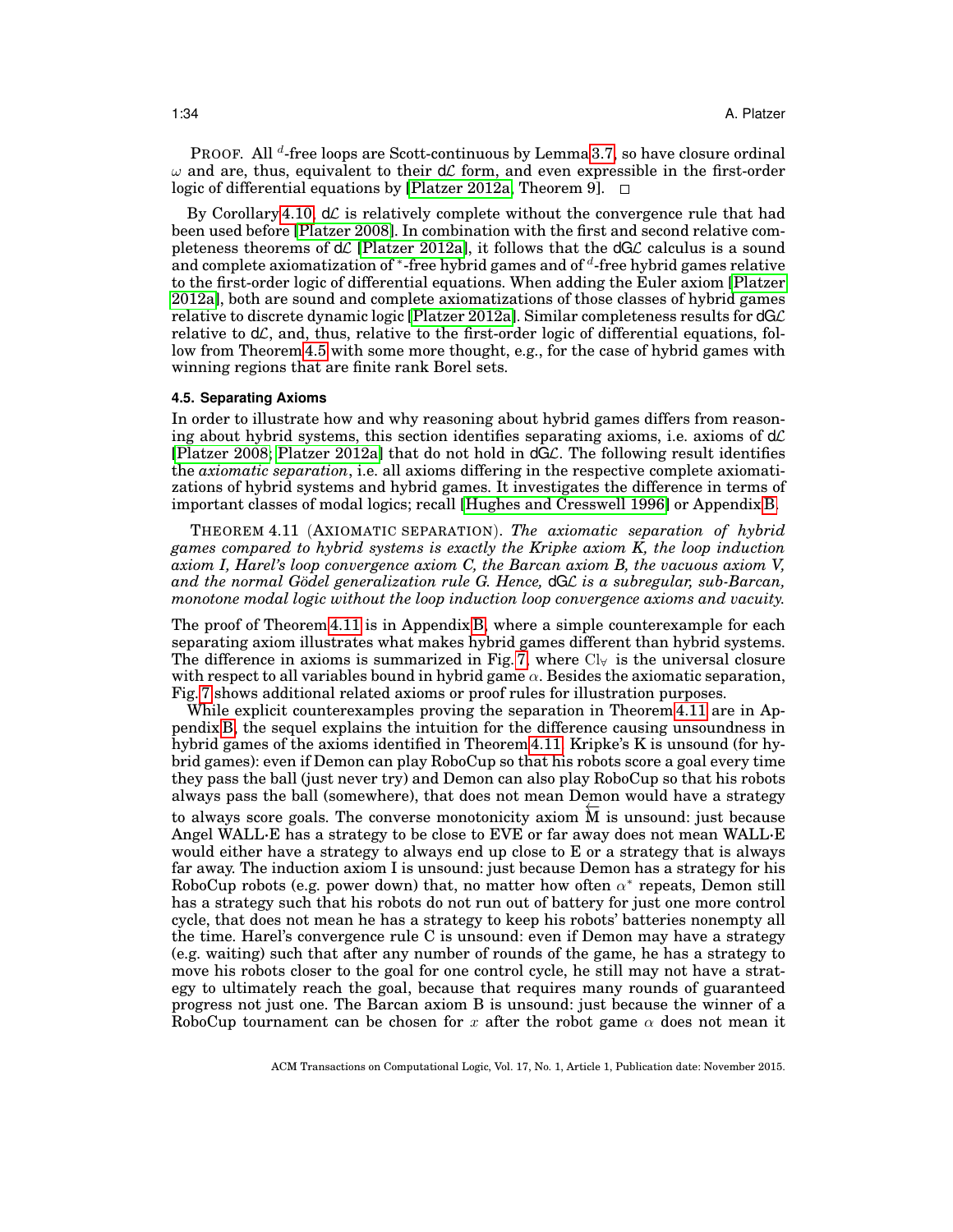

<span id="page-34-0"></span>Fig. 7. Separating axioms: The axioms and rules on the left are sound for hybrid systems but not for hybrid games. The related axioms and rules on the right are sound for hybrid games.

would be possible to predict this winner x before the game  $\alpha$ . By contrast, the converse Barcan axiom  $\overline{B}$  is sound for hybrid games since, if known before the game  $\alpha$ , selecting the winner for  $x$  can still be postponed until after the game  $x$ . The vacuous axiom V, in which no free variable of  $\phi$  is bound by  $\alpha$ , is unsound: even if  $\phi$  does not change its truth-value during  $\alpha$  does not mean it would be possible for Demon to reach any final state at all without being tricked into violating the rules of the game along the way. With an additional assumption ( $\alpha|\top$ ) that Demon has a winning strategy to reach any final state at all (in which  $\top$ , i.e. true, holds which imposes no condition), the possible vacuous axiom VK is sound. Gödel's rule G is unsound: even if  $\phi$  holds in all states, Demon may still fail to win  $\alpha/\phi$  if he loses prematurely since Angel tricks Demon into violating the rules during the hybrid game  $\alpha$ . Regularity rule R is unsound: just because Demon's RoboCup robots have a strategy to focus the robots on strong defense and another strategy to, instead, focus them on strong offense that does not mean he would have a strategy to win RoboCup even if simultaneously strong defense and strong offense together might imply victory, because offensive and defensive strategies are in conflict. First arrival FA is unsound: just because Angel's robot has a strategy to ultimately capture Demon's faster robot with less battery does not mean she would either start with capture or would have a strategy to repeat her control cycle so that she exactly captures Demon's robot during the next control cycle, as Demon might save up his energy and speed up just when Angel predicted to catch him. Having a better battery, Angel will still ultimately win even if Demon sped ahead, but not in the round she thought to be able to predict.

Unlike Hare's convergence axiom, Harel's convergence rule [\[Harel et al. 1977\]](#page-48-8) is not a separating axiom, because it is sound for dGL, just unnecessary. In light of Theorem [3.8,](#page-19-1) it is questionable whether the convergence rule would be relatively complete for hybrid games, because it is based on the existence of bounds on the repetition count. The hybrid version of Harel's convergence rule [\[Platzer 2008\]](#page-49-3) reads as follows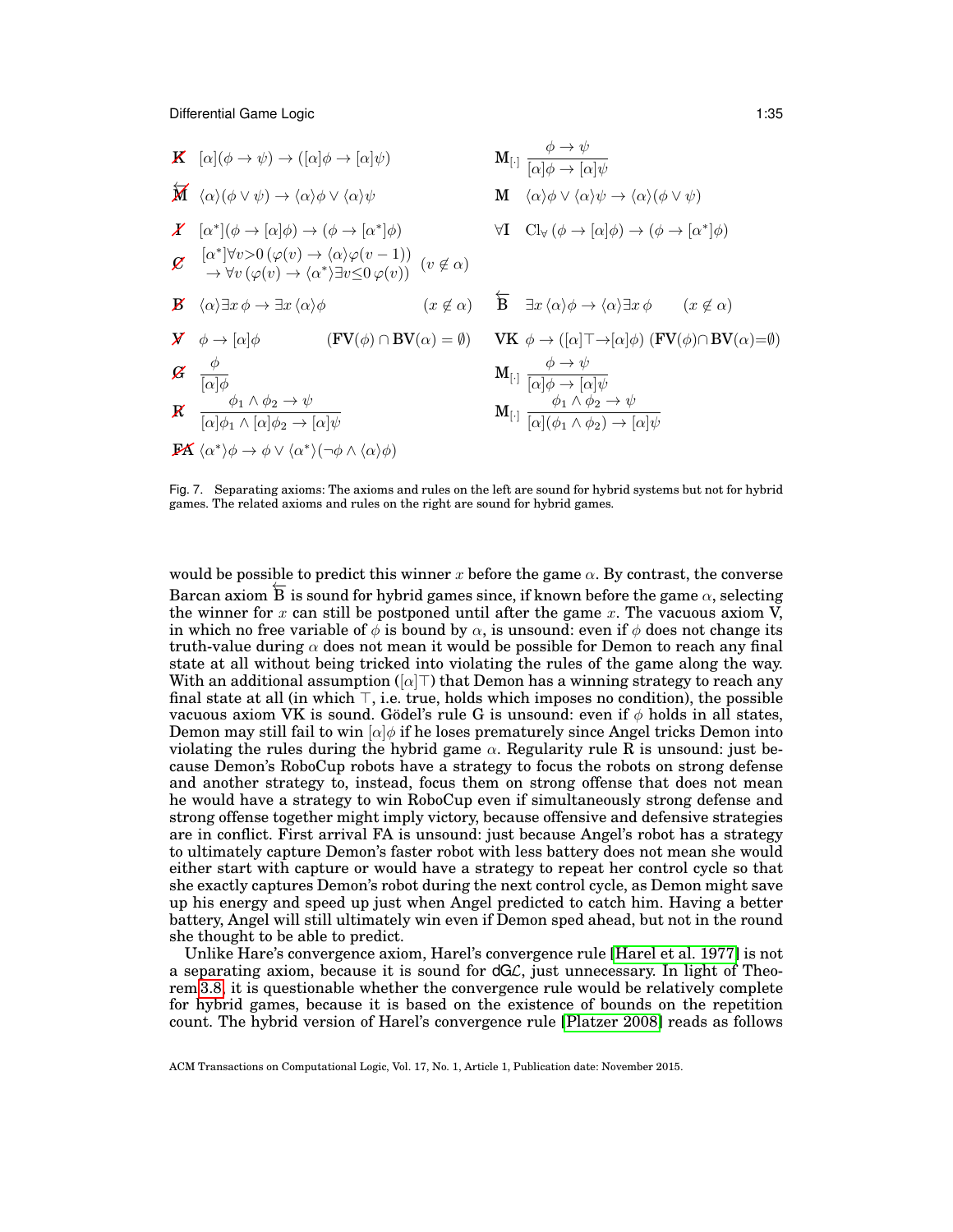(it assumes that v does not occur in  $\alpha$ ):

$$
\frac{\varphi(v+1)\wedge v+1>0\to\langle\alpha\rangle\varphi(v)}{\exists v\,\varphi(v)\to\langle\alpha^*\rangle\exists v\leq 0\,\varphi(v)}
$$

If the convergence rule could prove, e.g.,  $dG\mathcal{L}$  formula [\(8\)](#page-19-2) from Theorem [3.8,](#page-19-1) then  $\varphi(\cdot)$ would yield a bound on the number of repetitions, which, by the proof of Theorem [3.8](#page-19-1) does not exist below closure ordinal  $\omega \cdot 2$ . The premise of the convergence rule makes the bound induced by  $\varphi(v)$  progress by 1 in each iteration. The postcondition in the conclusion makes it terminate for  $v \leq 0$ . And the conclusion's antecedent requires a real number for the initial bound. Thus, the convergence rule only permits bounds below  $\omega$ , not the required transfinite ordinal  $\omega \cdot 2$ .

These thoughts further suggest a transfinite version of the convergence rule with an extra inductive premise for limit ordinals. That would be interesting, but is technically more involved than the simple  $dG\mathcal{L}$  axiomatization, because it would require multisorted quantifiers and proof rules for ordinal arithmetic.

#### <span id="page-35-0"></span>**5. EXPRESSIVENESS**

Differential game logic  $dG\mathcal{L}$  is a logic for hybrid games whose axiomatic separation to differential dynamic logic  $d\mathcal{L}$  for hybrid systems [\[Platzer 2008;](#page-49-3) [Platzer 2012a\]](#page-49-4) has been characterized in Section [4.5.](#page-33-0) How does  $dG\mathcal{L}$  compare in expressiveness to differential dynamic logic  $d\mathcal{L}$ , which is the corresponding logic for hybrid systems? Hybrid systems are expected to be single-player hybrid games where one of the players never gets to decide. And,  $d\mathcal{L}$  is expected to be a sublogic of  $dG\mathcal{L}$ . But what about the converse? How the expressiveness of  $dG\mathcal{L}$  relates to that of  $d\mathcal{L}$  is related to classical long-standing open questions for the propositional case [\[Parikh 1985;](#page-49-13) [Berwanger et al. 2007\]](#page-47-5). Note that even known classical results about expressiveness for the propositional case do not transfer to dGC, because they hinge on finite state [\[Parikh 1985\]](#page-49-13).

The notation  $L_1 \leq L_2$  signifies that logic  $L_2$  is expressive for logic  $L_1$  (Def. [4.4\)](#page-26-2). Likewise,  $L_1 \equiv L_2$  signifies equivalent expressiveness, i.e.  $L_1 \le L_2$  and  $L_2 \le L_1$ . Further,  $L_1 < L_2$  means that  $L_1$  is strictly less expressive than  $L_2,$  i.e.  $L_1 \le L_2$  but not  $L_2 \le L_1.$ 

<span id="page-35-3"></span>LEMMA 5.1 (SINGLE-PLAYER HYBRID GAMES).  $d\mathcal{L} \leq dG\mathcal{L}$  by syntactic embedding.

PROOF. Hybrid systems form single-player hybrid games, i.e. d-free hybrid games. The identity function is a syntactic embedding of  $d\mathcal{L}$  into  $dG\mathcal{L}$ , which preserves the semantics as follows. With Lemma [3.7,](#page-17-1) Kleene's fixpoint theorem implies that  $\omega$  is the closure ordinal for <sup>d</sup>-free hybrid games  $\alpha$ . Hence, for <sup>d</sup>-free  $\alpha$ , a simple induction shows

<span id="page-35-1"></span>
$$
\varsigma_{\alpha^*}(X) = \varsigma_{\alpha}^{\omega}(X) = \bigcup_{n < \omega} \varsigma_{\alpha}^n(X) = \bigcup_{n < \omega} \varsigma_{\alpha^n}(X) \tag{12}
$$

where  $\alpha^n$  is the *n*-fold sequential composition of  $\alpha$  given by  $\alpha^0 \equiv ?\top$  and  $\alpha^{n+1} \equiv \alpha; \alpha^n$ . The semantics of <sup>d</sup>-free dGL agrees with that defined for dL originally [\[Platzer 2008;](#page-49-3) [Platzer 2012a\]](#page-49-4) by a simple comparison using [\(12\)](#page-35-1) for the crucial case  $\alpha^*$ .

What about the converse? Is the logic dGL truly new or could it have been expressed in  $d\mathcal{L}$ ? Unlike  $d\mathcal{L}$ ,  $dG\mathcal{L}$  is meant for hybrid games and makes it more convenient to refer directly to questions about hybrid games.<sup>[16](#page-35-2)</sup> Does  $dG\mathcal{L}$  provide features strictly necessary for hybrid games that  $d\mathcal{L}$  is missing? Finitely bounded hybrid games are

<span id="page-35-2"></span> $16$  Even if a logic is not strictly more expressive but "only" more convenient, it is still often strongly preferable. Program logics and their cousins, for example, are used widely, even though first-order integer arithmetic would theoretically suffice [\[Harel et al. 1977;](#page-48-8) [Harel and Kozen 1984;](#page-48-18) [Harel et al. 2000\]](#page-48-9).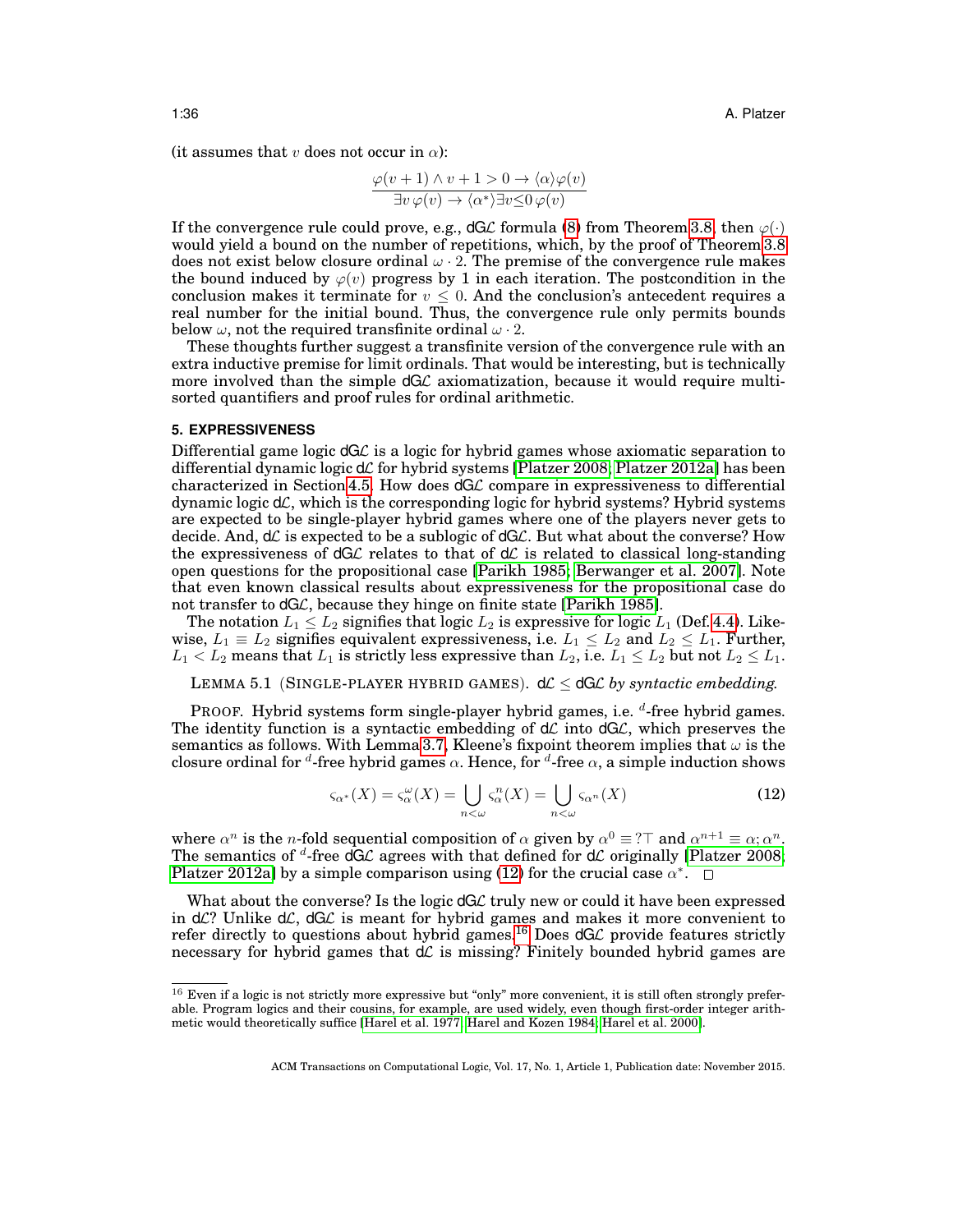expressible in  $d\mathcal{L}$  by Corollary [4.9.](#page-32-3) What about other hybrid games? Both possible outcomes are interesting. If  $d\mathcal{L} \equiv dG\mathcal{L}$ , then Theorem [4.5](#page-27-0) implies that  $dG\mathcal{L}$  is complete relative to  $d\mathcal{L}$  and relative to the smaller logics that  $d\mathcal{L}$  is complete for [\[Platzer 2012a\]](#page-49-4). If  $d\mathcal{L} < dG\mathcal{L}$ , instead, then  $dG\mathcal{L}$  is a provably more expressive logic with features that are strictly necessary for hybrid games. The answer takes some preparations but it also characterizes the general expressiveness of  $d\mathcal{L}$  and  $dG\mathcal{L}$  as a byproduct.

Let  $(y_0, \ldots, y_n)$  denote a R-Gödel encoding, i.e. a bijective function pairing  $(n+1)$ tuples of real numbers  $y_0, y_1, \ldots, y_n$  into a single real,  $(y_0, \ldots, y_n)$ , that, along with its inverse, is definable in FOD [\[Platzer 2008,](#page-49-3) Lemma 4]. FOD is the *first-order logic* of differential equations [\[Platzer 2008\]](#page-49-3), i.e. the first-order fragment of dC and dGC where all hybrid games  $\alpha$  are of the form  $x' = \theta$ . By Lemma [5.1,](#page-35-3) FOD is a sublogic of dGL and, thus, R-Gödel encodings are definable in dGL. *(Rich-test) regular dynamic logic* (DL) [\[Harel et al. 2000;](#page-48-9) [Platzer 2012a\]](#page-49-4) over  $\mathbb R$  is the fragment of  $d\mathcal{L}$  (and by Lemma [5.1](#page-35-3) of  $dGC$ ) without  $d$  and without differential equations. Both FOD [\[Platzer](#page-49-3) [2008,](#page-49-3) Lemma 4] and DL [\[Platzer 2012a,](#page-49-4) Theorem 9] can define  $\mathbb R$ -Gödel encodings. *Acceptable structures* are structures in which elementary R-Godel encodings are definable [\[Moschovakis 1974\]](#page-49-20).

The open *recursive game quantifier*  $\partial$  of length  $\omega$  applied to formula  $\varphi(x, y)$  is

<span id="page-36-2"></span><span id="page-36-1"></span>
$$
\partial y \varphi(x, y) \stackrel{\text{def}}{=} \forall y_0 \exists y_1 \forall y_2 \exists y_3 \dots \bigvee_{n < \omega} \varphi(x, (y_0, \dots, y_n)) \tag{13}
$$

The semantics of this infinitary formula with its  $\omega$  many quantifiers and its infinitary disjunction of length  $\omega$  is defined by a Gale-Stewart [\[1953\]](#page-48-19) game in which two players alternate in choosing values for the  $\omega$  many variables  $y_{2i}$  (for player  $\forall$ ) and  $y_{2i+1}$  (for player ∃). Player ∃ wins if  $\varphi(x,(y_0,\ldots,y_n))$  holds for some  $n < \omega$ , i.e.  $\varphi(x,y)$  holds when  $y$  has the value  $(y_0,\ldots,y_n)$  that is a  $\mathbb R$ -Gödel encoding of the tuple  $(y_0,\ldots,y_n).$  If player  $\exists$  has a winning strategy, the infinitary disjunction  $\bigvee_{n<\omega}\varphi(x,\c0y_0,\ldots,y_n\right))$  is satisfied; see [\[Moschovakis 1974;](#page-49-20) Väänänen 2011] for details.

#### LEMMA 5.2 (GAME QUANTIFIER). *Recursive game quantifier*  $\partial$  *is definable in*  $dGL$ .

PROOF. Let  $\varphi(x, y)$  a dGC formula, which, to simplify notation, is assumed to check the sequence that y encodes only at odd indices n. Then  $\partial y \varphi(x, y)$  is definable in dGL:

<span id="page-36-0"></span>
$$
\langle y := 0 | \mathbf{y}; (z' = 1^d; z' = -1^d; y := (y, z); z' = 1; z' = -1; y := (y, z) \rangle^* \rangle \varphi(x, y) \tag{14}
$$

This dGL formula uses  $(y_0, y_1, y_2, \ldots, y_n)$  reordered as  $(\ldots (\langle (\langle \langle \phi \rangle, y_0 \rangle, y_1 \rangle, y_2 \rangle, \ldots, y_n))$  by a recursive permutation starting from the empty tuple encoding  $(\parallel)$  for simplicity reasons. Angel and Demon alternate differential equations for  $z$  in [\(14\)](#page-36-0) that get successively paired into y by the pairing assignment  $y := (y, z)$ , which is definable [\[Platzer](#page-49-3) [2008,](#page-49-3) Lemma 4]. This alternation of differential equations corresponds to the alternation of quantifiers in  $\partial$ . The number of actual alternations played in [\(14\)](#page-36-0) can be exactly any arbitrary  $n < \omega$ , because the semantics of  $\langle \alpha^* \rangle$  is a least fixpoint, so well-founded. In each round, Demon first changes z to an arbitrary value by evolving along  $z' = 1<sup>d</sup>$ and then  $z' = -1^d$  for a suitable amount of time. Subsequently, Angel changes z to an arbitrary value, and both values of z are paired into y using the R-Godel encoding.  $\square$ 

Note that [\(14\)](#page-36-0) equivalently defines [\(13\)](#page-36-1), even though the (14) is a finite  $dG\mathcal{L}$  formula while [\(13\)](#page-36-1) is an infinite formula in an infinitary logic augmented with the game quantifier [Väänänen 2011], so  $(14)$  is infinitely more concise. The closed recursive game quantifier  $\neg$ )  $\neg$   $\neg$ (x, y) is definable in dGL by duality as well, noting that open as well as closed Gale-Stewart games are determined [\[Gale and Stewart 1953\]](#page-48-19). Finally observe that [\(14\)](#page-36-0) would not define [\(13\)](#page-36-1) in the (weaker) advance notice semantics (Appendix [B\)](#page-42-0),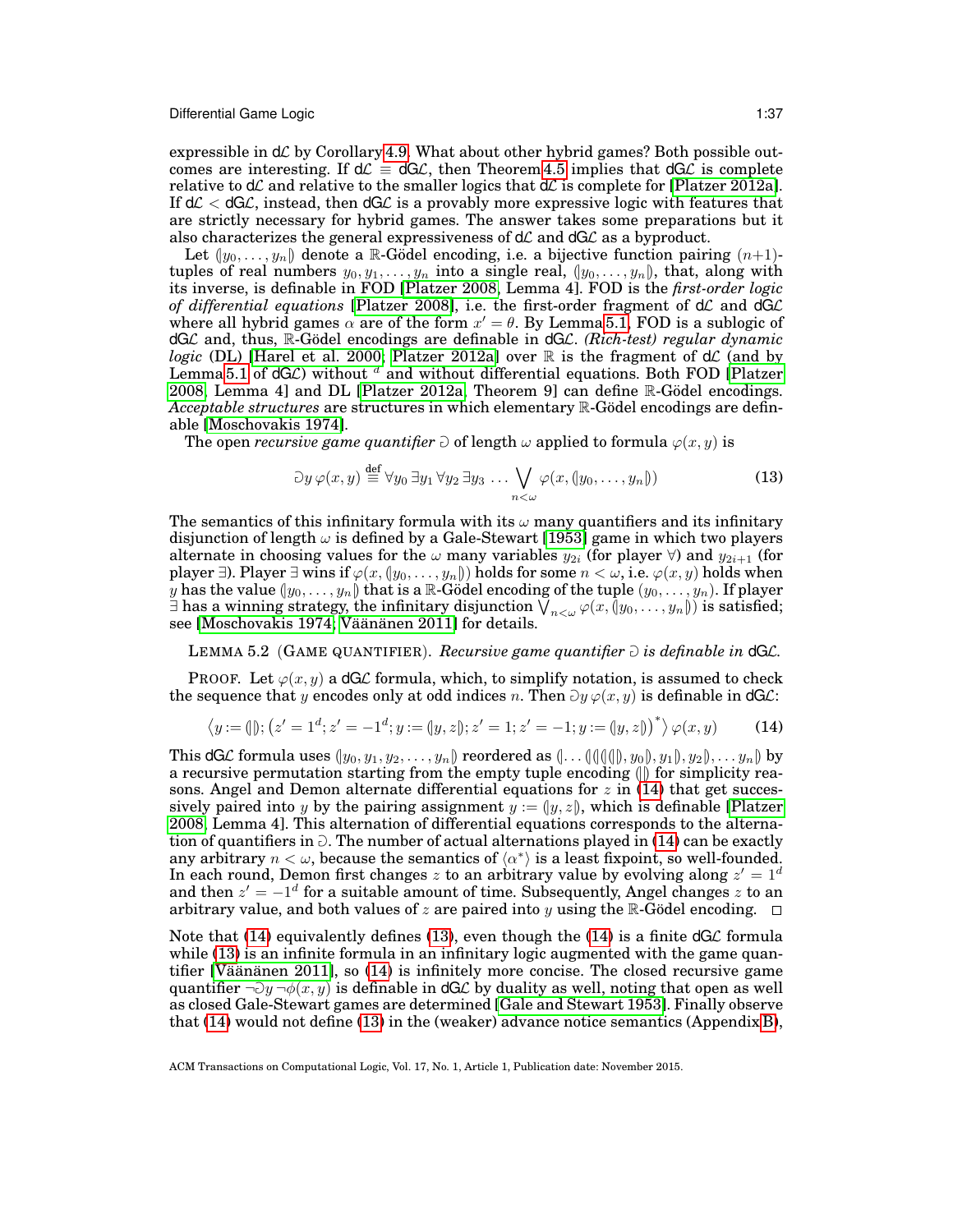which corresponds to swapping the quantifier alternation with  $\mathop{\bigvee}_{n<\omega}$  to the finitary:

$$
\bigvee_{n<\omega}\forall y_0\,\exists y_1\,\forall y_2\,\exists y_3\,\ldots\varphi(x,(y_0,\ldots,y_n))
$$

With this preparation,  $dG\mathcal{L}$  can be proved to be strictly more expressive than  $d\mathcal{L}$ , which means that hybrid games are fundamentally more expressive than hybrid systems. In passing, the expressiveness of  $dG\mathcal{L}$  and  $d\mathcal{L}$  are characterized in terms of inductive and first-order definability, respectively, over acceptable reals.

<span id="page-37-2"></span>THEOREM 5.3 (EXPRESSIVE POWER).  $d\mathcal{L} < dG\mathcal{L}$ .

PROOF. By Lemma [5.1,](#page-35-3) it only remains to refute  $dG\mathcal{L} < d\mathcal{L}$ . R-Gödel encodings etc. are elementarily definable in FOD [\[Platzer 2008,](#page-49-3) Lemma 4], thus, also in DL over R [\[Platzer 2012a,](#page-49-4) Theorem 9]. This makes  $\mathbb R$  an acceptable structure [\[Moschovakis 1974\]](#page-49-20) when augmented with the corresponding definitions from FOD or DL over R. Further,  $d\mathcal{L} \equiv \text{FOD}$  [\[Platzer 2008\]](#page-49-3) and  $d\mathcal{L} \equiv \text{DL}$  over R [\[Platzer 2012a,](#page-49-4) Theorem 9]. On acceptable structures, DL defines exactly all first-order definable relations [\[Harel and Kozen](#page-48-18) [1984,](#page-48-18) Theorems 3 and 4]. On acceptable structures, the open recursive game quantifier  $\partial y \varphi(x, y)$  for first-order formulas  $\varphi(x, y)$  exactly defines all (positive first-order) in-ductively definable relations [\[Moschovakis 1972;](#page-49-23) [Moschovakis 1974,](#page-49-20) Theorem 5C.2].<sup>[17](#page-37-1)</sup> Game quantifier  $\partial$  is definable in dGL by Lemma [5.2,](#page-36-2) and so are all inductive relations. In acceptable structures, not all inductively definable relations are first-order definable [\[Moschovakis 1974,](#page-49-20) Theorem 5B.2]. Thus, dGL defines an inductive relation that DL cannot define over R, so neither can dL. Hence,  $d\mathcal{L} \equiv DL < dG\mathcal{L}$  over R.  $\Box$ 

Thus, hybrid games can characterize relations that hybrid systems cannot, because  $dG\mathcal{L}$  defines all inductive relations over (augmented) R, while  $d\mathcal{L}$  defines exactly all first-order definable relations. The proof of Theorem [3.8](#page-19-1) implies that  $\omega_{1}^{\text{HG}}$  exceeds all order types of all inductive well-orders, because all inductive relations can be characterized in dGL. All closure ordinals of inductive relations occur as order types of some inductive well-order, because the staging order of inductive definitions is well-founded [\[Moschovakis 1974,](#page-49-20) Theorems 3A.3, 3C.1]. So  $\omega_1^{\text{HG}}$  equals the closure ordinal of the underlying structure.

The game quantifier and its characterization in the proof of Lemma [5.2](#page-36-2) along with the differential equation characterization of Godel encodings [\[Platzer 2008,](#page-49-3) Lemma 4] implies the existence of a smaller syntactic fragment of  $dG\mathcal{L}$  that is differentially expressive, so that  $dG\mathcal{L}$  is complete relative to this fragment of  $dG\mathcal{L}$  by Theorem [4.5.](#page-27-0) By [\(13\)](#page-36-1), alternating differential equations in a single loop are the dominant feature of this fragment. The only modification to the proof of Lemma [4.6](#page-31-1) is the case of  $(\langle \alpha^* \rangle \phi)^{\flat}$ which then uses [\(13\)](#page-36-1) with a (definable) formula  $\varphi(x, (y_0, \ldots, y_n))$  that simply checks whether the decision sequence  $y_0, \ldots, y_n$  gives a valid play of hybrid game  $\alpha^*$  in which Angel wins. The fact that  $\partial$  assumes strict alternation of the players is easily overcome by choosing  $\varphi$  to be independent of  $y_i$  when the player for its quantifier does not get to choose at step i in  $\alpha^*$ . The actions can be chosen, e.g., as discussed in Appendix [A.](#page-41-0)

#### <span id="page-37-0"></span>**6. RELATED WORK**

Games and logic have been shown to interact fruitfully in many ways [\[Gale and Stew](#page-48-19)[art 1953;](#page-48-19) [Ehrenfeucht 1961;](#page-48-20) [Parikh 1983;](#page-49-12) [Parikh 1985;](#page-49-13) [Aumann 1995;](#page-47-10) [Hintikka and](#page-48-21) [Sandu 1997;](#page-48-21) [Stirling 2001;](#page-49-24) [Alur et al. 2002;](#page-47-6) [Pauly and Parikh 2003;](#page-49-14) Apt and Grädel  $2011$ ; Väänänen  $2011$ . The present article focuses on using logic to specify and verify

<span id="page-37-1"></span><sup>&</sup>lt;sup>17</sup> The game quantifier in [\[Moschovakis 1972\]](#page-49-23) starts with  $\exists y_1$ , which is a difference easily overcome.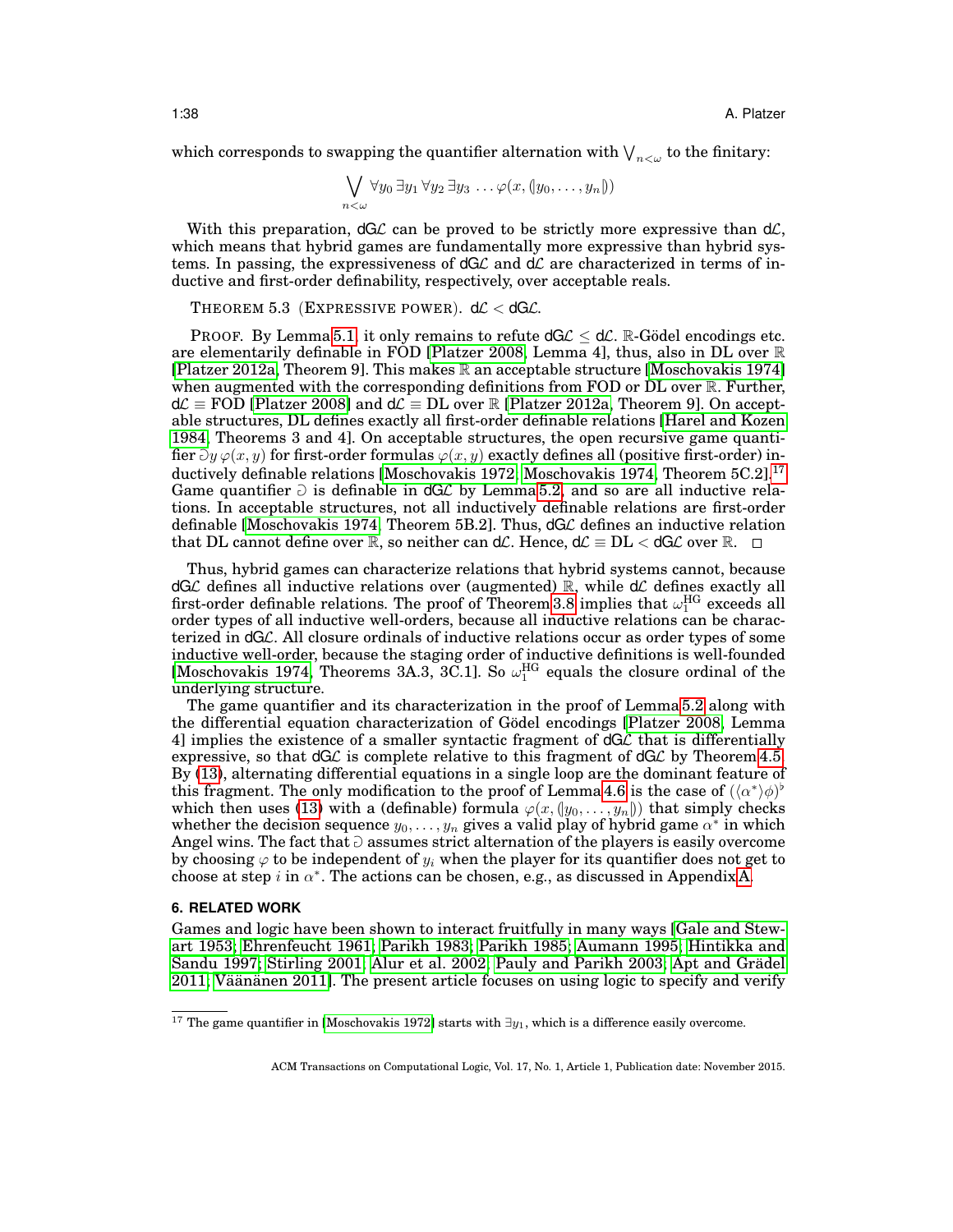properties of hybrid games, inspired by Parikh's propositional game logic for finitestate discrete games [\[Parikh 1983;](#page-49-12) [Parikh 1985;](#page-49-13) [Pauly and Parikh 2003\]](#page-49-14).

Parikh's game logic generalizes (propositional discrete) dynamic logic to discrete games played on a finite state space, and subsumes ∆PDL and CTL<sup>∗</sup> [\[Pauly and](#page-49-14) [Parikh 2003\]](#page-49-14). After more than two decades, its expressiveness has only begun to be understood. It has been shown that the alternation hierarchy in propositional game logic is strict and encodes parity games that span the full alternation hierarchy of the (propositional) modal  $\mu$ -calculus [\[Berwanger 2003\]](#page-47-15) and that, being in the two variable fragment, it is less expressive than the (propositional) modal  $\mu$ -calculus [\[Berwanger](#page-47-5) [et al. 2007\]](#page-47-5). Another influential propositional modal logic, ATL<sup>∗</sup> has been used for model checking finite-state systems [\[Alur et al. 2002\]](#page-47-6) and is related to propositional game logic [\[Berwanger and Pinchinat 2009\]](#page-47-7). Applications and relations of game logic, ATL<sup>∗</sup> [\[Alur et al. 2002\]](#page-47-6), and strategy logics with explicit strategies [\[Chatterjee et al.](#page-47-16) [2010;](#page-47-16) [Mogavero et al. 2012\]](#page-49-25) are discussed in the literature [\[Alur et al. 2002;](#page-47-6) [Pauly](#page-49-14) [and Parikh 2003;](#page-49-14) [Berwanger and Pinchinat 2009;](#page-47-7) [Chatterjee et al. 2010;](#page-47-16) [Mogavero](#page-49-25) [et al. 2012;](#page-49-25) [Bulling and Jamroga 2014\]](#page-47-17). Completeness of the ATL fragment of ATL<sup>∗</sup> has been considered [\[Goranko and van Drimmelen 2006\]](#page-48-22) as well as its expressiveness and complexity [\[Laroussinie et al. 2008\]](#page-48-23). But logical investigations of ATL-type logics are scarce according to a recent survey [\[Bulling and Jamroga 2014\]](#page-47-17) with more detailed comparisons and progress on the satisfiability problem for ATL with imperfect information. These logics for the propositional case of finite-state discrete games are interesting, but it is not clear how their decision procedures should be generalized to the highly undecidable domain of hybrid games with differential equations, uncountable choices, and higher closure ordinals. The logic  $dG\mathcal{L}$  shows how such hybrid games can be proved, enjoys compositionality, completeness, and comes with a rich theory.

Differential games have been studied with many different notions of solutions [\[Isaacs 1967;](#page-48-6) [Friedman 1971a;](#page-48-24) [Petrosjan 1993;](#page-49-26) [Bressan 2010\]](#page-47-18). They are of interest when actions are solely in continuous time. The present article considers the complementary model of hybrid games where the underlying system is that of a hybrid system with interacting discrete and continuous dynamics, but the game actions are chosen at discrete instants of time, even if their outcomes take effect in continuous time.

Hybrid games provide a complementary perspective on differential games, just like hybrid systems provide a complementary perspective on continuous dynamical systems. Differential games formalize various notions of adversarial control on variables for a single differential equation [\[Isaacs 1967;](#page-48-6) [Friedman 1971a;](#page-48-24) [Petrosjan 1993\]](#page-49-26), including solutions based on a non-anticipatory measurable input to an integral inter-pretation of the differential equations [\[Friedman 1971a\]](#page-48-24), joint limits for  $\delta \to 0$  of lower and upper limits of  $\delta$ -anticipatory or  $\delta$ -delayed strategies [\[Petrosjan 1993\]](#page-49-26), and Paretooptimal, Nash, or Stackelberg equilibria, whose computation requires solving PDEs that quickly become ill-posed (already for feedback Nash equilibria except in very special cases); see Bressan [\[2010\]](#page-47-18) for an overview. Hybrid games, instead, distinguish discrete versus continuous parts of the dynamics, which simplifies the concepts, because easier pieces are involved, and, simultaneously, have been argued to make other aspects like delays in decisions and the integration of computer-decision into continuous physics more realistic [\[Tomlin et al. 1998;](#page-49-7) [Tomlin et al. 2000;](#page-50-1) [Bouyer et al. 2010;](#page-47-2) [Vladimerou et al. 2011;](#page-50-2) [Prandini et al. 2001;](#page-49-10) [Quesel and Platzer 2012\]](#page-49-11). The situation is similar to hybrid systems, which provide a complementary perspective on continuous dynamical systems [\[Nerode and Kohn 1992;](#page-49-0) [Alur et al. 1995;](#page-47-0) [Branicky et al.](#page-47-1) [1998\]](#page-47-1) that can model more complicated systems as a combination of simpler concepts [\[Platzer 2012a\]](#page-49-4) and can model computational effects more realistically.

Some reachability aspects of games for hybrid systems have been studied before. A game view on hybrid systems verification has been proposed following a Hamilton-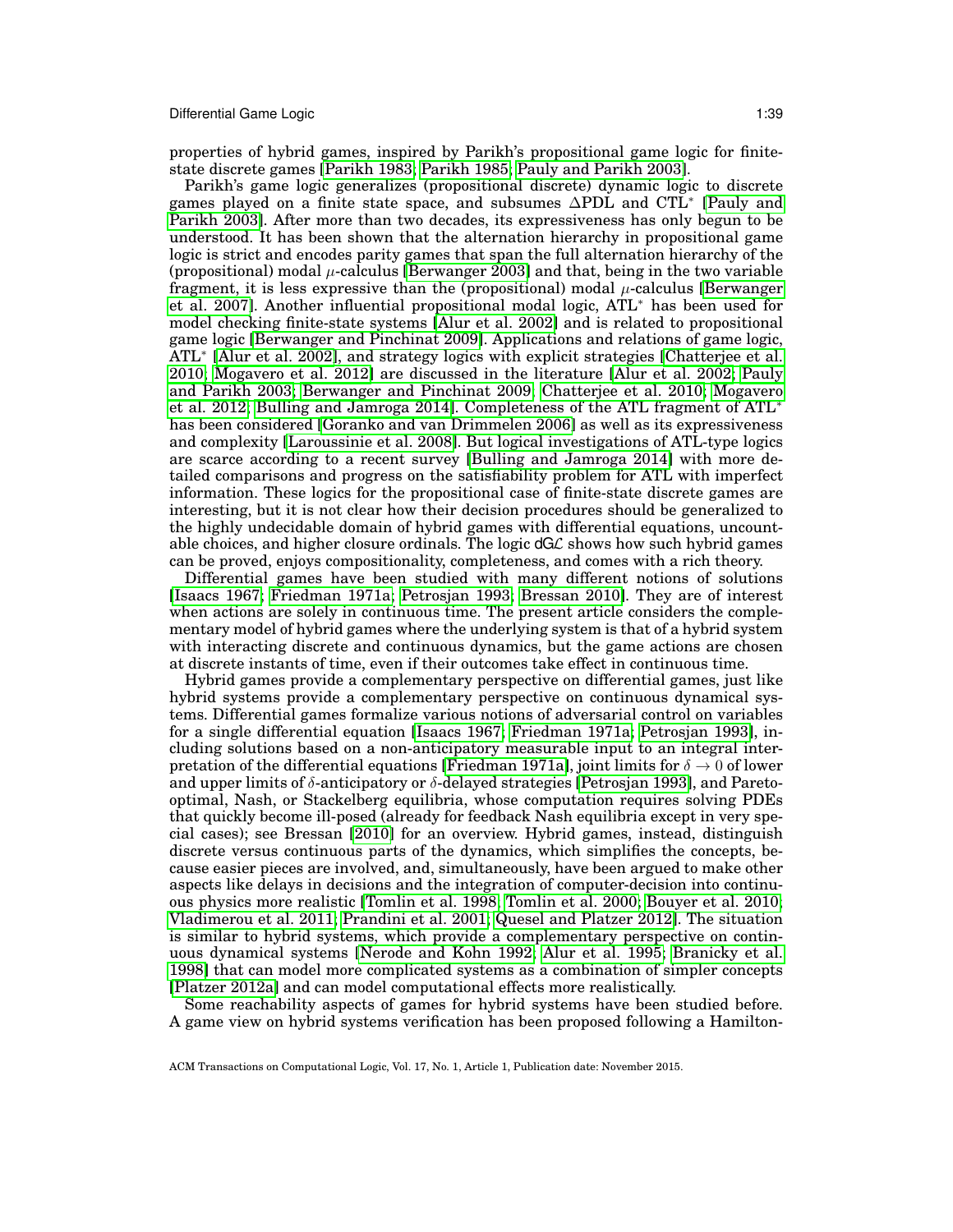Jacobi-Bellman PDE formulation [\[Tomlin et al. 2003;](#page-49-27) [Mitchell et al. 2005\]](#page-48-25), with subsequent extensions by Gao et al. [\[2007\]](#page-48-26). Their primary focus is on adversarial choices in the continuous dynamics not on interactions with the discrete dynamics or on interactive game play. Similar observations apply to the viability theory approach to differential games, which gives powerful answers when the differential game and its winning conditions satisfy a number of conditions [\[Cardaliaguet et al. 2007\]](#page-47-19).

WCTL properties of STORMED hybrid games, which are restricted to evolve linearly in one "direction" all the time, have been shown to be decidable using bisimulation quotients [\[Vladimerou et al. 2011\]](#page-50-2). STORMED hybrid games generalize o-minimal hybrid games which have been shown to be decidable before [\[Bouyer et al. 2010\]](#page-47-2). Timed games [\[Chatterjee et al. 2011\]](#page-47-20) as well as initialized rectangular hybrid games are known to be decidable [\[Henzinger et al. 1999\]](#page-48-4), which is limited to the case where all evolution domains and jump constraints are bounded rectangles independent of the previous state of the system and when the controller can only either disable transitions or decide when to take transitions, not both [\[Henzinger et al. 1999\]](#page-48-4). Many applications do not fall into these decidable classes [\[Quesel and Platzer 2012\]](#page-49-11), so that a study of more general hybrid games is called for. The results in this article have implications for such reachability analyses. They show, for example, that reachability computations and backwards induction for hybrid games require highly transfinite closure ordinals  $\geq \omega_{1}^{\text{CK}}$ . The completeness proof further exactly characterizes the challenging cases in hybrid games verification.

This article takes a complementary view and studies logics and proofs for hybrid games instead of searching for decidable fragments using bisimulation quotients [\[Hen](#page-48-4)[zinger et al. 1999;](#page-48-4) [Bouyer et al. 2010;](#page-47-2) [Vladimerou et al. 2011\]](#page-50-2), which cannot generally exist. It provides a proof-based and compositional verification technique for more general hybrid games with nonlinear dynamics. This article's notion of hybrid games is more flexible, because it allows arbitrary nested hybrid game choices rather than one fixed pattern of interaction such as the game of a discrete controller against a continuous plant considered in related work. This results in dGL's ability to express more general logical formulas with the flexibility expected from a logic and programming language, including arbitrarily nested game operators and nested modalities, which leads to a rich logical theory.

There is more than one way how logic can help to understand games of hybrid systems. Concurrent work has shown that games can also be added as separate constructs on top of unmodified differential dynamic logic [\[Quesel and Platzer 2012\]](#page-49-11), focusing on the special case of advance notice semantics (Appendix [B\)](#page-42-0). The present article follows an entirely different principle. Instead of leaving differential dynamic logic untouched and adding several separate game constructs on top of full hybrid systems reachability modalities [\[Quesel and Platzer 2012\]](#page-49-11), the logic dGL becomes a proper game logic by adding a single operator  $^d$  for adversariality into the system dynamics. The logic dG $\cal C$ results in a much simplified but nevertheless more general logic with a simpler and more general semantics and simpler and more general proof calculus. The present article studies a Hilbert calculus and focuses on fundamental logical properties and theory. See [\[Quesel and Platzer 2012\]](#page-49-11) for practical aspects like a very challenging robotic factory automation case study that translates to  $dG\mathcal{L}$ . Since  $dG\mathcal{L}$  is a gentle extension with the single operator  $d$ , it is more elegant and significantly easier to implement. What is more difficult in  $dG\mathcal{L}$  in comparison to that fragment [\[Quesel and Platzer 2012\]](#page-49-11), however, is the need to carefully identify which axioms are no longer sound for games, which has been pursued in Section [4.5.](#page-33-0)

The logic  $dG\mathcal{L}$  presented here has similarities with stochastic differential dynamic logic (SdC) [\[Platzer 2011\]](#page-49-28), because both may be used to verify properties of the hybrid system dynamics with partially uncertain behavior. Both approaches do, however,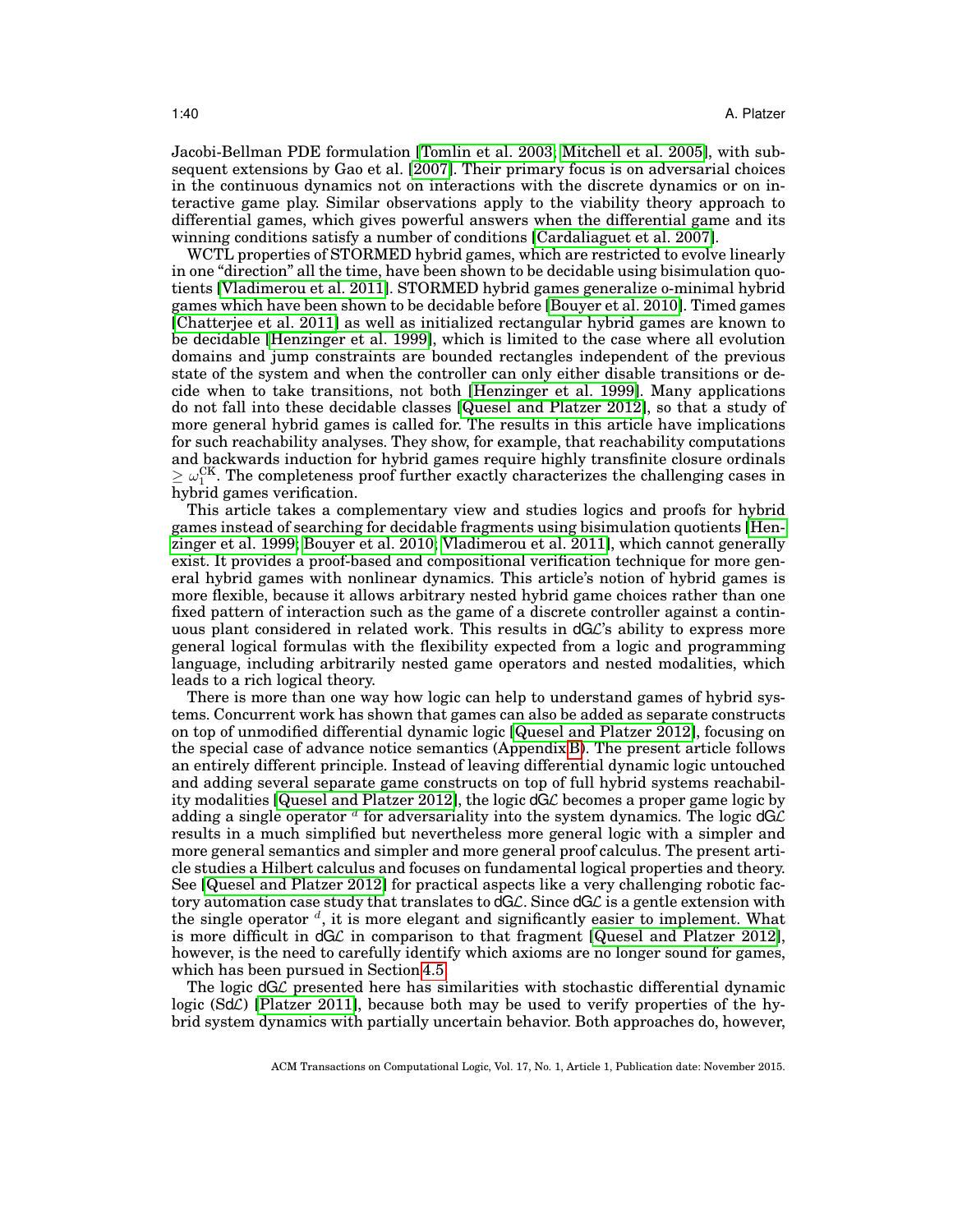address uncertainty in fundamentally different ways.  $Sd\mathcal{L}$  takes a probabilistic perspective on uncertainty in the system dynamics. The  $dGL$  approach put forth in this paper, instead, takes an adversarial perspective on uncertainty. Both views on how to handle uncertain behavior are useful but serve quite different purposes, depending on the nature of the system analysis question at hand. A probabilistic understanding of uncertainty can be superior whenever good information is available about the distribution of choices made by the environment and other agents. Whenever that is not possible, adversarial views may be more appropriate, since they do not lead to the inadequate biases that arbitrary probabilistic assumptions would impose. Adversarial dynamics is also called for in cases of true competition, like in RoboCup.

## <span id="page-40-0"></span>**7. CONCLUSIONS AND FUTURE WORK**

This article introduced differential game logic  $(dG\mathcal{L})$  for hybrid games that combine discrete, continuous, and adversarial dynamics. Just like hybrid games unify hybrid systems with discrete games,  $dG\mathcal{L}$  unifies logic of hybrid systems with Parikh's propositional game logic of finite-state discrete games. Hybrid games are challenging, since computing their winning regions may require closure ordinals  $\geq\!\omega_{1}^{\text{CK}}.$  The logic dGL for hybrid games is fundamentally more expressive than the corresponding logic  $d\mathcal{L}$  for hybrid systems, because it defines all inductive relations over the augmented structure of  $\mathbb R$  rather than exactly the first-order definables. Nevertheless,  $dG\mathcal{L}$  has a simple modal semantics and a simple proof calculus, which is proved to be a sound and complete axiomatization of hybrid games relative to any (differentially) expressive logic.

The completeness proof is constructive with minimal coding, thereby exactly characterizing all difficult parts of hybrid games proving. The proof identifies an efficient fixpoint-style proof technique, which can be considered a modal analogue of characterizations in the Calculus of Constructions [\[Coquand and Huet 1988\]](#page-47-3), and relates to hybrid game versions of influential views of understanding program invariants as fixpoints [\[Cousot and Cousot 1977;](#page-48-7) [Clarke 1979\]](#page-47-4). Relative completeness shows that dGL has all axioms and proof rules for dealing with hybrid games and only the base games of differential equations themselves are difficult. The study of (fragments of) dGL which are complete for smaller logics is interesting future work. By the schematic completeness result, this reduces solely to questions of expressiveness, which give rise to interesting questions in descriptive set theory.

It is intriguing to observe the overwhelming impact of the innocent addition of a duality operator. Yet, it is also reassuring to find that logical robustness makes logical foundations continue to work despite the formidable extra challenges of hybrid games. To wit, this article contrasted hybrid games with hybrid systems in terms of their analytic complexity, axiomatizations, and expressiveness.

The  $dG\mathcal{L}$  axiomatization is strikingly similar to the calculus for stochastic differential dynamic logic SdL [\[Platzer 2011\]](#page-49-28), despite their fundamentally different semantical presuppositions (adversarial nondeterminism versus stochasticity), which indicates the existence of a deeper logical connection relating stochastic and adversarial uncertainty despite their different mathematical basis (fixpoints, closure ordinals, acceptable structures, inductive definability, and game theory versus stochastic processes, martingales, Markov times, and infinitesimal generators). Because of the axiomatic similarity, the rich theory of  $dG\mathcal{L}$  may shed light on the logical theory of stochastic hybrid systems, which so far remained elusive.

The logic of hybrid games opens up many directions for future work, including the study of computationally bounded winning strategies, e.g., only strategies that are constructible with small closure ordinals, or with finite rank Borel winning regions, as well as a study of constructive  $dG\mathcal{L}$  to retain the winning strategies as explicit proof terms. Yet, challenges abound, given the ability of  $dG\mathcal{L}$  to define closed elementary

ACM Transactions on Computational Logic, Vol. 17, No. 1, Article 1, Publication date: November 2015.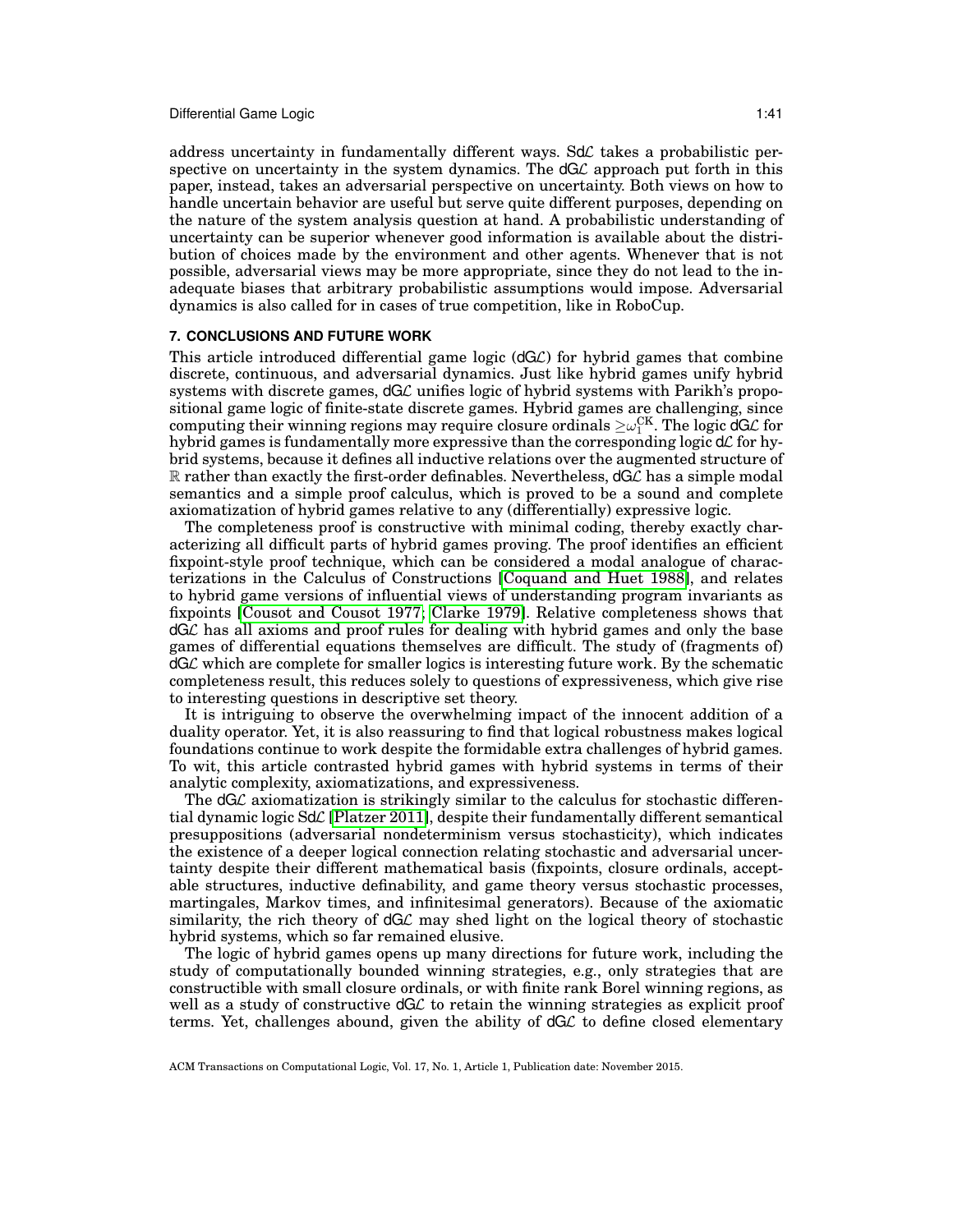games won by a player for whom no hyperelementary quasiwinning strategies exist, which follows from Theorem [5.3](#page-37-2) by [\[Moschovakis 1974,](#page-49-20) Chapter 7].

Draws, coalitions, rewards, and payoffs different from  $\pm 1$  can be expressed easily in  $dG\mathcal{L}$  using extra variables, but it may be useful to include direct syntactical support. Theorem [5.3](#page-37-2) shows that all inductively definable game concepts are expressible in  $dG\mathcal{L}$ . Rather than including direct support for each,  $dG\mathcal{L}$  focuses on the most fundamental aspects of hybrid games for reasons of simplicity and elegance. Concurrent games and their equivalent sequential imperfect information games are interesting but are challenging even in the discrete case, because imperfect information leads to Henkin quantifiers. By Theorem [5.3,](#page-37-2) the challenge is not to add concurrent games but rather to sustain  $dG\mathcal{L}$ 's compositional verification principles. The logic  $dG\mathcal{L}$  presented here can be augmented with differential games as a new kind of atomic games [\[Platzer](#page-49-16) [2015a\]](#page-49-16). Thanks to its compositional semantics, this results in a modular construction, but is not pursued in this article, because it requires a separate body of mathematics. Combining  $dG\mathcal{L}$  with axioms for differential equations [\[Platzer 2010a;](#page-49-15) [Platzer 2012a\]](#page-49-4) already provides a way of handling hybrid games with nonlinear differential equations, differential-algebraic inequalities and differential equations with input.

## <span id="page-41-0"></span>**A. EXAMPLE dG**L **PROOFS**

T[h](#page-21-10)e completeness proof suggests the use of iteration axiom  $\langle * \rangle$  and [US](#page-22-1) to prove  $\langle \alpha^* \rangle$ properties. The following examples illustrate how this works in practice. Observe how logic programming saturation with widening quickly proves the resulting arithmetic.

*Example* A.1 (*Non-game system*). The simple non-game dGL formula

<span id="page-41-2"></span>
$$
x \ge 0 \to \langle (x := x - 1)^* \rangle 0 \le x < 1
$$

is provable, shown in Fig. [8,](#page-41-1) where  $\langle \alpha^* \rangle 0 \le x < 1$  is short for  $\langle (x := x - 1)^* \rangle (0 \le x < 1)$ . The [MP](#page-0-0) use in Fig. [8](#page-41-1) is Hilbert-style, i.e. combines the two lines above by modus ponus.

| 11R                                     | $\forall x (0 \leq x < 1 \lor p(x-1) \to p(x)) \to (x \geq 0 \to p(x))$                                                                                                                                                               |
|-----------------------------------------|---------------------------------------------------------------------------------------------------------------------------------------------------------------------------------------------------------------------------------------|
| $\langle \, := \rangle$                 | $\forall x (0 \leq x < 1 \lor \langle x := x - 1 \rangle p(x) \rightarrow p(x)) \rightarrow (x \geq 0 \rightarrow p(x))$                                                                                                              |
|                                         | US $\overline{\forall x (0 \le x < 1 \lor \langle x := x - 1 \rangle \langle \alpha^* \rangle} 0 \le x < 1 \rightarrow \langle \alpha^* \rangle} 0 \le x < 1) \rightarrow (x \ge 0 \rightarrow \langle \alpha^* \rangle 0 \le x < 1)$ |
| $\langle \, \cdot \, \rangle$ $\forall$ | $\forall x (0 \le x < 1 \lor \langle x := x - 1 \rangle \langle \alpha^* \rangle 0 \le x < 1 \to \langle \alpha^* \rangle 0 \le x < 1)$                                                                                               |
| МP                                      | $x > 0 \rightarrow \langle \alpha^* \rangle 0 \leq x < 1$                                                                                                                                                                             |

<span id="page-41-1"></span>Fig. 8. dGL Angel proof for Example [A.1](#page-41-2) using technique from completeness proof

<span id="page-41-3"></span>*Example* A.2 (*Choice game*). The dGL formula

$$
x = 1 \land a = 1 \rightarrow \langle (x := a; a := 0 \cap x := 0)^* \rangle x \neq 1
$$

is provable as shown in Fig. [9,](#page-42-1) where  $\beta \cap \gamma$  is short for  $x := a$ ;  $a := 0 \cap x := 0$  and  $\langle (\mathbf{\beta} \cap \gamma)^* \rangle x \neq 1$  short for  $\langle (x := \alpha; \alpha := 0 \cap x := 0)^* \rangle x \neq 1$ :

<span id="page-41-4"></span>*Example* A.3 (*Hybrid game*). The dGL formula

$$
\langle (x:=1; x'=1^d \cup x:=x-1)^* \rangle 0 \le x < 1
$$

is provable as shown in Fig. [10,](#page-42-2) where the notation  $\langle (\beta \cup \gamma)^* \rangle 0 \leq x < 1$  is short for  $\langle (x:=1; x'=1^d \cup x:=x-1)^* \rangle (0 \le x < 1)$ : Here and in Fig. [9,](#page-42-1) t[h](#page-21-10)e  $\forall x \, (^*)$ , MP steps con-clude as in Fig. [8.](#page-41-1) T[h](#page-21-6)e proof step  $\langle \rangle$  uses that  $t \mapsto x+t$  is the solution of the differential equation, so the subsequent use of  $\langle:=\rangle$  $\langle:=\rangle$  $\langle:=\rangle$  substitutes 1 in for x to obtain  $t \mapsto 1 + t$ . Recall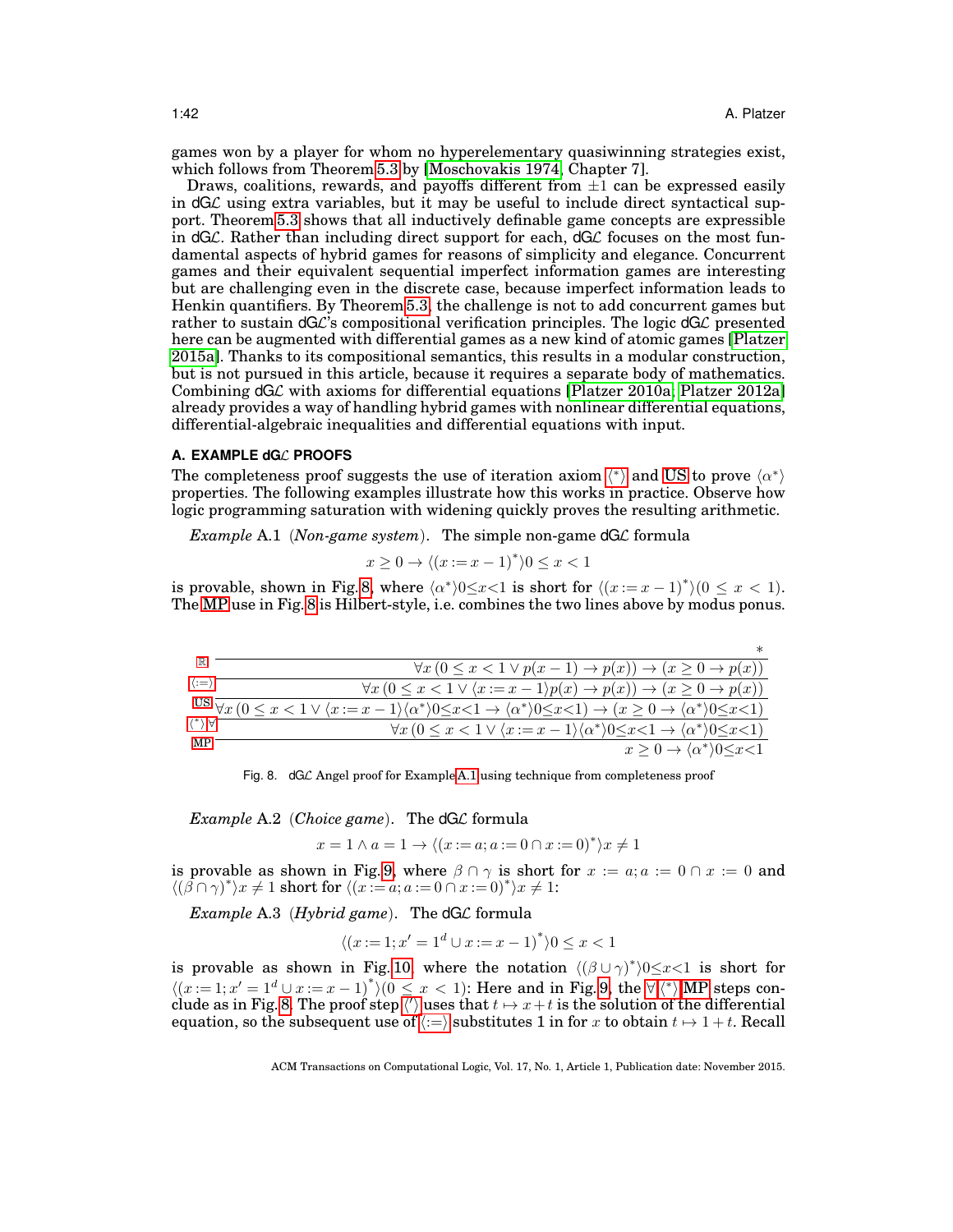

<span id="page-42-1"></span>

| Fig. 9. dGC Angel proof for Example A.2 using technique from completeness proof |  |  |
|---------------------------------------------------------------------------------|--|--|
|                                                                                 |  |  |

|                                               | $^\ast$                                                                                                                                                                                     |
|-----------------------------------------------|---------------------------------------------------------------------------------------------------------------------------------------------------------------------------------------------|
| ℝ                                             | $\forall x (0 \leq x < 1 \lor \forall t \geq 0 \ p(1 + t) \lor p(x - 1) \to p(x)) \to (\top \to p(x))$                                                                                      |
| ∷≕)                                           | $\forall x (0 \leq x < 1 \lor \langle x := 1 \rangle \neg \exists t \geq 0 \langle x := x + t \rangle \neg p(x) \lor p(x - 1) \rightarrow p(x)) \rightarrow (\top \rightarrow p(x))$        |
| (1)                                           | $\forall x (0 \leq x < 1 \lor \langle x := 1 \rangle \neg \langle x' = 1 \rangle \neg p(x) \lor p(x - 1) \rightarrow p(x)) \rightarrow (\top \rightarrow p(x))$                             |
| $\langle \cdot \rangle$ , $\langle^d \rangle$ | $\forall x (0 \leq x \leq 1 \vee \langle \beta \rangle p(x) \vee \langle \gamma \rangle p(x) \rightarrow p(x)) \rightarrow (\top \rightarrow p(x))$                                         |
| (U)                                           | $\forall x (0 \leq x < 1 \vee (\beta \cup \gamma)p(x) \rightarrow p(x)) \rightarrow (\top \rightarrow p(x))$                                                                                |
|                                               | $\forall x (0 \leq x < 1 \lor (\beta \cup \gamma) \land ((\beta \cup \gamma)^*) 0 \leq x < 1 \to ((\beta \cup \gamma)^*) 0 \leq x < 1) \to (\top \to ((\beta \cup \gamma)^*) 0 \leq x < 1)$ |
| $\langle$ * $\rangle$ , $\forall$ ,MP         | $\top \rightarrow \langle (\beta \cup \gamma)^* \rangle 0 \leq x \leq 1$                                                                                                                    |

<span id="page-42-2"></span>

that the winning regions for the formula needs  $>\omega$  iterations to converge (Electronic Appendix [B.2\)](#page-57-1). It is still provable easily. A variation of this proof shows  $dG\mathcal{L}$  formula [\(3\)](#page-11-0) from p. [12,](#page-11-0) where the handling of the nonlinear differential equation is a bit more complicated.

A variation of Example [A.3](#page-41-4) also proves  $dG\mathcal{L}$  formula [\(8\)](#page-19-2) from the proof of Theorem [3.8,](#page-19-1) whose closure ordinal is  $\omega \cdot 2$ .

#### <span id="page-42-0"></span>**B. PROOF OF SEPARATING AXIOMS**

This section proves Theorem [4.11](#page-33-1) with an emphasis on simple counterexamples for each separating axiom to identify the logical essence of the informal explanations shown in Section [4.5.](#page-33-0)

Subnormal Modal Logic. Unlike dC, dGC is not a normal modal logic [\[Hughes](#page-48-12) [and Cresswell 1996\]](#page-48-12). Axiom K, the modal modus ponens from normal modal logic [\[Hughes and Cresswell 1996\]](#page-48-12), dynamic logic [\[Pratt 1976\]](#page-49-5), and differential dynamic logic [\[Platzer 2012a\]](#page-49-4), i.e.

$$
\mathbf{K} \ [\alpha](\phi \to \psi) \to ([\alpha]\phi \to [\alpha]\psi)
$$

is not sound for dGL as witnessed using the choice  $\alpha \equiv (x := 1 \cap x := 0); y := 0$  and  $\phi \equiv x = 1, \psi \equiv y = 1$ ; see Fig. [11.](#page-43-0) The global version of K, i.e. the implicative version of Gödel's generalization rule is still sound and derives wit[h](#page-21-11)  $\langle d \rangle$  and  $\lceil \cdot \rceil$  from [M](#page-21-2) using  $\alpha \equiv \beta^d$ 

$$
\mathbf{M}_{\left[\cdot\right]}\ \ \frac{\phi\rightarrow\psi}{\left[\beta\right]\phi\rightarrow\left[\beta\right]\psi}
$$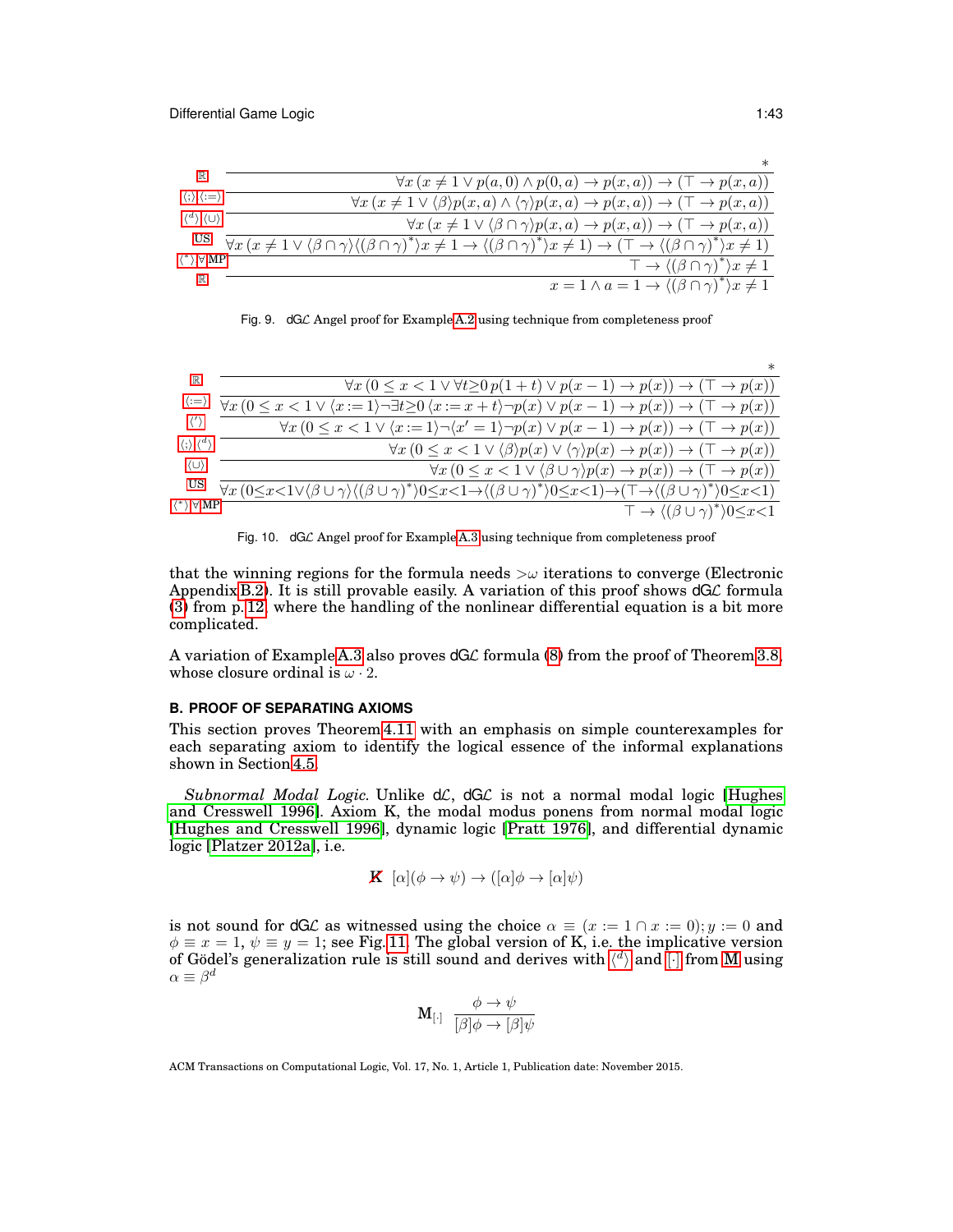1:44 A. Platzer



<span id="page-43-0"></span>Fig. 11. Game trees for counterexample to axiom K using  $\alpha \equiv (x := 1 \cap x := 0); y := 0$ .

The normal Gödel generalization rule G, i.e.

$$
\mathcal{G} \ \frac{\phi}{[\alpha]\phi}
$$

however, is not sound for dGL as witnessed by the choice  $\alpha \equiv (?\bot)^d, \phi \equiv \top.$ 

The vacuous axiom V, which expresses that formulas do not change their truth-value along a program if their free variables are not bound, is sound for dynamic logics and differential dynamic logic dC when no free variable of  $\phi$  is bound by  $\alpha$  [\[Platzer 2012a\]](#page-49-4):

$$
\mathbf{X} \phi \to [\alpha] \phi \qquad (\mathbf{FV}(\phi) \cap \mathbf{BV}(\alpha) = \emptyset)
$$

but the vacuous axiom is not sound for dGL as witnessed by the choice  $\phi \equiv x = 0$  and  $\alpha \equiv y := 0$ ;  $(2y = 1)^d$ . With an additional assumption  $[\alpha]$ <sup>T</sup> expressing that the game can be played to a final state at all, the possible vacuous axiom  $VK$  is sound for  $dGC$ :

<span id="page-43-1"></span>
$$
(\mathbf{V}\mathbf{K}) \ \ \phi \to ([\alpha] \top \to [\alpha] \phi) \quad (\mathbf{FV}(\phi) \cap \mathbf{BV}(\alpha) = \emptyset)
$$

If Demon can always finish the game ( $\lceil \alpha \rceil$ ) then  $\phi$  will continue to hold if it was true initially since  $\alpha$  only changes bound variables and  $\phi$  only depends on its free variables.

The closest counterpart to G that is sound for hybrid games is  $M_{\text{L}}$  and the closest counterpart to V that is sound is [VK.](#page-43-1) Both require the extra assumption  $\lbrack \alpha \rbrack \top$ , which is only trivial for hybrid systems not for hybrid games.

*Subregular Modal Logic.* Regular modal logics are monotone modal logics [\[Chellas](#page-47-8) [1980\]](#page-47-8) that are weaker than normal modal logics. But the regular modal generalization rule [\[Chellas 1980\]](#page-47-8), i.e.

$$
\mathbf{R} \quad \frac{\phi_1 \wedge \phi_2 \rightarrow \psi}{[\alpha]\phi_1 \wedge [\alpha]\phi_2 \rightarrow [\alpha]\psi}
$$

is not sound for dGL either as witnessed by the choice  $\alpha \equiv (x := 1 \cap x := 0); y := 0$ ,  $\phi_1 \equiv x = 1, \phi_2 \equiv x = y, \psi \equiv x = 1 \wedge x = y$ ; see Fig. [12.](#page-43-2)



<span id="page-43-2"></span>Fig. 12. Game trees for counterexample to regular modal rule using  $\alpha \equiv (x := 1 \cap x := 0); y := 0.$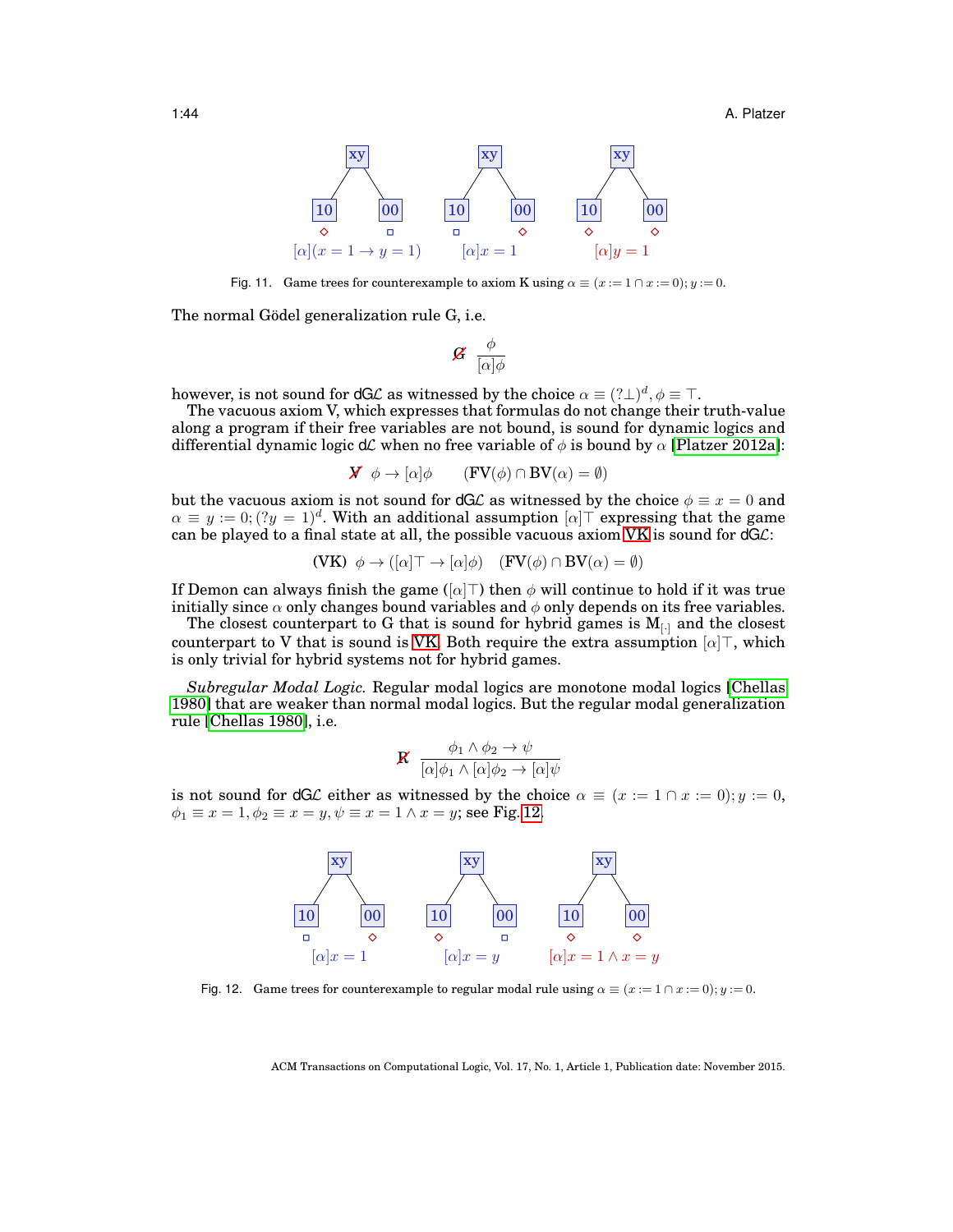*Monotone Modal Logic.* The axiom that is closest to K but still sound for dGL is a monotonicity axiom. This axiom is sound for  $dG\mathcal{L}$ , yet already included in the monotonicity rule [M:](#page-21-2)

LEMMA B.1 ([C[HELLAS](#page-47-8) 1980, THEOREM 8.13]). *In the presence of rule [RE](#page-24-1) from p. [25,](#page-24-1) rule [M](#page-21-2) is interderivable with axiom M:*

<span id="page-44-1"></span>
$$
(\mathbf{M}) \ \langle \alpha \rangle \phi \vee \langle \alpha \rangle \psi \rightarrow \langle \alpha \rangle (\phi \vee \psi)
$$

**PROOF.** Axiom M derives from rule [M:](#page-21-2) From  $\phi \to \phi \lor \psi$ , [M](#page-21-2) derives  $\langle \alpha \rangle \phi \to \langle \alpha \rangle (\phi \lor \psi)$ . From  $\psi \to \phi \lor \psi$ , [M](#page-21-2) derives  $\langle \alpha \rangle \psi \to \langle \alpha \rangle (\phi \lor \psi)$ , from which propositional logic yields  $\langle \alpha \rangle \phi \vee \langle \alpha \rangle \psi \rightarrow \langle \alpha \rangle (\phi \vee \psi).$ 

Conversely, rule [M](#page-21-2) derives from axiom M and rule [RE:](#page-24-1) From  $\phi \to \psi$  propositional logic derives  $\phi \lor \psi \leftrightarrow \psi$ , from which [RE](#page-24-1) derives  $\langle \alpha \rangle(\phi \lor \psi) \leftrightarrow \langle \alpha \rangle \psi$ . From axiom M, propositional logic, thus, derives  $\langle \alpha \rangle \phi \rightarrow \langle \alpha \rangle \psi$ .  $\Box$ 

The converse of axiom M is sound for  $d\mathcal{L}$  but not for  $dG\mathcal{L}$ , however, as witnessed by  $\alpha \equiv x := 1 \cap x := 0, \, \phi \equiv x = 1, \psi \equiv x = 0$ ; see Fig. [13:](#page-44-0)

$$
\overleftarrow{\mathbf{M}} \ \ \langle \alpha \rangle (\phi \vee \psi) \rightarrow \langle \alpha \rangle \phi \vee \langle \alpha \rangle \psi
$$



<span id="page-44-0"></span>Fig. 13. Game trees for counterexample to converse monotone axiom using  $\alpha \equiv x := 1 \cap x := 0$ .

The presence of the regular congruence rule [RE](#page-24-1) and the fact that  $\lbrack \alpha \rbrack \phi \leftrightarrow \neg \langle \alpha \rangle \neg \phi$  by determinacy (Theorem [3.1\)](#page-14-1) still make dGL a classical modal logic [\[Chellas 1980\]](#page-47-8). Rule [M](#page-21-2) even makes dGC a monotone modal logic [\[Chellas 1980\]](#page-47-8).

*Sub-Barcan.* The most important axioms about the interaction of quantifiers and modalities in first-order modal logic are the Barcan and converse Barcan axioms [\[Bar](#page-47-21)[can 1946\]](#page-47-21), which, together, characterize constant domain in normal first-order modal logics [\[Hughes and Cresswell 1996\]](#page-48-12). The Barcan axiom B, which characterizes antimonotone domains in first-order modal logic [\[Hughes and Cresswell 1996\]](#page-48-12), is sound for constant-domain first-order dynamic logic and for differential dynamic logic  $d\mathcal{L}$  when x does not occur in  $\alpha$  [\[Platzer 2012a\]](#page-49-4):

**B** 
$$
\langle \alpha \rangle \exists x \phi \rightarrow \exists x \langle \alpha \rangle \phi
$$
  $(x \notin \alpha)$ 

but the Barcan axiom is not sound for dGL as witnessed by the choice  $\alpha \equiv y := y + 1^{\times}$ or  $\alpha \equiv y' = 1^d$  and  $\phi \equiv (x \ge y)$ . The equivalent Barcan formula

$$
\mathbf{B} \ \forall x \left[ \alpha \middle| \phi \rightarrow \left[ \alpha \middle| \forall x \phi \right] \quad (x \notin \alpha) \right]
$$

is not sound for dGL as witnessed by the choice  $\alpha \equiv y := y + 1^{\times}$  or  $\alpha \equiv y' = 1^d$  and  $\phi \equiv y \geq x$ . The converse Barcan formula of first-order modal logic, which characterizes monotone domains [\[Hughes and Cresswell 1996\]](#page-48-12), is sound for  $dG\mathcal{L}$  and can be derived when x does not occur in  $\alpha$  (see Footnote [13](#page-23-0) on p. [24\)](#page-23-0):

<span id="page-44-2"></span>
$$
(\overleftarrow{\mathbf{B}}) \exists x \langle \alpha \rangle \phi \rightarrow \langle \alpha \rangle \exists x \phi \quad (x \notin \alpha)
$$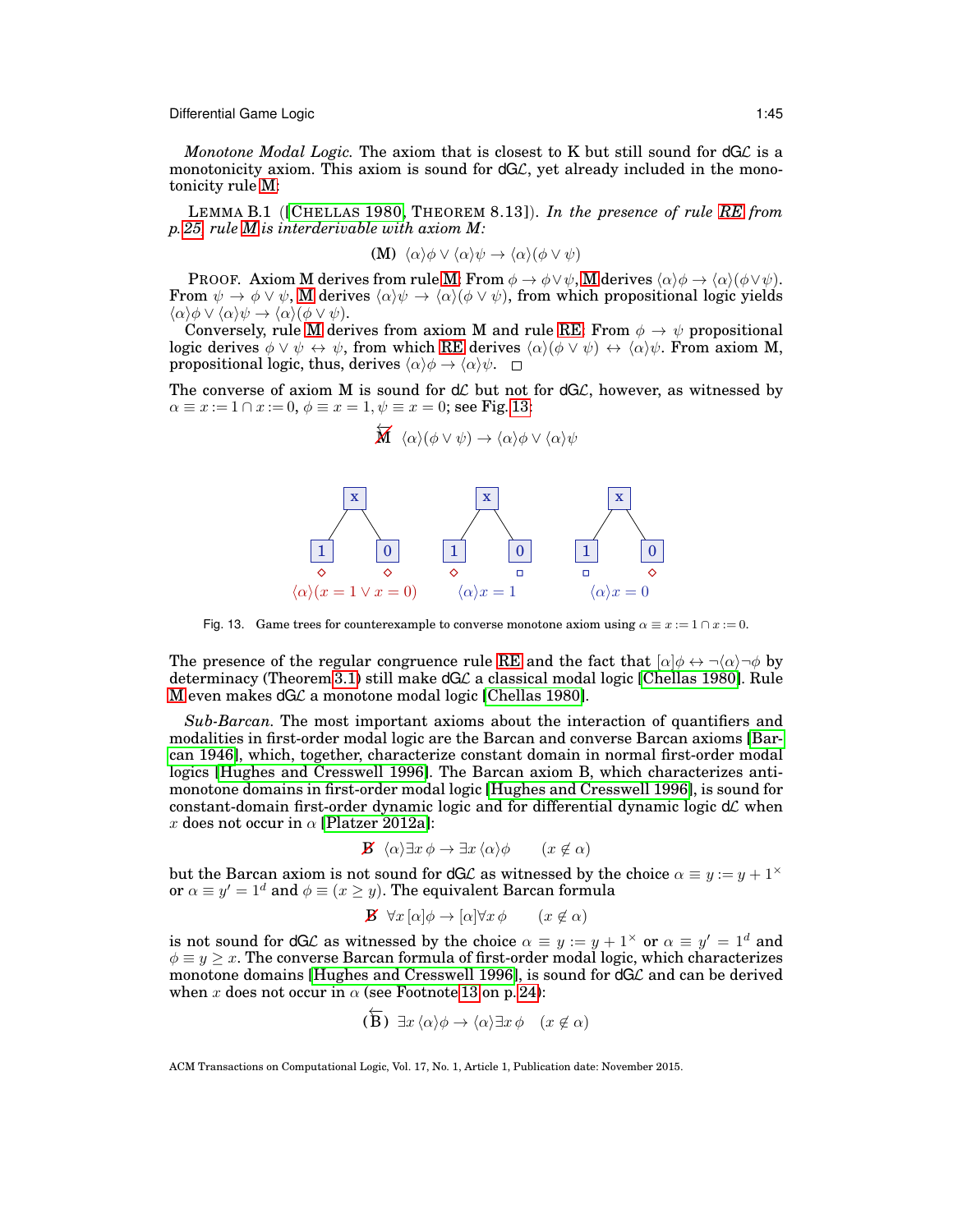*No Induction Axiom.* The induction axiom

<span id="page-45-1"></span>
$$
\mathbf{X} \ [\alpha^*](\phi \to [\alpha]\phi) \to (\phi \to [\alpha^*]\phi) \tag{15}
$$

holds for  $d\mathcal{L}$ , but, unlike the induction rule [ind,](#page-23-1) does not hold for  $dG\mathcal{L}$  as witnessed by  $\alpha \equiv ((x := a; a := 0) \cap x := 0)$  and  $\phi \equiv (x = 1)$ ; see Fig. [14.](#page-45-0) The failure of the induction



<span id="page-45-0"></span>Fig. 14. Game trees for counterexample to induction axiom (notation:  $x, a$ ) with game  $\alpha \equiv (x := a; a := 0) \cap x := 0.$  (left)  $\alpha^* | (x = 1 \rightarrow \alpha | x = 1)$  is true by the strategy "if Angel chose stop, choose  $x := a$ ;  $a := 0$ , otherwise always choose  $x := 0$ " (right)  $\alpha^* | x = 1$  is false by the strategy "repeat once and repeat once more if  $x = 1$ , then stop." If a winning state can be reached by a winning strategy, the mark is enclosed in a circle  $\circledcirc$  or  $\circledcirc$ , respectively.

axiom in the counterexample for [\(15\)](#page-45-1) hinges on the fact that Angel is free to decide whether to repeat  $\alpha$  after each round depending on the state. This would be different for an advance notice semantics for  $\alpha^*$ ; see Appendix [B.](#page-42-0) By a variation of the soundness argument for [FP](#page-21-3) or the semantic deduction theorem applied to the [ind](#page-23-1) rule, it can be shown, however, that a variation of the induction axiom is still sound if the induction rule [ind](#page-23-1) is translated into an axiom using the universal closure, denoted  $Cl_{\forall}$ , with respect to all variables bound in  $\alpha$ :

<span id="page-45-2"></span>
$$
(\forall I) \quad Cl_{\forall} \left(\phi \to [\alpha]\phi\right) \to \left(\phi \to [\alpha^*]\phi\right)
$$

Universal closures do not rescue the first arrival axiom, a dual of induction axiom I:

$$
\mathbf{FA} \ \langle \alpha^* \rangle \phi \to \phi \lor \langle \alpha^* \rangle (\neg \phi \land \langle \alpha \rangle \phi)
$$

This axiom holds for  $d\mathcal{L}$ . It expresses that, if  $\phi$  holds after a repetition of  $\alpha$ , then it either holds right away or  $\alpha$  can be repeated so that  $\phi$  does not hold yet but can hold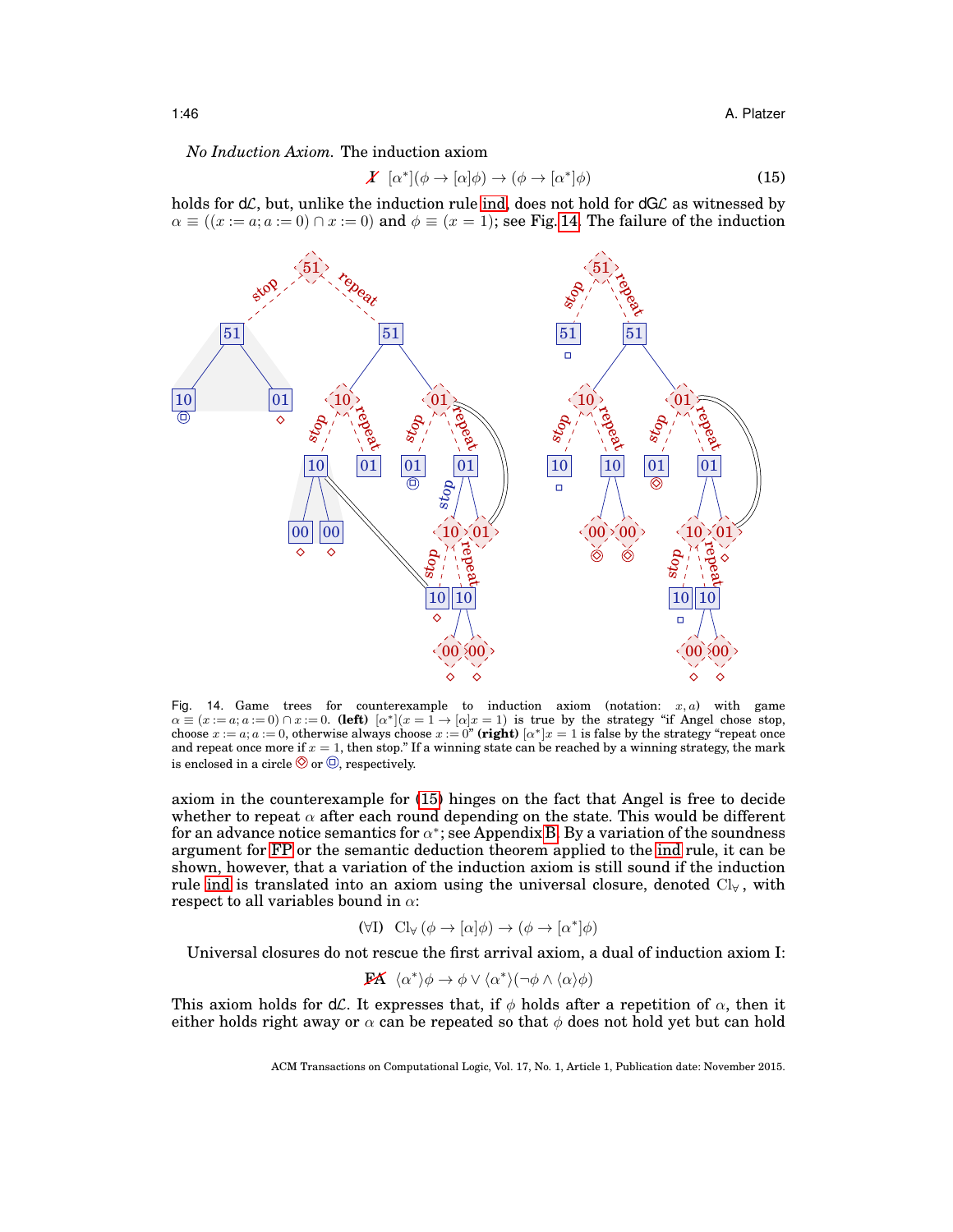after one more repetition [\[Pauly and Parikh 2003\]](#page-49-14). This axiom does not hold, however, for dGL as witnessed by  $\alpha \equiv ((x := x - y \cap x := 0); y := x)$  and  $\phi \equiv (x = 0)$ , since two iterations surely yield  $x = 0$ , but one iteration may or may not yield  $x = 0$ , depending on Demon's choice; see Fig. [15.](#page-46-0) Observe how the failure of the first arrival axiom in dGL relates to the impossibility of predicting precise enough repetition counts in hybrid games (recall corresponding discussions for Theorem [3.8,](#page-19-1) Section [4.3,](#page-26-0) and Appendix [B\)](#page-42-0).



<span id="page-46-0"></span>Fig. 15. Game trees for counterexample to first arrival axiom with game  $\alpha \equiv (x := x - y \cap x := 0); y := x$ (notation: x, y). **(left)**  $\langle \alpha^* \rangle x = 0$  is true no matter what Demon chooses **(right)**  $\langle \alpha^* \rangle (x \neq 0 \wedge \langle \alpha \rangle x = 0)$  is false, because stop can be defeated by  $x := x - y$  and repeat can be defeated by  $x := 0$ .

The hybrid systems axiom version [\[Platzer 2012a\]](#page-49-4) of Harel's convergence rule [\[Harel](#page-48-8) [et al. 1977\]](#page-48-8), in which v does not occur in  $\alpha$  (written  $v \notin \alpha$ ),

$$
\mathcal{L} \ [\alpha^*] \forall v > 0 \ (\varphi(v) \to \langle \alpha \rangle \varphi(v-1)) \to \forall v \ (\varphi(v) \to \langle \alpha^* \rangle \exists v \leq 0 \ \varphi(v)) \ (v \notin \alpha)
$$

holds for d $\mathcal{L}$ , but not for d $\mathcal{G}\mathcal{L}$  as witnessed by  $\alpha \equiv (x := x - y; y := 0 \cap x := x - 1)$  and  $\varphi(v) \equiv (x \le v)$ . In a state where  $y = 1, x \ge 2$ ,  $\lbrack \alpha^* \rbrack \forall v > 0 \ (\varphi(v) \rightarrow \lbrack \alpha \rangle \varphi(v-1))$  is true by the strategy "always choose  $x := x - 1$ " for Demon for  $[\alpha^*]$  and arbitrary strategies for Angel for the nested  $\langle \alpha \rangle$ . Yet,  $\langle \alpha^* \rangle \exists v \leq 0 \varphi(v)$  is false by the strategy "always choose  $x := x - y$ ; y := 0", because x will no longer change after the first iteration then. The hybrid version of Harel's convergence rule is sound but unnecessary (Section [4.5\)](#page-33-0).

This completes the proof of Theorem [4.11](#page-33-1) by inspecting the complete axiomatization of dGL from Theorem [4.5](#page-27-0) compared to the complete axiomatization of hybrid systems [\[Platzer 2012a\]](#page-49-4). Each axiom of hybrid systems has been considered and either continues to hold for hybrid games (Theorem [4.3\)](#page-24-2) or has been refuted with a counterexample (K, I, C, B, V, G) or continues to hold but is unnecessary for completeness (Harels' convergence rule). A few additional axioms and rules that are not part of the hybrid systems axiomatization have been considered for illustration purposes, because they are closely related and highlight interesting aspects of the axiomatic similarity (axiom  $M$ ,  $\forall I$ ,  $\overline{B}$ ,  $VK$ ,  $M_{[·]}$ ) or difference ( $\overline{M}$ , R, FA) between hybrid systems and hybrid games.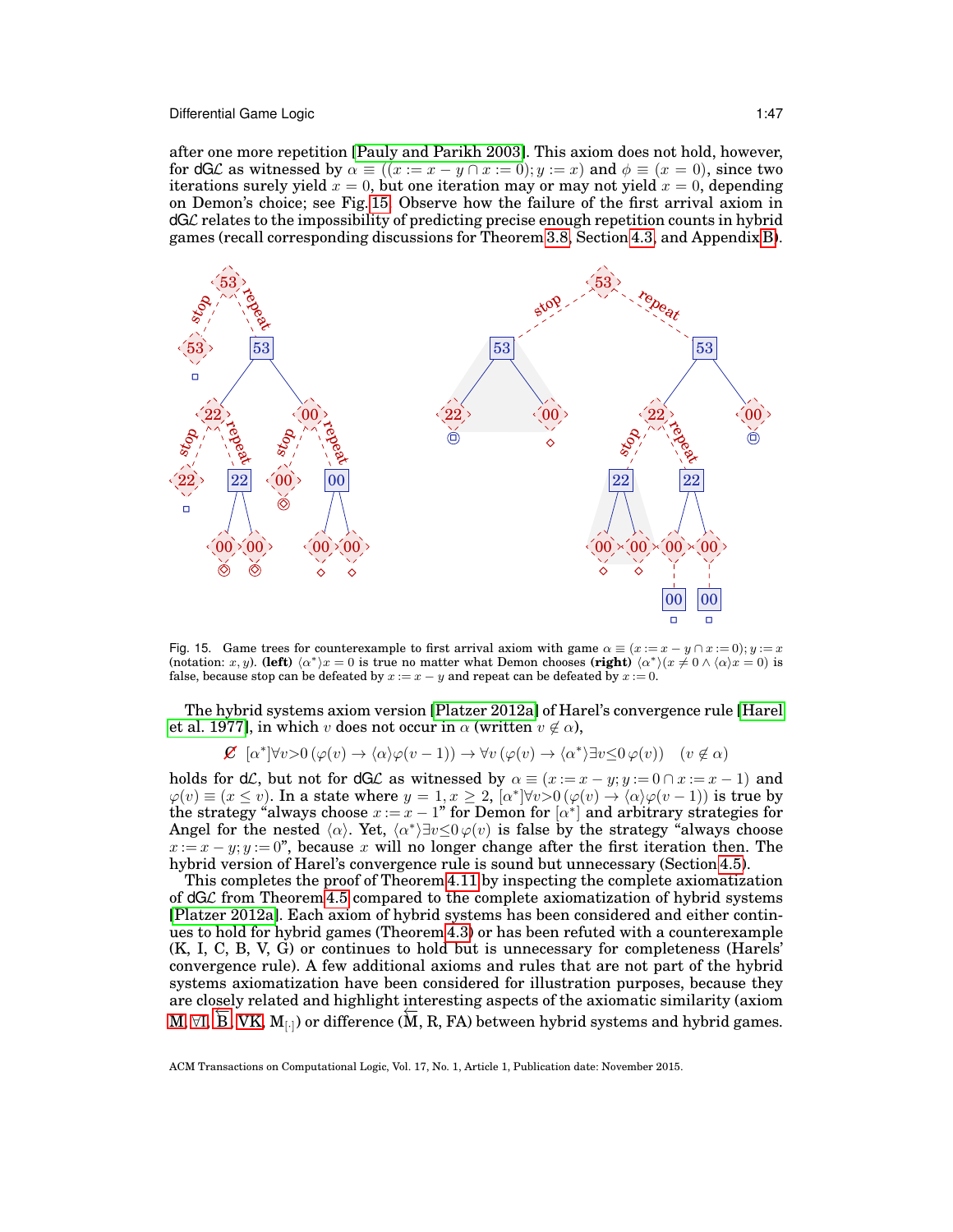#### **ELECTRONIC APPENDIX**

The electronic appendix for this article can be accessed in the ACM Digital Library.

#### **ACKNOWLEDGMENTS**

I thank Stephen Brookes, Frank Pfenning, James Cummings, and Erik Zawadzki for helpful discussions and I appreciate the helpful comments by the reviewers.

### **REFERENCES**

- <span id="page-47-11"></span>Peter Aczel. 1977. An Introduction to Inductive Definitions. In *Handbook of Mathematical Logic*, Jon Barwise (Ed.). Studies in Logic and the Foundations of Mathematics, Vol. 90. Elsevier, 739 – 782. DOI:[http://dx.doi.org/10.1016/S0049-237X\(08\)71120-0](http://dx.doi.org/10.1016/S0049-237X(08)71120-0)
- <span id="page-47-0"></span>Rajeev Alur, Costas Courcoubetis, Nicolas Halbwachs, Thomas A. Henzinger, Pei-Hsin Ho, Xavier Nicollin, Alfredo Olivero, Joseph Sifakis, and Sergio Yovine. 1995. The Algorithmic Analysis of Hybrid Systems. *Theor. Comput. Sci.* 138, 1 (1995), 3–34.
- <span id="page-47-9"></span>Rajeev Alur, Costas Courcoubetis, Thomas A. Henzinger, and Pei-Hsin Ho. 1992. Hybrid Automata: An Algorithmic Approach to the Specification and Verification of Hybrid Systems.. In *Hybrid Systems*. 209– 229.
- <span id="page-47-6"></span>Rajeev Alur, Thomas A. Henzinger, and Orna Kupferman. 2002. Alternating-time temporal logic. *J. ACM* 49, 5 (2002), 672–713. DOI:<http://dx.doi.org/10.1145/585265.585270>
- <span id="page-47-14"></span>Krzysztof R. Apt and Erich Grädel. 2011. *Lectures in Game Theory for Computer Scientists*. Cambridge Univ. Press.
- <span id="page-47-10"></span>Robert Aumann. 1995. Backward Induction and Common Knowledge of Rationality. *Games and Economic Behavior* 8, 1 (1995), 263–300.
- <span id="page-47-21"></span>Ruth C. Barcan. 1946. A Functional Calculus of First Order Based on Strict Implication. *J. Symb. Log.* 11, 1 (1946), 1–16.
- <span id="page-47-15"></span>Dietmar Berwanger. 2003. Game Logic is Strong Enough for Parity Games. *Studia Logica* 75, 2 (2003), 205–219. DOI:<http://dx.doi.org/10.1023/A:1027358927272>
- <span id="page-47-5"></span>Dietmar Berwanger, Erich Grädel, and Giacomo Lenzi. 2007. The Variable Hierarchy of the  $\mu$ -calculus is strict. *Theory Comput. Syst.* 40, 4 (2007), 437–466.
- <span id="page-47-7"></span>Dietmar Berwanger and Sophie Pinchinat. 2009. Game Quantification Patterns. In *ICLA (LNCS)*, Ramaswamy Ramanujam and Sundar Sarukkai (Eds.), Vol. 5378. Springer, 116–130.
- <span id="page-47-2"></span>Patricia Bouyer, Thomas Brihaye, and Fabrice Chevalier. 2010. O-Minimal Hybrid Reachability Games. *Log. Meth. Comput. Sci.* 6, 1 (2010).
- <span id="page-47-1"></span>Michael S. Branicky, Vivek S. Borkar, and Sanjoy K. Mitter. 1998. A Unified Framework for Hybrid Control: Model and Optimal Control Theory. *IEEE T. Automat. Contr.* 43, 1 (1998), 31–45.
- <span id="page-47-18"></span>Alberto Bressan. 2010. Noncooperative Differential Games. A Tutorial. (2010).
- <span id="page-47-17"></span>Nils Bulling and Wojciech Jamroga. 2014. Comparing variants of strategic ability: how uncertainty and memory influence general properties of games. *Autonomous Agents and Multi-Agent Systems* 28, 3 (2014), 474–518. DOI:<http://dx.doi.org/10.1007/s10458-013-9231-3>
- <span id="page-47-19"></span>Pierre Cardaliaguet, Marc Quincampoix, and Patrick Saint-Pierre. 2007. Differential Games Through Viability Theory: Old and Recent Results. In *Advances in Dynamic Game Theory*, Steffen Jørgensen, Marc Quincampoix, and Thomas L. Vincent (Eds.). Ann. Int. Soc. Dyn. Game., Vol. 9. Birkhauser, 3– ¨ 35. DOI:[http://dx.doi.org/10.1007/978-0-8176-4553-3](http://dx.doi.org/10.1007/978-0-8176-4553-3_1) 1
- <span id="page-47-16"></span>Krishnendu Chatterjee, Thomas A. Henzinger, and Nir Piterman. 2010. Strategy logic. *Inf. Comput.* 208, 6 (2010), 677–693. DOI:<http://dx.doi.org/10.1016/j.ic.2009.07.004>
- <span id="page-47-20"></span>Krishnendu Chatterjee, Thomas A. Henzinger, and Vinayak S. Prabhu. 2011. Timed Parity Games: Complexity and Robustness. *Logical Methods in Computer Science* 7, 4 (2011). DOI:[http://dx.doi.org/10.2168/LMCS-7\(4:8\)2011](http://dx.doi.org/10.2168/LMCS-7(4:8)2011)
- <span id="page-47-8"></span>Brian F. Chellas. 1980. *Modal Logic: An Introduction*. Cambridge Univ. Press.
- <span id="page-47-12"></span>Alonzo Church. 1956. *Introduction to Mathematical Logic, Volume I*. Princeton University Press, Princeton, NJ.
- <span id="page-47-4"></span>Edmund M. Clarke. 1979. Program Invariants as Fixedpoints. *Computing* 21, 4 (1979), 273–294.
- <span id="page-47-13"></span>Stephen A. Cook. 1978. Soundness and Completeness of an Axiom System for Program Verification. *SIAM J. Comput.* 7, 1 (1978), 70–90.
- <span id="page-47-3"></span>Thierry Coquand and Gérard P. Huet. 1988. The Calculus of Constructions. *Inf. Comput.* 76, 2/3 (1988), 95–120. DOI:[http://dx.doi.org/10.1016/0890-5401\(88\)90005-3](http://dx.doi.org/10.1016/0890-5401(88)90005-3)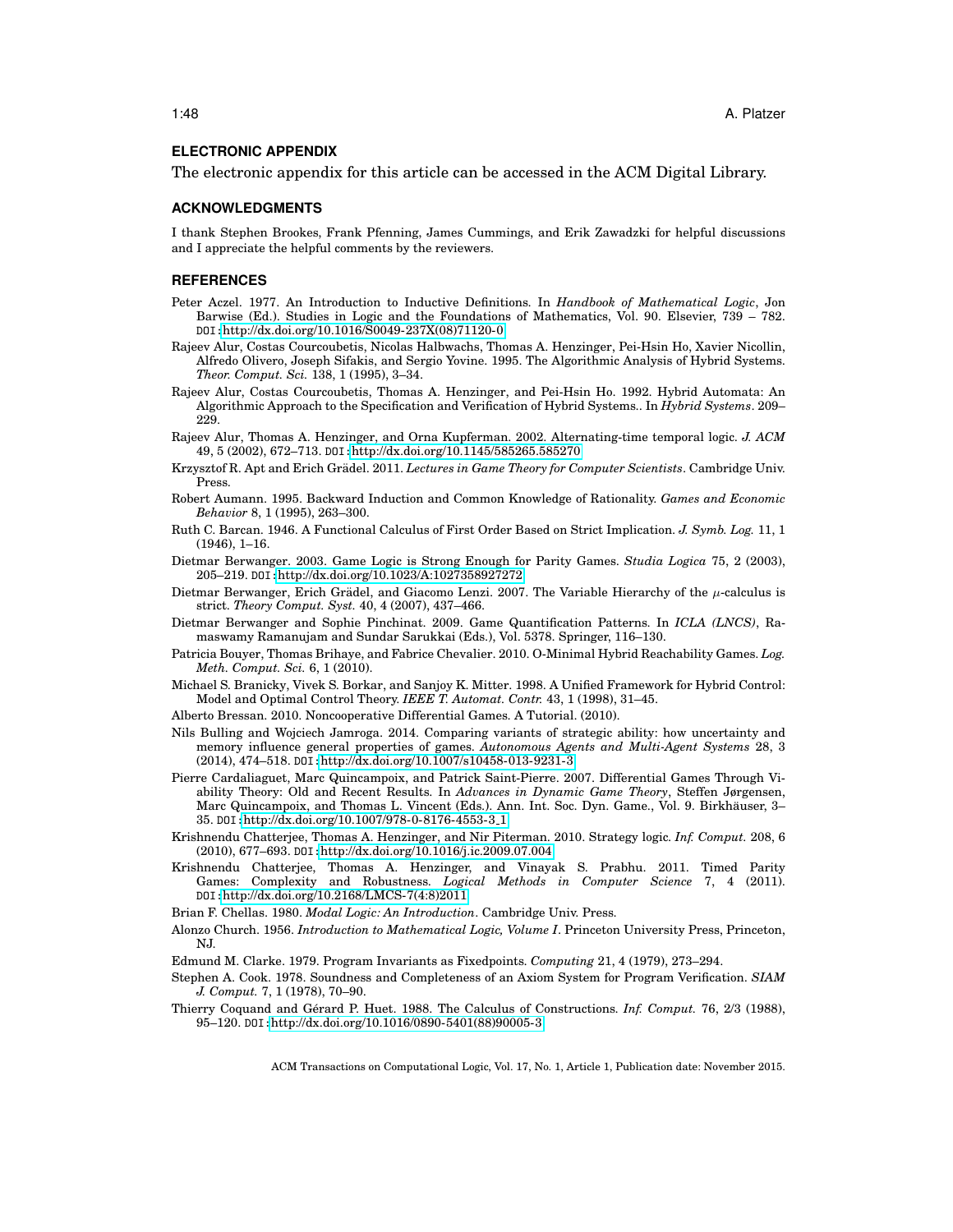- <span id="page-48-7"></span>Patrick Cousot and Radhia Cousot. 1977. Abstract Interpretation: A Unified Lattice Model for Static Analysis of Programs by Construction or Approximation of Fixpoints. In *POPL*. 238–252.
- <span id="page-48-0"></span>Jennifer M. Davoren and Anil Nerode. 2000. Logics for Hybrid Systems. *IEEE* 88, 7 (July 2000), 985–1010. Akash Deshpande, Aleks Göllü, and Pravin Varaiya. 1996. SHIFT: A Formalism and a Programming Lan-
- <span id="page-48-1"></span>guage for Dynamic Networks of Hybrid Automata. In *Hybrid Systems*. 113–133.
- <span id="page-48-5"></span>S. Dharmatti and M. Ramaswamy. 2006. Zero-Sum Differential Games Involving Hybrid Controls. *J. Optimiz. Theory App.* 128, 1 (2006), 75–102. DOI:<http://dx.doi.org/10.1007/s10957-005-7558-x>
- <span id="page-48-3"></span>Laurent Doyen, Goran Frehse, George J. Pappas, and André Platzer. 2016. Verification of Hybrid Systems. In *Handbook of Model Checking*, Edmund M. Clarke, Thomas A. Henzinger, and Helmut Veith (Eds.). Springer, Chapter 28.
- <span id="page-48-20"></span>Andrzej Ehrenfeucht. 1961. An application of games to the completeness problem for formalized theories. *Fundam. Math.* 49 (1961), 129–141.
- <span id="page-48-24"></span>Avner Friedman. 1971a. *Differential Games*. John Wiley.
- <span id="page-48-10"></span>Harvey Friedman. 1971b. Higher set theory and mathematical practice. *Ann. Math. Log.* 2, 3 (1971), 325– 357. DOI:[http://dx.doi.org/10.1016/0003-4843\(71\)90018-0](http://dx.doi.org/10.1016/0003-4843(71)90018-0)
- <span id="page-48-19"></span>David Gale and F. M. Stewart. 1953. Infinite games with perfect information. In *Contributions to the Theory of Games II (Ann. of Math. Stud.)*, H. W. Kuhn and A. W. Tucker (Eds.), Vol. 28. Princeton Univ. Press, 246–266.
- <span id="page-48-26"></span>Y. Gao, J. Lygeros, and M. Quincampoix. 2007. On the Reachability Problem for Uncertain Hybrid Systems. *IEEE T. Automat. Contr.* 52, 9 (Sept. 2007), 1572–1586. DOI:<http://dx.doi.org/10.1109/TAC.2007.904449>
- <span id="page-48-13"></span>Kurt Gödel. 1931. Über formal unentscheidbare Sätze der Principia Mathematica und verwandter Systeme I. *Mon. hefte Math. Phys.* 38 (1931), 173–198.
- <span id="page-48-22"></span>Valentin Goranko and Govert van Drimmelen. 2006. Complete axiomatization and decidability of Alternating-time temporal logic. *Theor. Comput. Sci.* 353, 1-3 (2006), 93–117. DOI:<http://dx.doi.org/10.1016/j.tcs.2005.07.043>
- <span id="page-48-18"></span>David Harel and Dexter Kozen. 1984. A Programming Language for the Inductive Sets, and Applications. *Information and Control* 63, 1/2 (1984), 118–139. DOI:[http://dx.doi.org/10.1016/S0019-9958\(84\)80045-5](http://dx.doi.org/10.1016/S0019-9958(84)80045-5)
- <span id="page-48-9"></span>David Harel, Dexter Kozen, and Jerzy Tiuryn. 2000. *Dynamic Logic*. MIT Press.
- <span id="page-48-8"></span>David Harel, Albert R. Meyer, and Vaughan R. Pratt. 1977. Computability and Completeness in Logics of Programs (Preliminary Report). In *STOC*. ACM, 261–268.
- <span id="page-48-4"></span>Thomas A. Henzinger, Benjamin Horowitz, and Rupak Majumdar. 1999. Rectangular Hybrid Games. In *CONCUR (LNCS)*, Jos C. M. Baeten and Sjouke Mauw (Eds.), Vol. 1664. Springer, 320–335. DOI:[http://dx.doi.org/10.1007/3-540-48320-9](http://dx.doi.org/10.1007/3-540-48320-9_23) 23
- <span id="page-48-2"></span>Thomas A. Henzinger, Peter W. Kopke, Anuj Puri, and Pravin Varaiya. 1995. What's decidable about hybrid automata?. In *STOC*, Frank Thomson Leighton and Allan Borodin (Eds.). ACM, 373–382. DOI:<http://dx.doi.org/10.1145/225058.225162>
- <span id="page-48-21"></span>Jaakko Hintikka and Gabriel Sandu. 1997. Game-Theoretical Semantics. In *Handbook of Logic and Language*, Johan van Benthem and Alice ter Meulen (Eds.). Elsevier, 361–410.
- <span id="page-48-12"></span>George E. Hughes and Max J. Cresswell. 1996. *A New Introduction to Modal Logic*. Routledge.
- <span id="page-48-6"></span>Rufus Philip Isaacs. 1967. *Differential Games*. John Wiley.
- <span id="page-48-28"></span>Alexander S. Kechris. 1994. *Classical Descriptive Set Theory*. Grad. Texts in Math., Vol. 156. Springer.
- <span id="page-48-16"></span>Dexter Kozen. 1983. Results on the Propositional µ-Calculus. *Theor. Comput. Sci.* 27 (1983), 333–354.
- <span id="page-48-23"></span>François Laroussinie, Nicolas Markey, and Ghassan Oreiby. 2008. On the Expressiveness and Complexity of ATL. *Logical Methods in Computer Science* 4, 2 (2008).
- <span id="page-48-14"></span>Daniel Leivant. 2009. On the Completeness of Dynamic Logic. In *FOSSACS (LNCS)*, Luca de Alfaro (Ed.), Vol. 5504. Springer, 78–91.
- <span id="page-48-27"></span>LICS 2012. *Proceedings of the 27th Annual ACM/IEEE Symposium on Logic in Computer Science, LICS 2012, Dubrovnik, Croatia, June 25–28, 2012*. IEEE.
- <span id="page-48-17"></span>Robert S. Lubarsky. 1989. µ-Definable Sets of Integers. In *LICS*. IEEE Computer Society, 343–352. DOI:<http://dx.doi.org/10.1109/LICS.1989.39189>
- <span id="page-48-11"></span>Donald A. Martin. 1975. Borel Determinacy. *Annals of Mathematics* 102, 2 (1975), 363–371. DOI:<http://dx.doi.org/10.2307/1971035>
- <span id="page-48-15"></span>Albert R. Meyer and Joseph Y. Halpern. 1982. Axiomatic Definitions of Programming Languages: A Theoretical Assessment. *J. ACM* 29, 2 (1982), 555–576. DOI:<http://dx.doi.org/10.1145/322307.322324>
- <span id="page-48-25"></span>Ian Mitchell, Alexandre M. Bayen, and Claire Tomlin. 2005. A time-dependent Hamilton-Jacobi formulation of reachable sets for continuous dynamic games. *IEEE T. Automat. Contr.* 50, 7 (2005), 947–957.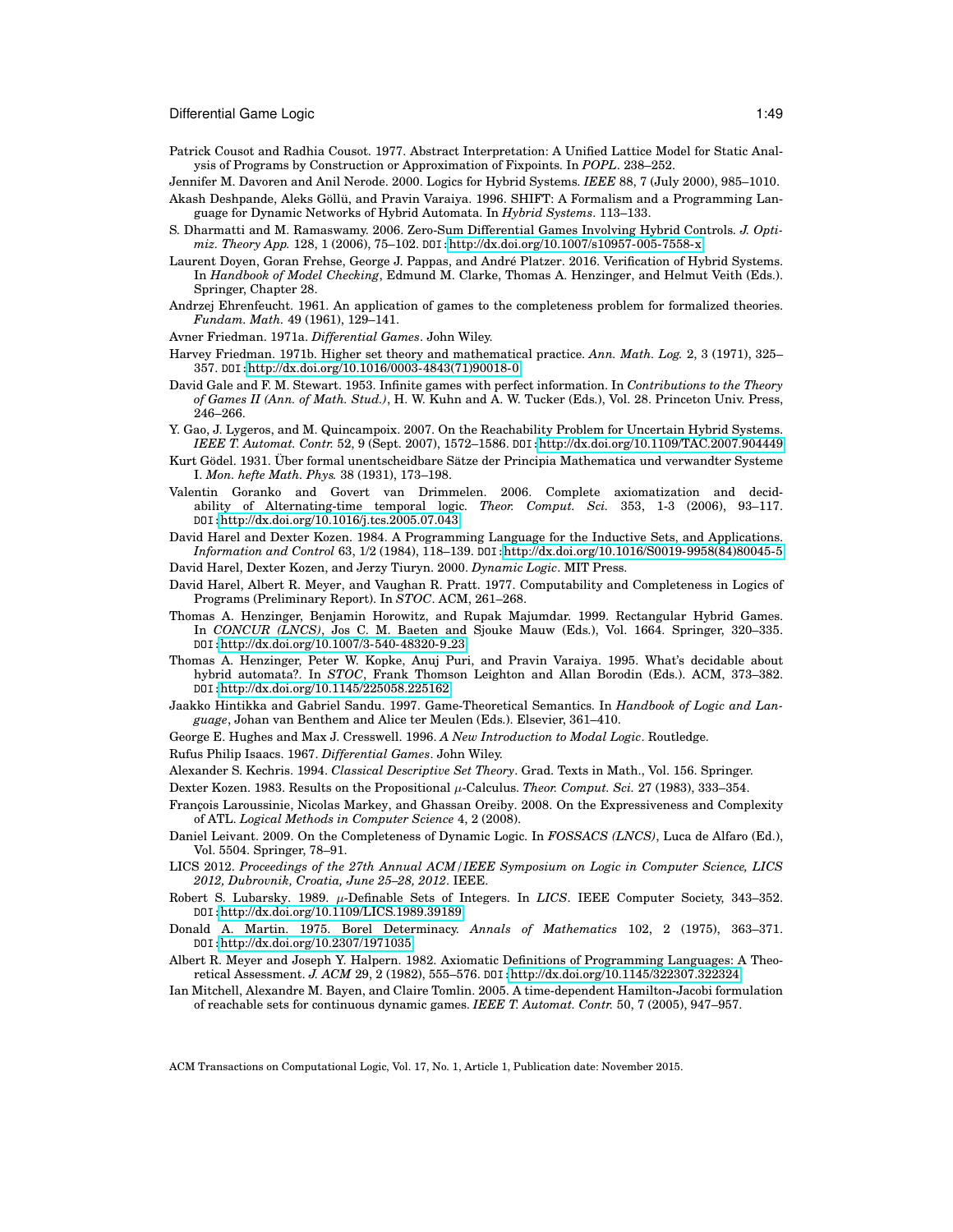<span id="page-49-25"></span>Fabio Mogavero, Aniello Murano, Giuseppe Perelli, and Moshe Y. Vardi. 2012. What Makes ATL<sup>∗</sup> Decidable? A Decidable Fragment of Strategy Logic. In *CONCUR (LNCS)*, Maciej Koutny and Irek Ulidowski (Eds.), Vol. 7454. Springer, 193–208. DOI:[http://dx.doi.org/10.1007/978-3-642-32940-1](http://dx.doi.org/10.1007/978-3-642-32940-1_15) 15

<span id="page-49-23"></span>Yiannis N. Moschovakis. 1972. The Game Quantifier. *Proc. Amer. Math. Soc.* 31, 1 (1972), 245–250.

- <span id="page-49-20"></span>Yannis N. Moschovakis. 1974. *Elementary Induction on Abstract Structures*. Vol. 77. Elsevier.
- <span id="page-49-0"></span>Anil Nerode and Wolf Kohn. 1992. Models for Hybrid Systems: Automata, Topologies, Controllability, Observability. In *Hybrid Systems*. 317–356.
- <span id="page-49-6"></span>Anil Nerode, Jeffrey B. Remmel, and Alexander Yakhnis. 1996. Hybrid System Games: Extraction of Control Automata with Small Topologies. In *Hybrid Systems*. 248–293. DOI:<http://dx.doi.org/10.1007/BFb0031565>
- <span id="page-49-12"></span>Rohit Parikh. 1983. Propositional Game Logic. In *FOCS*. IEEE, 195–200. DOI:<http://dx.doi.org/10.1109/SFCS.1983.47>
- <span id="page-49-13"></span>Rohit Parikh. 1985. The Logic of Games and Its Applications. *Annals of Discrete Mathematics* 24 (1985), 111–140. M. Karpinski and J. van Leeuwen, eds., Topics in the Theory of Computation.
- <span id="page-49-14"></span>Marc Pauly and Rohit Parikh. 2003. Game Logic - An Overview. *Studia Logica* 75, 2 (2003), 165–182. DOI:<http://dx.doi.org/10.1023/A:1027354826364>
- <span id="page-49-26"></span>Leon A. Petrosjan. 1993. *Differential Games of Pursuit*. World Scientific.
- <span id="page-49-3"></span>André Platzer. 2008. Differential Dynamic Logic for Hybrid Systems. J. Autom. Reas. 41, 2 (2008), 143-189. DOI:<http://dx.doi.org/10.1007/s10817-008-9103-8>
- <span id="page-49-15"></span>André Platzer. 2010a. Differential-Algebraic Dynamic Logic for Differential-Algebraic Programs. J. Log. *Comput.* 20, 1 (2010), 309–352. DOI:<http://dx.doi.org/10.1093/logcom/exn070>
- <span id="page-49-1"></span>André Platzer. 2010b. *Logical Analysis of Hybrid Systems: Proving Theorems for Complex Dynamics*. Springer, Heidelberg. DOI:<http://dx.doi.org/10.1007/978-3-642-14509-4>
- <span id="page-49-28"></span>Andre Platzer. 2011. Stochastic Differential Dynamic Logic for Stochastic Hybrid Programs. In ´ *CADE (LNCS)*, Nikolaj Bjørner and Viorica Sofronie-Stokkermans (Eds.), Vol. 6803. Springer, 431–445. DOI:[http://dx.doi.org/10.1007/978-3-642-22438-6](http://dx.doi.org/10.1007/978-3-642-22438-6_34) 34
- <span id="page-49-4"></span>Andre Platzer. 2012a. The Complete Proof Theory of Hybrid Systems, See [LICS \[2012\]](#page-48-27), 541–550. ´ DOI:<http://dx.doi.org/10.1109/LICS.2012.64>
- <span id="page-49-8"></span>André Platzer. 2012b. *Differential Game Logic for Hybrid Games*. Technical Report CMU-CS-12-105. School of Computer Science, Carnegie Mellon University, Pittsburgh, PA.
- <span id="page-49-2"></span>Andre Platzer. 2012c. Logics of Dynamical Systems, See [LICS \[2012\]](#page-48-27), 13–24. ´ DOI:<http://dx.doi.org/10.1109/LICS.2012.13>
- <span id="page-49-21"></span>André Platzer. 2012d. The Structure of Differential Invariants and Differential Cut Elimination. *Log. Meth. Comput. Sci.* 8, 4 (2012), 1–38. DOI:[http://dx.doi.org/10.2168/LMCS-8\(4:16\)2012](http://dx.doi.org/10.2168/LMCS-8(4:16)2012)
- <span id="page-49-9"></span>André Platzer. 2013. A Complete Axiomatization of Differential Game Logic for Hybrid Games. Technical Report CMU-CS-13-100R. School of Computer Science, Carnegie Mellon University, Pittsburgh, PA.
- <span id="page-49-16"></span>André Platzer. 2015a. Differential Hybrid Games. CoRR abs/ (2015).
- <span id="page-49-19"></span>Andre Platzer. 2015b. A Uniform Substitution Calculus for Differential Dynamic Logic. In ´ *CADE (LNCS)*, Amy Felty and Aart Middeldorp (Eds.), Vol. 9195. Springer, 467–481. DOI:[http://dx.doi.org/10.1007/978-3-319-21401-6](http://dx.doi.org/10.1007/978-3-319-21401-6_32) 32
- <span id="page-49-10"></span>Maria Prandini, Joao P. Hespanha, and George J. Pappas. 2001. Greedy Control for Hybrid Pursuit Games. ˜ In *ECC*. 2621–2626.
- <span id="page-49-5"></span>Vaughan R. Pratt. 1976. Semantical Considerations on Floyd-Hoare Logic. In *FOCS*. IEEE, 109–121.
- <span id="page-49-11"></span>Jan-David Quesel and André Platzer. 2012. Playing Hybrid Games with KeYmaera.. In IJCAR *(LNCS)*, Bernhard Gramlich, Dale Miller, and Uli Sattler (Eds.), Vol. 7364. Springer, 439–453. DOI:[http://dx.doi.org/10.1007/978-3-642-31365-3](http://dx.doi.org/10.1007/978-3-642-31365-3_34) 34

<span id="page-49-17"></span>Hartley Rogers. 1987. *Theory of Recursive Functions and Effective Computability*. MIT Press.

- <span id="page-49-22"></span>Peter H. Schmitt. 1984. Diamond Formulas: A Fragment of Dynamic Logic with Recursively Enumerable Validity Problem. *Information and Control* 61, 2 (1984), 147–158. DOI:[http://dx.doi.org/10.1016/S0019-9958\(84\)80055-8](http://dx.doi.org/10.1016/S0019-9958(84)80055-8)
- <span id="page-49-24"></span>Colin Stirling. 2001. *Modal and Temporal Properties of Processes*. Springer.
- <span id="page-49-18"></span>Alfred Tarski. 1951. *A Decision Method for Elementary Algebra and Geometry* (2nd ed.). University of California Press, Berkeley.
- <span id="page-49-27"></span>Claire Tomlin, Ian Mitchell, Alexandre M. Bayen, and Meeko Oishi. 2003. Computational techniques for the verification of hybrid systems. *Proc. IEEE* 91, 7 (2003), 986–1001.
- <span id="page-49-7"></span>Claire Tomlin, George J. Pappas, and Shankar Sastry. 1998. Conflict resolution for air traffic management: a study in multi-agent hybrid systems. *IEEE T. Automat. Contr.* 43, 4 (1998), 509–521.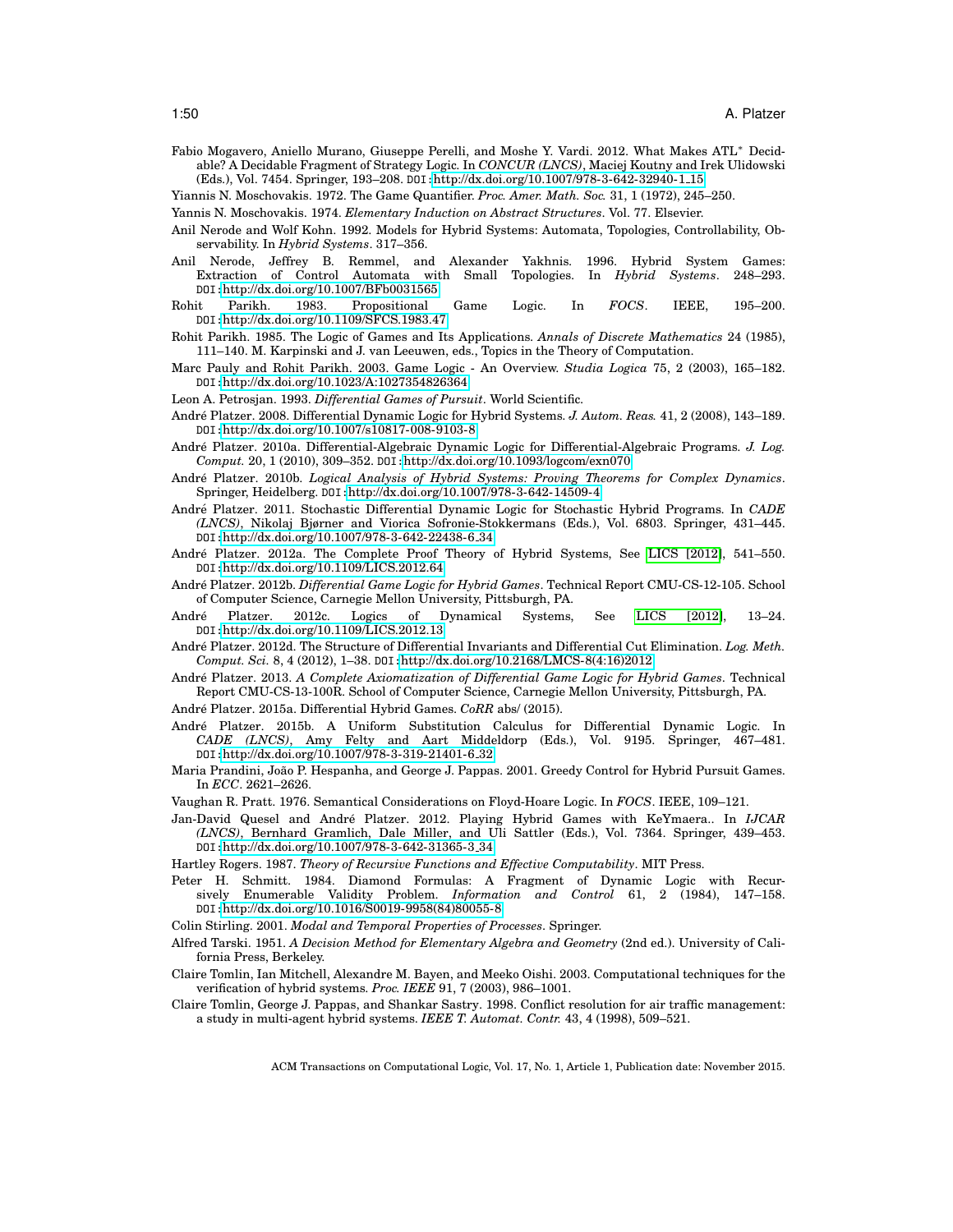- <span id="page-50-1"></span>Claire J. Tomlin, John Lygeros, and Shankar Sastry. 2000. A Game Theoretic Approach to Controller Design for Hybrid Systems. *Proc. IEEE* 88, 7 (2000), 949–970.
- <span id="page-50-0"></span>Shinya Umeno and Nancy A. Lynch. 2007. Safety Verification of an Aircraft Landing Protocol: A Refinement Approach. In *HSCC (LNCS)*, Alberto Bemporad, Antonio Bicchi, and Giorgio C. Buttazzo (Eds.), Vol. 4416. Springer, 557–572. DOI:[http://dx.doi.org/10.1007/978-3-540-71493-4](http://dx.doi.org/10.1007/978-3-540-71493-4_43) 43

<span id="page-50-6"></span>Jouko Väänänen. 2011. Models and Games. Cambridge Univ. Press.

- <span id="page-50-2"></span>Vladimeros Vladimerou, Pavithra Prabhakar, Mahesh Viswanathan, and Geir E. Dullerud. 2011. Specifications for decidable hybrid games. *Theor. Comput. Sci.* 412, 48 (2011), 6770–6785. DOI:<http://dx.doi.org/10.1016/j.tcs.2011.08.036>
- <span id="page-50-4"></span>John von Neumann and Oskar Morgenstern. 1955. *Theory of Games and Economic Behavior* (3rd ed.). Princeton Univ. Press.

<span id="page-50-5"></span>Wolfgang Walter. 1998. *Ordinary Differential Equations*. Springer.

<span id="page-50-3"></span>Ernst Friedrich Fernando Zermelo. 1913. Uber eine Anwendung der Mengenlehre auf die Theorie des ¨ Schachspiels. In *Fifth International Congress of Mathematicians*, Vol. II. 501–504.

Received August 2014; revised February 2015; accepted July 2015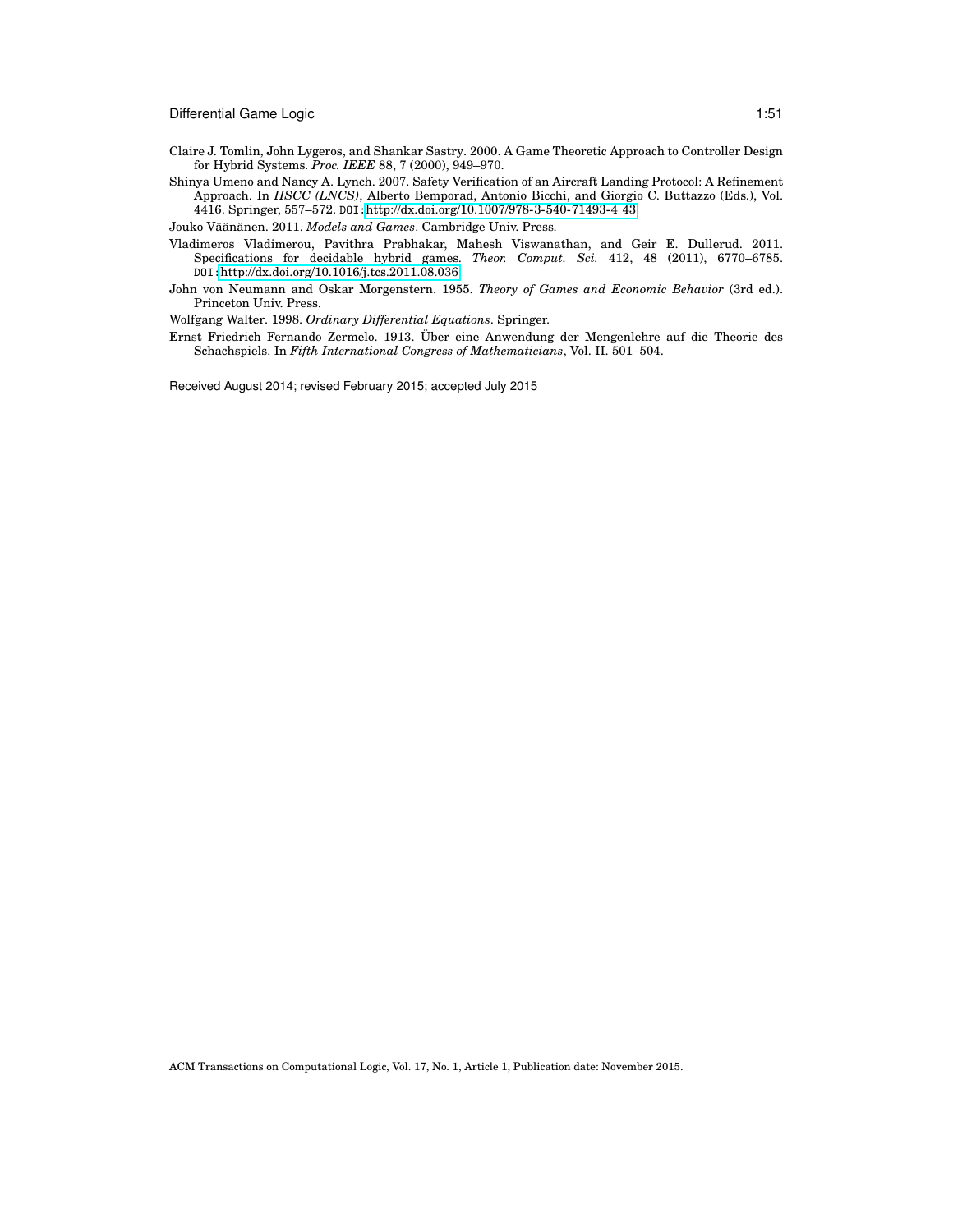# **Online Appendix to: Differential Game Logic**

ANDRÉ PLATZER, Carnegie Mellon University

For reference and to support the interactive intuition of game play, an operational semantics of hybrid games is shown in Appendix [A.](#page-41-0) Alternative semantics for repetitions of hybrid games are contrasted in Appendix [B.](#page-42-0) Finally, Appendix [C](#page-57-0) provides concrete hybrid games to support the computational intuition for the higher closure ordinals proved generically in Section [3.3.](#page-16-0)

## **A. OPERATIONAL GAME SEMANTICS**

In order to relate the intuition of interactive game play to the denotational semantics of hybrid games, this section shows an operational semantics for hybrid games that is more complicated than the modal semantics from Section [2.2](#page-8-1) but makes strategies explicit and directly reflects the intuition how hybrid games are played interactively. The modal semantics is beneficial, because it is simpler. The results in this section are not needed in the rest of the paper and play an informative role. The operational semantics formalizes the intuition behind the game tree in Fig. [2](#page-13-0) and relates to standard notions in game theory and descriptive set theory. Theorem [A.2](#page-41-3) below proves that the operational game semantics is equivalent to the modal semantics from Section [2.2.](#page-8-1) The (denotational) modal semantics is much simpler but the operational semantics makes winning strategies explicit. As the set of actions  $A$  for a hybrid game choose:

$$
\begin{aligned} \{\mathfrak{l}, \mathfrak{r}, \mathfrak{s}, \mathfrak{g}, \mathfrak{d}\} \cup \{\left(x := \theta\right) : x \text{ variable, } \theta \text{ term}\} \cup \{?\psi : \psi \text{ formula}\} \\ \cup \{\left(x' = \theta \& \psi @r\right) : x \text{ variable, } \theta \text{ term, } \psi \text{ formula}, r \in \mathbb{R}_{\geq 0}\}\end{aligned}
$$

For game  $\alpha \cup \beta$ , action I decides to descend left into  $\alpha$ , r is the action of descending right into  $\beta$ . In game  $\alpha^*$ , action s decides to stop repeating, action g decides to go back and repeat. Action  $\mathfrak d$  starts and ends a dual game for  $\alpha^d$ . The other actions represent the actions for atomic games: assignment actions, continuous evolution actions (in which time r is the critical decision), and test actions.

The operational game semantics uses standard notions from descriptive set theory [\[Kechris 1994\]](#page-48-28). The set of finite sequences of actions is denoted by  $A^{(\mathbb{N})}$ , the set of countably infinite sequences by  $A^N$ . The empty sequence of actions is (). The concatenation, s<sup> $\lambda$ </sup>t, of sequences  $s, t \in A^{(\mathbb{N})}$  is defined as  $(s_1, \ldots, s_n, t_1, \ldots, t_m)$  if  $s = (s_1, \ldots, s_n)$ and  $t = (t_1, \ldots, t_m)$ . For an  $a \in A$ , write  $a^{\uparrow}t$  for  $(a)^{\uparrow}t$  and write  $t^{\uparrow}a$  for  $t^{\uparrow}(a)$ . For a set  $S \subseteq A^{(\mathbb{N})}$ , write  $S^{\uparrow}t$  for  $\{s^{\uparrow}t : s \in S\}$  and  $t^{\uparrow}S$  for  $\{t^{\uparrow}s : s \in S\}$ . The state  $\lfloor t \rfloor_s$  reached by *playing* a sequence of actions  $t \in A^{(\mathbb{N})}$  from a state s in interpretation  $I$  is inductively defined by applying the actions sequentially, i.e. as follows:

- 
- (1)  $[x := \theta]_s = s_x^{\llbracket \theta \rrbracket_s}$ <br>
(2)  $[x' = \theta \& \psi \t\mathcal{Q}r]_s = \varphi(r)$  for the unique  $\varphi : [0, r] \to S$  differentiable,  $\varphi(0) = s$ ,<br>  $\frac{d\varphi(t)(x)}{dt}$  and  $\varphi(t') \in \mathbb{R}^{d \times I}$  for all  $\zeta \leq x$ . Note that  $|x' = \theta$  is not  $\frac{d(t)(x)}{dt}(\zeta)=\llbracket \theta \rrbracket_{\varphi(\zeta)}$  and  $\varphi(\zeta)\in \llbracket \psi \rrbracket^I$  for all  $\zeta\leq r.$  Note that  $\lfloor x'= \theta\,\&\,\psi @r \rfloor_s$  is not defined if no such  $\varphi$  of duration r exists.

(3) 
$$
\lfloor ?\psi \rfloor_s = \begin{cases} s & \text{if } s \in [\![\psi]\!]^I \\ \text{not defined} & \text{otherwise} \end{cases}
$$

c 2015 Copyright held by the owner/author(s). 1529-3785/2015/11-ART1 \$15.00 DOI: <http://dx.doi.org/10.1145/2817824>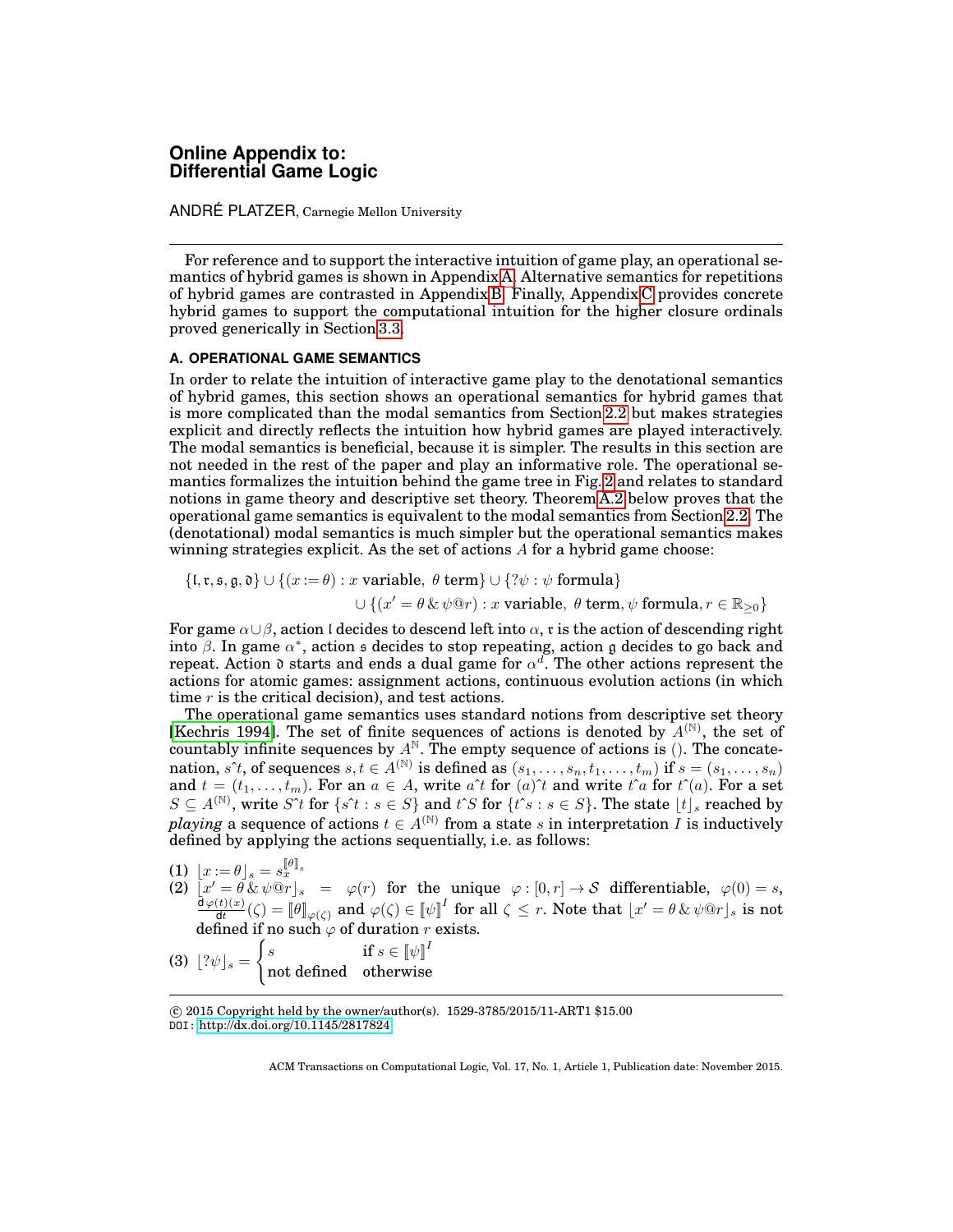- (4)  $\lfloor \mathfrak{l} \rfloor_s = \lfloor \mathfrak{r} \rfloor_s = \lfloor \mathfrak{s} \rfloor_s = \lfloor \mathfrak{g} \rfloor_s = \lfloor \mathfrak{d} \rfloor_s = \lfloor (\mathfrak{j} \rfloor_s = s$
- (5)  $[a^{\uparrow}t]_s = \lfloor t \rfloor_{(\lfloor a \rfloor_s)}$  for  $a \in A$  and  $t \in A^{(\mathbb{N})}$

A *tree* is a set  $T \subseteq A^{(\mathbb{N})}$  that is closed under prefixes, that is, whenever  $t \in T$  and s is a prefix of t (i.e.  $t = s^r r$  for some  $r \in A^{(\mathbb{N})}$ ), then  $s \in T$ . A node  $t \in T$  is a successor of node  $s \in T$  iff  $t = s \hat{a}$  for some  $a \in A$ . Denote by leaf(T) the set of all leaves of T, i.e. nodes  $t \in T$  that have no successor in T.

*Definition* A.1 (*Operational game semantics*). The *operational game semantics* of hybrid game  $\alpha$  is, for each state s of each interpretation I, a tree  $g(\alpha)(s) \subset A^{(N)}$  defined as follows (see Fig. [16](#page-53-0) for a schematic illustration):

- (1)  $g(x := \theta)(s) = \{(x := \theta)\}\$ (2)  $g(x' = \theta \& \psi)(s) = \{(x' = \theta \& \psi \circledcirc r) : r \in \mathbb{R}, r \geq 0, \varphi(0) = s \text{ for some (differentiable)}\}$  $\varphi:[0,r]\to\mathcal{S}$  such that  $\frac{\text{d}\varphi(t)(x)}{\text{d}t}(\zeta)=\llbracket\theta\rrbracket_{\varphi(\zeta)}$  and  $\varphi(\zeta)\in\llbracket\psi\rrbracket^I$  for all  $\zeta\leq r\}$
- (3)  $g(? \psi)(s) = \{(? \psi)\}\$
- (4)  $g(\alpha \cup \beta)(s) = \Gamma g(\alpha)(s) \cup \mathfrak{r}^{\mathsf{s}}g(\beta)(s)$

(5) 
$$
\mathsf{g}(\alpha;\beta)(s) = \mathsf{g}(\alpha)(s) \cup \bigcup_{t \in \text{leaf}(\mathsf{g}(\alpha)(s))} \mathsf{g}(\beta)(\lfloor t \rfloor_s)
$$

(6)  $g(\alpha^*)(s) = \int f^n(\{\mathfrak{s},\mathfrak{g}\})$ 

where  $f^n$  is the *n*-fold composition of the function

$$
f(Z) \stackrel{\text{def}}{=} Z \cup \bigcup_{t^c \mathfrak{g} \in \text{leaf}(Z)} t^c \mathfrak{g}^c \mathfrak{g}(\alpha) (\lfloor t^c \mathfrak{g} \rfloor_s)^c \{(\mathfrak{s}), (\mathfrak{g})\}
$$
  
(7) 
$$
\mathfrak{g}(\alpha^d)(s) = \mathfrak{d}^c \mathfrak{g}(\alpha)(s) \mathfrak{d}
$$

Note the implicit closure under prefixes in the definition of  $g(\alpha)(s)$  for readability. For example,  $g(\alpha^d)(s) = \mathfrak{d}^{\circ} g(\alpha)(s)$  $\mathfrak{d}$  means  $g(\alpha^d)(s) = \{(),(\mathfrak{d})\} \cup \mathfrak{d}^{\circ} g(\alpha)(s) \cup \mathfrak{d}^{\circ} g(\alpha)(s)$  $\mathfrak{d}$ .

Angel gets to choose which action to take at node  $t \in g(\alpha)(s)$  if thas an even number of occurrences of d, otherwise Demon gets to choose. In the former case *Angel acts at* t, in the latter *Demon acts at* t. Thus, at every t, exactly one of the players acts at t. If the player who acts at  $t$  is deadlocked, then that player loses immediately. A player who acts at  $t \in g(\alpha)(s)$  is *deadlocked* at t if  $t \notin \text{leaf}(g(\alpha)(s))$  and no successor s is enabled, i.e.  $\left|s\right|$  is not defined. This can happen if the last action in s has a condition that is not satisfied like  $2x \geq 0$  or  $x' = \theta \& x \geq 0$  at a state where  $x < 0$ . Note that the player who acts at  $t \in g(\alpha^*)(s)$  cannot choose g infinitely often for that loop because  $n < \omega$ .

The players use Markov strategies, i.e. their choices only depend on the current state of the system and they have no additional information about the strategy of the other player. A *strategy for Angel* from initial state s is a nonempty subtree  $\sigma \subset g(\alpha)(s)$  that accepts all of Demon's actions at nodes  $t$  where Demon acts and selects a unique Angel action when Angel acts at t:

- (1) for all  $t \in \sigma$  at which Demon acts,  $t \hat{i} a \in \sigma$  for all  $a \in A$  such that  $t \hat{i} a \in g(\alpha)(s)$ .
- (2) for all  $t \in \sigma$  at which Angel acts, if  $t \notin \text{leaf}(g(\alpha)(s))$ , then there is a unique  $a \in A$ with  $t\hat{i}a \in \sigma$ .

Strategies for Demon are defined accordingly, with "Angel" and "Demon" swapped. The action sequence  $\sigma \oplus \tau$  played from state s in interpretation I when Angel plays strategy σ and Demon plays strategy  $τ$  from s is defined as the sequence  $(a_1, \ldots, a_n) \in A^{(\mathbb{N})}$  of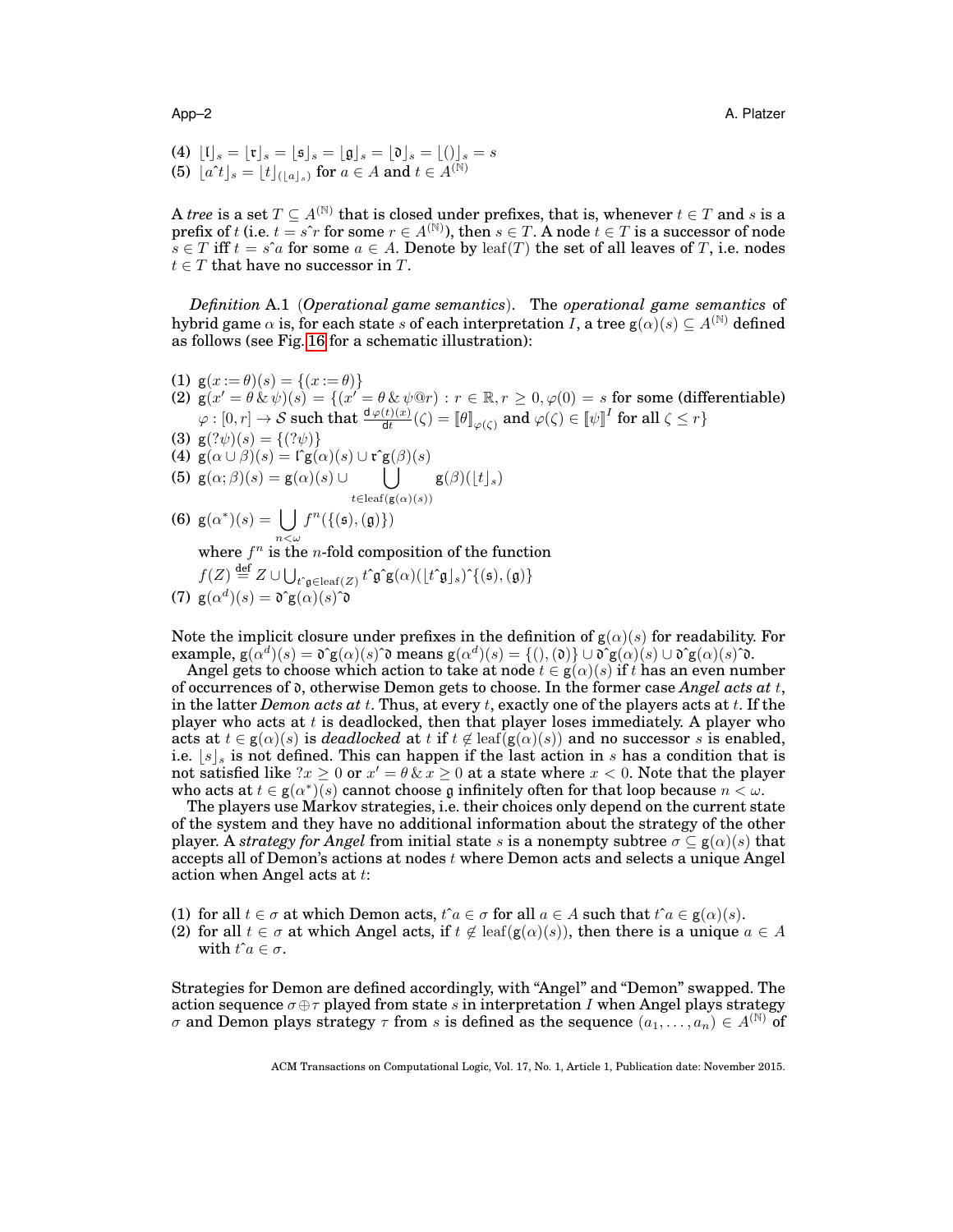



<span id="page-53-0"></span>Fig. 16. Operational game semantics for hybrid games of  $dG\mathcal{L}$ 

maximal length such that

$$
a_{n+1} := \begin{cases} a & \text{if Angel acts at } (a_1, \ldots, a_n) \text{ and } (a_1, \ldots, a_n)^{\hat{}}a \in \sigma \\ a & \text{if Demon acts at } (a_1, \ldots, a_n) \text{ and } (a_1, \ldots, a_n)^{\hat{}}a \in \tau \\ \text{not defined} & \text{otherwise} \end{cases}
$$

By definition of strategies,  $\sigma \oplus \tau$  is unique. A *winning strategy for Angel* for winning condition  $X \subseteq \mathcal{S}$  from state s in interpretation I is a strategy  $\sigma \subseteq g(\alpha)(s)$  for Angel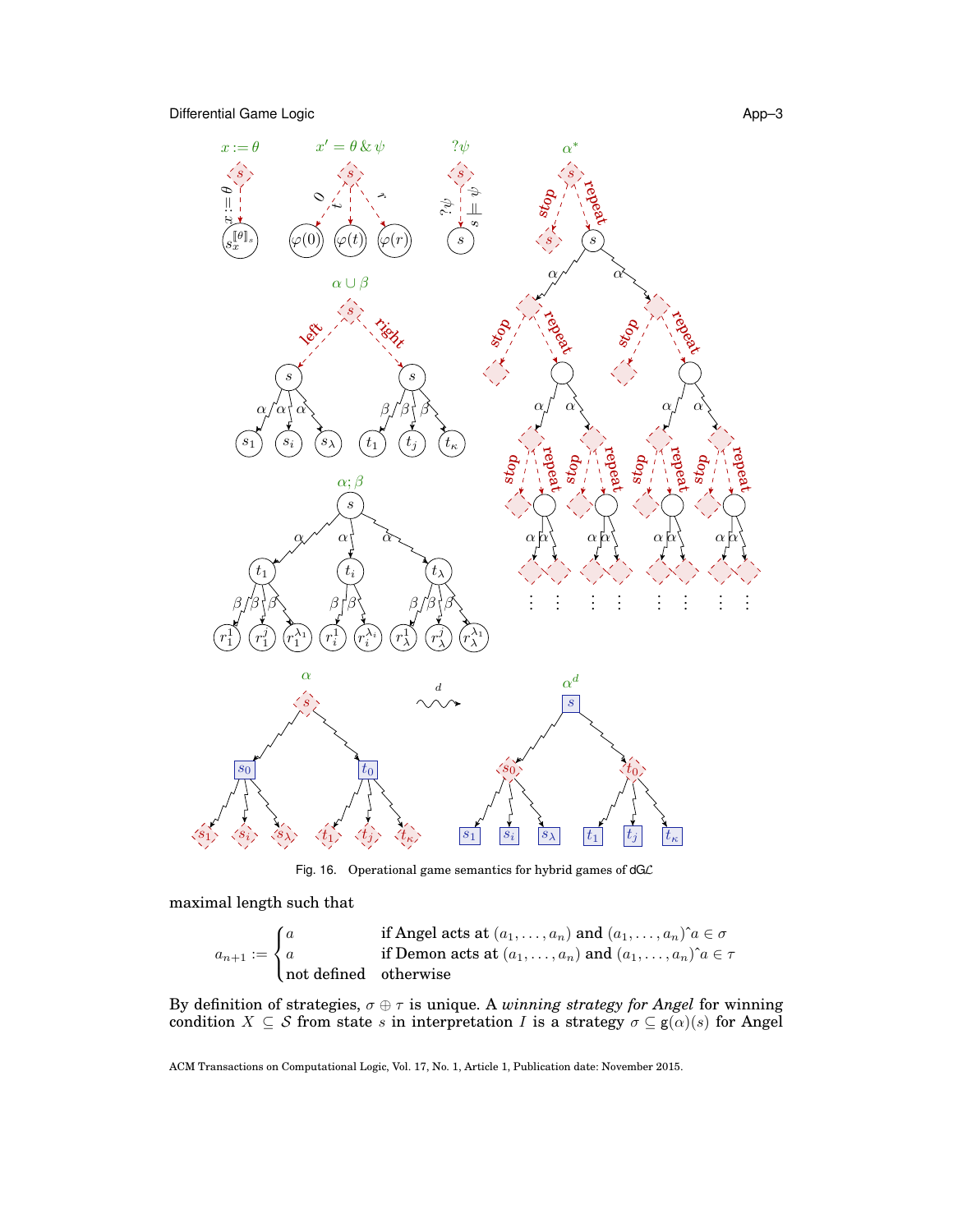from s such that, for all strategies  $\tau \subseteq g(\alpha)(s)$  for Demon from s: Demon deadlocks or  $\lfloor \sigma \oplus \tau \rfloor_s \in X$ . A *winning strategy for Demon* for (Demon's) winning condition  $X \subseteq S$ from state s in interpretation I is a strategy  $\tau \subseteq g(\alpha)(s)$  for Demon from s such that, for all strategies  $\sigma \subseteq g(\alpha)(s)$  for Angel from s: Angel deadlocks or  $|\sigma \oplus \tau|_s \in X$ .

The denotational modal semantics (Section [2.2\)](#page-8-1) is equivalent to the operational semantics:

THEOREM A.2 (EQUIVALENT SEMANTICS). *The modal semantics of* dGL *is equivalent to the operational game-tree semantics of* dGL*, i.e. for each hybrid game* α*, each initial state*  $s$  *in each interpretation I, and each winning condition*  $X \subseteq S$ :

 $s \in \varsigma_\alpha(X) \Longleftrightarrow$  *there is a winning strategy*  $\sigma \subseteq g(\alpha)(s)$  *for Angel to achieve* X *from* s

$$
s\in\delta_\alpha(X^\complement)\Longleftrightarrow \textit{there is a winning strategy}~\tau\subseteq\mathsf{g}(\alpha)(s)~\textit{for Demon to achieve}~X^\complement~\textit{from}~s
$$

PROOF. Proceed by simultaneous induction on the structure of  $\alpha$  and prove equivalence. As part of the equivalence proof, construct a winning strategy  $\sigma$  achieving X using that  $s \in \varsigma_\alpha(X)$ . The simultaneous induction steps for  $\delta_\alpha(X^{\complement})$  are simple dualities. It is easy to see that Angel and Demon cannot both have a winning strategy from the same state s for complementary winning conditions X and  $X^{\complement}$  in the same game  $g(\alpha)(s)$ . Theorem [3.1](#page-14-1) implies  $\delta_{\alpha}(X^{\complement}) = \varsigma_{\alpha}(X)^{\widetilde{\complement}}$ .

- $\qquad \qquad \text{ (1) } \; s \; \in \; \varsigma_{x = \theta}(X) \; \iff \; s_x^{\llbracket \theta \rrbracket_s} \; \in \; X \; \iff \; \; \lfloor \sigma \oplus \tau \rfloor_s \; = \; \lfloor x \, := \, \theta \rfloor_s \; = \; s_x^{\llbracket \theta \rrbracket_s} \; \in \; X, \; \text{using}$  $\sigma \stackrel{\text{def}}{=} \{(x := \theta)\} = \mathsf{g}(x := \theta)(s)$ . The converse direction follows, because the strategy  $\sigma$  follows the only permitted strategy.
- (2)  $s \in \varsigma_{x'=0 \& \psi(X)}$   $\iff$   $s = \varphi(0), \varphi(r) \in X$  for some  $r \in \mathbb{R}$  and some (differentiable)  $\varphi : [0, r] \to S$  such that  $\frac{d \varphi(t)(x)}{dt}(\zeta) = [\![\theta]\!]_{\varphi(\zeta)}$  and  $\varphi(\zeta) \in [\![\psi]\!]^I$  for all  $\zeta \leq r$  $\iff \begin{array}{rcl} [\sigma \oplus \tau]_s \; = \; \lfloor x' = \theta \, \& \, \psi \mathbb{Q}r \rfloor_s \; = \; \varphi(r) \; \in \; X, \; \text{using} \; \sigma \; \stackrel{\text{def}}{=} \; \{(x' = \theta \, \& \, \psi \mathbb{Q}r)\} \; \subseteq \end{array}$  $g(x' = \bar{\theta} \& \psi)(\bar{s})$ . The converse direction follows, since this  $\sigma$  has the only permitted form for a strategy and different values of  $r$  that lead to  $X$  are equally useful.
- $\mathcal{A}(3) \,\, s \,\in\, \varsigma_{? \psi}(X) \,=\, \llbracket \psi \rrbracket^I \, \cap \, X \,\, \iff\,\, \lfloor \sigma \oplus \tau \rfloor_s \,=\, \lfloor ?\psi \rfloor_s \,=\, s \,\in\, X, \text{ with } \, s \,\in\, \llbracket \psi \rrbracket^I \text{ using }$  $\sigma \stackrel{\text{def}}{=} \{(\hat{\psi})\} = \mathsf{g}(\hat{\psi})(s)$ . The converse direction uses that this  $\sigma$  is the only permitted strategy and it deadlocks exactly if  $s \not\in \llbracket \psi \rrbracket^I.$
- (4)  $s \in \varsigma_{\alpha \cup \beta}(X) = \varsigma_{\alpha}(X) \cup \varsigma_{\beta}(X) \iff s \in \varsigma_{\alpha}(X)$  or  $s \in \varsigma_{\beta}(X)$ . By induction hypothesis, this is equivalent to: there is a winning strategy  $\sigma_{\alpha} \subseteq g(\alpha)(s)$  for Angel for X from s or there is a winning strategy  $\sigma_{\beta} \subseteq g(\beta)(s)$  for Angel for X from s. This is equivalent to  $\sigma \subseteq g(\alpha \cup \beta)(s)$  being a winning strategy for Angel for X from s, using  $\sigma\stackrel{\rm def}{=}\mathfrak{l}^\circ\sigma_\alpha \text{ or }\sigma\stackrel{\rm def}{=}\mathfrak{r}^\circ\sigma_\beta, \text{respectively.}$
- (5)  $s \in \varsigma_{\alpha;\beta}(X) = \varsigma_{\alpha}(\varsigma_{\beta}(X))$ . By induction hypothesis, this is equivalent to the existence of a strategy  $\sigma_{\alpha} \subseteq g(\alpha)(s)$  for Angel such that for all strategies  $\tau \subseteq g(\alpha)(s)$ for Demon:  $\sigma_{\alpha} \oplus \tau |_{s} \in \varsigma_{\beta}(X)$ . By induction hypothesis,  $\sigma_{\alpha} \oplus \tau |_{s} \in \varsigma_{\beta}(X)$  is equivalent to the existence of a winning strategy  $\sigma_{\tau}$  for Angel (which depends on the state  $\lfloor \sigma_{\alpha} \oplus \tau \rfloor$  that the previous  $\alpha$  game led to) with winning condition X from  $[\sigma_{\alpha} \oplus \tau]_s$ . This is equivalent to  $\sigma \subseteq g(\alpha;\beta)(s)$  being a winning strategy for Angel for  $X$  from  $s$ , using

<span id="page-54-0"></span>
$$
\sigma \stackrel{\text{def}}{=} \sigma_{\alpha} \cup \bigcup (\sigma_{\alpha} \oplus \tau)^{\hat{}} \sigma_{\tau}
$$
 (16)

The union is over all leaves  $\sigma_{\alpha} \oplus \tau \in \text{leaf}(g(\alpha)(s))$  for which the game is not won by a player yet. Note that  $\sigma$  is a winning strategy for X, because, for all plays for which the game is decided during  $\alpha$ , the strategy  $\sigma_{\alpha}$  already wins the game. For

ACM Transactions on Computational Logic, Vol. 17, No. 1, Article 1, Publication date: November 2015.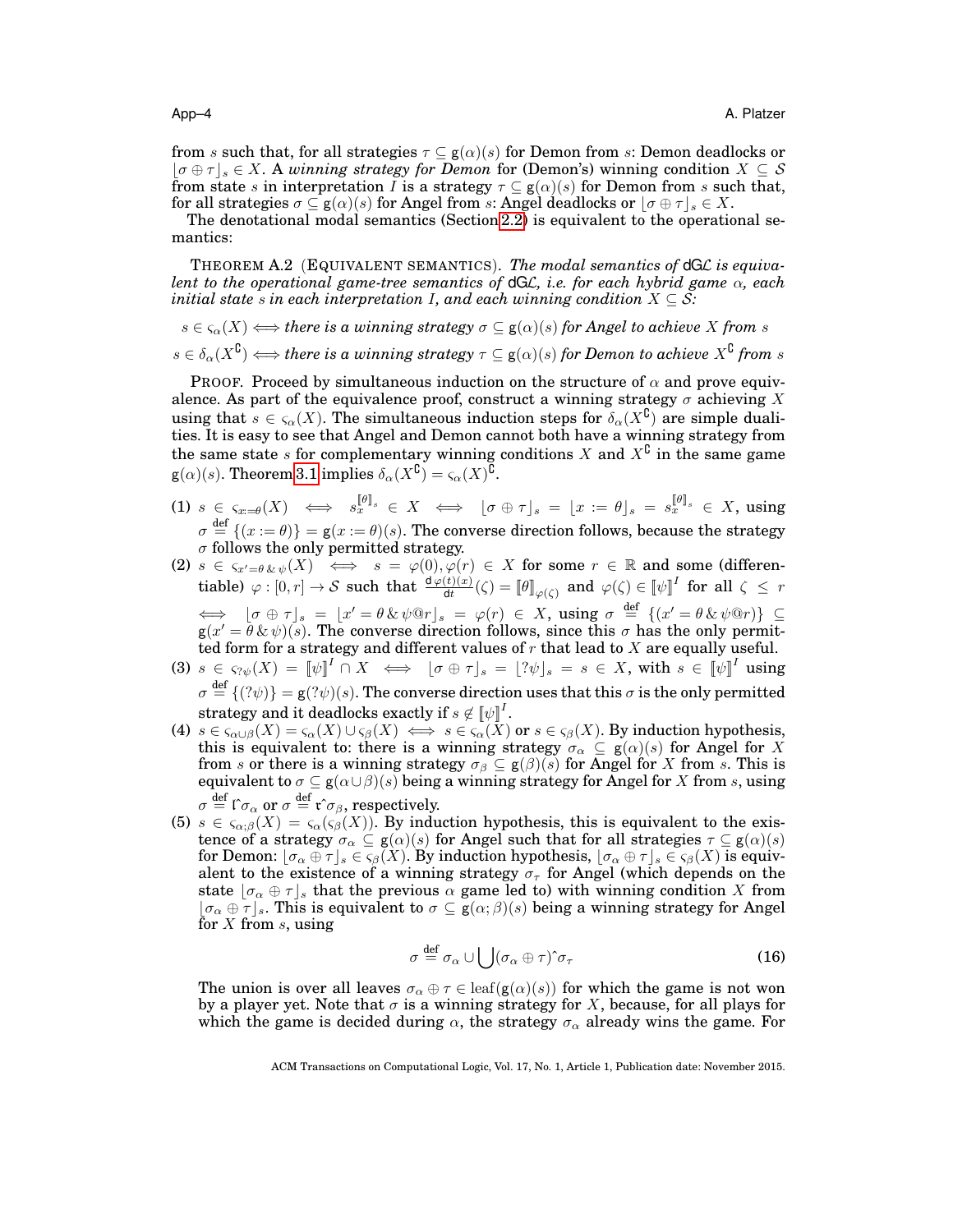the others,  $\sigma_{\tau}$  wins the game from the respective state  $[\sigma_{\alpha} \oplus \tau]_s$  that (when  $\alpha$  terminates) was reached by the actions  $\sigma_{\alpha} \oplus \tau$  according to the strategy  $\tau$  that Demon was observed to have played during  $\alpha$ . The converse direction uses that strategies do not depend on moves that have not been played yet and that all strategies can be factorized by prefixes of what has actually been played to be coerced into the form [\(16\)](#page-54-0).

(6) Both inclusions of the case  $\alpha^*$  are proved separately. If W denotes the set of states from which Angel has a winning strategy in  $g(\alpha^*)^*(s)$  to achieve X, then need to show that  $\varsigma_{\alpha^*}(X) = W$ . For  $\varsigma_{\alpha^*}(X) \subseteq W$ , it is enough to show that W is a prefixpoint, i.e.  $X \cup \varsigma_\alpha(W) \subseteq W$ , because  $\varsigma_{\alpha^*}(X)$  is the least (pre-)fixpoint. Consider a  $s \in X \cup \varsigma_\alpha(W)$ . If  $s \in X$  then  $s \in W$  with the winning strategy  $\sigma \stackrel{\text{def}}{=} \{(\mathfrak{s})\}$  for Angel to achieve X in  $\alpha^*$  from s. Otherwise,  $s \in \varsigma_\alpha(W)$  implies, by induction hypothesis, that there is a winning strategy  $\sigma_{\alpha} \subseteq g(\alpha)(s)$  for Angel in  $\alpha$  to achieve W from s. By definition of W, Angel has a winning strategy in  $g(\alpha^*)(s)$  to achieve X from all states reached after playing  $\alpha$  from s according to  $\sigma_{\alpha}$ , i.e.  $[\sigma_{\alpha} \oplus \tau]_s \in W$  for all strategies  $\tau$  of Demon. As in the case for  $\alpha$ ;  $\beta$ , composing  $\sigma_{\alpha}$  with the respective (state-dependent) winning strategies  $\sigma_{\tau}$  for all possible resulting states (which are all in W) corresponding to the respective possible strategies  $\tau$  that Demon could play during the first  $\alpha$ , thus leads to a winning strategy of the form

$$
\sigma\stackrel{\mathrm{def}}{=}\mathfrak g\hat{\hphantom{\alpha}}\sigma_\alpha\cup\bigcup\mathfrak g\hat{\hphantom{\alpha}}(\sigma_\alpha\oplus\tau)\hat{\hphantom{\alpha}}\sigma_\tau
$$

for Angel to achieve X in  $\alpha^*$  from s, where the union is over all leaves  $\sigma_{\alpha} \oplus \tau \in \text{leaf}(g(\alpha)(s))$  in all strategies  $\tau$  of Demon for which the game is not won by a player yet during the first  $\alpha$ .

The converse inclusion  $\varsigma_{\alpha^*}(X) \supseteq W$  is equivalent to  $\varsigma_{\alpha^*}(X)^{\complement} \subseteq W^{\complement}$ . For this, recall  $\varsigma_{\alpha^*}(X)^{\complement} \,=\, \delta_{\alpha^*}(X^{\complement}) \,=\, \bigcup \{ Z \,\subseteq\, \mathcal{S} \,:\, Z \,\subseteq\, X^{\complement} \cap \delta_{\alpha}(Z) \} \,$  by Theorem [3.1.](#page-14-1) Thus, since  $\zeta_{\alpha^*}(X)^{\complement}$  is a greatest (post-)fixpoint, it is enough to show  $Z \subseteq W^{\complement}$  for all Z with  $Z \subseteq X^{\complement} \cap \delta_{\alpha}(Z)$ . Since,  $Z \subseteq \delta_{\alpha}(Z)$ , Demon has a winning strategy in  $\alpha$  to achieve Z from all  $s \in \mathbb{Z}$ , by induction hypothesis. By composing the respective winning strategies for Demon, obtain a winning strategy  $\tau$  for Demon to achieve Z in  $\alpha^*$  for *any* arbitrary number of repetitions that Angel chooses (recall that Angel cannot choose to repeat  $\alpha^*$  infinitely often to win). Since  $Z \subseteq X^{\complement}$ , Angel cannot have a winning strategy to achieve X in  $\alpha^*$  from any  $s \in Z$  by Theorem [3.1.](#page-14-1) Thus,  $Z \subseteq W^{\complement}$ .

(7)  $s \in \varsigma_{\alpha}(\overline{X}) = \varsigma_{\alpha}(\overline{X}^{\complement})^{\complement}$ .  $\Leftrightarrow s \notin \varsigma_{\alpha}(\overline{X}^{\complement})$ . By induction hypothesis, this is equivalent to: there is no winning strategy  $\sigma \subseteq g(\alpha)(s)$  for Angel winning  $X^{\complement}$  in  $\alpha$  from s. Since  $\varsigma_{\alpha}a(X) = \delta_{\alpha}(X)$  by Theorem [3.1,](#page-14-1) this is equivalent to: there is a winning strategy  $\tau \subseteq g(\alpha)(s)$  for Demon winning X in  $\alpha$  from s. Since the nodes where Angel acts swap with the nodes where Demon acts when moving from  $\alpha$  to  $\alpha^d$ , this is equivalent to: there is a winning strategy  $\sigma\subseteq {\sf g}(\alpha^d)(s)$  for Angel winning  $X$  in  $\alpha^d$ from s using  $\sigma \stackrel{\text{def}}{=} \mathfrak{d} \hat{\tau} \hat{\tau}$ . The converse direction uses that all strategies permitted for  $\alpha^d$  begin and end with  ${\mathfrak d}$ .

## **B. ALTERNATIVE SEMANTICS**

To elaborate why the  $dG\mathcal{L}$  semantics is both natural and general, this section briefly considers alternative choices for the semantics, focusing on the role of repetition in the context of hybrid games. It turns out that alternative semantics require prior bounds of repetitions of  $\langle \omega \rangle$  (Appendix [B.1\)](#page-56-0) and  $\omega$  (Appendix [B.2\)](#page-57-1), respectively.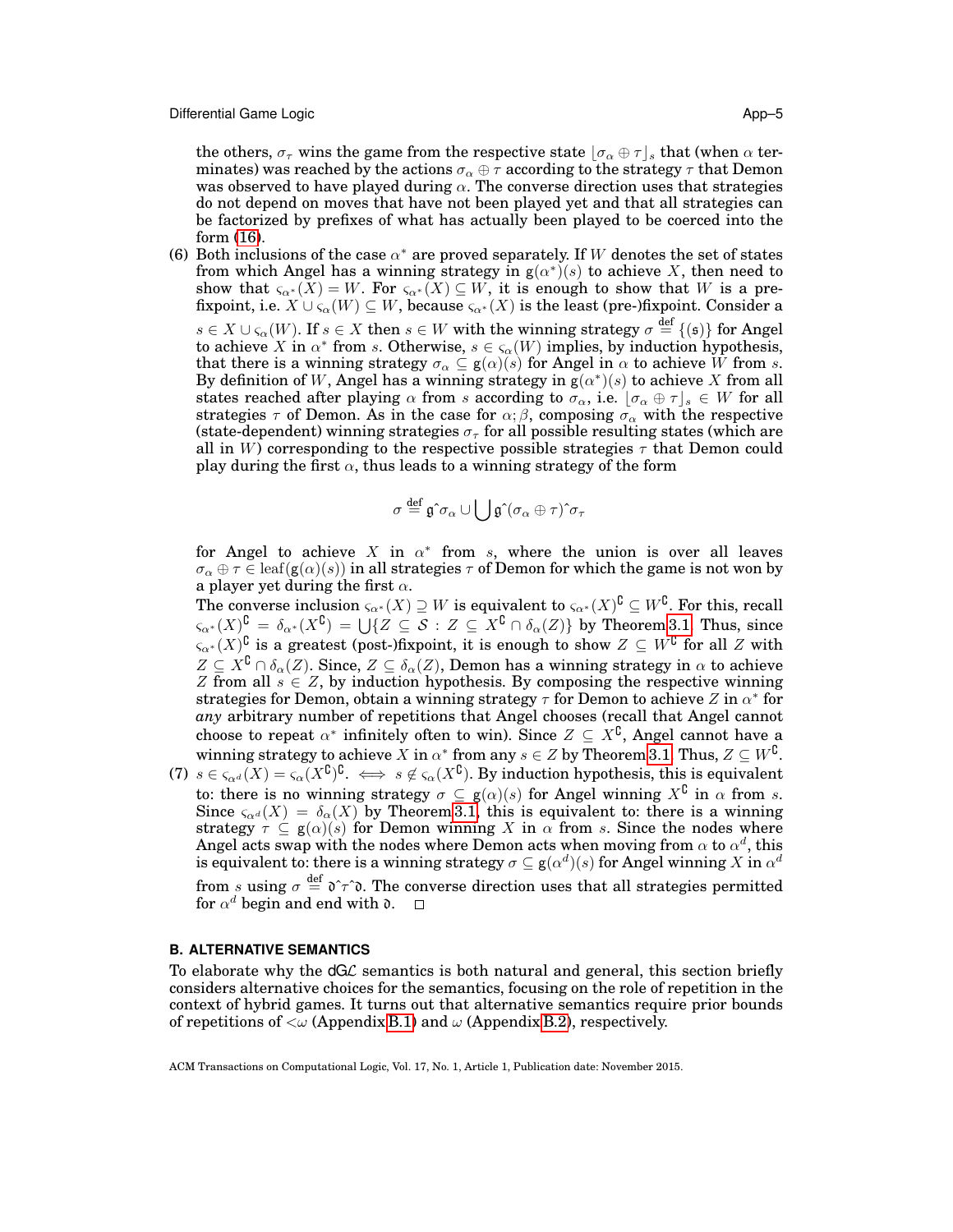#### <span id="page-56-0"></span>**B.1. Advance Notice Semantics**

One alternative semantics is the *advance notice semantics* for  $\alpha^*$ , which requires the players to announce the number of times that game  $\alpha$  will be repeated when the loop begins. The advance notice semantics defines  $\varsigma_{\alpha^*}(X)$  as  $\bigcup_{n<\omega} \varsigma_{\alpha^n}(X)$  where  $\alpha^{n+1} \equiv$  $\alpha^n$ ;  $\alpha$  and  $\alpha^0 \equiv T$  and defines  $\delta_{\alpha^*}(X)$  as  $\bigcap_{n<\omega} \delta_{\alpha^n}(X)$ . When playing  $\alpha^*$ , Angel, thus, announces to Demon how many repetitions  $\tilde{n}$  are going to be played when the game  $\alpha^*$  begins and Demon announces how often to repeat  $\alpha^{\times}$ . This advance notice makes it easier for Demon to win loops  $\alpha^*$  and easier for Angel to win loops  $\alpha^\times$ , because the opponent announces an important feature of their strategy immediately as opposed to revealing whether or not to repeat the game once more one iteration at a time as in Def. [2.6.](#page-9-1) Angel announces the number  $n < \omega$  of repetitions when  $\alpha^*$  starts.

In hybrid systems, the advance notice semantics and the least fixpoint semantics are equivalent (Lemma [3.7\)](#page-17-1), but the advance notice semantics and  $dG\mathcal{L}$ 's least fixpoint semantics are different for hybrid games. The following formula is valid in  $dG\mathcal{L}$  (see Fig. [17\)](#page-56-1), but would not be valid in the advance notice semantics:

<span id="page-56-2"></span>
$$
x = 1 \land a = 1 \to \langle ((x := a; a := 0) \cap x := 0)^* \rangle x \neq 1 \tag{17}
$$



<span id="page-56-1"></span>Fig. 17. Game trees for  $x = 1 \wedge a = 1 \rightarrow \langle \alpha^* \rangle x \neq 1$  with game  $\alpha \equiv (x := a, a := 0) \cap x := 0$  (notation: x, a). **(left)** valid in dGL by strategy "repeat once and repeat once more if  $x = 1$ , then stop" **(right)** false in advance notice semantics by the strategy " $n - 1$  choices of  $x := 0$  followed by  $x := a$ ;  $a := 0$  once", where n is the number of repetitions Angel announced

If, in the advance notice semantics, Angel announces that she has chosen  $n$  repetitions of the game, then Demon wins (for  $a \neq 0$ ) by choosing the  $x := 0$  option  $n - 1$  times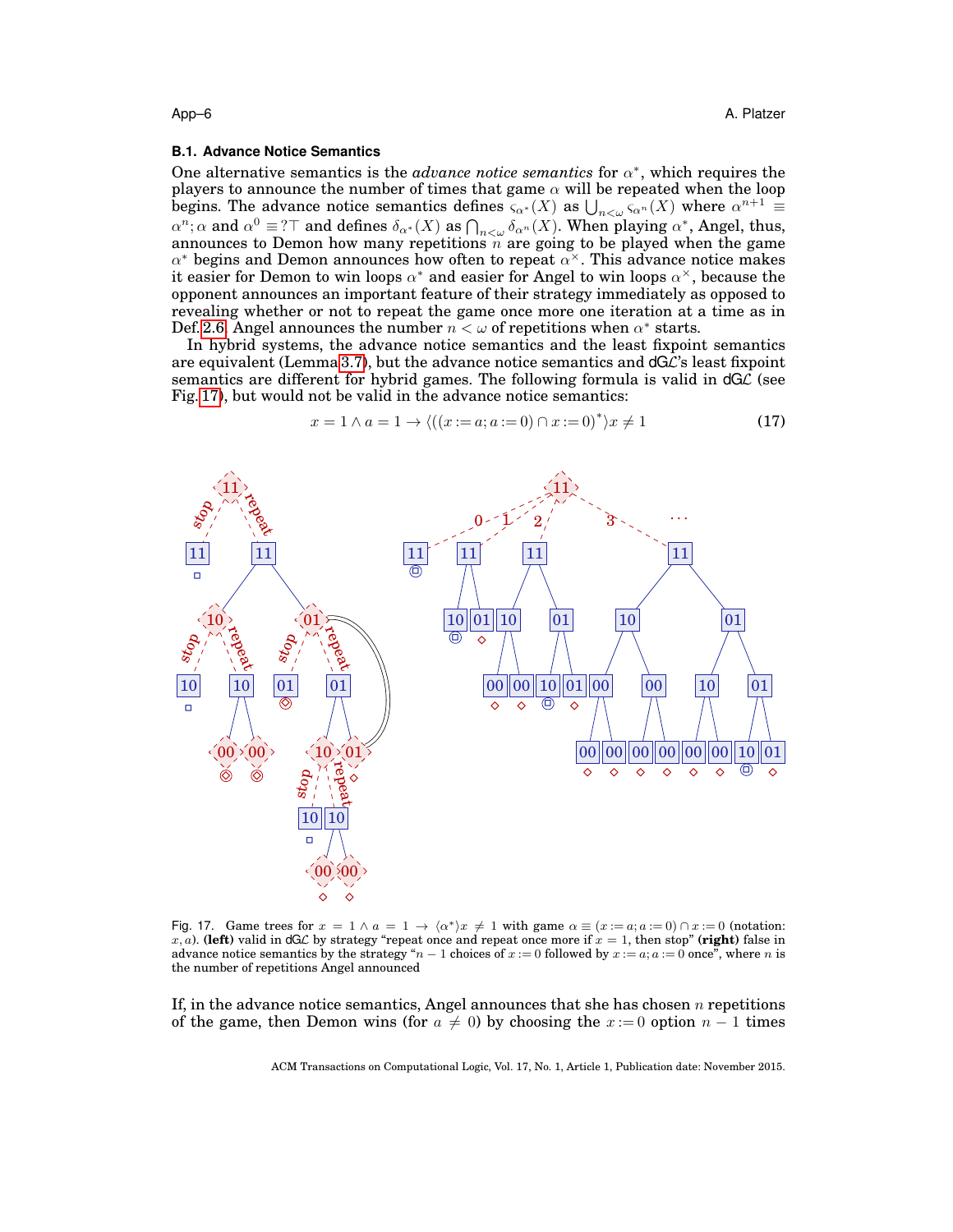Differential Game Logic **App–7** and App–7 and App–7 and App–7 and App–7 and App–7 and App–7 and App–7 and App–7 and App–7 and App–7 and App–7 and App–7 and App–7 and App–7 and App–7 and App–7 and App–7 and App–7 and App–7

followed by one choice of  $x := a$ ;  $a := 0$  in the last repetition. This strategy would not work in the dGL semantics, because Angel is free to decide whether to repeat  $\alpha^*$  after each repetition based on the resulting state of the game.

Conversely, the dual formula would be valid in the advance notice semantics but is not valid in dGL:

$$
x = 1 \land a = 1 \rightarrow [((x := a; a := 0) \cap x := 0)^*]x = 1
$$

The dGL semantics is more general, because it gives the player in charge of repetition more control as the state can be inspected before deciding on whether to repeat again. Advance notice semantics, instead, only allows the choice of a fixed number of repetitions. The advance notice games can be expressed easily in dGL by having the players choose a counter  $c$  before the loop that decreases to 0 during the repetition. The advance notice semantics can be expressed in  $dG\mathcal{L}$ , e.g., for [\(17\)](#page-56-2) as

 $x = 1 \land a = 1 \to \langle c := 0; c := c + 1^*; (((x := a; a := 0) \cap x := 0); c := c - 1)^*; ?c = 0 \rangle x \neq 1$ 

## <span id="page-57-1"></span>**B.2.** ω**-Strategic Semantics**

Another alternative choice for the semantics would have been to allow only arbitrary finite iterations of the strategy function for computing the winning region by using the  $\omega$ -strategic semantics, which defines  $\varsigma_{\alpha^*}(X)$  as  $\varsigma_{\alpha}^{\omega}(X)=\bigcup_{n<\omega}\varsigma_{\alpha}^n(X)$  along with a corresponding definition for  $\delta_{\alpha^*}(X)$ . Like the dGL semantics, but quite unlike the advance notice semantics, the  $\omega$ -strategic semantics does not require Angel to disclose how often she is going to repeat when playing  $\alpha^*$ . Similarly, Demon does not have to announce how often to repeat when playing  $\alpha^{\times}$ . Nevertheless, the semantics are different. The  $\omega$ -strategic semantics would make the following valid  $dG\mathcal{L}$  formula invalid:

$$
\langle (x:=1; x'=1^d \cup x:=x-1)^* \rangle \left(0 \le x < 1\right) \tag{18}
$$

By a simple variation of the argument in the proof of Theorem [3.8,](#page-19-1)  $\varsigma_{\alpha}^{\omega}([0,1)) = [0,\infty)$ , because  $\zeta_\alpha^n([0,1)) = [0,n)$  for all  $n \in \mathbb{N}$ . Yet, this  $\omega$ -level of iteration of the strategy function for winning regions misses out on the perfectly reasonable winning strategy "first choose  $x := 1$ ;  $x' = 1<sup>d</sup>$  and then always choose  $x := x - 1$  until stopping at  $0 \leq x < 1$ ". The existence of this winning strategy is only found at the level  $\varsigma_{\alpha}^{\omega+1}([0,1))=\varsigma_{\alpha}([0,\infty))=\mathbb{R}.$  Even though any particular use of the winning strategy in game play uses only some finite number of repetitions of the loop, the argument why it will always work requires  $>\omega$  many iterations of  $\varsigma_{\alpha}(\cdot)$ , because Demon can change x to an arbitrarily big value, so that  $\omega$  many iterations of  $\varsigma_{\alpha}(\cdot)$  are needed to conclude that Angel has a winning strategy for all positive values of x. There is no smaller upper bound on the number of iterations it takes Angel to win, in particular Angel cannot promise  $\omega$  as a bound on the repetition count, which is what the  $\omega$ -semantics would require her to do. But strategies do converge after  $\omega + 1$  iterations. According to Theorem [3.8,](#page-19-1) similar shortcomings would apply for a semantics that cuts winning region iteration of at higher transfinite ordinals below  $\omega_1^{\text{HG}}$ .

The  $dG\mathcal{L}$  semantics is also more general, because, by Theorem [3.8,](#page-19-1) its closure ordinal is  $\geq \omega_{1}^{\text{CK}}$ , in contrast to the  $\omega$ -semantics, which has closure ordinal  $\omega$  by construction. The same observation shows a fundamental difference between the  $dG\mathcal{L}$  semantics and the advance notice semantics, which has closure ordinal  $\leq \omega$ .

#### <span id="page-57-0"></span>**C. PROOF OF HIGHER CLOSURE ORDINALS**

This section illustrates that closure ordinals are not a simple function of the syntactic structure, because minor syntactic variations lead to vastly different closure ordinals.

PROOF OF THEOREM [3.8.](#page-19-1) In this proof, proceed in stages of increasing difficulty. That the closure ordinal is  $\geq \omega$  · 2 has already been shown on p. [20.](#page-19-1) Now prove the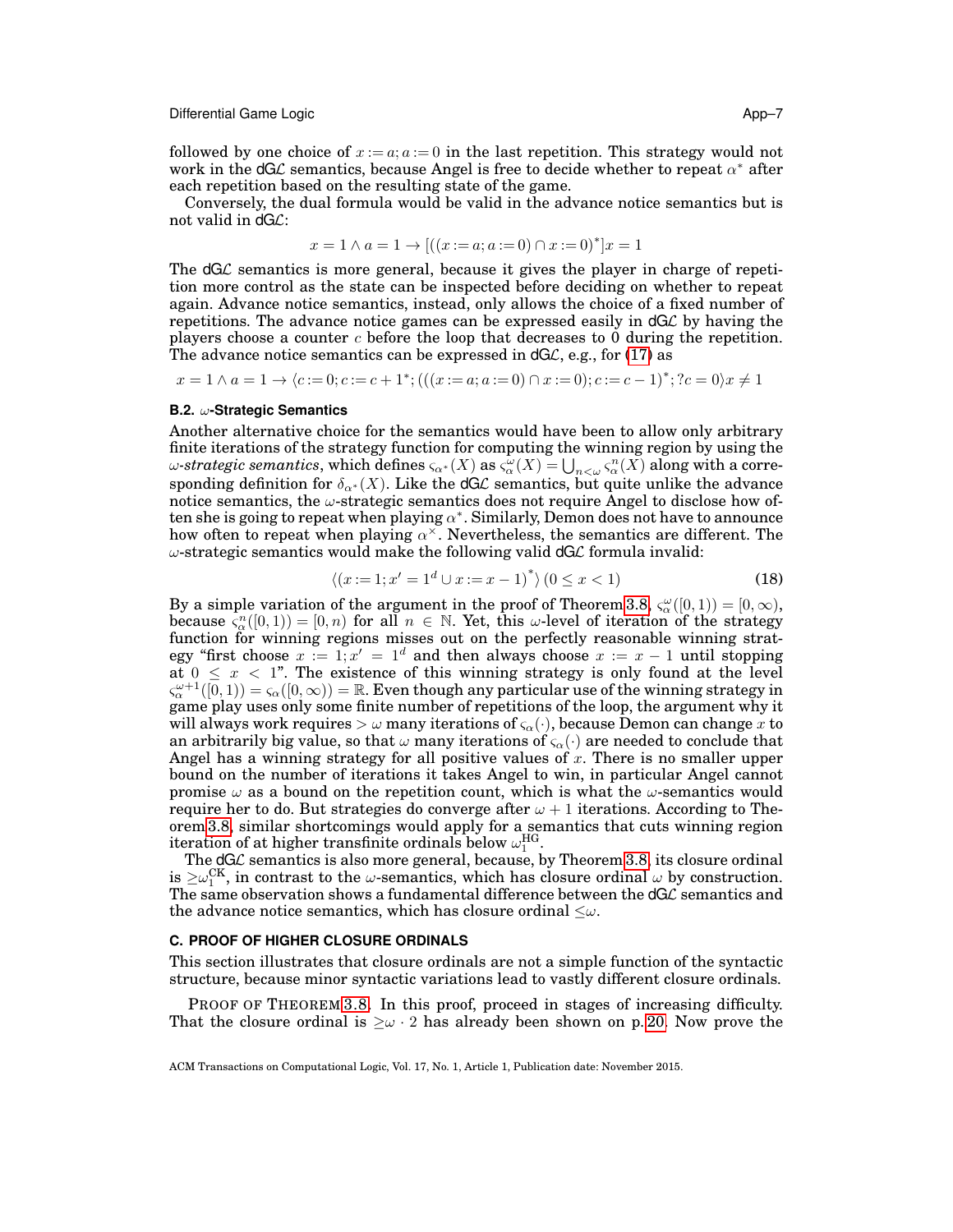bounds  $\geq \omega^2$  and finally  $\geq \omega^\omega$ . In order to see that the closure ordinal is at least  $\omega^2$ even for a single nesting layer of dual and loop, follow a similar argument using more variables. Consider the family of formulas (for some  $N \in \mathbb{N}$ ) of the form

$$
\langle \left( \underbrace{x_N := x_N - 1; x'_{N-1} = 1^d \cup \ldots \cup x_2 := x_2 - 1; x'_1 = 1^d \cup x_1 := x_1 - 1}_{\alpha} \right)^* \rangle \bigwedge_{i=1}^N x_i < 0
$$

The winning regions for this dGL formula stabilizes after  $\omega \cdot N$  iterations, because  $\omega$ many iterations are necessary to show that  $all x_1$  can be reduced to  $(-\infty, 0)$  by choosing the last action sufficiently often, whereas another  $\omega$  many iterations are needed to show that  $x_2$  can then be reduced to  $(-\infty, 0)$  by choosing the second-to-last action sufficiently often, increasing  $x_1$  arbitrarily under Demon's control, which can still be won because this adversarial increase in  $x_1$  can be compensated for by the first part of the winning strategy. The vector space of variables  $(x_N, \ldots, x_1)$  is used in that order. It is easy to see that  $\zeta^{\omega}(\alpha)(-\infty,0)^N = \bigcup_{n<\omega} \zeta^n(\alpha)(-\infty,0)^N = (-\infty,0)^{N-1} \times \mathbb{R}$ , because  $\varsigma^{n+1}(\alpha)(-\infty,0) = (-\infty,0)^{N-1} \times (-\infty,n)$  holds for all  $n \in \mathbb{N}, n$  by a simple inductive argument:

$$
\begin{aligned} \varsigma^1(\alpha)(-\infty,0)^N &= (-\infty,0)^N \\ \varsigma^{n+1}(\alpha)(-\infty,0)^N &= (-\infty,0)^N \cup \varsigma_\alpha(\varsigma^n(\alpha)(-\infty,0)^N) \\ &= (-\infty,0)^N \cup \varsigma_\alpha((-\infty,0)^{N-1} \times (-\infty,n-1)) = (-\infty,0)^{N-1} \times (-\infty,n) \end{aligned}
$$

 $\text{Inductively, } \quad \zeta^{\omega\cdot (k+1)}(\alpha)(-\infty,0)^N = \bigcup_{n<\omega} \zeta^{\omega\cdot k+n}(\alpha)(-\infty,0)^N = (-\infty,0)^{N-k-1}\times\mathbb{R}^{k+1}$ holds, because  $\zeta^{\omega \cdot k+n+1}(\alpha)(-\infty,0) = (-\infty,0)^{N-k-1} \times (-\infty,n) \times \mathbb{R}^k$  holds for all  $n \in \mathbb{N}$ by a simple inductive argument:

$$
\zeta^{\omega \cdot k + n + 1}(\alpha)(-\infty, 0)^N = (-\infty, 0)^N \cup \zeta_\alpha(\zeta^{\omega \cdot k + n}(\alpha)(-\infty, 0)^N)
$$
  
=  $(-\infty, 0)^N \cup \zeta_\alpha((-\infty, 0)^{N - k - 1} \times (-\infty, n - 1) \times \mathbb{R}^k)$   
=  $(-\infty, 0)^{N - k - 1} \times (-\infty, n) \times \mathbb{R}^k$ 

Consequently,  $\varsigma_{\alpha^*}((-\infty,0)^N) = \varsigma^{\omega \cdot N}(\alpha)(-\infty,0)^N \neq \varsigma^{\omega \cdot (N-1)+n}(\alpha)(-\infty,0)^N$ , which then makes  $\omega \cdot N$  the closure ordinal for  $\alpha$ . Since hybrid games  $\alpha$  of the above form can be considered with arbitrarily big  $N \in \mathbb{N}$ , the common closure ordinal has to be  $\geq \omega \cdot N$  for all  $N \in \mathbb{N}$ , i.e. it has to be  $\geq \omega^2$ .

In order to see that the closure ordinal is at least  $\omega^{\omega}$ , follow an argument expanding on the previous case. Consider the family of formulas (for some  $N \in \mathbb{N}$ ) of the form

$$
\langle \underbrace{(?x_{N-1}<0;x'_{N-1}=1^d;x_N:=x_N-1\cup\ldots\cup?x_1<0;x'_1=1^d;x_2:=x_2-1\cup x_1:=x_1-1)}_{{\alpha}}\rangle\bigwedge_{i=1}^N x_i<0
$$

The winning region for this "clockwork  $\omega$ " formula stabilizes after  $\omega^N$  iterations,  $\omega$ many iterations are necessary to show that *all*  $x_1$  can be reduced to ( $-\infty$ , 0) by choosing the last action sufficiently often, whereas another  $\omega$  many iterations are needed to show that  $x_2$  can then be reduced to  $(-\infty, 0)$  by choosing the second-to-last action sufficiently often in case  $x_1$  has already been reduced to  $(-\infty, 0)$ . Every time the secondto-last action is chosen, however, Demon increases  $x_1$  arbitrarily, which again takes  $\omega$ many steps of the last action to understand how  $x_1$  can again be reduced to  $(-\infty,0)$ before the second-to-last action can be chosen again to decrease  $x_2$  further. This phenomenon that  $\omega$  many actions on  $x_{i-1}$  are needed before  $x_i$  can be decreased by 1 holds for all  $i$  recursively. Note that in any particular game play, Demon can only increase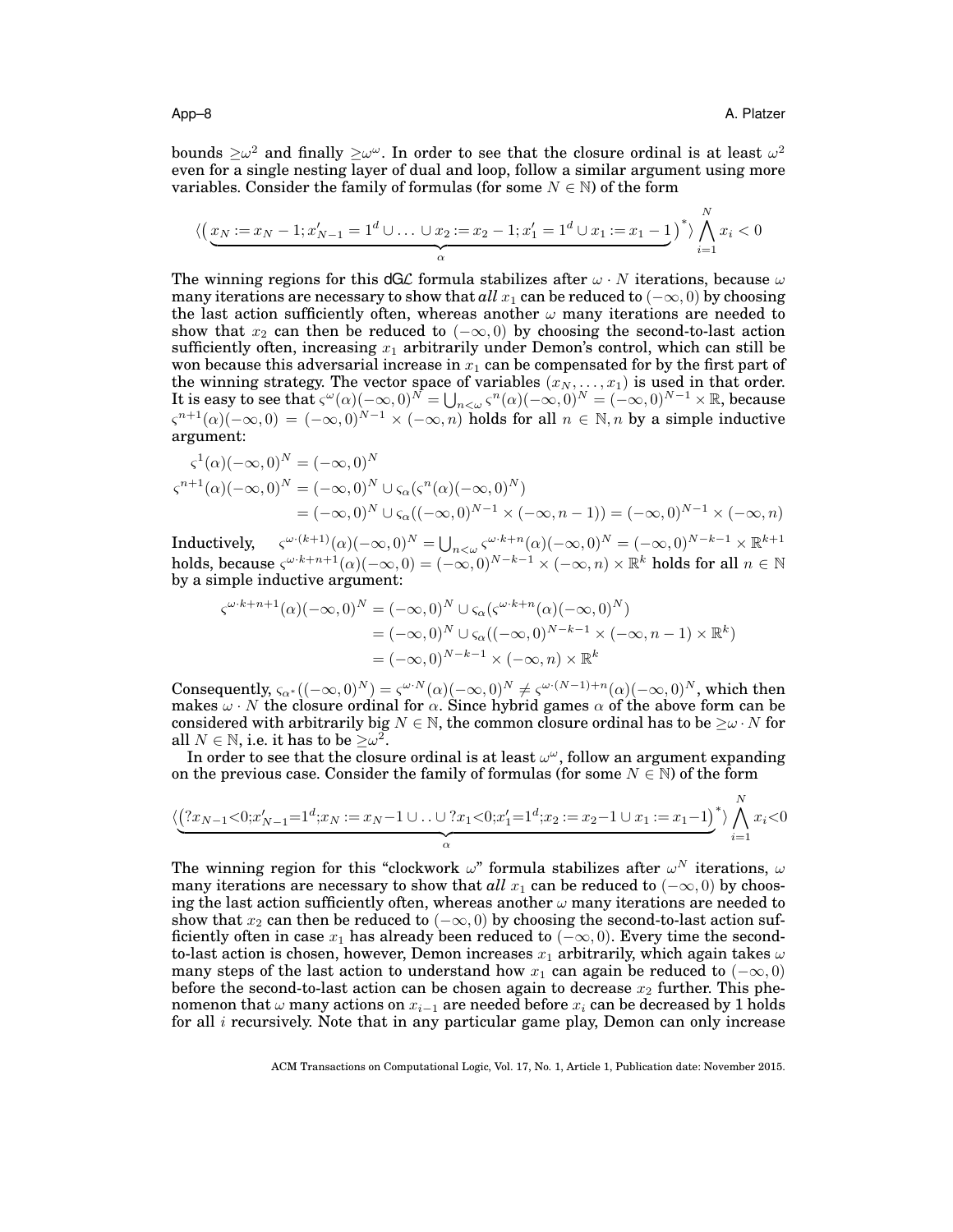Differential Game Logic App–9

 $x_i$  by some finite amount. But Angel does not have a finite bound on that increment, so she will first have to convince herself that she has a winning strategy that could tolerate any change in  $x_i$ , which takes  $\omega$  many iterations of the previous argument.

The vector space of variables  $(x_N, \ldots, x_1)$  is used in that order. For  $b_N, \ldots, b_1 \in \mathbb{N} \cup \mathbb{N}$  $\{\infty\}$ , use the short hand notation

$$
b_N \dots b_2 b_1 \stackrel{\text{def}}{=} (-\infty, b_N) \times \dots \times (-\infty, b_2) \times (-\infty, b_1)
$$

and write  $b_i^n$  for  $(-\infty, b_i)^n$  in that context. Let  $\vec{b} = (b_N, \ldots, b_1)$ . Then prove that  $\forall n \in \mathbb{N}$   $\forall j \in \mathbb{N}, j > 0$ 

$$
\varsigma^{\omega^{j}(n+1)}(\alpha)b_N \dots b_j \dots b_1 = b_N \dots (b_{j+1} + n)\infty^j \qquad \text{if } b_N \dots b_j < \infty, j > 0
$$
  

$$
\varsigma^{\omega^{j}(n+1)}(\alpha)b_N \dots b_{j+1}\infty^j = b_N \dots (b_{j+1} + n + 1)\infty^j \qquad \text{if } b_N \dots b_{j+1} < \infty, b_j = \infty = \dots b_1
$$
  

$$
\varsigma^{\omega^{j}(n+1)}(\alpha)b_N \dots b_{k+1}\infty^{k-j}\infty^j = b_N \dots (b_{k+1}+1)1^{k-j-1}(n+1)\infty^j \text{ if } b_N \dots b_{k+1} < \infty, b_k = \infty, k > j
$$
  

$$
\cup \vec{b}
$$

by induction on the lexicographical order of j and n. Let  $(1)$ ,  $(2)$ ,  $(3)$  denote the if conditions on the right, respectively. Note that, in the case  $(3)$ , there are some subordinate cases which do not need to be tracked in this analysis, because they are strategic dead ends. IH is short for induction hypothesis.

The base case  $j = 0, n = 0$  is vacuous for  $\Box$  and can be checked easily for  $\Box$ .

$$
\zeta^{\omega^0 1}(\alpha)b_N \dots b_1 \infty^0 = \zeta^1(\alpha)b_N \dots b_1 = b_N \dots (b_1 + 1) = b_N \dots (b_1 + 1)\infty^0
$$
  

$$
\zeta^{\omega^0 (n+1)}(\alpha)b_N \dots b_1 \infty^0 = \vec{b} \cup \zeta(\alpha)\zeta^n(\alpha)b_N \dots b_1 = \vec{b} \cup \zeta(\alpha)b_N \dots (b_1 + n) = b_N \dots (b_1 + n + 1)
$$

For  $\mathcal{F}$ , the case  $j = 0$  holds only after an extra offset k, however:

$$
\varsigma^{1}(\alpha)b_{N}...b_{k+1}\infty^{k} = \vec{b}\cup b_{N}...(b_{k+1}+1)0\infty^{k-1}
$$
  

$$
\varsigma^{n+1}(\alpha)b_{N}...b_{k+1}\infty^{k} = \varsigma^{n}(\alpha)b_{N}...b_{k+1}\infty^{k}\cup b_{N}...(b_{k+1}+1)1^{n}0\infty^{k-n-1} \text{ for } n < k
$$
  

$$
\varsigma^{k+n+1}(\alpha)b_{N}...b_{k+1}\infty^{k} = \varsigma^{k+n}(\alpha)b_{N}...b_{k+1}\infty^{k}\cup b_{N}...(b_{k+1}+1)1^{k-1}(n+1)
$$

Instead, prove base case  $j = 1, n = 0$ , as the extra offset k has been overcome at  $\omega$ .

$$
\varsigma^{\omega^1 1}(\alpha)b_N \dots b_1 = \bigcup_{n < \omega} \varsigma^{\omega^0 (n+1)}(\alpha)b_N \dots b_1 \infty^0 = \bigcup_{n < \omega} b_N \dots (b_1 + n + 1) = b_N \dots b_2 \infty \quad \text{if } \textcircled{1}
$$

$$
\varsigma^{\omega^1 1}(\alpha)b_N \dots b_2 \infty = \bigcup_{n < \omega} \varsigma^{\omega^0 (n+1)}(\alpha)b_N \dots b_2 \infty^1 = b_N \dots (b_2 + 1)\infty \qquad \text{if } \textcircled{2}
$$

$$
\varsigma^{\omega^1 1}(\alpha)b_N \dots b_{k+1} \infty^k = \bigcup_{n < \omega} \varsigma^{\omega^0 (n+1)}(\alpha)b_N \dots b_{k+1} \infty^k = \bigcup_{n < \omega} b_N \dots (b_{k+1}+1)1^{k-1}(n+1) \cup \vec{b}
$$
\n
$$
= b_N \dots (b_{k+1}+1)1^{k-1} \infty \cup \vec{b}
$$
\nif  $\mathfrak{B}$ 

In case  $(3)$ , there are some subordinate cases  $\cup \vec{b}$  coming from mixed occurrences  $b_N$  . .  $(b_{k+1}+1)^i$ 0 $\infty^{k-i-1}$ , but do not need to be tracked, because they are strategic dead ends. By construction of  $\alpha$ , no counter can be changed without resetting all smaller variables to 0 first as indicated.